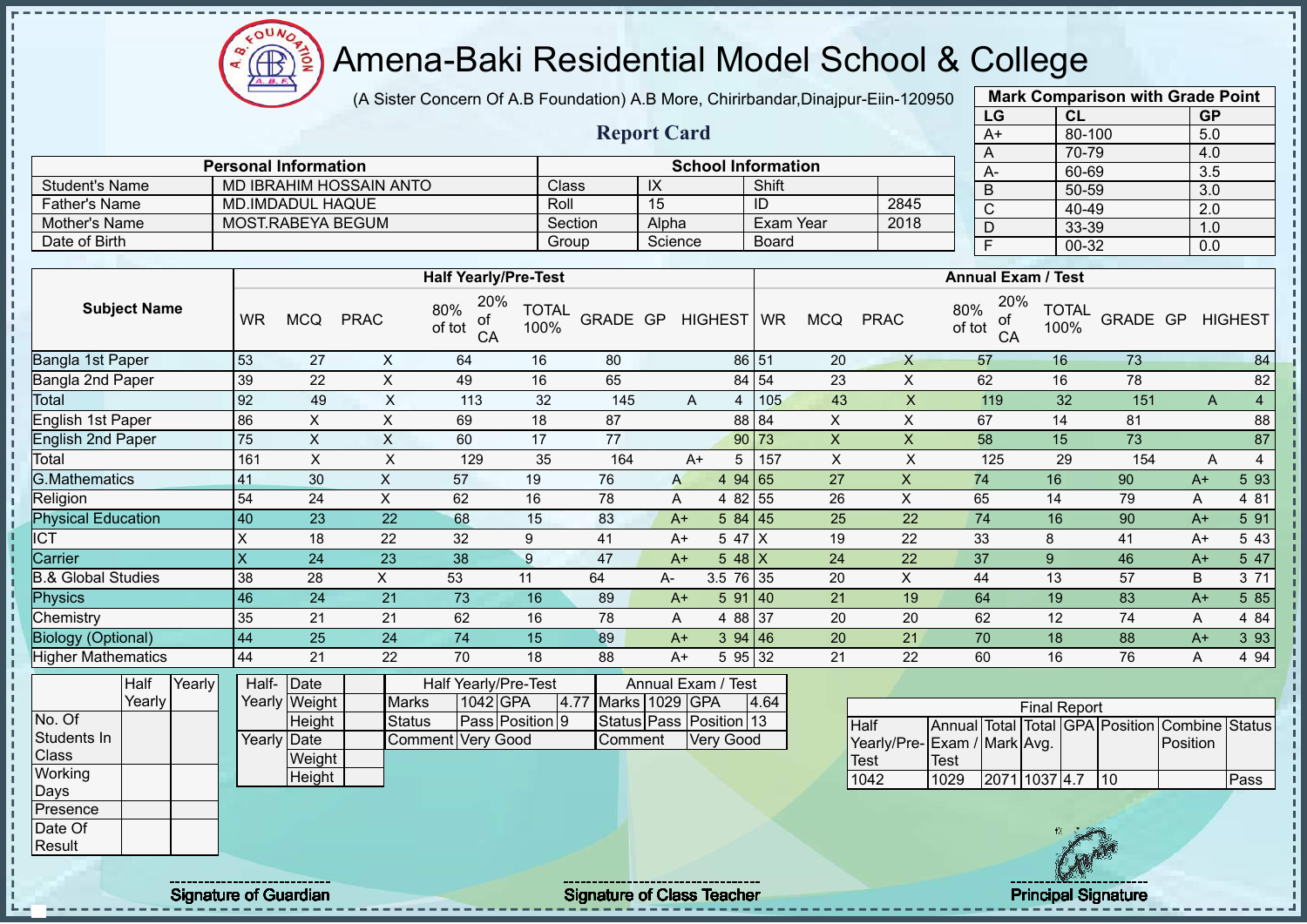(A Sister Concern Of A.B Foundation) A.B More, Chirirbandar,Dinajpur-Eiin-120950

|                                 |                         |                                        |                           |                                            |                      |                     |                    |                                            |                         |                 |                            | LG                                                                                           | <b>CL</b>            |          | <b>GP</b>        |                  |
|---------------------------------|-------------------------|----------------------------------------|---------------------------|--------------------------------------------|----------------------|---------------------|--------------------|--------------------------------------------|-------------------------|-----------------|----------------------------|----------------------------------------------------------------------------------------------|----------------------|----------|------------------|------------------|
|                                 |                         |                                        |                           |                                            |                      |                     | <b>Report Card</b> |                                            |                         |                 |                            | $A+$                                                                                         | 80-100               |          | 5.0              |                  |
|                                 |                         |                                        |                           |                                            |                      |                     |                    |                                            |                         |                 |                            | A                                                                                            | 70-79                |          | 4.0              |                  |
|                                 |                         | <b>Personal Information</b>            |                           |                                            |                      |                     |                    | <b>School Information</b>                  |                         |                 |                            | $A -$                                                                                        | 60-69                |          | 3.5              |                  |
| <b>Student's Name</b>           |                         | <b>RAKIB SHAHARIYAR RASEL</b>          |                           |                                            | Class                |                     | IX                 |                                            | Shift                   |                 |                            | $\overline{B}$                                                                               | $50 - 59$            |          | 3.0              |                  |
| <b>Father's Name</b>            |                         | <b>MD.RABIUL ISLAM</b>                 |                           |                                            | Roll                 |                     | $\overline{19}$    |                                            | ID                      |                 | 2880                       | $\overline{\text{c}}$                                                                        | 40-49                |          | $\overline{2.0}$ |                  |
| Mother's Name                   |                         | MOST.SABANA                            |                           |                                            | Section              |                     | Alpha              |                                            | <b>Exam Year</b>        |                 | 2018                       | D                                                                                            | 33-39                |          | 1.0              |                  |
| Date of Birth                   |                         |                                        |                           |                                            | Group                |                     | Science            |                                            | <b>Board</b>            |                 |                            | $\overline{F}$                                                                               | $00 - 32$            |          | 0.0              |                  |
|                                 |                         |                                        |                           | <b>Half Yearly/Pre-Test</b>                |                      |                     |                    |                                            |                         |                 |                            | <b>Annual Exam / Test</b>                                                                    |                      |          |                  |                  |
| <b>Subject Name</b>             | <b>WR</b>               | <b>MCQ</b>                             | <b>PRAC</b>               | 20%<br>80%<br>Οľ<br>of tot<br>CA           | <b>TOTAL</b><br>100% | GRADE GP            |                    | <b>HIGHEST</b>                             | <b>WR</b>               | <b>MCQ</b>      | <b>PRAC</b>                | 20%<br>80%<br>ot<br>of tot<br>CA                                                             | <b>TOTAL</b><br>100% | GRADE GP |                  | <b>HIGHEST</b>   |
| <b>Bangla 1st Paper</b>         | 52                      | 29                                     | $\pmb{\times}$            | 65                                         | 14                   | 79                  |                    |                                            | 86 53                   | 22              | $\mathsf{X}$               | 60                                                                                           | 17                   | 77       |                  | 84               |
| Bangla 2nd Paper                | 40                      | 23                                     | $\boldsymbol{\mathsf{X}}$ | 50                                         | 17                   | 67                  |                    |                                            | 84 55                   | 26              | $\mathsf{X}$               | 65                                                                                           | 16                   | 81       |                  | 82               |
| Total                           | 92                      | 52                                     | $\pmb{\chi}$              | 115                                        | 31                   | 146                 |                    | A<br>$\overline{4}$                        | 108                     | 48              | $\mathsf X$                | 125                                                                                          | 33                   | 158      | $\overline{A}$   | $\overline{4}$   |
| English 1st Paper               | 86                      | $\pmb{\times}$                         | $\mathsf X$               | 69                                         | 17                   | 86                  |                    |                                            | 88 84                   | $\mathsf X$     | $\mathsf X$                | 67                                                                                           | 15                   | 82       |                  | 88               |
| English 2nd Paper               | 65                      | $\mathsf X$                            | $\mathsf X$               | 52                                         | 11                   | 63                  |                    |                                            | 90 83                   | $\mathsf X$     | $\boldsymbol{\mathsf{X}}$  | 66                                                                                           | 14                   | 80       |                  | 87               |
| Total                           | 151                     | $\times$                               | $\times$                  | 121                                        | 28                   | 149                 |                    | A<br>4                                     | 167                     | $\pmb{\times}$  | $\mathsf X$                | 133                                                                                          | 29                   | 162      | $A+$             | 5                |
| <b>G.Mathematics</b>            | 28                      | 29                                     | $\mathsf X$               | 46                                         | 19                   | 65                  | $A-$               | 3.594 61                                   |                         | $\overline{27}$ | $\mathsf X$                | 70                                                                                           | 20                   | 90       | $A+$             | 593              |
| Religion                        | 55                      | 22                                     | X                         | 62                                         | 15                   | 77                  | A                  | 4 82 56                                    |                         | 23              | $\boldsymbol{\mathsf{X}}$  | 63                                                                                           | 16                   | 79       | $\mathsf{A}$     | 4 81             |
| <b>Physical Education</b>       | 41                      | 22                                     | 22                        | 68                                         | 15                   | 83                  | $A+$               | 5 84 46                                    |                         | 25              | 22                         | 74                                                                                           | 15                   | 89       | $A+$             | 5 91             |
| $\overline{\text{CT}}$          | $\sf X$                 | 22                                     | 22                        | 35                                         | 9                    | 44                  | $A+$               | 5 47                                       | X                       | 18              | 23                         | 33                                                                                           | $\bf 8$              | 41       | $A+$             | 5 4 3            |
| Carrier                         | $\overline{\mathsf{x}}$ | 24                                     | 24                        | 38                                         | 9                    | 47                  | $A+$               | 5 48                                       | $\overline{\mathsf{x}}$ | 23              | 23                         | 37                                                                                           | 9                    | 46       | $A+$             | $5\overline{47}$ |
| <b>B.&amp; Global Studies</b>   | 37                      | 29                                     | $\times$                  | 53                                         | 12                   | 65                  | А-                 | 3.5 76                                     | 40                      | 21              | $\pmb{\times}$             | 49                                                                                           | 11                   | 60       | А-               | 3.5 71           |
| Physics                         | 23                      | 22                                     | 18                        | 50                                         | 16                   | 66                  | $A-$               | $3.5$ 91 39                                |                         | 21              | 19                         | 63                                                                                           | 19                   | 82       | $A+$             | 5 85             |
| Chemistry                       | 40                      | 21                                     | 21                        | 66                                         | 16                   | 82                  | $A+$               | 5 88                                       | 39                      | 19              | 20                         | 62                                                                                           | $\overline{12}$      | 74       | A                | 4 8 4            |
| <b>Biology (Optional)</b>       | 45                      | 25                                     | 24                        | 75                                         | 15                   | 90                  | $A+$               | 3 94 44                                    |                         | 24              | 22                         | 72                                                                                           | 17                   | 89       | $A+$             | 3 9 3            |
| <b>Higher Mathematics</b>       | 30                      | 15                                     | 23                        | 54                                         | 13                   | 67                  | А-                 | 3.5 95 34                                  |                         | 20              | 22                         | 61                                                                                           | 18                   | 79       | A                | 4 9 4            |
| <b>Half</b><br>Yearly<br>Yearly |                         | Half- Date<br>Yearly Weight            | <b>Marks</b>              | Half Yearly/Pre-Test<br>981<br><b>IGPA</b> |                      | 4.45 Marks 1049 GPA |                    | Annual Exam / Test                         | 4.77                    |                 |                            |                                                                                              | <b>Final Report</b>  |          |                  |                  |
| No. Of<br>Students In<br>Class  |                         | Height<br><b>Yearly Date</b><br>Weight | <b>Status</b>             | Comment Good                               | Pass Position 18     | Comment             |                    | Status Pass Position 8<br><b>Very Good</b> |                         |                 | <b>Half</b><br><b>Test</b> | Annual Total Total GPA Position Combine Status<br>Yearly/Pre-Exam / Mark Avg.<br><b>Test</b> |                      |          | Position         |                  |
| Working                         |                         | Height                                 |                           |                                            |                      |                     |                    |                                            |                         |                 | 981                        | 1049                                                                                         | 2030 1016 4.61 12    |          |                  | Pass             |
| Days                            |                         |                                        |                           |                                            |                      |                     |                    |                                            |                         |                 |                            |                                                                                              |                      |          |                  |                  |
| Presence                        |                         |                                        |                           |                                            |                      |                     |                    |                                            |                         |                 |                            |                                                                                              |                      |          |                  |                  |
| Date Of<br>Result               |                         |                                        |                           |                                            |                      |                     |                    |                                            |                         |                 |                            |                                                                                              |                      |          |                  |                  |
|                                 |                         |                                        |                           |                                            |                      |                     |                    |                                            |                         |                 |                            |                                                                                              |                      |          |                  |                  |

 $\bigoplus_{\Delta,\Delta,\sigma}$ 

Signature of Guardian Signature of Class Teacher



**Mark Comparison with Grade Point**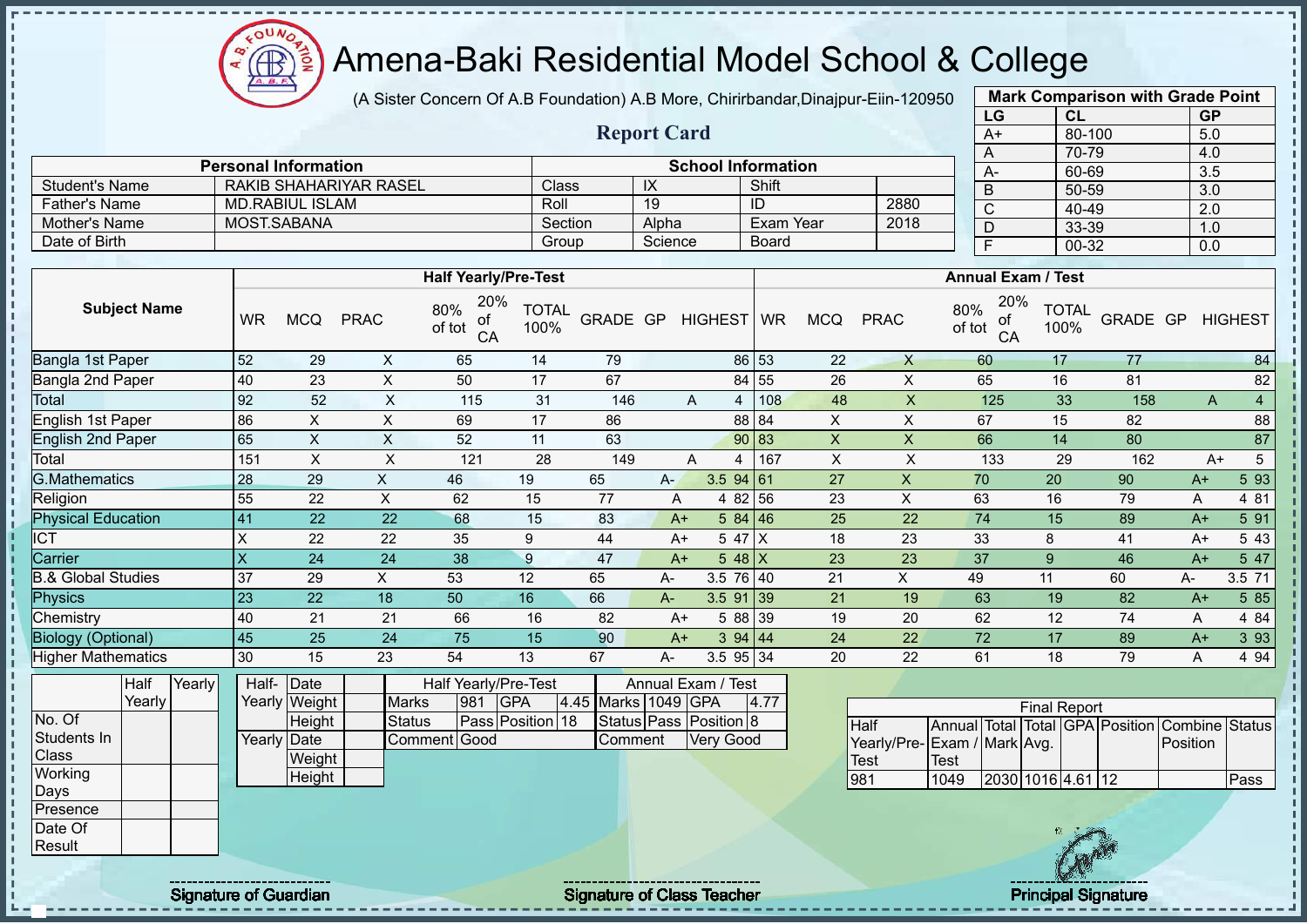OUN Æ

# Amena-Baki Residential Model School & College

(A Sister Concern Of A.B Foundation) A.B More, Chirirbandar,Dinajpur-Eiin-120950

**Report Card**

| <b>Mark Comparison with Grade Point</b><br>LG |           |  |  |  |  |  |  |  |  |  |
|-----------------------------------------------|-----------|--|--|--|--|--|--|--|--|--|
| CL                                            | <b>GP</b> |  |  |  |  |  |  |  |  |  |
| 80-100                                        | 5.0       |  |  |  |  |  |  |  |  |  |
| 70-79                                         | 4.0       |  |  |  |  |  |  |  |  |  |
| 60-69                                         | 3.5       |  |  |  |  |  |  |  |  |  |
| 50-59                                         | 3.0       |  |  |  |  |  |  |  |  |  |
| 40-49                                         | 2.0       |  |  |  |  |  |  |  |  |  |
| 33-39                                         | 1.0       |  |  |  |  |  |  |  |  |  |
| $00 - 32$<br>F<br>0.0                         |           |  |  |  |  |  |  |  |  |  |
|                                               |           |  |  |  |  |  |  |  |  |  |

|                      |                             |                             |                           |              |           |      | $\overline{A}$            | 70-79 |
|----------------------|-----------------------------|-----------------------------|---------------------------|--------------|-----------|------|---------------------------|-------|
|                      | <b>Personal Information</b> |                             | <b>School Information</b> |              |           |      | $A-$                      | 60-69 |
| Student's Name       | MAHAFUZ ANAM                | Class                       | IX                        | Shift        |           |      | B                         | 50-59 |
| <b>Father's Name</b> | Dr.Masud Rana               | Roll                        |                           | ID           |           | 1801 |                           | 40-49 |
| Mother's Name        | Mahafuza Begum              | Section                     | Alpha                     |              | Exam Year | 2018 |                           | 33-39 |
| Date of Birth        |                             | Group                       | Science                   | <b>Board</b> |           |      |                           | 00-32 |
|                      |                             |                             |                           |              |           |      |                           |       |
|                      |                             | <b>Half Yearly/Pre-Test</b> |                           |              |           |      | <b>Annual Exam / Test</b> |       |
|                      |                             |                             | 200/                      |              |           |      |                           |       |

| <b>Subject Name</b>           | <b>WR</b> | <b>MCQ</b> | <b>PRAC</b> | 20%<br>80%<br>of<br>of tot<br>CA | TOTAL<br>100% | GRADE GP |      | <b>HIGHEST</b> | <b>WR</b>  | <b>MCQ</b> | <b>PRAC</b> | 20%<br>80%<br>οf<br>of tot<br>CA | TOTAL<br>100% | GRADE GP |      | <b>HIGHEST</b> |
|-------------------------------|-----------|------------|-------------|----------------------------------|---------------|----------|------|----------------|------------|------------|-------------|----------------------------------|---------------|----------|------|----------------|
| Bangla 1st Paper              | 54        | 27         | X           | 65                               | 13            | 78       |      |                | 86 41      | 19         | X           | 48                               | 16            | 64       |      | 84             |
| Bangla 2nd Paper              | 38        | 32         | X           | 56                               | 17            | 73       |      |                | 84 49      | 19         | X           | 54                               | 16            | 70       |      | 82             |
| Total                         | 92        | 59         | X           | 121                              | 30            | 151      |      | A<br>4         | 90         | 38         | X           | 102                              | 32            | 134      | А-   | 3.5            |
| <b>English 1st Paper</b>      | 78        | X          | X           | 62                               | 17            | 79       |      |                | 88 84      | X          | X           | 67                               | 18            | 85       |      | 88             |
| <b>English 2nd Paper</b>      | 61        | X          | X           | 49                               | 11            | 60       |      |                | 90 80      | X          | X           | 64                               | 18            | 82       |      | 87             |
| Total                         | 139       | X          | X           | 111                              | 28            | 139      |      | 3.5<br>А-      | 164        | X          | X           | 131                              | 36            | 167      |      | 5<br>$A+$      |
| <b>G.Mathematics</b>          | 28        | 27         | X           | 44                               | 15            | 59       | B    | 3 94 32        |            | 26         | X           | 46                               | 19            | 65       | A-   | 3.593          |
| Religion                      | 52        | 25         | X           | 62                               | 15            | 77       | A    | 4 82 56        |            | 24         | X           | 64                               | 16            | 80       | A+   | 5 81           |
| <b>Physical Education</b>     | 38        | 20         | 23          | 65                               | 12            | 77       | A    | $484$   45     |            | 25         | 22          | 74                               | 15            | 89       | $A+$ | 5 91           |
| ICT                           | X         | 18         | 22          | 32                               | 9             | 41       | $A+$ | 5 47 X         |            | 15         | 20          | 28                               | 8             | 36       | A    | 4 4 3          |
| Carrier                       | ΙX        | 24         | 23          | 38 <sup>°</sup>                  | 8             | 46       | $A+$ | 5 48 X         |            | 22         | 23          | 36                               | 9             | 45       | $A+$ | 5 47           |
| <b>B.&amp; Global Studies</b> | 28        | 24         | X           | 42                               | 13            | 55       | B    | 3 76 29        |            | 21         | X           | 40                               | 8             | 48       | C.   | 2 71           |
| Physics                       | 28        | 25         | 18          | 57                               | 14            | 71       | A    | 4 91           | $\vert$ 33 | 17         | 18          | 54                               | 18            | 72       | A    | 4 8 5          |
| Chemistry                     | 28        | 18         | 19          | 52                               | 11            | 63       | A-   | 3.5 88 34      |            | 17         | 18          | 55                               | 14            | 69       | A-   | 3.5 84         |
| <b>Biology (Optional)</b>     | 42        | 23         | 24          | 71                               | 14            | 85       | $A+$ | 394 44         |            | 22         | 22          | 70                               | 18            | 88       | $A+$ | 3 9 3          |
| <b>Higher Mathematics</b>     | 20        | 16         | 20          | 45                               | 18            | 63       | А-   | 3.5 95 34      |            | 18         | 20          | 58                               | 16            | 74       | Α    | 4 9 4          |

|                 | Half   | Yearly | Half- Date  |               |               |     | Half Yearly/Pre-Test |                | Annual Exam / Test      |      |                         |              |      |
|-----------------|--------|--------|-------------|---------------|---------------|-----|----------------------|----------------|-------------------------|------|-------------------------|--------------|------|
|                 | Yearly |        |             | Yearly Weight | <b>Marks</b>  | 927 | <b>IGPA</b>          | 4.14 Marks 967 | <b>IGPA</b>             | 4.32 |                         |              |      |
| No. Of          |        |        |             | Height        | <b>Status</b> |     | Pass Position 29     |                | Status Pass Position 34 |      | Half                    | Annual Total |      |
| Students In     |        |        | Yearly Date |               | Comment Good  |     |                      | Comment        | <b>Very Good</b>        |      | Yearly/Pre- Exam / Mark |              |      |
| <b>Class</b>    |        |        |             | Weight        |               |     |                      |                |                         |      | <b>Test</b>             | Test         |      |
| Working         |        |        |             | Height        |               |     |                      |                |                         |      | 927                     | 967          | 1894 |
| Days            |        |        |             |               |               |     |                      |                |                         |      |                         |              |      |
| <b>Presence</b> |        |        |             |               |               |     |                      |                |                         |      |                         |              |      |
| Date Of         |        |        |             |               |               |     |                      |                |                         |      |                         |              |      |
| Result          |        |        |             |               |               |     |                      |                |                         |      |                         |              |      |

Final Report Total Mark Total GPA Position Combine Status Avg. Position **949 4.23 30 Pass** 

J.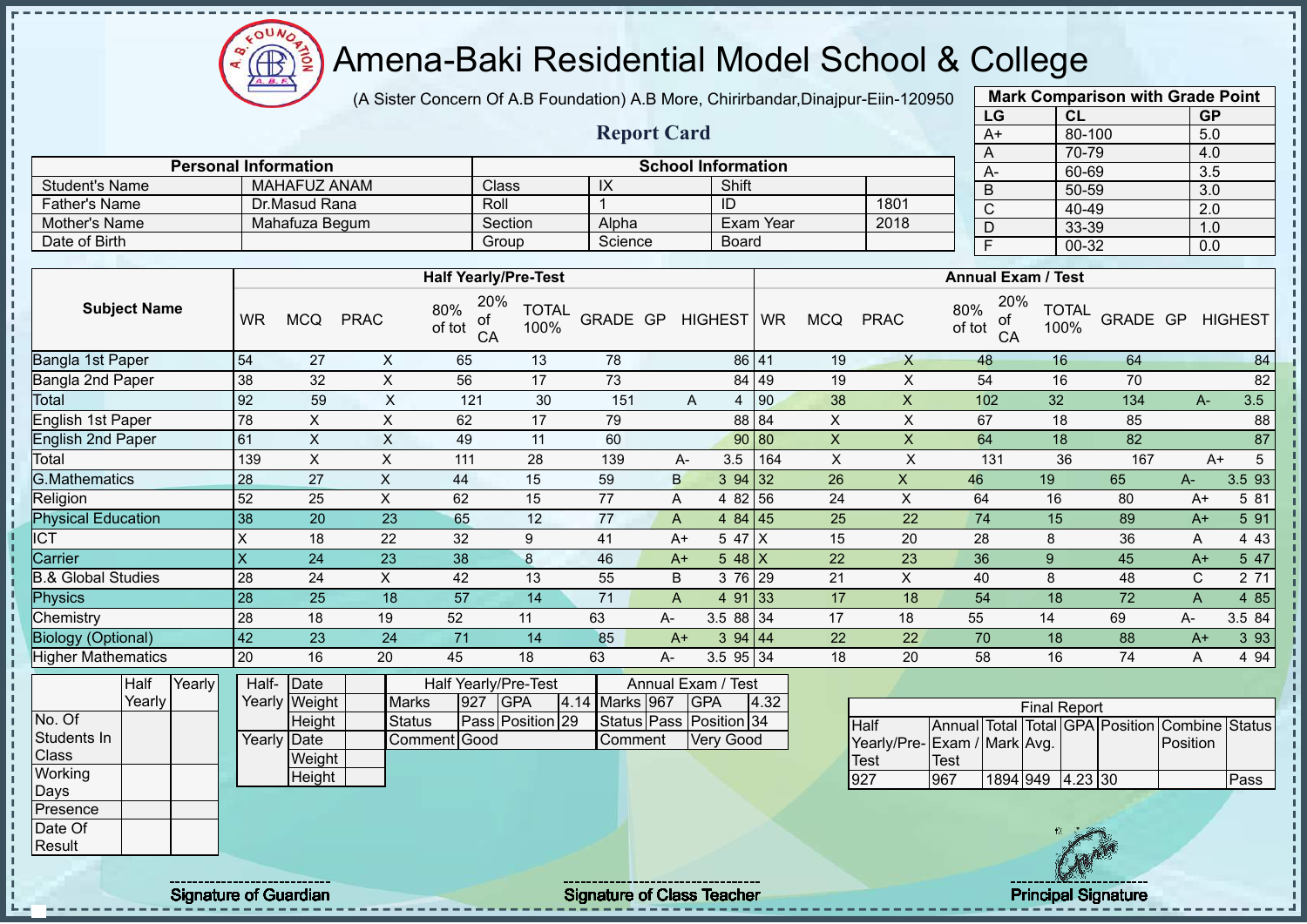$QUN$ Æ

# Amena-Baki Residential Model School & College

(A Sister Concern Of A.B Foundation) A.B More, Chirirbandar,Dinajpur-Eiin-120950

**Report Card**

**Personal Information School Information** 

Father's Name SURJAMAL ISLAM Roll 3 ID 2137

Student's Name MASRUK AHMED Class IX Shift

|                   | <b>Mark Comparison with Grade Point</b> |           |  |  |  |  |  |  |
|-------------------|-----------------------------------------|-----------|--|--|--|--|--|--|
| LG                | <b>CL</b>                               | <b>GP</b> |  |  |  |  |  |  |
| $A+$              | 80-100                                  | 5.0       |  |  |  |  |  |  |
| A                 | 70-79                                   | 4.0       |  |  |  |  |  |  |
| А-                | 60-69                                   | 3.5       |  |  |  |  |  |  |
| B                 | 50-59                                   | 3.0       |  |  |  |  |  |  |
| C                 | 40-49                                   | 2.0       |  |  |  |  |  |  |
| D                 | 33-39                                   | 1.0       |  |  |  |  |  |  |
| 00-32<br>F<br>0.0 |                                         |           |  |  |  |  |  |  |
|                   |                                         |           |  |  |  |  |  |  |

| Mother's Name                      |                 | <b>AKLIMA AKTER</b>             |                               |                                  | Section                        | Alpha          |       |                                                             | Exam Year    |                           | 2018        |                                                 |                      |          |      |                     |
|------------------------------------|-----------------|---------------------------------|-------------------------------|----------------------------------|--------------------------------|----------------|-------|-------------------------------------------------------------|--------------|---------------------------|-------------|-------------------------------------------------|----------------------|----------|------|---------------------|
| Date of Birth                      |                 |                                 |                               |                                  | Group                          | Science        |       |                                                             | <b>Board</b> |                           |             | D                                               | 33-39                |          |      | 1.0                 |
|                                    |                 |                                 |                               |                                  |                                |                |       |                                                             |              |                           |             | $\overline{F}$                                  | $00 - 32$            |          |      | 0.0                 |
|                                    |                 |                                 |                               |                                  |                                |                |       |                                                             |              |                           |             |                                                 |                      |          |      |                     |
|                                    |                 |                                 |                               | <b>Half Yearly/Pre-Test</b>      |                                |                |       |                                                             |              |                           |             | <b>Annual Exam / Test</b>                       |                      |          |      |                     |
| <b>Subject Name</b>                | <b>WR</b>       | <b>MCQ</b>                      | <b>PRAC</b>                   | 20%<br>80%<br>of<br>of tot<br>CA | <b>TOTAL</b><br>100%           | GRADE GP       |       | <b>HIGHEST</b>                                              | <b>WR</b>    | <b>MCQ</b>                | <b>PRAC</b> | 20%<br>80%<br>οf<br>of tot<br>CA                | <b>TOTAL</b><br>100% | GRADE GP |      | <b>HIGHEST</b>      |
| Bangla 1st Paper                   | 54              | 29                              | X                             | 66                               | 15                             | 81             |       |                                                             | 86 50        | 18                        | $\times$    | 54                                              | 17                   | 71       |      | 84                  |
| Bangla 2nd Paper                   | 32              | 22                              | X                             | 43                               | 17                             | 60             |       |                                                             | 84 55        | 20                        | X           | 60                                              | 15                   | 75       |      | 82                  |
| Total                              | 86              | 51                              | X                             | 109                              | 32                             | 141            |       | A<br>4                                                      | 105          | 38                        | X           | 114                                             | 32                   | 146      |      | $\overline{4}$<br>A |
| English 1st Paper                  | 77              | X                               | X                             | 62                               | 17                             | 79             |       |                                                             | 88 87        | X                         | X           | 70                                              | 12                   | 82       |      | 88                  |
| English 2nd Paper                  | 61              | $\pmb{\times}$                  | X                             | 49                               | 12                             | 61             |       |                                                             | 90 82        | $\pmb{\times}$            | X           | 66                                              | 15                   | 81       |      | 87                  |
| Total                              | 138             | $\times$                        | $\sf X$                       | 111                              | 29                             | 140            |       | A<br>4                                                      | 169          | $\boldsymbol{\mathsf{X}}$ | X           | 136                                             | 27                   | 163      |      | $\sqrt{5}$<br>$A+$  |
| <b>G.Mathematics</b>               | 31              | 29                              | X.                            | 48                               | 20                             | 68             | $A -$ | $3.5$ 94 39                                                 |              | 25                        | X           | 51                                              | 20                   | 71       | A    | 4 9 3               |
| Religion                           | 51              | 25                              | X                             | 61                               | 16                             | 77             | A     | 4 8 2                                                       | 49           | 24                        | X           | 58                                              | 15                   | 73       | Α    | 4 81                |
| <b>Physical Education</b>          | 39              | 23                              | 23                            | 68                               | 16                             | 84             | $A+$  |                                                             | 584   44     | 25                        | 22          | 73                                              | 16                   | 89       | $A+$ | 5 91                |
| <b>ICT</b>                         | Χ               | 20                              | 22                            | 34                               | 9                              | 43             | $A+$  | 5 47 X                                                      |              | 18                        | 22          | 32                                              | 8                    | 40       | $A+$ | 5 4 3               |
| Carrier                            | X               | 25                              | 24                            | 39                               | 9                              | 48             | $A+$  | $548$ X                                                     |              | 22                        | 23          | 36                                              | 9                    | 45       | $A+$ | 5 47                |
| <b>B.&amp; Global Studies</b>      | 29              | 17                              | X                             | 37                               | 11                             | 48             | C     |                                                             | 2 76 39      | 21                        | X           | 48                                              | 11                   | 59       | B    | 3 71                |
| Physics                            | 31              | 25                              | 19                            | 60                               | 16                             | 76             | A     |                                                             | 4 91 27      | 19                        | 17          | 50                                              | 17                   | 67       | A-   | 3.5 85              |
| Chemistry                          | 40              | 19                              | 19                            | 62                               | 15                             | 77             | A     |                                                             | 4 88 33      | 14                        | 18          | 52                                              | 16                   | 68       | A-   | 3.5 84              |
| <b>Biology (Optional)</b>          | 44              | 24                              | 24                            | 74                               | 17                             | 91             | $A+$  |                                                             | 394   44     | 20                        | 23          | 70                                              | 17                   | 87       | $A+$ | 3 9 3               |
| <b>Higher Mathematics</b>          | 34              | 16                              | 21                            | 57                               | 19                             | 76             | A     |                                                             | 4 95 42      | 20                        | 24          | 69                                              | 16                   | 85       | $A+$ | 5 94                |
| Yearly<br>Half<br>Yearly<br>No. Of | Half-<br>Yearly | Date<br>Weight<br><b>Height</b> | <b>Marks</b><br><b>Status</b> | Half Yearly/Pre-Test<br>969      | <b>GPA</b><br>Pass Position 23 | 4.32 Marks 993 |       | Annual Exam / Test<br><b>GPA</b><br>Status Pass Position 21 | 4.55         |                           | $L = H$     | Appual Total Total CRA (Bosition Combine Status | <b>Final Report</b>  |          |      |                     |

| ıaıτ  | <b>Prearivi</b> | Hall- IDate |               |              |     | Hall Yearly/Pre-Test |                | Annual Exam / lest      |      |                     |                     |  |
|-------|-----------------|-------------|---------------|--------------|-----|----------------------|----------------|-------------------------|------|---------------------|---------------------|--|
| early |                 |             | Yearly Weight | <b>Marks</b> | 969 | <b>IGPA</b>          | 4.32 Marks 993 | <b>IGPA</b>             | 4.55 |                     |                     |  |
|       |                 |             | Height        | Status       |     | Pass Position 23     |                | Status Pass Position 21 |      | Half                | Annual <sup>1</sup> |  |
|       |                 | Yearly Date |               | Comment Good |     |                      | Comment        | <b>Very Good</b>        |      | Yearly/Pre-Exam / N |                     |  |
|       |                 |             | Weight        |              |     |                      |                |                         |      | Test                | Test                |  |
|       |                 |             | Height        |              |     |                      |                |                         |      | 969                 | 993                 |  |
|       |                 |             |               |              |     |                      |                |                         |      |                     |                     |  |
|       |                 |             |               |              |     |                      |                |                         |      |                     |                     |  |
|       |                 |             |               |              |     |                      |                |                         |      |                     |                     |  |
|       |                 |             |               |              |     |                      |                |                         |      |                     |                     |  |

|                              |      |                  | <b>Final Report</b> |  |                                                |       |  |
|------------------------------|------|------------------|---------------------|--|------------------------------------------------|-------|--|
| Half                         |      |                  |                     |  | Annual Total Total GPA Position Combine Status |       |  |
| Yearly/Pre- Exam / Mark Avg. |      |                  |                     |  | <b>IPosition</b>                               |       |  |
| Test                         | Test |                  |                     |  |                                                |       |  |
| 969                          | 993  | 1962 982 4.43 21 |                     |  |                                                | lPass |  |

Students In **Class Working** Days **Presence** Date Of **Result** 

I J.  $\mathbf{I}$ 

Signature of Guardian Signature Signature of Class Teacher New York Network Principal Signature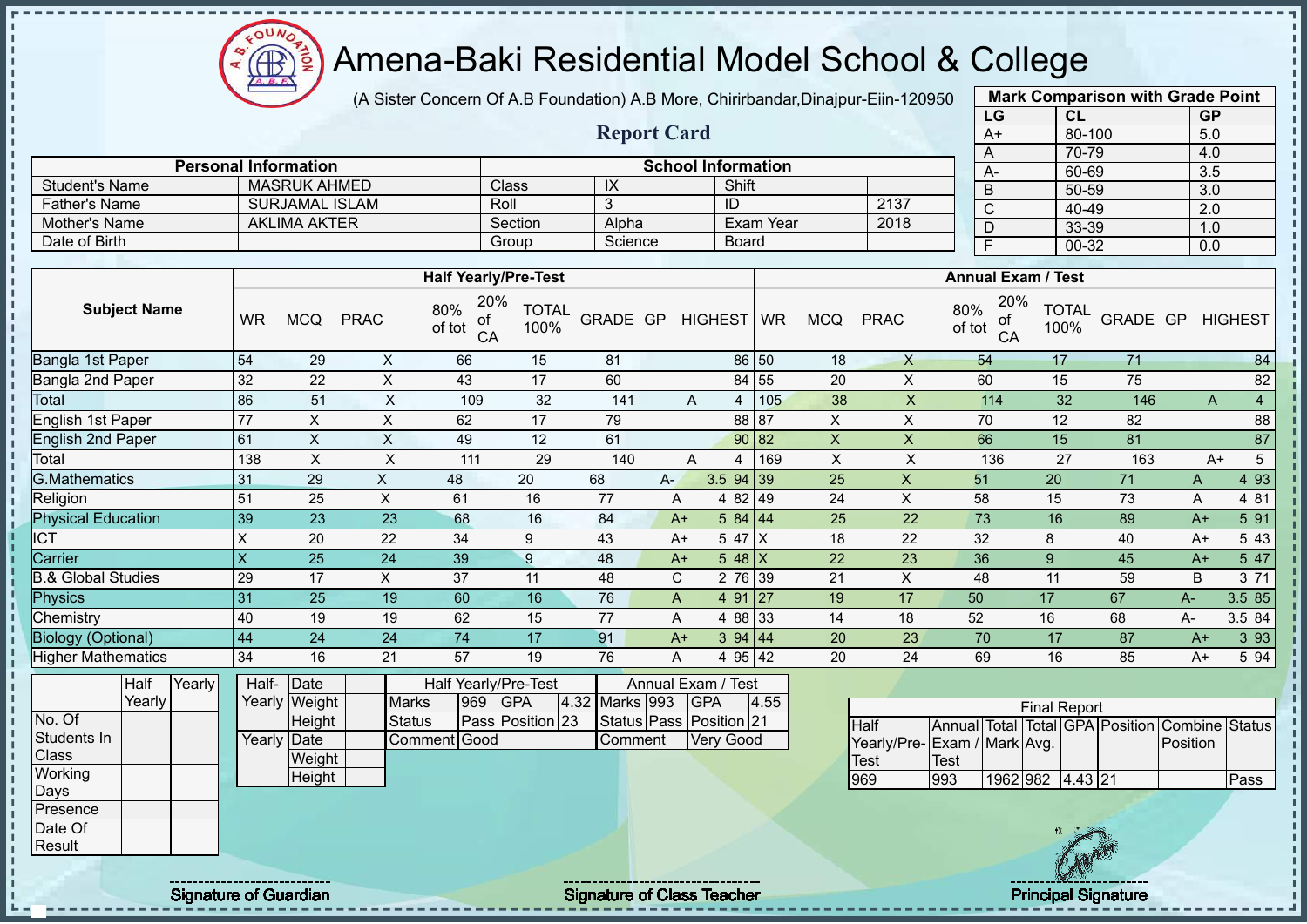$\mathbf{a}$ Æ

# Amena-Baki Residential Model School & College

(A Sister Concern Of A.B Foundation) A.B More, Chirirbandar,Dinajpur-Eiin-120950

**Report Card**

| <b>Mark Comparison with Grade Point</b><br>LG |           |  |  |  |  |  |  |  |  |  |
|-----------------------------------------------|-----------|--|--|--|--|--|--|--|--|--|
| CL                                            | <b>GP</b> |  |  |  |  |  |  |  |  |  |
| 80-100                                        | 5.0       |  |  |  |  |  |  |  |  |  |
| 70-79                                         | 4.0       |  |  |  |  |  |  |  |  |  |
| 60-69                                         | 3.5       |  |  |  |  |  |  |  |  |  |
| 50-59                                         | 3.0       |  |  |  |  |  |  |  |  |  |
| 40-49                                         | 2.0       |  |  |  |  |  |  |  |  |  |
| 33-39                                         | 1.0       |  |  |  |  |  |  |  |  |  |
| 00-32<br>F<br>0.0                             |           |  |  |  |  |  |  |  |  |  |
|                                               |           |  |  |  |  |  |  |  |  |  |

| <b>School Information</b><br><b>Personal Information</b> |                       |         |         |           |      |           |  |  |  |  |  |  |
|----------------------------------------------------------|-----------------------|---------|---------|-----------|------|-----------|--|--|--|--|--|--|
| <b>Student's Name</b>                                    | <b>SHIHAB AHMED</b>   | Class   | IX      | Shift     |      | $A-$<br>D |  |  |  |  |  |  |
| <b>Father's Name</b>                                     | SADAQUL ISLAM         | Roll    |         | ID        | 2369 | ັ         |  |  |  |  |  |  |
| Mother's Name                                            | <b>SHAHNAJ PARVIN</b> | Section | Alpha   | Exam Year | 2018 | P         |  |  |  |  |  |  |
| Date of Birth                                            |                       | Group   | Science | Board     |      |           |  |  |  |  |  |  |

|                               |           |            |             | <b>Half Yearly/Pre-Test</b>      |                      |          |      |                  |       |            |             | <b>Annual Exam / Test</b>        |                      |          |      |                |
|-------------------------------|-----------|------------|-------------|----------------------------------|----------------------|----------|------|------------------|-------|------------|-------------|----------------------------------|----------------------|----------|------|----------------|
| <b>Subject Name</b>           | <b>WR</b> | <b>MCQ</b> | <b>PRAC</b> | 20%<br>80%<br>οf<br>of tot<br>CA | <b>TOTAL</b><br>100% | GRADE GP |      | HIGHEST WR       |       | <b>MCQ</b> | <b>PRAC</b> | 20%<br>80%<br>оt<br>of tot<br>CA | <b>TOTAL</b><br>100% | GRADE GP |      | <b>HIGHEST</b> |
| Bangla 1st Paper              | 43        | 28         | X           | 57                               | 16                   | 73       |      |                  | 86 29 | 18         | X           | 38                               | 16                   | 54       |      | 84             |
| Bangla 2nd Paper              | 28        | 18         | X           | 37                               | 16                   | 53       |      |                  | 84 41 | 22         | X           | 50                               | 14                   | 64       |      | 82             |
| Total                         | 71        | 46         | X           | 94                               | 32                   | 126      |      | 3.5<br>А-        | 70    | 40         | X           | 88                               | 30                   | 118      |      | 3<br>B.        |
| English 1st Paper             | 75        | X          | X           | 60                               | 16                   | 76       |      |                  | 88 82 | X          | X           | 66                               | 16                   | 82       |      | 88             |
| English 2nd Paper             | 72        | X          | X           | 58                               | 10                   | 68       |      |                  | 90 80 | X          | X           | 64                               | 15                   | 79       |      | 87             |
| Total                         | 147       | X          | X           | 118                              | 26                   | 144      |      | A<br>4           | 162   | X          | X           | 130                              | 31                   | 161      |      | 5<br>A+        |
| <b>G.Mathematics</b>          | 32        | 28         | X           | 48                               | 17                   | 65       | $A-$ | $3.5$ 94 44      |       | 24         | X           | 54                               | 12                   | 66       | $A-$ | 3.5 93         |
| Religion                      | 48        | 25         | X           | 58                               | 15                   | 73       | A    | 4 82 39          |       | 21         | X           | 48                               | 16                   | 64       | A-   | 3.5 81         |
| <b>Physical Education</b>     | 32        | 20         | 23          | 60                               | 14                   | 74       |      | 4 84 37<br>A     |       | 25         | 22          | 67                               | 15                   | 82       | $A+$ | 5 91           |
| <b>ICT</b>                    | X         | 17         | 22          | 31                               | 9                    | 40       |      | 5 47 X<br>$A+$   |       | 12         | 18          | 24                               | 8                    | 32       | A-   | 3.5 43         |
| Carrier                       | X         | 24         | 23          | 38                               | 9                    | 47       |      | $5.48$ X<br>$A+$ |       | 20         | 23          | 34                               | 9                    | 43       | $A+$ | 5 47           |
| <b>B.&amp; Global Studies</b> | 28        | 23         | X           | 41                               | 10                   | 51       |      | B<br>3 76 30     |       | 17         | X           | 38                               | 8                    | 46       | C    | 2 71           |
| Physics                       | 22        | 21         | 18          | 49                               | 10                   | 59       |      | B.<br>391 31     |       | 16         | 19          | 53                               | 19                   | 72       | Α    | 4 8 5          |
| Chemistry                     | 26        | 15         | 20          | 49                               | 14                   | 63       | A-   | 3.5 88 33        |       | 16         | 19          | 54                               | 15                   | 69       | A-   | 3.5 84         |
| <b>Biology (Optional)</b>     | 36        | 23         | 24          | 66                               | 14                   | 80       |      | 394 30<br>$A+$   |       | 23         | 22          | 60                               | 14                   | 74       | A    | 2 9 3          |
| <b>Higher Mathematics</b>     | 30        | 17         | 21          | 54                               | 12                   | 66       | A-   | 3.5 95 30        |       | 18         | 22          | 56                               | 15                   | 71       | A    | 4 9 4          |

|                  | Half   | Yearly | Half-       | Date          |               |     | Half Yearly/Pre-Test |                | Annual Exam / Test      |    |
|------------------|--------|--------|-------------|---------------|---------------|-----|----------------------|----------------|-------------------------|----|
|                  | Yearly |        |             | Yearly Weight | <b>Marks</b>  | 888 | <b>GPA</b>           | 4.09 Marks 898 | <b>IGPA</b>             | 14 |
| No. Of           |        |        |             | Height        | <b>Status</b> |     | Pass Position 30     |                | Status Pass Position 39 |    |
| Students In      |        |        | Yearly Date |               | Comment Good  |     |                      | Comment        | <b>Very Good</b>        |    |
| <b>Class</b>     |        |        |             | Weight        |               |     |                      |                |                         |    |
| Working          |        |        |             | Height        |               |     |                      |                |                         |    |
| Days             |        |        |             |               |               |     |                      |                |                         |    |
| <b>IPresence</b> |        |        |             |               |               |     |                      |                |                         |    |
| Date Of          |        |        |             |               |               |     |                      |                |                         |    |
| Result           |        |        |             |               |               |     |                      |                |                         |    |

|                              |              |                  | <b>Final Report</b> |  |                                                |      |
|------------------------------|--------------|------------------|---------------------|--|------------------------------------------------|------|
| <b>I</b> Half                |              |                  |                     |  | Annual Total Total GPA Position Combine Status |      |
| Yearly/Pre- Exam / Mark Avg. |              |                  |                     |  | <b>IPosition</b>                               |      |
| Test                         | <b>ITest</b> |                  |                     |  |                                                |      |
| 888                          | 898          | 1786 894 4.05 33 |                     |  |                                                | Pass |

J.  $\mathbf{I}$  $\mathbf{I}$ 

Signature of Guardian Signature of Class Teacher Principal Signature Principal Signature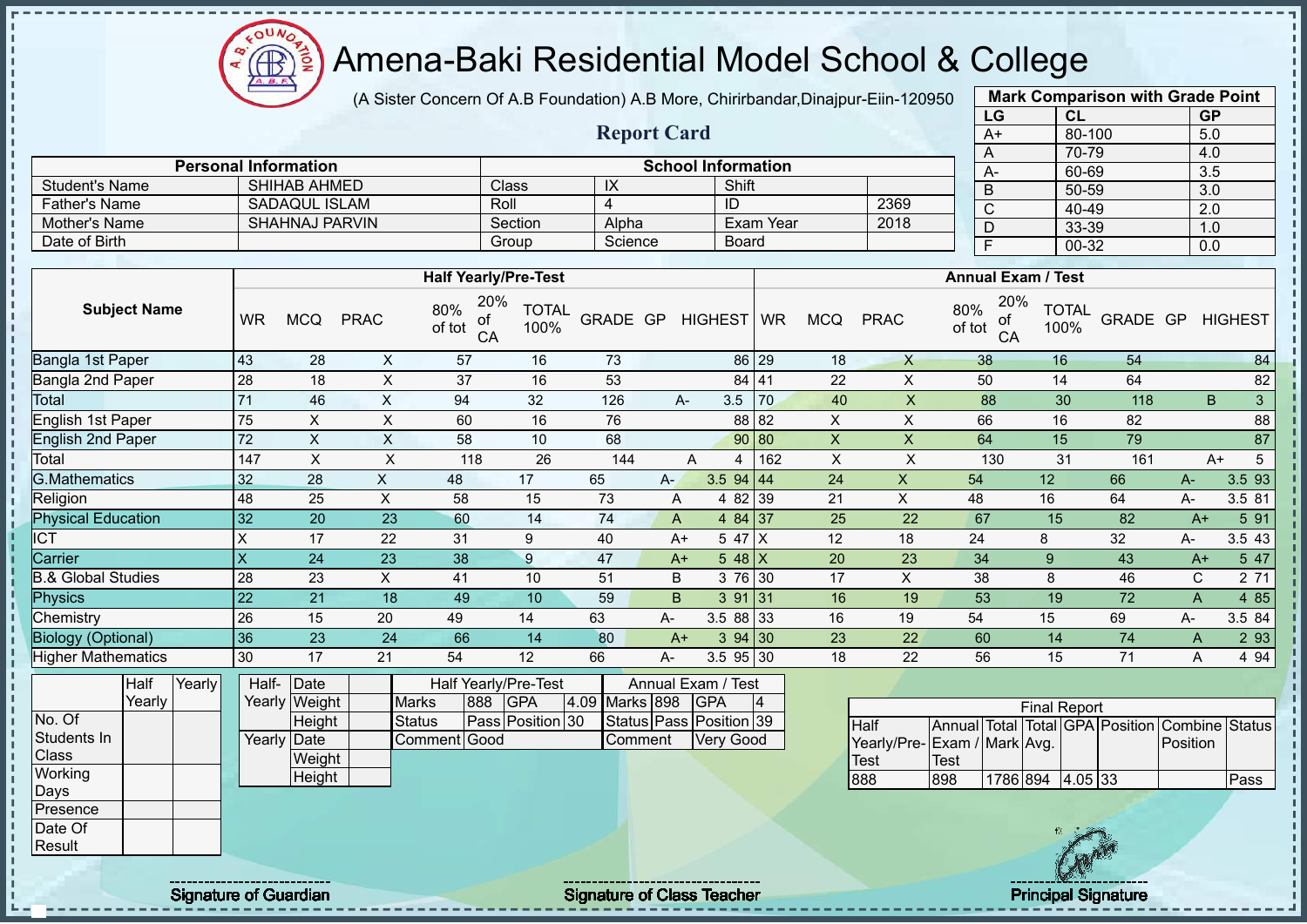(A Sister Concern Of A.B Foundation) A.B More, Chirirbandar,Dinajpur-Eiin-120950

**Report Card**

|      | <b>Mark Comparison with Grade Point</b> |           |
|------|-----------------------------------------|-----------|
| LG   | CL                                      | <b>GP</b> |
| $A+$ | 80-100                                  | 5.0       |
| A    | 70-79                                   | 4.0       |
| А-   | 60-69                                   | 3.5       |
| B    | 50-59                                   | 3.0       |
| C    | 40-49                                   | 2.0       |
| D    | 33-39                                   | 1.0       |
| F    | 00-32                                   | 0.0       |
|      |                                         |           |

|                 | <b>Personal Information</b> |         |         | <b>School Information</b> |      | $A-$ |
|-----------------|-----------------------------|---------|---------|---------------------------|------|------|
| Student's Name  | MD SHAHARIAR AHAMED TANIM   | Class   | IX      | Shift                     |      | B    |
| ∂ Father's Name | MD.HARUN-AR-RASHID          | Roll    |         | ID                        | 2457 |      |
| Mother's Name   | MOST FARHANA BEGUM          | Section | Alpha   | Exam Year                 | 2018 |      |
| Date of Birth   |                             | Group   | Science | Board                     |      |      |

|                               |           |            |             | <b>Half Yearly/Pre-Test</b>      |                      |          |      |             |          |            |             | <b>Annual Exam / Test</b>        |                      |                  |      |        |
|-------------------------------|-----------|------------|-------------|----------------------------------|----------------------|----------|------|-------------|----------|------------|-------------|----------------------------------|----------------------|------------------|------|--------|
| <b>Subject Name</b>           | <b>WR</b> | <b>MCQ</b> | <b>PRAC</b> | 20%<br>80%<br>οf<br>of tot<br>CA | <b>TOTAL</b><br>100% | GRADE GP |      | HIGHEST WR  |          | <b>MCQ</b> | <b>PRAC</b> | 20%<br>80%<br>οf<br>of tot<br>CA | <b>TOTAL</b><br>100% | GRADE GP HIGHEST |      |        |
| Bangla 1st Paper              | 55        | 28         | X           | 66                               | 17                   | 83       |      |             | 86 50    | 21         | X           | 57                               | 17                   | 74               |      | 84     |
| Bangla 2nd Paper              | 31        | 21         | X           | 42                               | 18                   | 60       |      |             | 84 46    | 26         | X           | 58                               | 15                   | 73               |      | 82     |
| Total                         | 86        | 49         | $\times$    | 108                              | 35                   | 143      |      | A<br>4      | 96       | 47         | X           | 115                              | 32                   | 147              | A    | 4      |
| English 1st Paper             | 81        | X          | X           | 65                               | 18                   | 83       |      |             | 88 84    | X          | X           | 67                               | 18                   | 85               |      | 88     |
| <b>English 2nd Paper</b>      | 58        | X          | X           | 46                               | 13                   | 59       |      |             | 90 83    | X          | X           | 66                               | 17                   | 83               |      | 87     |
| Total                         | 139       | X          | X           | 111                              | 31                   | 142      |      | A<br>4      | 167      | X          | X           | 133                              | 35                   | 168              | $A+$ | 5      |
| <b>G.Mathematics</b>          | 32        | 28         | X           | 48                               | 18                   | 66       | $A-$ | $3.5$ 94 59 |          | 27         | X           | 69                               | 17                   | 86               | $A+$ | 5 93   |
| Religion                      | 51        | 22         | X           | 58                               | 16                   | 74       | A    |             | 4 82 55  | 24         | X           | 63                               | 15                   | 78               | Α    | 4 81   |
| <b>Physical Education</b>     | 38        | 22         | 23          | 66                               | 14                   | 80       |      | $A+$        | 584   46 | 24         | 22          | 74                               | 15                   | 89               | $A+$ | 5 91   |
| <b>ICT</b>                    | X         | 20         | 22          | 34                               | 9                    | 43       |      | $A+$        | 5 47 X   | 16         | 20          | 29                               | 8                    | 37               | A    | 4 4 3  |
| Carrier                       | X         | 23         | 23          | 37                               | 9                    | 46       |      | $A+$        | $548$ X  | 23         | 22          | 36                               | 9                    | 45               | $A+$ | 5 47   |
| <b>B.&amp; Global Studies</b> | 35        | 24         | X.          | 47                               | 13                   | 60       | A-   | 3.5 76 36   |          | 23         | X           | 47                               | 11                   | 58               | B    | 3 71   |
| Physics                       | 23        | 23         | 17          | 50                               | 13                   | 63       | $A-$ | $3.5$ 91 36 |          | 19         | 18          | 58                               | 18                   | 76               | A    | 4 8 5  |
| Chemistry                     | 32        | 20         | 19          | 57                               | 17                   | 74       | A    |             | 4 88 34  | 19         | 21          | 59                               | 15                   | 74               | Α    | 4 84   |
| <b>Biology (Optional)</b>     | 46        | 21         | 24          | 73                               | 15                   | 88       |      | $A+$        | 394   44 | 23         | 22          | 71                               | 18                   | 89               | $A+$ | 3 9 3  |
| <b>Higher Mathematics</b>     | 27        | 18         | 21          | 53                               | 16                   | 69       | А-   | $3.5$ 95 27 |          | 21         | 22          | 56                               | 12                   | 68               | A-   | 3.5 94 |

|             | Half   | Yearly | Half-       | Date          |              |     | Half Yearly/Pre-Test    |                     | Annual Exam / Test      |     |  |
|-------------|--------|--------|-------------|---------------|--------------|-----|-------------------------|---------------------|-------------------------|-----|--|
|             | Yearly |        |             | Yearly Weight | <b>Marks</b> | 948 | <b>GPA</b>              | 4.36 Marks 1015 GPA |                         | 4.5 |  |
| No. Of      |        |        |             | Height        | Status       |     | <b>Pass Position 21</b> |                     | Status Pass Position 22 |     |  |
| Students In |        |        | Yearly Date |               | Comment Good |     |                         | Comment             | <b>Very Good</b>        |     |  |
| Class       |        |        |             | Weight        |              |     |                         |                     |                         |     |  |
| Working     |        |        |             | Height        |              |     |                         |                     |                         |     |  |
| Days        |        |        |             |               |              |     |                         |                     |                         |     |  |
| Presence    |        |        |             |               |              |     |                         |                     |                         |     |  |
| Date Of     |        |        |             |               |              |     |                         |                     |                         |     |  |
| Result      |        |        |             |               |              |     |                         |                     |                         |     |  |

|                              |             |                  | <b>Final Report</b> |  |                                                |      |
|------------------------------|-------------|------------------|---------------------|--|------------------------------------------------|------|
| <b>I</b> Half                |             |                  |                     |  | Annual Total Total GPA Position Combine Status |      |
| Yearly/Pre- Exam / Mark Avg. |             |                  |                     |  | Position                                       |      |
| <b>I</b> Test                | <b>Test</b> |                  |                     |  |                                                |      |
| 948                          | 1015        | 1963 983 4.43 20 |                     |  |                                                | Pass |

J.  $\mathbf{I}$ ш  $\Omega$ Æ

Signature of Guardian Signature Signature of Class Teacher New York Network Principal Signature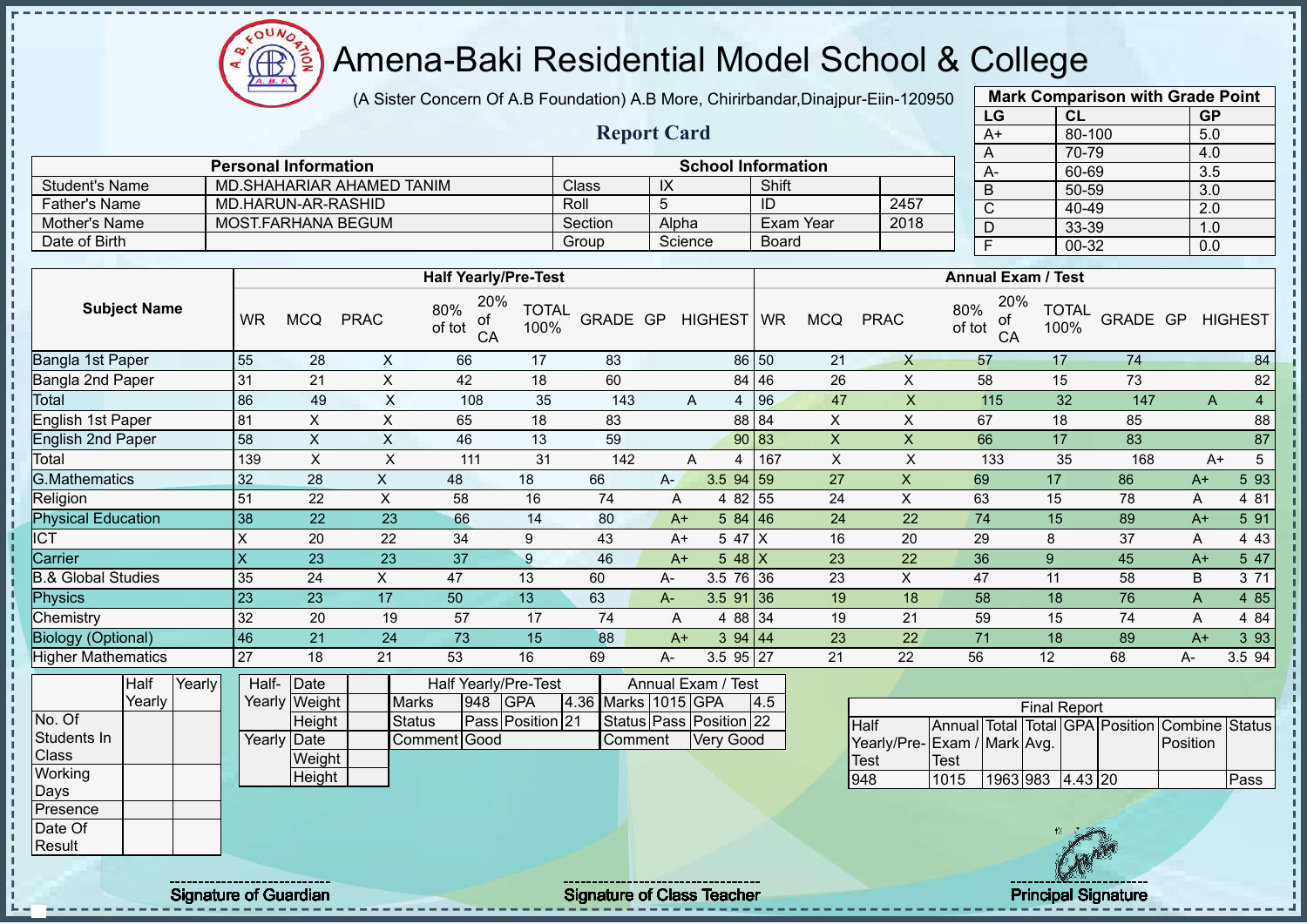$\mathbf{a}$ Æ

# Amena-Baki Residential Model School & College

(A Sister Concern Of A.B Foundation) A.B More, Chirirbandar,Dinajpur-Eiin-120950

**Report Card**

|      | <b>Mark Comparison with Grade Point</b> |           |
|------|-----------------------------------------|-----------|
| LG   | CL                                      | <b>GP</b> |
| $A+$ | 80-100                                  | 5.0       |
| A    | 70-79                                   | 4.0       |
| А-   | 60-69                                   | 3.5       |
| B    | 50-59                                   | 3.0       |
| C    | 40-49                                   | 2.0       |
| D    | 33-39                                   | 1.0       |
| F    | 00-32                                   | 0.0       |
|      |                                         |           |

|                       | <b>Personal Information</b> |         |         | <b>School Information</b> |      | $A-$ |
|-----------------------|-----------------------------|---------|---------|---------------------------|------|------|
| <b>Student's Name</b> | <b>MASHUKUR RAHMAN</b>      | Class   | IX      | Shift                     |      |      |
| <b>Father's Name</b>  | MD MUSHFIQUR RAHMAN         | Roll    |         | ID                        | 2552 | ັ    |
| Mother's Name         | PARVEEN SHAHIDA             | Section | Alpha   | Exam Year                 | 2018 | ◡    |
| Date of Birth         |                             | Group   | Science | <b>Board</b>              |      |      |

|                           |                         |            |             | <b>Half Yearly/Pre-Test</b>      |                      |          |      |                    |          |            |             | <b>Annual Exam / Test</b>        |                      |          |      |                     |
|---------------------------|-------------------------|------------|-------------|----------------------------------|----------------------|----------|------|--------------------|----------|------------|-------------|----------------------------------|----------------------|----------|------|---------------------|
| <b>Subject Name</b>       | <b>WR</b>               | <b>MCQ</b> | <b>PRAC</b> | 20%<br>80%<br>οf<br>of tot<br>CA | <b>TOTAL</b><br>100% | GRADE GP |      | HIGHEST WR         |          | <b>MCQ</b> | <b>PRAC</b> | 20%<br>80%<br>οf<br>of tot<br>CA | <b>TOTAL</b><br>100% | GRADE GP |      | <b>HIGHEST</b>      |
| Bangla 1st Paper          | 50                      | 21         | X           | 57                               | 16                   | 73       |      |                    | 86 51    | 16         | $\times$    | 54                               | 18                   | 72       |      | 84                  |
| Bangla 2nd Paper          | 36                      | 16         | X           | 42                               | 16                   | 58       |      |                    | 84 51    | 24         | X           | 60                               | 14                   | 74       |      | 82                  |
| Total                     | 86                      | 37         | X           | 99                               | 32                   | 131      |      | 3.5<br>A-          | 102      | 40         | X           | 114                              | 32                   | 146      |      | $\overline{4}$<br>A |
| English 1st Paper         | 85                      | X          | X           | 68                               | 18                   | 86       |      |                    | 88 77    | X.         | X           | 62                               | 15                   | 77       |      | 88                  |
| <b>English 2nd Paper</b>  | 83                      | X          | X           | 66                               | 13                   | 79       |      |                    | 90 73    | X          | X           | 58                               | 16                   | 74       |      | 87                  |
| Total                     | 168                     | X          | X           | 134                              | 31                   | 165      |      | 5<br>$A+$          | 150      | X          | X           | 120                              | 31                   | 151      |      | 4<br>A              |
| <b>G.Mathematics</b>      | 32                      | 27         | X           | 47                               | 18                   | 65       | A- . | $3.5$ 94 59        |          | 26         | X           | 68                               | 10                   | 78       | A    | 4 9 3               |
| Religion                  | 52                      | 22         | X           | 59                               | 15                   | 74       |      | A                  | 4 82 54  | 20         | X           | 59                               | 14                   | 73       | Α    | 4 81                |
| <b>Physical Education</b> | 38                      | 22         | 23          | 66                               | 15                   | 81       |      | $A+$               | 584 45   | 25         | 22          | 74                               | 15                   | 89       | $A+$ | 5 91                |
| $\overline{CT}$           | X                       | 19         | 22          | 33                               | 9                    | 42       |      | 5 47 $ X $<br>$A+$ |          | 18         | 22          | 32                               | 8                    | 40       | $A+$ | 5 4 3               |
| Carrier                   | $\overline{\mathsf{x}}$ | 24         | 24          | 38                               | 8                    | 46       |      | 5 48 $X$<br>$A+$   |          | 23         | 22          | 36                               | 9                    | 45       | $A+$ | 5 47                |
| 3.& Global Studies        | 31                      | 24         | X           | 44                               | 12                   | 56       |      | B                  | 3 76 34  | 22         | X           | 45                               | 8                    | 53       | B    | 3 71                |
| Physics                   | 23                      | 20         | 17          | 48                               | 16                   | 64       | A-   | $3.5$ 91 34        |          | 17         | 19          | 56                               | 19                   | 75       | A    | 4 8 5               |
| Chemistry                 | 42                      | 22         | 21          | 68                               | 15                   | 83       |      | $A+$               | 5 88 39  | 19         | 21          | 63                               | 16                   | 79       | Α    | 4 8 4               |
| <b>Biology (Optional)</b> | 45                      | 23         | 24          | 74                               | 13                   | 87       |      | $A+$               | 394   45 | 23         | 21          | 71                               | 17                   | 88       | $A+$ | 3 9 3               |
| <b>Higher Mathematics</b> | 43                      | 19         | 24          | 69                               | 13                   | 82       |      | $A+$               | 5 95 37  | 21         | 23          | 65                               | 19                   | 84       | $A+$ | 5 94                |

|             | Half   | Yearly | Half-       | Date          |                   |     | Half Yearly/Pre-Test |      |                | Annual Exam / Test      |      |
|-------------|--------|--------|-------------|---------------|-------------------|-----|----------------------|------|----------------|-------------------------|------|
|             | Yearly |        |             | Yearly Weight | <b>Marks</b>      | 976 | <b>GPA</b>           | 4.59 | Marks 1001 GPA |                         | 4.55 |
| No. Of      |        |        |             | Height        | <b>Status</b>     |     | Pass Position 14     |      |                | Status Pass Position 20 |      |
| Students In |        |        | Yearly Date |               | Comment Very Good |     |                      |      | Comment        | <b>Very Good</b>        |      |
| Class       |        |        |             | Weight        |                   |     |                      |      |                |                         |      |
| Working     |        |        |             | Height        |                   |     |                      |      |                |                         |      |
| Days        |        |        |             |               |                   |     |                      |      |                |                         |      |
| Presence    |        |        |             |               |                   |     |                      |      |                |                         |      |
| Date Of     |        |        |             |               |                   |     |                      |      |                |                         |      |
| Result      |        |        |             |               |                   |     |                      |      |                |                         |      |

| <b>Final Report</b>         |      |                  |  |  |  |                                                |      |
|-----------------------------|------|------------------|--|--|--|------------------------------------------------|------|
| <b>I</b> Half               |      |                  |  |  |  | Annual Total Total GPA Position Combine Status |      |
| Yearly/Pre-Exam / Mark Avg. |      |                  |  |  |  | <b>IPosition</b>                               |      |
| Test                        | Test |                  |  |  |  |                                                |      |
| 976                         | 1001 | 1977 990 4.57 17 |  |  |  |                                                | Pass |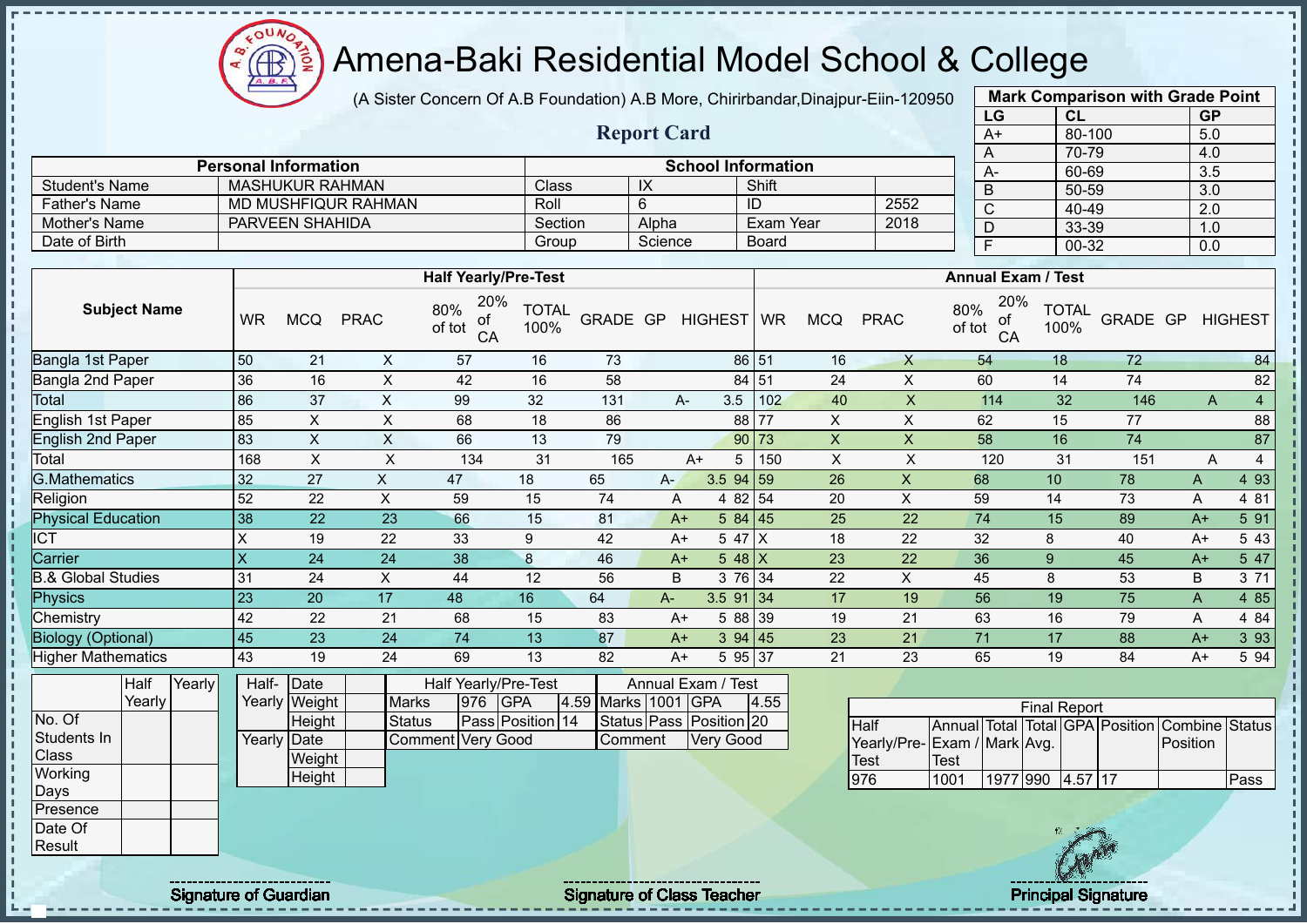$\mathbf{a}$ Æ

# Amena-Baki Residential Model School & College

(A Sister Concern Of A.B Foundation) A.B More, Chirirbandar,Dinajpur-Eiin-120950

**Report Card**

| <b>Mark Comparison with Grade Point</b> |           |           |  |  |  |  |  |  |
|-----------------------------------------|-----------|-----------|--|--|--|--|--|--|
| LG                                      | <b>CL</b> | <b>GP</b> |  |  |  |  |  |  |
| $A+$                                    | 80-100    | 5.0       |  |  |  |  |  |  |
| A                                       | 70-79     | 4.0       |  |  |  |  |  |  |
| А-                                      | 60-69     | 3.5       |  |  |  |  |  |  |
| B                                       | 50-59     | 3.0       |  |  |  |  |  |  |
| C                                       | 40-49     | 2.0       |  |  |  |  |  |  |
| D                                       | 33-39     | 1.0       |  |  |  |  |  |  |
| F                                       | 00-32     | 0.0       |  |  |  |  |  |  |
|                                         |           |           |  |  |  |  |  |  |

|                      | <b>Personal Information</b> |         | <b>School Information</b> |           |      |  |  |  |  |
|----------------------|-----------------------------|---------|---------------------------|-----------|------|--|--|--|--|
| Student's Name       | <b>FARHANUL ALAM HRIDOY</b> | Class   |                           | Shift     |      |  |  |  |  |
| <b>Father's Name</b> | MD. SHAHAJAHAN              | Roll    |                           | ID        | 2575 |  |  |  |  |
| Mother's Name        | <b>FARHANA PARVEEN</b>      | Section | Alpha                     | Exam Year | 2018 |  |  |  |  |
| Date of Birth        |                             | Group   | Science                   | Board     |      |  |  |  |  |

|                           |                         |            |             | <b>Half Yearly/Pre-Test</b>      |                      |          |       |                  | <b>Annual Exam / Test</b> |            |             |                                  |                      |          |       |                |
|---------------------------|-------------------------|------------|-------------|----------------------------------|----------------------|----------|-------|------------------|---------------------------|------------|-------------|----------------------------------|----------------------|----------|-------|----------------|
| <b>Subject Name</b>       | <b>WR</b>               | <b>MCQ</b> | <b>PRAC</b> | 20%<br>80%<br>of<br>of tot<br>CA | <b>TOTAL</b><br>100% | GRADE GP |       | HIGHEST WR       |                           | <b>MCQ</b> | <b>PRAC</b> | 20%<br>80%<br>οf<br>of tot<br>CA | <b>TOTAL</b><br>100% | GRADE GP |       | <b>HIGHEST</b> |
| Bangla 1st Paper          | 55                      | 28         | X           | 66                               | 14                   | 80       |       |                  | 86 45                     | 20         | X           | 52                               | 17                   | 69       |       | 84             |
| Bangla 2nd Paper          | 42                      | 24         | X           | 53                               | 17                   | 70       |       |                  | 84 46                     | 23         | X           | 55                               | 15                   | 70       |       | 82             |
| <b>Total</b>              | 97                      | 52         | X           | 119                              | 31                   | 150      |       | 4<br>A           | 91                        | 43         | X           | 107                              | 32                   | 139      | $A -$ | 3.5            |
| English 1st Paper         | 65                      | X          | X           | 52                               | 11                   | 63       |       |                  | 88 70                     | X          | X           | 56                               | 16                   | 72       |       | 88             |
| <b>English 2nd Paper</b>  | 66                      | X          | X           | 53                               | 13                   | 66       |       |                  | 90 65                     | X          | X           | 52                               | 15                   | 67       |       | 87             |
| Total                     | 131                     | X          | X           | 105                              | 24                   | 129      |       | 3.5<br>А-        | 135                       | X          | X           | 108                              | 31                   | 139      | A-    | 3.5            |
| <b>G.Mathematics</b>      | 30                      | 28         | X           | 46                               | 18                   | 64       | $A -$ | $3.5$ 94 64      |                           | 24         | X           | 70                               | 20                   | 90       | $A+$  | 5 93           |
| Religion                  | 53                      | 25         | X           | 62                               | 15                   | 77       | A     | 4 82 55          |                           | 20         | X           | 60                               | 15                   | 75       | A     | 4 81           |
| <b>Physical Education</b> | 39                      | 22         | 23          | 67                               | 15                   | 82       | $A+$  | 584   45         |                           | 25         | 21          | 73                               | 15                   | 88       | $A+$  | 5 91           |
| <b>ICT</b>                | X                       | 21         | 22          | 34                               | 9                    | 43       |       | 5 47 X<br>$A+$   |                           | 19         | 22          | 33                               | 8                    | 41       | $A+$  | 5 4 3          |
| Carrier                   | $\overline{\mathsf{x}}$ | 24         | 24          | 38                               | 8                    | 46       |       | 5 48 $X$<br>$A+$ |                           | 22         | 23          | 36                               | 9                    | 45       | $A+$  | 5 47           |
| 3.& Global Studies        | 32                      | 28         | X           | 48                               | 10                   | 58       | B     | 3 76 31          |                           | 21         | X           | 42                               | 8                    | 50       | B     | 3 71           |
| Physics                   | 20                      | 21         | 17          | 46                               | 14                   | 60       | A-    | $3.5$ 91 23      |                           | 18         | 19          | 48                               | 19                   | 67       | A-    | 3.5 85         |
| Chemistry                 | 36                      | 20         | 19          | 60                               | 13                   | 73       | A     | 4 88 37          |                           | 18         | 20          | 60                               | 14                   | 74       | A     | 4 8 4          |
| <b>Biology (Optional)</b> | 46                      | 25         | 24          | 76                               | 13                   | 89       |       | 394   46<br>$A+$ |                           | 24         | 23          | 74                               | 18                   | 92       | $A+$  | 3 9 3          |
| <b>Higher Mathematics</b> | 39                      | 24         | 20          | 66                               | 11                   | 77       | A     | 4 95 22          |                           | 20         | 21          | 50                               | 19                   | 69       | А-    | 3.5 94         |

|              | Half   | Yearly | Half-       | Date          |               |     | Half Yearly/Pre-Test | Annual Exam / Test |  |                         |      |             |
|--------------|--------|--------|-------------|---------------|---------------|-----|----------------------|--------------------|--|-------------------------|------|-------------|
|              | Yearly |        |             | Yearly Weight | <b>Marks</b>  | 948 | <b>IGPA</b>          | 4.32 Marks 969     |  | <b>IGPA</b>             | 4.36 |             |
| No. Of       |        |        |             | <b>Height</b> | <b>Status</b> |     | Pass Position 25     |                    |  | Status Pass Position 31 |      | <b>Half</b> |
| Students In  |        |        | Yearly Date |               | Comment Good  |     |                      | <b>Comment</b>     |  | <b>Very Good</b>        |      | Yearly      |
| <b>Class</b> |        |        |             | Weight        |               |     |                      |                    |  |                         |      | <b>Test</b> |
| Working      |        |        |             | Height        |               |     |                      |                    |  |                         |      | 948         |
| <b>Days</b>  |        |        |             |               |               |     |                      |                    |  |                         |      |             |
| Presence     |        |        |             |               |               |     |                      |                    |  |                         |      |             |
| Date Of      |        |        |             |               |               |     |                      |                    |  |                         |      |             |
| Result       |        |        |             |               |               |     |                      |                    |  |                         |      |             |

| <b>Final Report</b>          |      |          |  |         |  |                                                |       |  |
|------------------------------|------|----------|--|---------|--|------------------------------------------------|-------|--|
| <b>Half</b>                  |      |          |  |         |  | Annual Total Total GPA Position Combine Status |       |  |
| Yearly/Pre- Exam / Mark Avg. |      |          |  |         |  | <b>Position</b>                                |       |  |
| lTest                        | Test |          |  |         |  |                                                |       |  |
| 948                          | 969  | 1917 960 |  | 4.34 25 |  |                                                | lPass |  |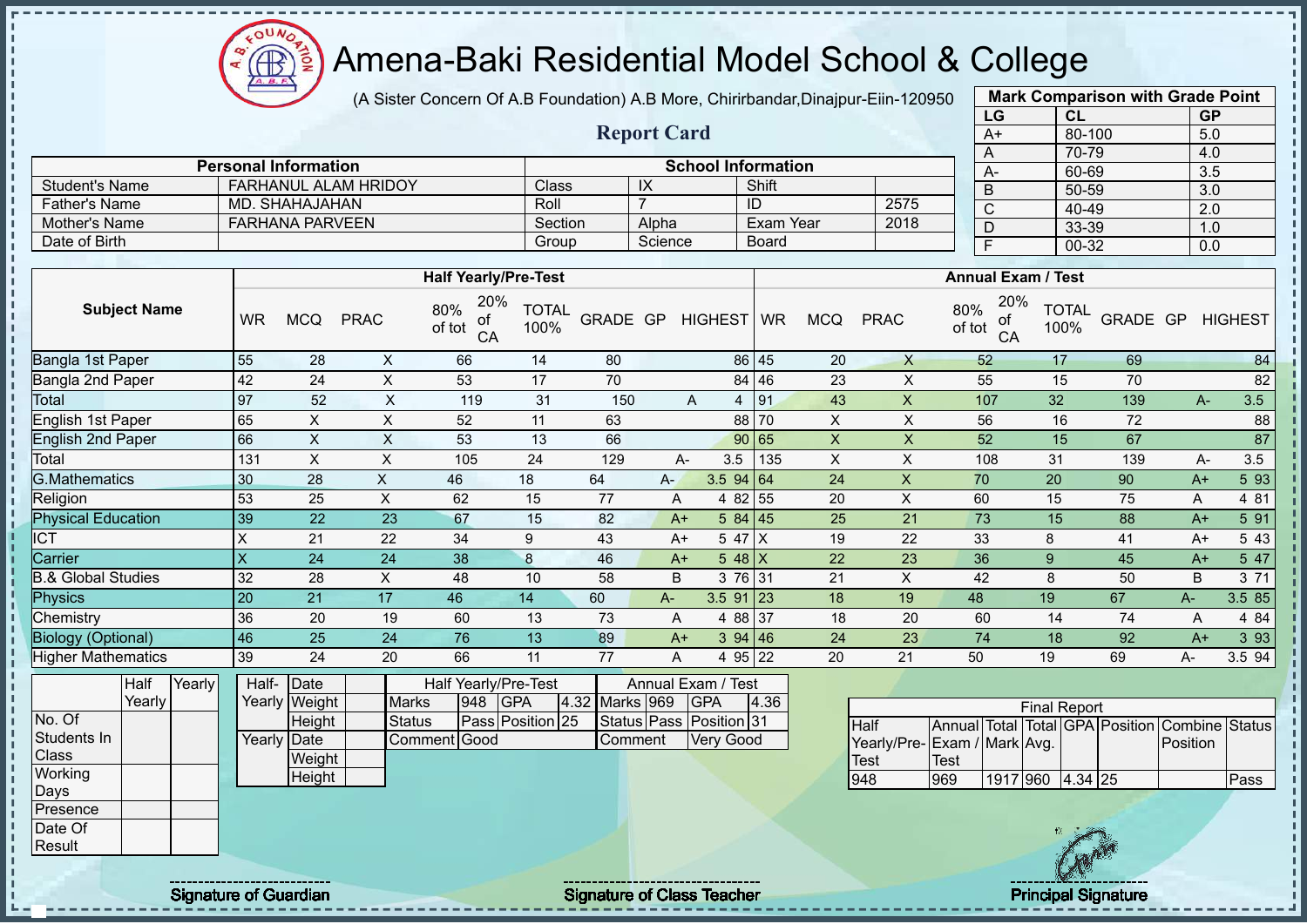oυ **AR** 

# Amena-Baki Residential Model School & College

(A Sister Concern Of A.B Foundation) A.B More, Chirirbandar,Dinajpur-Eiin-120950

**Report Card**

| <b>Mark Comparison with Grade Point</b> |        |           |  |  |  |  |  |  |
|-----------------------------------------|--------|-----------|--|--|--|--|--|--|
| LG                                      | CL     | <b>GP</b> |  |  |  |  |  |  |
| A+                                      | 80-100 | 5.0       |  |  |  |  |  |  |
| A                                       | 70-79  | 4.0       |  |  |  |  |  |  |
| А-                                      | 60-69  | 3.5       |  |  |  |  |  |  |
| B                                       | 50-59  | 3.0       |  |  |  |  |  |  |
| C                                       | 40-49  | 2.0       |  |  |  |  |  |  |
| D                                       | 33-39  | 1.0       |  |  |  |  |  |  |
| 00-32<br>F<br>0.0                       |        |           |  |  |  |  |  |  |

|                |                             |         |         |                           |      |  | 70-79     |
|----------------|-----------------------------|---------|---------|---------------------------|------|--|-----------|
|                | <b>Personal Information</b> |         |         | <b>School Information</b> |      |  | 60-69     |
| Student's Name | <b>SUAIB AKHTAR</b>         | Class   | IX      | Shift                     |      |  | 50-59     |
| Father's Name  | AYUB ALI                    | Roll    |         | ID                        | 2735 |  | 40-49     |
| Mother's Name  | <b>SHIRIN AKHTER</b>        | Section | Alpha   | Exam Year                 | 2018 |  | 33-39     |
| Date of Birth  |                             | Group   | Science | Board                     |      |  | $00 - 32$ |

|                               | <b>Half Yearly/Pre-Test</b> |            |             |                                  |                      |          |       |             |          | <b>Annual Exam / Test</b> |             |                                  |                      |          |      |                |
|-------------------------------|-----------------------------|------------|-------------|----------------------------------|----------------------|----------|-------|-------------|----------|---------------------------|-------------|----------------------------------|----------------------|----------|------|----------------|
| <b>Subject Name</b>           | <b>WR</b>                   | <b>MCQ</b> | <b>PRAC</b> | 20%<br>80%<br>οf<br>of tot<br>CA | <b>TOTAL</b><br>100% | GRADE GP |       | HIGHEST WR  |          | <b>MCQ</b>                | <b>PRAC</b> | 20%<br>80%<br>οf<br>of tot<br>CA | <b>TOTAL</b><br>100% | GRADE GP |      | <b>HIGHEST</b> |
| Bangla 1st Paper              | 53                          | 27         | X           | 64                               | 18                   | 82       |       |             | 86 51    | 22                        | X           | 58                               | 18                   | 76       |      | 84             |
| Bangla 2nd Paper              | 45                          | 20         | X           | 52                               | 18                   | 70       |       |             | 84 55    | 24                        | X           | 63                               | 15                   | 78       |      | 82             |
| Total                         | 98                          | 47         | X           | 116                              | 36                   | 152      |       | 4<br>Α      | 106      | 46                        | X           | 121                              | 33                   | 154      |      | 4<br>Α         |
| English 1st Paper             | 82                          | X          | X           | 66                               | 17                   | 83       |       |             | 88 86    | X                         | X           | 69                               | 18                   | 87       |      | 88             |
| <b>English 2nd Paper</b>      | 66                          | X          | X           | 53                               | 13                   | 66       |       |             | 90 84    | $\pmb{\times}$            | X           | 67                               | 14                   | 81       |      | 87             |
| Total                         | 148                         | X          | X           | 119                              | 30                   | 149      |       | A<br>4      | 170      | X                         | X           | 136                              | 32                   | 168      |      | 5<br>A+        |
| <b>G.Mathematics</b>          | 30                          | 27         | X.          | 46                               | 18                   | 64       | $A -$ | $3.5$ 94 50 |          | 23                        | X           | 58                               | 19                   | 77       | A    | 4 9 3          |
| Religion                      | 52                          | 26         | X           | 62                               | 16                   | 78       | A     |             | 4 82 56  | 20                        | X           | 61                               | 15                   | 76       | A    | 4 81           |
| <b>Physical Education</b>     | 39                          | 23         | 23          | 68                               | 16                   | 84       | $A+$  |             | 584 45   | 25                        | 22          | 74                               | 16                   | 90       | $A+$ | 5 91           |
| ICT                           | X                           | 22         | 22          | 35                               | 9                    | 44       | $A+$  | 5 47 X      |          | 15                        | 20          | 28                               | 8                    | 36       | A    | 4 4 3          |
| Carrier                       | $\times$                    | 24         | 23          | 38                               | 8                    | 46       | $A+$  | 5 48 $X$    |          | 25                        | 22          | 38                               | 9                    | 47       | $A+$ | 5 47           |
| <b>B.&amp; Global Studies</b> | 45                          | 27         | X.          | 58                               | 11                   | 69       | А-    | 3.5 76 41   |          | 19                        | X           | 48                               | 12                   | 60       | A-   | 3.5 71         |
| <b>Physics</b>                | 35                          | 23         | 20          | 62                               | 18                   | 80       | $A+$  |             | 591 37   | 20                        | 20          | 62                               | 20                   | 82       | $A+$ | 5 8 5          |
| Chemistry                     | 40                          | 20         | 20          | 64                               | 16                   | 80       | $A+$  |             | 5 88 36  | 21                        | 22          | 63                               | 16                   | 79       | A    | 4 8 4          |
| <b>Biology (Optional)</b>     | 45                          | 25         | 24          | 75                               | 16                   | 91       | $A+$  |             | 394   45 | 22                        | 22          | 71                               | 18                   | 89       | $A+$ | 3 9 3          |
| <b>Higher Mathematics</b>     | 33                          | 21         | 24          | 62                               | 17                   | 79       | A     |             | 4 95 34  | 20                        | 22          | 61                               | 16                   | 77       | Α    | 4 9 4          |

|                 | Half     | Yearly | Half- Date  |               | Annual Exam / Test<br>Half Yearly/Pre-Test |                   |          |                  |  |                     |                         |      |  |
|-----------------|----------|--------|-------------|---------------|--------------------------------------------|-------------------|----------|------------------|--|---------------------|-------------------------|------|--|
|                 | Yearlv l |        |             | Yearly Weight |                                            | <b>Marks</b>      | 1016 GPA |                  |  | 4.64 Marks 1035 GPA |                         | 4.59 |  |
| No. Of          |          |        |             | Height        |                                            | <b>Status</b>     |          | Pass Position 12 |  |                     | Status Pass Position 17 |      |  |
| Students In     |          |        | Yearly Date |               |                                            | Comment Very Good |          |                  |  | <b>Comment</b>      | Very Good               |      |  |
| <b>Class</b>    |          |        |             | Weight        |                                            |                   |          |                  |  |                     |                         |      |  |
| Working         |          |        |             | Height        |                                            |                   |          |                  |  |                     |                         |      |  |
| Days            |          |        |             |               |                                            |                   |          |                  |  |                     |                         |      |  |
| <b>Presence</b> |          |        |             |               |                                            |                   |          |                  |  |                     |                         |      |  |
| Date Of         |          |        |             |               |                                            |                   |          |                  |  |                     |                         |      |  |
| Result          |          |        |             |               |                                            |                   |          |                  |  |                     |                         |      |  |

| <b>Final Report</b>         |             |                   |  |  |  |                                                |      |
|-----------------------------|-------------|-------------------|--|--|--|------------------------------------------------|------|
| <b>I</b> Half               |             |                   |  |  |  | Annual Total Total GPA Position Combine Status |      |
| Yearly/Pre-Exam / Mark Avg. |             |                   |  |  |  | Position                                       |      |
| Test                        | <b>Test</b> |                   |  |  |  |                                                |      |
| 1016                        | 1035        | 2051 1026 4.61 11 |  |  |  |                                                | Pass |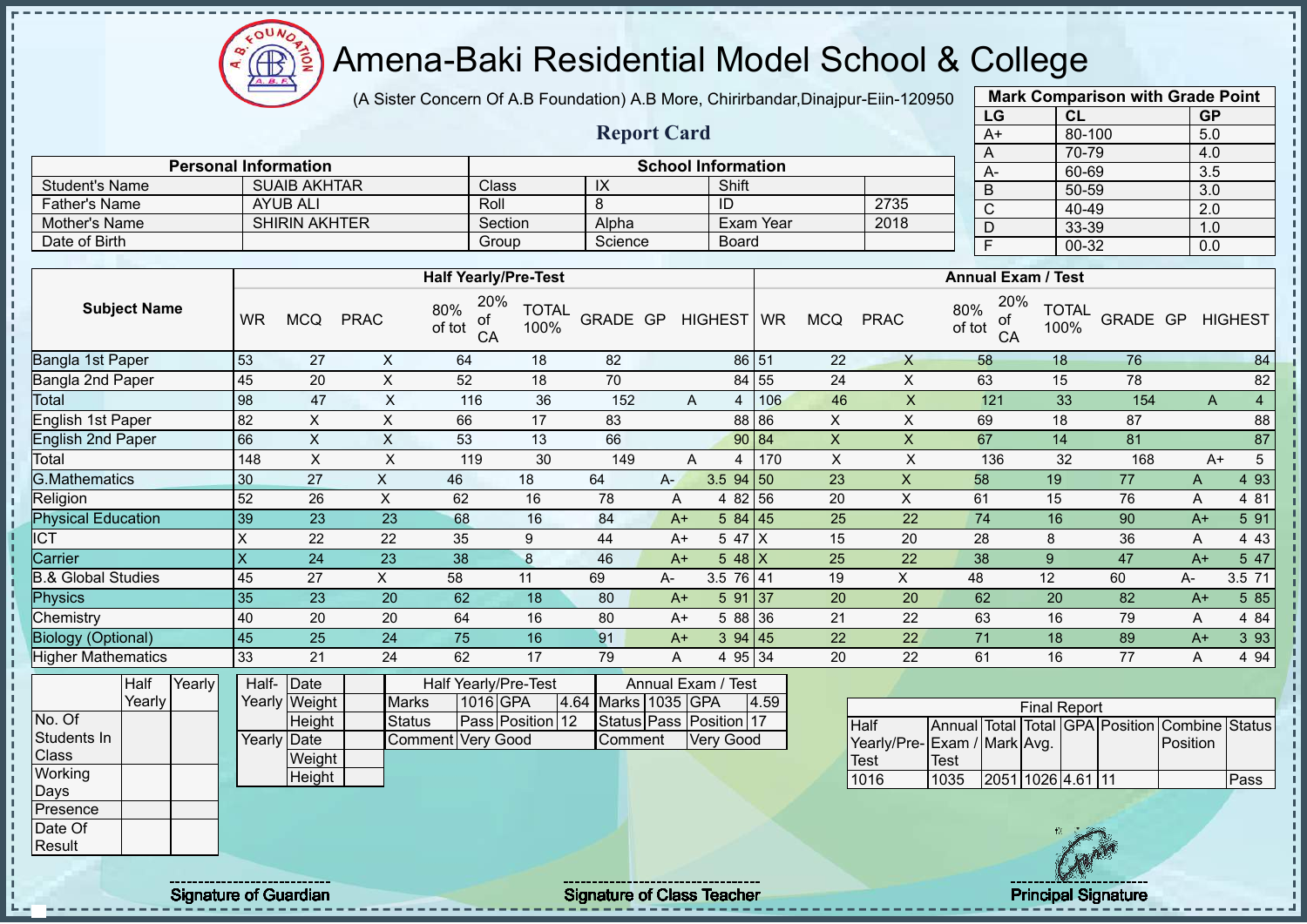$O<sub>U</sub>$ Æ

# Amena-Baki Residential Model School & College

(A Sister Concern Of A.B Foundation) A.B More, Chirirbandar,Dinajpur-Eiin-120950

**Report Card**

| <b>Mark Comparison with Grade Point</b> |        |           |  |  |  |  |  |  |  |
|-----------------------------------------|--------|-----------|--|--|--|--|--|--|--|
| LG                                      | CL     | <b>GP</b> |  |  |  |  |  |  |  |
| $\overline{A+}$                         | 80-100 | 5.0       |  |  |  |  |  |  |  |
| A                                       | 70-79  | 4.0       |  |  |  |  |  |  |  |
| A-                                      | 60-69  | 3.5       |  |  |  |  |  |  |  |
| B                                       | 50-59  | 3.0       |  |  |  |  |  |  |  |
| $\mathsf{C}$                            | 40-49  | 2.0       |  |  |  |  |  |  |  |
| D                                       | 33-39  | 1.0       |  |  |  |  |  |  |  |
| F                                       | 00-32  | 0.0       |  |  |  |  |  |  |  |
|                                         |        |           |  |  |  |  |  |  |  |

|                      | <b>Personal Information</b> |         |         | <b>School Information</b> |      |  |
|----------------------|-----------------------------|---------|---------|---------------------------|------|--|
| Student's Name       | M.A.LATIF BOSUNIA NASIF     | Class   | IX      | Shift                     |      |  |
| <b>Father's Name</b> | MD FARUK HOSSAIN            | Roll    |         | ID                        | 2796 |  |
| Mother's Name        | AFROZA BANU                 | Section | Alpha   | Exam Year                 | 2018 |  |
| Date of Birth        |                             | Group   | Science | Board                     |      |  |

|                                  |                         |            |             | <b>Half Yearly/Pre-Test</b>      |                      |          |       |                    |          |            |             | <b>Annual Exam / Test</b>        |                      |          |      |                        |
|----------------------------------|-------------------------|------------|-------------|----------------------------------|----------------------|----------|-------|--------------------|----------|------------|-------------|----------------------------------|----------------------|----------|------|------------------------|
| <b>Subject Name</b>              | <b>WR</b>               | <b>MCQ</b> | <b>PRAC</b> | 20%<br>80%<br>of<br>of tot<br>CA | <b>TOTAL</b><br>100% | GRADE GP |       | <b>HIGHEST</b>     | WR       | <b>MCQ</b> | <b>PRAC</b> | 20%<br>80%<br>of<br>of tot<br>CA | <b>TOTAL</b><br>100% | GRADE GP |      | <b>HIGHEST</b>         |
| Bangla 1st Paper                 | 55                      | 25         | X           | 64                               | 15                   | 79       |       |                    | 86 44    | 22         | X           | 53                               | 18                   | 71       |      | 84                     |
| Bangla 2nd Paper                 | 49                      | 18         | X           | 54                               | 16                   | 70       |       |                    | 84 52    | 24         | X           | 61                               | 15                   | 76       |      | 82                     |
| Total                            | 104                     | 43         | X           | 118                              | 31                   | 149      |       | A<br>4             | 96       | 46         | X           | 114                              | 33                   | 147      |      | $\overline{4}$<br>A    |
| English 1st Paper                | 81                      | X          | X           | 65                               | 16                   | 81       |       |                    | 88 78    | X          | X           | 62                               | 18                   | 80       |      | 88                     |
| <b>English 2nd Paper</b>         | 71                      | X          | X           | 57                               | 10                   | 67       |       |                    | 90 80    | X          | X           | 64                               | 17                   | 81       |      | 87                     |
| Total                            | 152                     | X          | X           | 122                              | 26                   | 148      |       | 4<br>Α             | 158      | X          | X           | 126                              | 35                   | 161      |      | 5 <sup>5</sup><br>$A+$ |
| <b>G.Mathematics</b>             | 31                      | 29         | X           | 48                               | 19                   | 67       | $A -$ | 3.5                | 94 62    | 24         | X           | 69                               | 18                   | 87       | $A+$ | 5 93                   |
| Religion                         | 54                      | 26         | X           | 64                               | 16                   | 80       |       | $A+$               | 5 82 54  | 23         | X           | 62                               | 15                   | 77       | Α    | 4 81                   |
| <b>Physical Education</b>        | 38                      | 24         | 23          | 68                               | 15                   | 83       |       | 5 84<br>$A+$       | 43       | 25         | 22          | 72                               | 15                   | 87       | $A+$ | 5 91                   |
| <b>ICT</b>                       | X                       | 21         | 22          | 34                               | 9                    | 43       |       | 5 47<br>$A+$       | ΙX       | 19         | 22          | 33                               | 8                    | 41       | A+   | 5 4 3                  |
| Carrier                          | $\overline{\mathsf{X}}$ | 24         | 24          | 38                               | 8                    | 46       |       | $A+$               | $548$ X  | 23         | 22          | 36                               | 9                    | 45       | $A+$ | 5 47                   |
| & Global Studies                 | 34                      | 26         | X           | 48                               | 10                   | 58       | B     |                    | 3 76 33  | 20         | X           | 42                               | 10                   | 52       | B    | 3 71                   |
| Physics                          | 26                      | 21         | 18          | 52                               | 18                   | 70       | A     | 4 91               | 33       | 17         | 20          | 56                               | 20                   | 76       | A    | 4 8 5                  |
| Chemistry                        | 39                      | 20         | 20          | 63                               | 17                   | 80       |       | 588<br>$A+$        | 39       | 20         | 23          | 66                               | 13                   | 79       | Α    | 4 8 4                  |
| Biology                          | 45                      | 25         | 24          | 75                               | 16                   | 91       |       | 5 94<br>$A+$       | 42       | 18         | 21          | 65                               | 18                   | 83       | $A+$ | 5 9 3                  |
| Higher<br>Mathematics (Optional) | 39                      | 18         | 21          | 62                               | 17                   | 79       | A     | $\overline{2}$     | 29<br>95 | 21         | 22          | 58                               | 15                   | 73       | A    | 2 94                   |
| Yearly<br>Half                   | Half-                   | Date       |             | Half Yearly/Pre-Test             |                      | .        |       | Annual Exam / Test |          |            |             |                                  |                      |          |      |                        |

|             | ⊓a⊪    | <b>Tearly</b> | ⊓all- TDale |               |                   |     | <u> Hall Tealiv/Pie-Test</u> |                     | Allilual Exaill / Test  |      |
|-------------|--------|---------------|-------------|---------------|-------------------|-----|------------------------------|---------------------|-------------------------|------|
|             | Yearly |               |             | Yearly Weight | <b>Marks</b>      | 994 | IGPA                         | 4.59 Marks 1008 GPA |                         | 4.64 |
| No. Of      |        |               |             | Height        | Status            |     | Pass Position 13             |                     | Status Pass Position 16 |      |
| Students In |        |               | Yearly Date |               | Comment Very Good |     |                              | <b>Comment</b>      | <b>Very Good</b>        |      |
| Class       |        |               |             | Weight        |                   |     |                              |                     |                         |      |
| Working     |        |               |             | Height        |                   |     |                              |                     |                         |      |
| Days        |        |               |             |               |                   |     |                              |                     |                         |      |
| Presence    |        |               |             |               |                   |     |                              |                     |                         |      |
| Date Of     |        |               |             |               |                   |     |                              |                     |                         |      |
| Result      |        |               |             |               |                   |     |                              |                     |                         |      |

|                              |        | <b>Final Report</b> |  |                                                |      |
|------------------------------|--------|---------------------|--|------------------------------------------------|------|
| Half                         |        |                     |  | Annual Total Total GPA Position Combine Status |      |
| Yearly/Pre- Exam / Mark Avg. |        |                     |  | <b>IPosition</b>                               |      |
| <b>Test</b>                  | 'Test' |                     |  |                                                |      |
| 994                          | 1008   | 2002 1003 4.61 14   |  |                                                | Pass |

experiment the contract of Class Teacher and the Class Teacher and the Class Teacher Principal Signature of Guardian Signature of Class Teacher and the Class Teacher and the Class Teacher and the Class Teacher and the Clas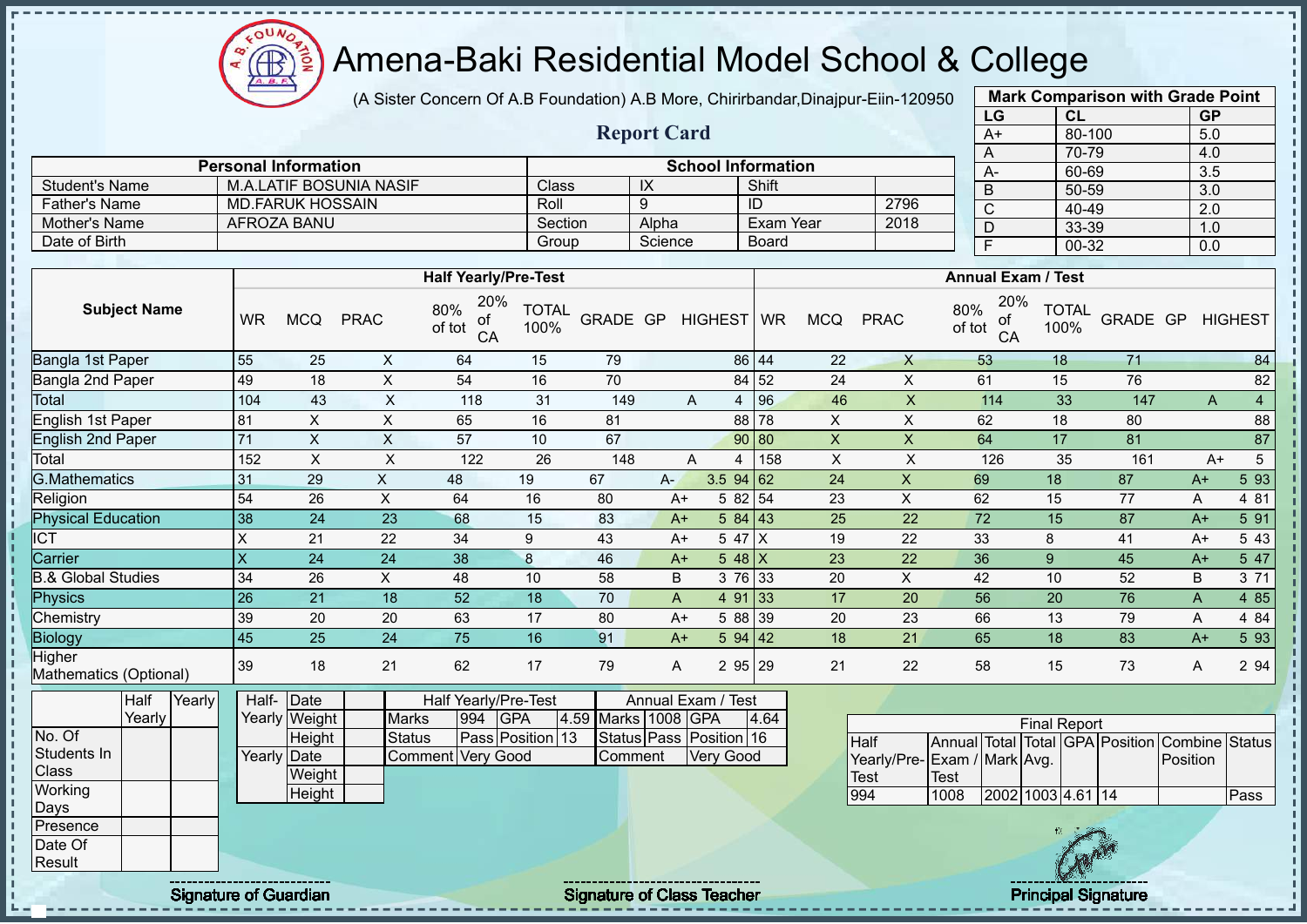(A Sister Concern Of A.B Foundation) A.B More, Chirirbandar,Dinajpur-Eiin-120950

|                                 |                         |                                 |                           |                                    |                      |                 | <b>Report Card</b> |                                      |                |                           |                                                           |                 | $A+$                      | 80-100               |                                                | 5.0                     |                 |
|---------------------------------|-------------------------|---------------------------------|---------------------------|------------------------------------|----------------------|-----------------|--------------------|--------------------------------------|----------------|---------------------------|-----------------------------------------------------------|-----------------|---------------------------|----------------------|------------------------------------------------|-------------------------|-----------------|
|                                 |                         | <b>Personal Information</b>     |                           |                                    |                      |                 |                    | <b>School Information</b>            |                |                           |                                                           |                 | A                         | 70-79<br>60-69       |                                                | 4.0<br>3.5              |                 |
| <b>Student's Name</b>           |                         | <b>RAHUL KRISHNO ROY</b>        |                           |                                    | Class                |                 | $\overline{X}$     |                                      | Shift          |                           |                                                           |                 | A-<br>B                   | $50 - 59$            |                                                | 3.0                     |                 |
| <b>Father's Name</b>            |                         | SOTYENDRO NATH ROY              |                           |                                    | Roll                 |                 | 10                 |                                      | $\overline{1}$ |                           | 2805                                                      |                 | $\overline{C}$            | $40 - 49$            |                                                | $\overline{2.0}$        |                 |
| Mother's Name                   |                         | <b>SHIKHA RANI ROY</b>          |                           |                                    | Section              |                 | Alpha              |                                      | Exam Year      |                           | 2018                                                      |                 | $\overline{D}$            | 33-39                |                                                | 1.0                     |                 |
| Date of Birth                   |                         |                                 |                           |                                    | Group                |                 | Science            |                                      | Board          |                           |                                                           |                 | $\overline{F}$            | $00 - 32$            |                                                | 0.0                     |                 |
|                                 |                         |                                 |                           |                                    |                      |                 |                    |                                      |                |                           |                                                           |                 |                           |                      |                                                |                         |                 |
|                                 |                         |                                 |                           | <b>Half Yearly/Pre-Test</b>        |                      |                 |                    |                                      |                |                           |                                                           |                 | <b>Annual Exam / Test</b> |                      |                                                |                         |                 |
| <b>Subject Name</b>             | <b>WR</b>               | <b>MCQ</b>                      | <b>PRAC</b>               | 20%<br>80%<br>ot<br>of tot<br>CA   | <b>TOTAL</b><br>100% |                 |                    | GRADE GP HIGHEST                     | <b>WR</b>      | <b>MCQ</b>                | <b>PRAC</b>                                               | 80%<br>of tot   | 20%<br>ot<br>CA           | <b>TOTAL</b><br>100% |                                                | <b>GRADE GP HIGHEST</b> |                 |
| Bangla 1st Paper                | 46                      | 23                              | $\boldsymbol{\mathsf{X}}$ | 55                                 | 14                   | 69              |                    |                                      | 86 52          | 16                        | $\mathsf{X}$                                              | 54              |                           | 17                   | 71                                             |                         | 84              |
| Bangla 2nd Paper                | 42                      | $\overline{21}$                 | $\overline{\mathsf{x}}$   | 50                                 | $\overline{17}$      | 67              |                    |                                      | 84 50          | $\overline{21}$           | $\mathsf X$                                               | $\overline{57}$ |                           | 15                   | $\overline{72}$                                |                         | 82              |
| Total                           | 88                      | 44                              | $\mathsf{X}$              | 105                                | 31                   | 136             |                    | 3.5<br>$A-$                          | 102            | 37                        | $\boldsymbol{\mathsf{X}}$                                 |                 | 111                       | 32                   | 143                                            | A                       | $\overline{4}$  |
| English 1st Paper               | $\overline{78}$         | $\mathsf{X}$                    | $\pmb{\times}$            | 62                                 | 13                   | 75              |                    |                                      | 88 81          | $\pmb{\times}$            | $\pmb{\times}$                                            | 65              |                           | 10                   | $\overline{75}$                                |                         | $\overline{88}$ |
| <b>English 2nd Paper</b>        | 54                      | $\mathsf{X}$                    | $\boldsymbol{\mathsf{X}}$ | 43                                 | 12                   | 55              |                    |                                      | 90 78          | $\boldsymbol{\mathsf{X}}$ | $\mathsf X$                                               | 62              |                           | 14                   | 76                                             |                         | $\overline{87}$ |
| Total                           | 132                     | $\boldsymbol{\mathsf{X}}$       | $\overline{X}$            | 105                                | 25                   | 130             |                    | 3.5<br>$A-$                          | 159            | $\mathsf{X}$              | $\boldsymbol{\mathsf{X}}$                                 |                 | $\overline{127}$          | 24                   | 151                                            | A                       | $\overline{4}$  |
| <b>G.Mathematics</b>            | 36                      | $\overline{28}$                 | $\overline{X}$            | 51                                 | 14                   | 65              | A-                 | $3.5$ 94 39                          |                | 21                        | $\mathsf X$                                               | 48              |                           | 19                   | 67                                             | $A-$                    | 3.5 93          |
| Religion                        | 50                      | $\overline{21}$                 | $\overline{X}$            | $\overline{57}$                    | 14                   | $\overline{71}$ | Α                  |                                      | 4 82 55        | 25                        | $\mathsf X$                                               | 64              |                           | 15                   | 79                                             | $\mathsf{A}$            | 4 81            |
| <b>Physical Education</b>       | 36                      | $\overline{20}$                 | $\overline{23}$           | 63                                 | 15                   | 78              | A                  |                                      | 4 84 44        | 20                        | $\overline{22}$                                           | 69              |                           | 14                   | 83                                             | $A+$                    | 5 91            |
| $\overline{ICT}$                | $\mathsf{X}$            | 17                              | 22                        | 31                                 | 8                    | 39              | $\mathsf{A}$       |                                      | $447$ X        | 20                        | 23                                                        | 34              |                           | 8                    | 42                                             | $A+$                    | 5 4 3           |
| Carrier                         | $\overline{\mathsf{x}}$ | $\overline{23}$                 | 24                        | 38                                 | $\boldsymbol{8}$     | 46              | $A+$               |                                      | $548$ X        | 21                        | 22                                                        | 34              |                           | $\overline{9}$       | 43                                             | $A+$                    | 5 47            |
| <b>B.&amp; Global Studies</b>   | 31                      | 21                              | $\mathsf{x}$              | $\overline{42}$                    | 9                    | 51              | B                  |                                      | 3 76 39        | 21                        | $\pmb{\times}$                                            | 48              |                           | $\overline{12}$      | 60                                             | A-                      | 3.5 71          |
| Physics                         | 28                      | 23                              | $\overline{17}$           | 54                                 | 9                    | 63              | $A -$              | $3.591$ 32                           |                | 16                        | 20                                                        | 54              |                           | 20                   | 74                                             | $\overline{A}$          | 4 8 5           |
| Chemistry                       | 33                      | 15                              | 20                        | 54                                 | 17                   | 71              | $\mathsf{A}$       |                                      | 4 88 32        | 15                        | 20                                                        | 54              |                           | 15                   | 69                                             | А-                      | 3.5 84          |
| <b>Biology (Optional)</b>       | 43                      | 23                              | 24                        | $\overline{72}$                    | 13                   | 85              | $A+$               |                                      | 3 94 44        | 22                        | 23                                                        | 71              |                           | 15                   | 86                                             | $A+$                    | 3 9 3           |
| <b>Higher Mathematics</b>       | $\overline{25}$         | 18                              | $\overline{20}$           | 50                                 | 14                   | 64              | А-                 | 3.5 95 32                            |                | $\overline{17}$           | 22                                                        | 57              |                           | 15                   | 72                                             | A                       | 4 9 4           |
| <b>Half</b><br>Yearly<br>Yearly | Half-                   | Date<br>Yearly Weight           | <b>Marks</b>              | <b>Half Yearly/Pre-Test</b><br>899 | <b>GPA</b>           | 4.05 Marks 969  |                    | Annual Exam / Test<br><b>GPA</b>     | 4.41           |                           |                                                           |                 |                           | <b>Final Report</b>  |                                                |                         |                 |
| No. Of<br>Students In<br>Class  |                         | Height<br>Yearly Date<br>Weight | <b>Status</b>             | Comment Good                       | Pass Position 32     |                 | Comment            | Status Pass Position 30<br>Very Good |                |                           | <b>Half</b><br>Yearly/Pre-Exam / Mark Avg.<br><b>Test</b> | <b>Test</b>     |                           |                      | Annual Total Total GPA Position Combine Status | Position                |                 |
| Working                         |                         | Height                          |                           |                                    |                      |                 |                    |                                      |                |                           | 899                                                       | 969             | 1868 935 4.23 31          |                      |                                                |                         | Pass            |
| Days                            |                         |                                 |                           |                                    |                      |                 |                    |                                      |                |                           |                                                           |                 |                           |                      |                                                |                         |                 |
| Presence                        |                         |                                 |                           |                                    |                      |                 |                    |                                      |                |                           |                                                           |                 |                           |                      |                                                |                         |                 |
| Date Of<br><b>Result</b>        |                         |                                 |                           |                                    |                      |                 |                    |                                      |                |                           |                                                           |                 |                           |                      |                                                |                         |                 |

Signature of Guardian Signature of Class Teacher Principal Signature of Guardian Signature of Class Teacher Principal Signature

 $\bigoplus_{\Delta,\Delta,\sigma}$ 

 $\mathcal{L}$ 

**Mark Comparison with Grade Point LG CL GP**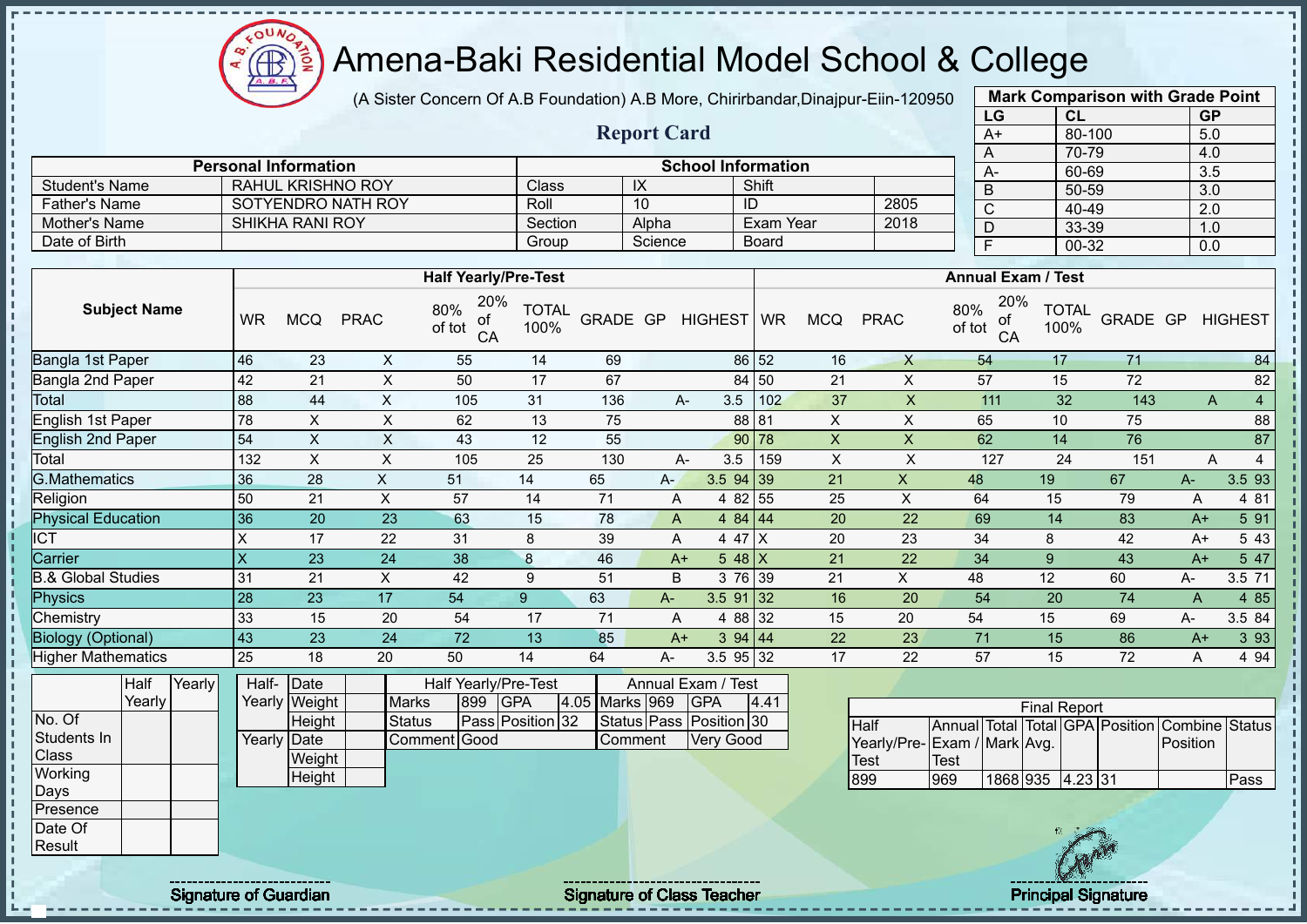$OUN$ Œ

# Amena-Baki Residential Model School & College

(A Sister Concern Of A.B Foundation) A.B More, Chirirbandar,Dinajpur-Eiin-120950

**Report Card**

**Personal Information CONSIDERING INCORPORATION School Information** 

Father's Name MD. ASRAFUL ISLAM Roll 11 ID 2811<br>
Mother's Name MST MAHFUJA KHATUN Section Alpha Exam Year 2018

Student's Name MAHFUJ JAMAN MAHIN Class IX Shift<br>Father's Name MD. ASRAFUL ISLAM Roll 11 ID

Mother's Name MST MAHFUJA KHATUN Section Alpha Exam Year Date of Birth Group Science Board

|                    | <b>Mark Comparison with Grade Point</b> |           |  |  |  |  |  |  |  |  |
|--------------------|-----------------------------------------|-----------|--|--|--|--|--|--|--|--|
| LG                 | <b>CL</b>                               | <b>GP</b> |  |  |  |  |  |  |  |  |
| $A+$               | 80-100                                  | 5.0       |  |  |  |  |  |  |  |  |
| 70-79<br>4.0<br>A  |                                         |           |  |  |  |  |  |  |  |  |
| 3.5<br>60-69<br>A- |                                         |           |  |  |  |  |  |  |  |  |
| B                  | 50-59                                   | 3.0       |  |  |  |  |  |  |  |  |
| C                  | 40-49                                   | 2.0       |  |  |  |  |  |  |  |  |
| 33-39<br>1.0<br>D  |                                         |           |  |  |  |  |  |  |  |  |
| F                  | 00-32                                   | 0.0       |  |  |  |  |  |  |  |  |
|                    |                                         |           |  |  |  |  |  |  |  |  |

| <b>HIGHEST</b><br>84<br>82 |
|----------------------------|
|                            |
|                            |
|                            |
|                            |
| 3.5                        |
| 88                         |
| 87                         |
| 5<br>$A+$                  |
| 3.5 93                     |
| 4 81                       |
| 5 91                       |
| 4 4 3                      |
| 5 47                       |
| 3 71                       |
| 3.5 85                     |
| 3.5 84                     |
| 3 9 3                      |
| 3.5 94                     |
|                            |
| Combine Status             |
| $P$ ass                    |
|                            |
|                            |
|                            |
| Position                   |

 $\mathbf{I}$ 

Signature of Guardian Signature of Class Teacher Principal Signature of Class Teacher Principal Signature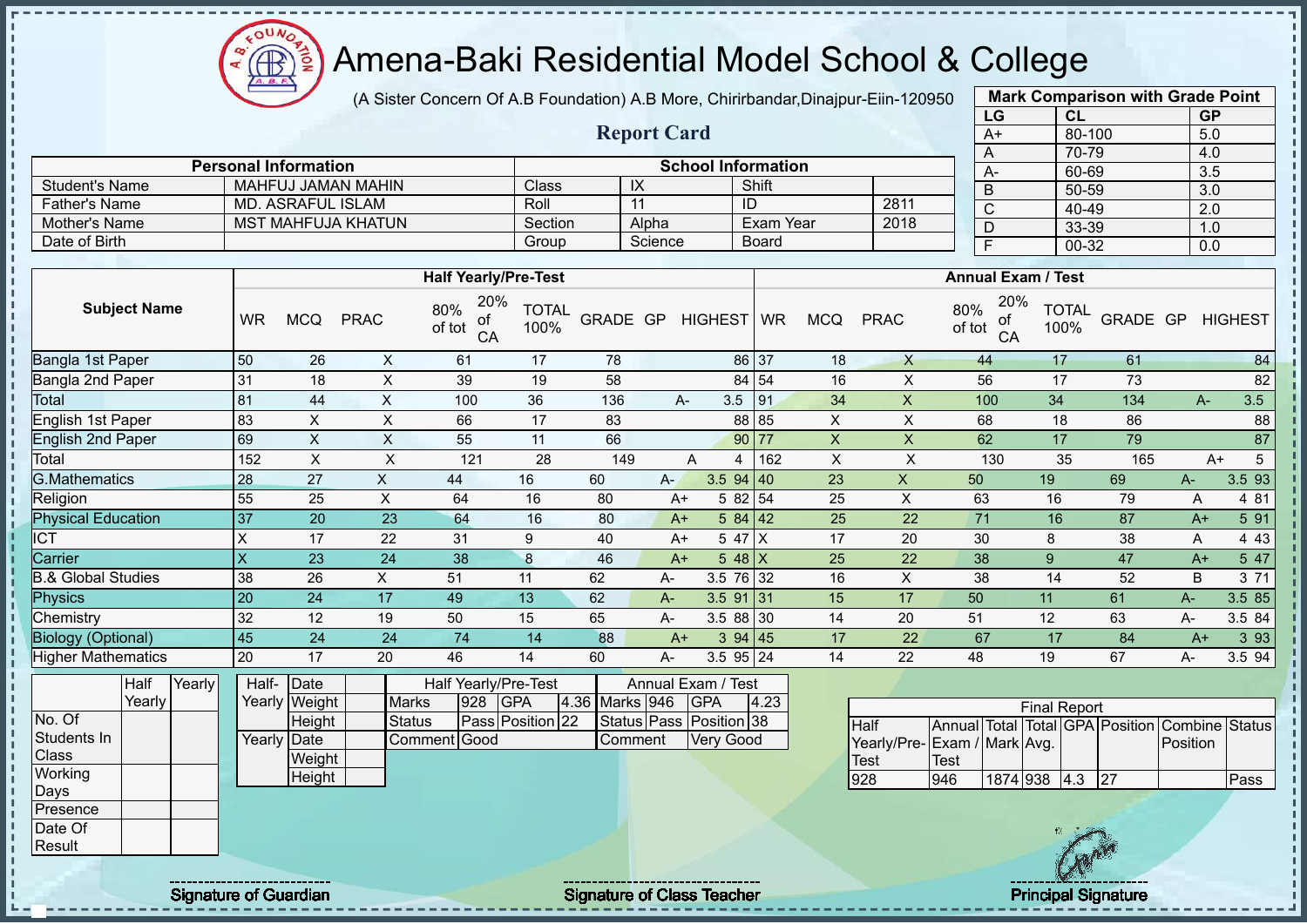(A Sister Concern Of A.B Foundation) A.B More, Chirirbandar,Dinajpur-Eiin-120950

|                                |                         |                                        |                           |                                    |                      |                |                           |                                      |                  |                 |                                                    | LG                    | <b>CL</b>                                      |                 | <b>GP</b>                 |                |
|--------------------------------|-------------------------|----------------------------------------|---------------------------|------------------------------------|----------------------|----------------|---------------------------|--------------------------------------|------------------|-----------------|----------------------------------------------------|-----------------------|------------------------------------------------|-----------------|---------------------------|----------------|
|                                |                         |                                        |                           |                                    |                      |                | <b>Report Card</b>        |                                      |                  |                 |                                                    | $A+$                  |                                                | 80-100          | 5.0                       |                |
|                                |                         |                                        |                           |                                    |                      |                |                           |                                      |                  |                 |                                                    | A                     |                                                | 70-79           | 4.0                       |                |
|                                |                         | <b>Personal Information</b>            |                           |                                    |                      |                |                           | <b>School Information</b>            |                  |                 |                                                    | $A -$                 |                                                | 60-69           | 3.5                       |                |
| <b>Student's Name</b>          |                         |                                        | PROBRIDDHI ROY PRANTO     |                                    | Class                |                | IX                        |                                      | Shift            |                 |                                                    | $\overline{B}$        |                                                | $50 - 59$       | $\overline{3.0}$          |                |
| <b>Father's Name</b>           | <b>MADHAB ROY</b>       |                                        |                           |                                    | Roll                 |                | $\overline{12}$           |                                      | ID               |                 | 2831                                               | $\overline{\text{C}}$ |                                                | $40 - 49$       | 2.0                       |                |
| Mother's Name                  |                         | <b>MOMOTA ROY</b>                      |                           |                                    | Section              |                | Alpha                     |                                      | <b>Exam Year</b> |                 | 2018                                               | D                     |                                                | 33-39           | 1.0                       |                |
| Date of Birth                  |                         |                                        |                           |                                    | Group                |                | Science                   |                                      | <b>Board</b>     |                 |                                                    | $\overline{F}$        |                                                | $00 - 32$       | 0.0                       |                |
|                                |                         |                                        |                           | <b>Half Yearly/Pre-Test</b>        |                      |                |                           |                                      |                  |                 |                                                    |                       | <b>Annual Exam / Test</b>                      |                 |                           |                |
| <b>Subject Name</b>            | <b>WR</b>               | <b>MCQ</b>                             | <b>PRAC</b>               | 20%<br>80%<br>ot<br>of tot<br>CA   | <b>TOTAL</b><br>100% | GRADE GP       |                           | <b>HIGHEST</b>                       | <b>WR</b>        | <b>MCQ</b>      | <b>PRAC</b>                                        | 80%<br>of tot         | 20%<br><b>TOTAL</b><br>оt<br>100%<br>CA        | GRADE GP        |                           | <b>HIGHEST</b> |
| Bangla 1st Paper               | 48                      | 30                                     | $\boldsymbol{\mathsf{X}}$ | 62                                 | 16                   | 78             |                           |                                      | 86 39            | 16              | $\mathsf{X}$                                       | 44                    | 14                                             | 58              |                           | 84             |
| Bangla 2nd Paper               | 38                      | 18                                     | $\boldsymbol{\mathsf{X}}$ | 45                                 | 16                   | 61             |                           |                                      | 84 49            | 17              | $\mathsf{X}$                                       | 53                    | 17                                             | 70              |                           | 82             |
| Total                          | 86                      | 48                                     | $\boldsymbol{\mathsf{X}}$ | 107                                | 32                   | 139            | A-                        | 3.5                                  | 88               | 33              | $\boldsymbol{\mathsf{X}}$                          | 97                    | 31                                             | 128             | A-                        | 3.5            |
| English 1st Paper              | 85                      | $\pmb{\times}$                         | $\pmb{\times}$            | 68                                 | 16                   | 84             |                           |                                      | 88 82            | $\pmb{\times}$  | $\mathsf X$                                        | 66                    | 16                                             | 82              |                           | 88             |
| <b>English 2nd Paper</b>       | 72                      | $\pmb{\times}$                         | $\mathsf X$               | 58                                 | 15                   | 73             |                           |                                      | 90 75            | $\mathsf X$     | $\mathsf X$                                        | 60                    | $\overline{18}$                                | $\overline{78}$ |                           | 87             |
| Total                          | 157                     | $\boldsymbol{\mathsf{X}}$              | $\sf X$                   | 126                                | 31                   | 157            |                           | A<br>4                               | 157              | $\pmb{\times}$  | $\pmb{\times}$                                     | 126                   | 34                                             | 160             | $A+$                      | 5              |
| <b>G.Mathematics</b>           | 40                      | 28                                     | $\pmb{\times}$            | 54                                 | 17                   | 71             | $\mathsf{A}$              | 4 $94 \overline{)57}$                |                  | 29              | $\mathsf X$                                        | 69                    | 20                                             | 89              | $A+$                      | 5 93           |
| Religion                       | 44                      | 24                                     | $\mathsf{X}$              | 54                                 | 13                   | 67             | $A-$                      | $3.582$ 48                           |                  | 22              | $\mathsf X$                                        | 56                    | 15                                             | 71              | $\boldsymbol{\mathsf{A}}$ | 4 81           |
| <b>Physical Education</b>      | 36                      | $\overline{22}$                        | 23                        | 65                                 | 12                   | 77             | $\mathsf{A}$              | 4 84 46                              |                  | $\overline{24}$ | $\overline{22}$                                    | $\overline{74}$       | $\overline{15}$                                | 89              | $A+$                      | 5 91           |
| $\overline{\text{CT}}$         | $\mathsf{X}$            | 19                                     | 22                        | 33                                 | 10                   | 43             | $A+$                      | 5 47 X                               |                  | 18              | 22                                                 | 32                    | $\bf 8$                                        | 40              | $A+$                      | 5 4 3          |
| Carrier                        | $\overline{\mathsf{x}}$ | $\overline{24}$                        | 23                        | 38                                 | $\overline{9}$       | 47             | $A+$                      | $548$ X                              |                  | 24              | 22                                                 | 37                    | $\overline{9}$                                 | 46              | $A+$                      | 5 47           |
| <b>B.&amp; Global Studies</b>  | 28                      | 23                                     | X                         | 41                                 | $\overline{4}$       | 45             | $\mathbf C$               | 2 76 32                              |                  | 19              | $\boldsymbol{\mathsf{X}}$                          | 41                    | $\boldsymbol{9}$                               | 50              | $\sf B$                   | 3 71           |
| <b>Physics</b>                 | 33                      | 23                                     | 20                        | 61                                 | 15                   | 76             | $\boldsymbol{\mathsf{A}}$ | 4 91 33                              |                  | 17              | 20                                                 | 56                    | $\overline{20}$                                | 76              | $\overline{A}$            | 4 8 5          |
| Chemistry                      | 35                      | 24                                     | 19                        | 62                                 | 14                   | 76             | $\boldsymbol{\mathsf{A}}$ | 4 88                                 | 30               | 18              | 21                                                 | 55                    | 14                                             | 69              | А-                        | 3.5 84         |
| <b>Biology (Optional)</b>      | 45                      | 22                                     | 24                        | 73                                 | 15                   | 88             | $A+$                      | 394 43                               |                  | 21              | 23                                                 | 70                    | 17                                             | 87              | $A+$                      | 3 9 3          |
| <b>Higher Mathematics</b>      | 29                      | $\overline{20}$                        | $\overline{20}$           | 55                                 | 8                    | 63             | А-                        | 3.5 95 22                            |                  | $\overline{21}$ | $\overline{20}$                                    | 50                    | 19                                             | 69              | А-                        | 3.594          |
| Yearly<br>Half<br>Yearly       | Half-                   | Date<br>Yearly Weight                  | <b>Marks</b>              | <b>Half Yearly/Pre-Test</b><br>949 | <b>GPA</b>           | 4.14 Marks 974 |                           | Annual Exam / Test<br><b>GPA</b>     | 4.5              |                 |                                                    |                       | <b>Final Report</b>                            |                 |                           |                |
| No. Of<br>Students In<br>Class |                         | Height<br><b>Yearly Date</b><br>Weight | <b>Status</b>             | Comment Good                       | Pass Position 28     |                | Comment                   | Status Pass Position 26<br>Very Good |                  |                 | <b>Half</b><br>Yearly/Pre-Exam / Mark Avg.<br>Test | <b>Test</b>           | Annual Total Total GPA Position Combine Status |                 | Position                  |                |
| Working                        |                         | Height                                 |                           |                                    |                      |                |                           |                                      |                  |                 | 949                                                | 974                   | 1923 963 4.32 26                               |                 |                           | Pass           |
| Days                           |                         |                                        |                           |                                    |                      |                |                           |                                      |                  |                 |                                                    |                       |                                                |                 |                           |                |
| Presence                       |                         |                                        |                           |                                    |                      |                |                           |                                      |                  |                 |                                                    |                       |                                                |                 |                           |                |
| Date Of                        |                         |                                        |                           |                                    |                      |                |                           |                                      |                  |                 |                                                    |                       |                                                |                 |                           |                |
| Result                         |                         |                                        |                           |                                    |                      |                |                           |                                      |                  |                 |                                                    |                       |                                                |                 |                           |                |

 $\bigoplus$ 

Signature of Guardian Signature of Class Teacher Principal Signature of Class Teacher Principal Signature of Class Teacher Principal Signature of Class Teacher Principal Signature of Class Teacher Principal Signature of Cl

 $\mathcal{L}$ 

**Mark Comparison with Grade Point**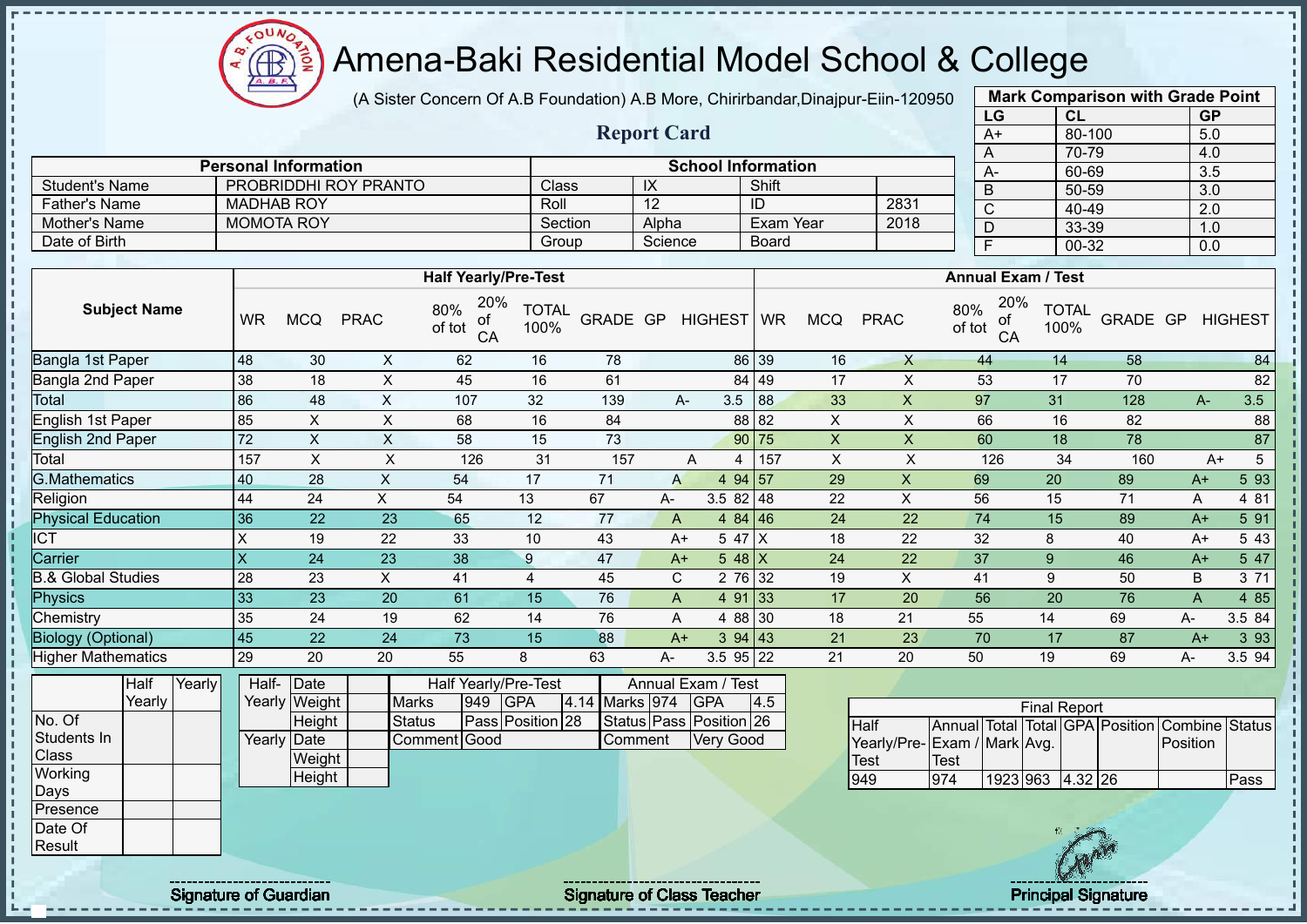(A Sister Concern Of A.B Foundation) A.B More, Chirirbandar,Dinajpur-Eiin-120950

**Report Card**

**Personal Information School Information** 

Student's Name | TANMOYDEV BARMAN (Arpon) | Class | IX | Shift

oυ Æ

|      | <b>Mark Comparison with Grade Point</b> |           |  |  |  |  |  |  |  |
|------|-----------------------------------------|-----------|--|--|--|--|--|--|--|
| LG   | <b>CL</b>                               | <b>GP</b> |  |  |  |  |  |  |  |
| $A+$ | 80-100                                  | 5.0       |  |  |  |  |  |  |  |
| A    | 70-79                                   | 4.0       |  |  |  |  |  |  |  |
| A-   | 60-69                                   | 3.5       |  |  |  |  |  |  |  |
| B    | 50-59<br>3.0                            |           |  |  |  |  |  |  |  |
| C    | 40-49                                   | 2.0       |  |  |  |  |  |  |  |
| D    | 33-39                                   | 1.0       |  |  |  |  |  |  |  |
| F    | 00-32                                   | 0.0       |  |  |  |  |  |  |  |
|      |                                         |           |  |  |  |  |  |  |  |

| <b>Father's Name</b>                       |                         | NANI GOPAL BARMAN     |                |                                  | Roll                 |                     | 13    |                    | ID        |                | 2842         | $\mathsf{C}$                     | 40-49                |          | 2.0  |                |
|--------------------------------------------|-------------------------|-----------------------|----------------|----------------------------------|----------------------|---------------------|-------|--------------------|-----------|----------------|--------------|----------------------------------|----------------------|----------|------|----------------|
| <b>Mother's Name</b>                       |                         | <b>PROTIMA RANI</b>   |                |                                  |                      | Section             | Alpha |                    |           | Exam Year      | 2018         | D                                | 33-39                |          | 1.0  |                |
| Date of Birth                              |                         |                       |                |                                  |                      | Group               |       | Science            | Board     |                |              | F                                | $00 - 32$            |          | 0.0  |                |
|                                            |                         |                       |                |                                  |                      |                     |       |                    |           |                |              |                                  |                      |          |      |                |
|                                            |                         |                       |                | <b>Half Yearly/Pre-Test</b>      |                      |                     |       |                    |           |                |              | <b>Annual Exam / Test</b>        |                      |          |      |                |
| <b>Subject Name</b>                        | <b>WR</b>               | <b>MCQ</b>            | <b>PRAC</b>    | 20%<br>80%<br>οf<br>of tot<br>CA | <b>TOTAL</b><br>100% | GRADE GP            |       | HIGHEST WR         |           | <b>MCQ</b>     | <b>PRAC</b>  | 20%<br>80%<br>0f<br>of tot<br>CA | <b>TOTAL</b><br>100% | GRADE GP |      | <b>HIGHEST</b> |
| Bangla 1st Paper                           | 57                      | 28                    | X              | 68                               | 16                   | 84                  |       |                    | 86 53     | 18             | $\mathsf{X}$ | 57                               | 18                   | 75       |      | 84             |
| Bangla 2nd Paper                           | 42                      | 22                    | X              | 51                               | 18                   | 69                  |       |                    | 84 55     | 25             | X            | 64                               | 14                   | 78       |      | 82             |
| Total                                      | 99                      | 50                    | $\mathsf X$    | 119                              | 34                   | 153                 |       | A                  | 108<br>4  | 43             | X            | 121                              | 32                   | 153      | A    | $\overline{4}$ |
| English 1st Paper                          | 86                      | X.                    | X              | 69                               | 18                   | 87                  |       |                    | 82<br>88  | X              | X            | 66                               | 18                   | 84       |      | 88             |
| <b>English 2nd Paper</b>                   | 88                      | X                     | X              | 70                               | 8                    | 78                  |       |                    | 90 83     | $\pmb{\times}$ | X            | 66                               | 18                   | 84       |      | 87             |
| Total                                      | 174                     | X                     | X              | 139                              | 26                   | 165                 |       | $A+$               | 165<br>5  | X              | X            | 132                              | 36                   | 168      |      | 5<br>$A+$      |
| <b>G.Mathematics</b>                       | 45                      | 30                    | X              | 60                               | 15                   | 75                  | A     |                    | 4 94 63   | 29             | X            | 74                               | 18                   | 92       | $A+$ | 5 93           |
| Religion                                   | 56                      | 24                    | X              | 64                               | 16                   | 80                  |       | $A+$               | 5 82 52   | 24             | X            | 61                               | 16                   | 77       | A    | 4 81           |
| <b>Physical Education</b>                  | 39                      | 22                    | 23             | 67                               | 16                   | 83                  | $A+$  |                    | 584   45  | 25             | 22           | 74                               | 17                   | 91       | $A+$ | 5 91           |
| <b>ICT</b>                                 | X                       | 22                    | 22             | 35                               | 9                    | 44                  | $A+$  |                    | 5 47 X    | 18             | 22           | 32                               | 8                    | 40       | $A+$ | 5 43           |
| Carrier                                    | $\overline{\mathsf{X}}$ | 23                    | 23             | 37                               | 9                    | 46                  |       | $A+$               | 5 48 $X$  | 24             | 22           | 37                               | $\boldsymbol{9}$     | 46       | $A+$ | 5 47           |
| <b>B.&amp; Global Studies</b>              | 46                      | 28                    | $\pmb{\times}$ | 59                               | 6                    | 65                  | A-    |                    | 3.5 76 43 | 26             | X            | 55                               | 14                   | 69       | A-   | 3.5 71         |
| Physics                                    | 47                      | 24                    | 21             | 74                               | 17                   | 91                  | $A+$  |                    | 591 36    | 21             | 20           | 62                               | 20                   | 82       | $A+$ | 5 8 5          |
| Chemistry                                  | 44                      | 22                    | 21             | 70                               | 18                   | 88                  |       | $A+$               | 5 88 40   | 21             | 23           | 67                               | 16                   | 83       | $A+$ | 5 84           |
| <b>Biology (Optional)</b>                  | 46                      | 25                    | 24             | 76                               | 17                   | 93                  | $A+$  |                    | 394   46  | 25             | 23           | 75                               | 18                   | 93       | $A+$ | 3 9 3          |
| <b>Higher Mathematics</b>                  | 44                      | 24                    | 24             | 74                               | 19                   | 93                  |       | $A+$               | 5 95 42   | 20             | 24           | 69                               | 19                   | 88       | $A+$ | 5 94           |
| $\overline{\text{Year}}$<br>Half<br>Yearly | Half-                   | Date<br>Yearly Weight | <b>Marks</b>   | Half Yearly/Pre-Test<br>1076 GPA |                      | 4.95 Marks 1082 GPA |       | Annual Exam / Test | 4.95      |                |              |                                  | <b>Einal Donart</b>  |          |      |                |

|             | Yearly |  | Yearly Weight       | <b>Marks</b>      | 1076 GPA        | 4.95 Marks 1082 GPA |                        | 4.95 |                              |             |                  | <b>Final Report</b> |                                                |      |
|-------------|--------|--|---------------------|-------------------|-----------------|---------------------|------------------------|------|------------------------------|-------------|------------------|---------------------|------------------------------------------------|------|
| No. Of      |        |  | Height              | <b>Status</b>     | Pass Position 4 |                     | Status Pass Position 3 |      | <b>Half</b>                  |             |                  |                     | Annual Total Total GPA Position Combine Status |      |
| Students In |        |  | Yearly <b>D</b> ate | Comment Very Good |                 | Comment             | Very Good              |      | Yearly/Pre- Exam / Mark Avg. |             |                  |                     | Position                                       |      |
| Class       |        |  | Weight              |                   |                 |                     |                        |      | Test                         | <b>Test</b> |                  |                     |                                                |      |
| Working     |        |  | Height              |                   |                 |                     |                        |      | 1076                         | 1082        | 2158 1081 4.95 4 |                     |                                                | Pass |
| Days        |        |  |                     |                   |                 |                     |                        |      |                              |             |                  |                     |                                                |      |
| Presence    |        |  |                     |                   |                 |                     |                        |      |                              |             |                  |                     |                                                |      |
| Date Of     |        |  |                     |                   |                 |                     |                        |      |                              |             |                  |                     |                                                |      |
| Result      |        |  |                     |                   |                 |                     |                        |      |                              |             |                  | CAN                 |                                                |      |
|             |        |  |                     |                   |                 |                     |                        |      |                              |             |                  |                     |                                                |      |

Signature of Guardian Signature of Class Teacher Principal Signature of Guardian Signature of Class Teacher Principal Signature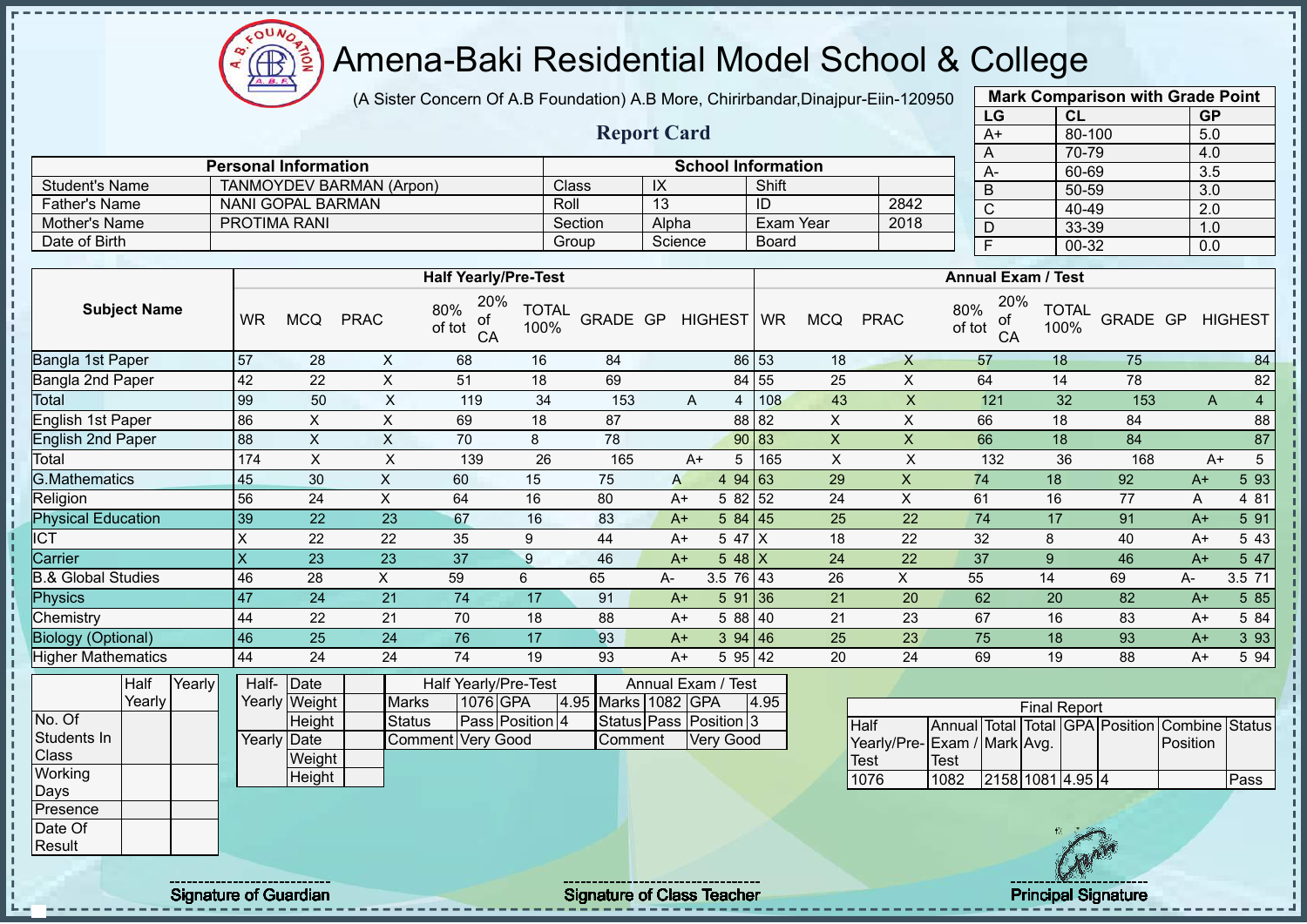$\Omega$ **AR** 

# Amena-Baki Residential Model School & College

(A Sister Concern Of A.B Foundation) A.B More, Chirirbandar,Dinajpur-Eiin-120950

**Report Card**

| <b>Mark Comparison with Grade Point</b><br>LG |           |  |  |  |  |  |  |  |  |  |
|-----------------------------------------------|-----------|--|--|--|--|--|--|--|--|--|
| CL                                            | <b>GP</b> |  |  |  |  |  |  |  |  |  |
| 80-100                                        | 5.0       |  |  |  |  |  |  |  |  |  |
| 70-79<br>4.0<br>A                             |           |  |  |  |  |  |  |  |  |  |
| 60-69                                         | 3.5       |  |  |  |  |  |  |  |  |  |
| 50-59                                         | 3.0       |  |  |  |  |  |  |  |  |  |
| 40-49                                         | 2.0       |  |  |  |  |  |  |  |  |  |
| 33-39                                         | 1.0       |  |  |  |  |  |  |  |  |  |
| 00-32                                         | 0.0       |  |  |  |  |  |  |  |  |  |
|                                               |           |  |  |  |  |  |  |  |  |  |

|                      | <b>Personal Information</b> |         |         | <b>School Information</b> |      | $A-$ |
|----------------------|-----------------------------|---------|---------|---------------------------|------|------|
| ∂Student's Name      | RAISUL ISLAM SIZAN          | Class   | IX      | Shift                     |      |      |
| <b>Father's Name</b> | FIROZ MIA                   | Roll    | 14      | ID                        | 2844 |      |
| Mother's Name        | JOBA BEGUM                  | Section | Alpha   | Exam Year                 | 2018 |      |
| Date of Birth        |                             | Group   | Science | <b>Board</b>              |      |      |

|                           |                         |            |             | <b>Half Yearly/Pre-Test</b>      |                      |          |      | <b>Annual Exam / Test</b> |       |            |             |                                  |                      |          |       |                |
|---------------------------|-------------------------|------------|-------------|----------------------------------|----------------------|----------|------|---------------------------|-------|------------|-------------|----------------------------------|----------------------|----------|-------|----------------|
| <b>Subject Name</b>       | <b>WR</b>               | <b>MCQ</b> | <b>PRAC</b> | 20%<br>80%<br>οf<br>of tot<br>CA | <b>TOTAL</b><br>100% | GRADE GP |      | HIGHEST WR                |       | <b>MCQ</b> | <b>PRAC</b> | 20%<br>80%<br>οf<br>of tot<br>CA | <b>TOTAL</b><br>100% | GRADE GP |       | <b>HIGHEST</b> |
| Bangla 1st Paper          | 49                      | 26         | X           | 60                               | 16                   | 76       |      | 86 51                     |       | 20         | $\times$    | 57                               | 18                   | 75       |       | 84             |
| Bangla 2nd Paper          | 41                      | 16         | X           | 46                               | 17                   | 63       |      |                           | 84 48 | 21         | X           | 55                               | 17                   | 72       |       | 82             |
| Total                     | 90                      | 42         | X           | 106                              | 33                   | 139      |      | 3.5<br>$A-$               | 99    | 41         | X           | 112                              | 35                   | 147      |       | 4<br>Α         |
| English 1st Paper         | 78                      | X          | X           | 62                               | 12                   | 74       |      |                           | 88 87 | X          | X           | 70                               | 17                   | 87       |       | 88             |
| <b>English 2nd Paper</b>  | 54                      | X          | X           | 43                               | 15                   | 58       |      |                           | 90 75 | X          | X           | 60                               | 14                   | 74       |       | 87             |
| Total                     | 132                     | X          | X           | 105                              | 27                   | 132      |      | 3.5<br>A-                 | 162   | Χ          | X           | 130                              | 31                   | 161      |       | 5<br>A+        |
| <b>G.Mathematics</b>      | 20                      | 28         | X           | 38                               | 13                   | 51       | F.   | $0.0$ 94 53               |       | 28         | X           | 65                               | 8                    | 73       | A     | 4 9 3          |
| Religion                  | 55                      | 24         | X.          | 63                               | 16                   | 79       | A    | 4 82 56                   |       | 24         | X           | 64                               | 16                   | 80       | $A+$  | 5 81           |
| <b>Physical Education</b> | 37                      | 20         | 23          | 64                               | 15                   | 79       | A    | 4 84 44                   |       | 25         | 22          | 73                               | 15                   | 88       | $A+$  | 5 91           |
| <b>CT</b>                 | X                       | 20         | 22          | 34                               | 9                    | 43       | $A+$ | 5 47 X                    |       | 17         | 20          | 30                               | 8                    | 38       | A     | 4 4 3          |
| Carrier                   | $\overline{\mathsf{x}}$ | 24         | 24          | 38                               | 9                    | 47       | $A+$ | $5.48$ X                  |       | 22         | 22          | 35                               | 9                    | 44       | $A+$  | 5 47           |
| 3.& Global Studies        | 36                      | 22         | X           | 46                               | 10                   | 56       | B    | 3 76 42                   |       | 21         | X           | 50                               | 12                   | 62       | $A -$ | 3.5 71         |
| Physics                   | 26                      | 14         | 17          | 46                               | 14                   | 60       | A-   | $3.5$ 91 35               |       | 17         | 19          | 57                               | 19                   | 76       | A     | 4 8 5          |
| Chemistry                 | 33                      | 18         | 20          | 57                               | 14                   | 71       | A    | 4 88 33                   |       | 19         | 22          | 59                               | 14                   | 73       | A     | 4 84           |
| <b>Biology (Optional)</b> | 42                      | 24         | 24          | 72                               | 14                   | 86       | $A+$ | 394   43                  |       | 21         | 22          | 69                               | 17                   | 86       | $A+$  | 3 9 3          |
| <b>Higher Mathematics</b> | 20                      | 14         | 21          | 44                               | 13                   | 57       | B    | 3 95 33                   |       | 20         | 22          | 60                               | 19                   | 79       | A     | 4 9 4          |

|                 | Half   | Yearly | Half-       | Date          |                                 | Half Yearly/Pre-Test |  | Annual Exam / Test  |  |                         |      |  |  |
|-----------------|--------|--------|-------------|---------------|---------------------------------|----------------------|--|---------------------|--|-------------------------|------|--|--|
|                 | Yearlv |        |             | Yearly Weight | <b>Marks</b>                    | 900 GPA              |  | 0.00 Marks 1007 GPA |  |                         | 4.59 |  |  |
| No. Of          |        |        |             | Height        | <b>Status</b>                   | <b>Fail Position</b> |  |                     |  | Status Pass Position 18 |      |  |  |
| Students In     |        |        | Yearly Date |               | <b>Comment Not Satisfactory</b> |                      |  | Comment             |  | <b>Very Good</b>        |      |  |  |
| <b>Class</b>    |        |        |             | Weight        |                                 |                      |  |                     |  |                         |      |  |  |
| Working         |        |        |             | Height        |                                 |                      |  |                     |  |                         |      |  |  |
| Days            |        |        |             |               |                                 |                      |  |                     |  |                         |      |  |  |
| <b>Presence</b> |        |        |             |               |                                 |                      |  |                     |  |                         |      |  |  |
| Date Of         |        |        |             |               |                                 |                      |  |                     |  |                         |      |  |  |
| Result          |        |        |             |               |                                 |                      |  |                     |  |                         |      |  |  |

|                              |             |                  | <b>Final Report</b> |  |                                                |      |
|------------------------------|-------------|------------------|---------------------|--|------------------------------------------------|------|
| <b>I</b> Half                |             |                  |                     |  | Annual Total Total GPA Position Combine Status |      |
| Yearly/Pre- Exam / Mark Avg. |             |                  |                     |  | Position                                       |      |
| Test                         | <b>Test</b> |                  |                     |  |                                                |      |
| 900                          | 1007        | 1907 955 3.86 36 |                     |  |                                                | Pass |

J.  $\mathbf{I}$  $\mathbf{I}$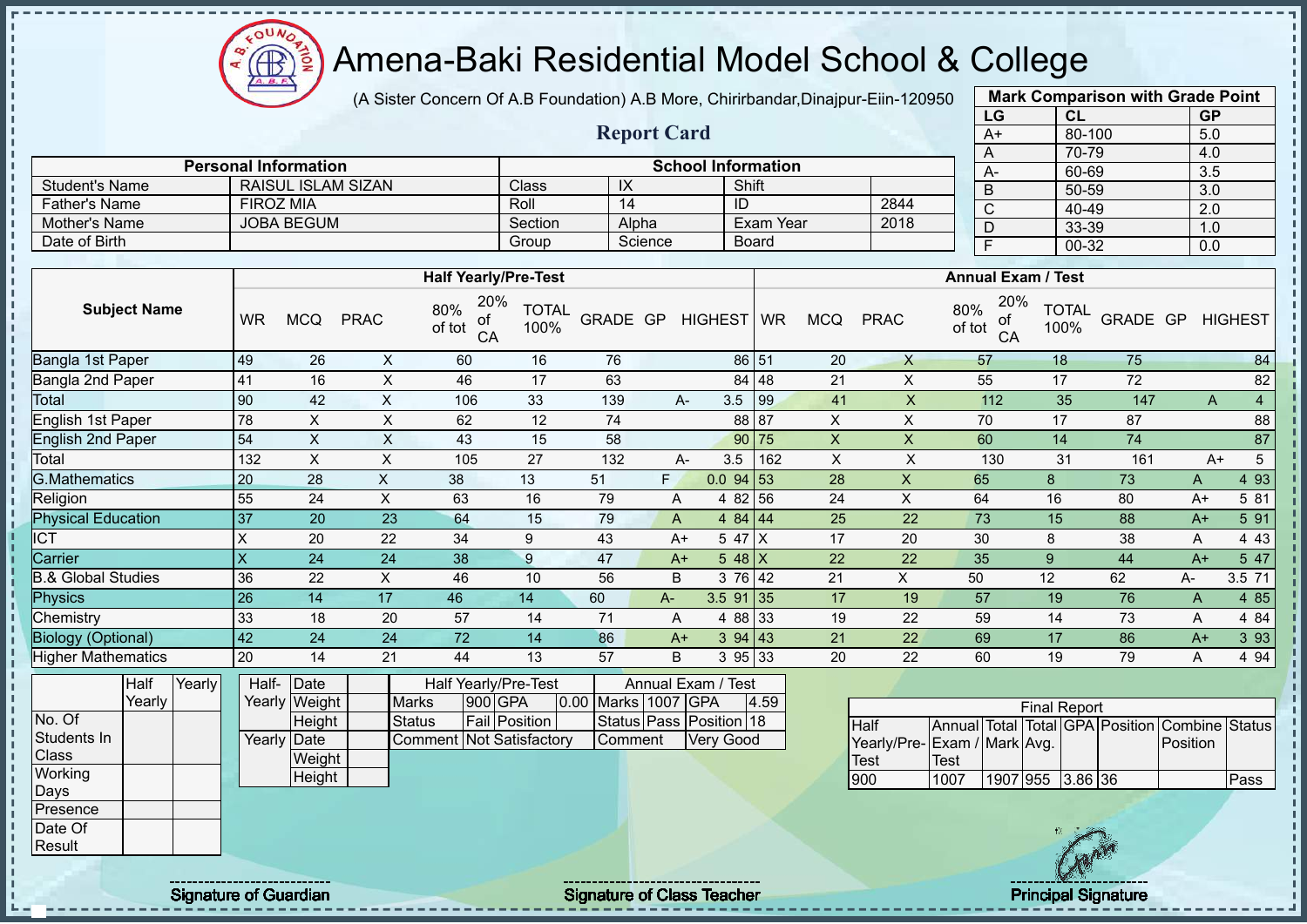$\Omega$ **AR** 

# Amena-Baki Residential Model School & College

(A Sister Concern Of A.B Foundation) A.B More, Chirirbandar,Dinajpur-Eiin-120950

**Report Card**

|      | <b>Mark Comparison with Grade Point</b> |           |  |  |  |  |  |  |  |  |  |
|------|-----------------------------------------|-----------|--|--|--|--|--|--|--|--|--|
| LG   | CL                                      | <b>GP</b> |  |  |  |  |  |  |  |  |  |
| $A+$ | 80-100                                  | 5.0       |  |  |  |  |  |  |  |  |  |
| A    | 70-79                                   | 4.0       |  |  |  |  |  |  |  |  |  |
| A-   | 60-69                                   | 3.5       |  |  |  |  |  |  |  |  |  |
| B    | 50-59                                   | 3.0       |  |  |  |  |  |  |  |  |  |
| C    | 40-49                                   | 2.0       |  |  |  |  |  |  |  |  |  |
| D    | 33-39                                   | 1.0       |  |  |  |  |  |  |  |  |  |
| F    | $00 - 32$                               | 0.0       |  |  |  |  |  |  |  |  |  |
|      |                                         |           |  |  |  |  |  |  |  |  |  |

|                       | <b>Personal Information</b> |         |         | <b>School Information</b> |      |
|-----------------------|-----------------------------|---------|---------|---------------------------|------|
| <b>Student's Name</b> | RAYHANUL KABIR SAKIB        | Class   | IX      | Shift                     |      |
| Father's Name         | MD MOSHOYUR RAHMAN          | Roll    | 16      |                           | 2854 |
| Mother's Name         | RASHADA KATUN               | Section | Alpha   | Exam Year                 | 2018 |
| Date of Birth         |                             | Group   | Science | <b>Board</b>              |      |

|                           |                           |     |             | <b>Half Yearly/Pre-Test</b>      |                      |          |    | <b>Annual Exam / Test</b> |             |     |            |             |                                  |                      |          |       |                |
|---------------------------|---------------------------|-----|-------------|----------------------------------|----------------------|----------|----|---------------------------|-------------|-----|------------|-------------|----------------------------------|----------------------|----------|-------|----------------|
| <b>Subject Name</b>       | WR                        | MCQ | <b>PRAC</b> | 20%<br>80%<br>οf<br>of tot<br>CA | <b>TOTAL</b><br>100% | GRADE GP |    |                           | HIGHEST WR  |     | <b>MCQ</b> | <b>PRAC</b> | 20%<br>80%<br>οf<br>of tot<br>CA | <b>TOTAL</b><br>100% | GRADE GP |       | <b>HIGHEST</b> |
| Bangla 1st Paper          | 51                        | 30  | X           | 65                               | 13                   | 78       |    |                           | 86 40       |     | 20         | X           | 48                               | 17                   | 65       |       | 84             |
| Bangla 2nd Paper          | 42                        | 19  | X           | 49                               | 18                   | 67       |    |                           | 84 45       |     | 25         | X           | 56                               | 16                   | 72       |       | 82             |
| Total                     | 93                        | 49  | X           | 114                              | 31                   | 145      |    | A                         | 4           | 85  | 45         | X           | 104                              | 33                   | 137      | $A -$ | 3.5            |
| English 1st Paper         | 82                        | X   | X           | 66                               | 17                   | 83       |    |                           | 88 73       |     | X          | X           | 58                               | 15                   | 73       |       | 88             |
| <b>English 2nd Paper</b>  | 62                        | X   | X           | 50                               | 13                   | 63       |    |                           | 90 80       |     | X          | X           | 64                               | 13                   | 77       |       | 87             |
| Total                     | 144                       | X   | X           | 116                              | 30                   | 146      |    | A                         | 4           | 153 | X          | X           | 122                              | 28                   | 150      |       | 4<br>Α         |
| <b>G.Mathematics</b>      | 40                        | 27  | X           | 54                               | 19                   | 73       | A  |                           | 4 94 61     |     | 25         | X           | 69                               | 17                   | 86       | $A+$  | 5 93           |
| Religion                  | 54                        | 24  | X           | 62                               | 16                   | 78       | A  |                           | 4 82 59     |     | 22         | X           | 65                               | 15                   | 80       | $A+$  | 5 81           |
| <b>Physical Education</b> | 38                        | 23  | 23          | 67                               | 14                   | 81       |    | $A+$                      | 584   45    |     | 25         | 21          | 73                               | 16                   | 89       | $A+$  | 5 91           |
| <b>ICT</b>                | X                         | 21  | 22          | 34                               | 9                    | 43       |    | A+                        | 5 47        | Iχ  | 16         | 20          | 29                               | 8                    | 37       | Α     | 4 4 3          |
| Carrier                   | $\boldsymbol{\mathsf{X}}$ | 24  | 24          | 38                               | 9                    | 47       |    | $A+$                      | 5 48 $X$    |     | 23         | 23          | 37                               | 9                    | 46       | $A+$  | 5 47           |
| & Global Studies          | 36                        | 26  | X.          | 50                               | 12                   | 62       | А- |                           | $3.5$ 76 40 |     | 20         | X           | 48                               | 10                   | 58       | B     | 3 71           |
| <b>Physics</b>            | 37                        | 22  | 21          | 64                               | 17                   | 81       |    | $A+$                      | 591 34      |     | 19         | 18          | 57                               | 14                   | 71       | A     | 4 8 5          |
| Chemistry                 | 36                        | 21  | 21          | 62                               | 17                   | 79       | A  |                           | 4 88 35     |     | 20         | 21          | 61                               | 12                   | 73       | Α     | 4 8 4          |
| <b>Biology (Optional)</b> | 43                        | 23  | 24          | 72                               | 17                   | 89       |    | $A+$                      | 394   44    |     | 23         | 23          | 72                               | 17                   | 89       | $A+$  | 3 9 3          |
| <b>Higher Mathematics</b> | 35                        | 18  | 23          | 61                               | 20                   | 81       |    | $A+$                      | 5 95 28     |     | 23         | 21          | 58                               | 17                   | 75       | A     | 4 9 4          |

|              | Half   | Yearly | Half-       | Date          |                   | Half Yearly/Pre-Test |                | Annual Exam / Test      |     |
|--------------|--------|--------|-------------|---------------|-------------------|----------------------|----------------|-------------------------|-----|
|              | Yearlv |        |             | Yearly Weight | <b>Marks</b>      | 1005 GPA             | 4.68 Marks 991 | <b>IGPA</b>             | 4.5 |
| No. Of       |        |        |             | Height        | <b>Status</b>     | Pass Position 11     |                | Status Pass Position 24 |     |
| Students In  |        |        | Yearly Date |               | Comment Very Good |                      | Comment        | <b>Very Good</b>        |     |
| <b>Class</b> |        |        |             | Weight        |                   |                      |                |                         |     |
| Working      |        |        |             | Height        |                   |                      |                |                         |     |
| Days         |        |        |             |               |                   |                      |                |                         |     |
| Presence     |        |        |             |               |                   |                      |                |                         |     |
| Date Of      |        |        |             |               |                   |                      |                |                         |     |
| Result       |        |        |             |               |                   |                      |                |                         |     |

| <b>Final Report</b>         |      |                     |  |  |  |                                                |      |  |  |  |  |  |
|-----------------------------|------|---------------------|--|--|--|------------------------------------------------|------|--|--|--|--|--|
| <b>I</b> Half               |      |                     |  |  |  | Annual Total Total GPA Position Combine Status |      |  |  |  |  |  |
| Yearly/Pre-Exam / Mark Avg. |      |                     |  |  |  | <b>IPosition</b>                               |      |  |  |  |  |  |
| <b>I</b> Test               | Test |                     |  |  |  |                                                |      |  |  |  |  |  |
| 1005                        | 991  | 1996 999  4.59   15 |  |  |  |                                                | Pass |  |  |  |  |  |

Signature of Guardian Signature of Class Teacher Number of Class Teacher Principal Signature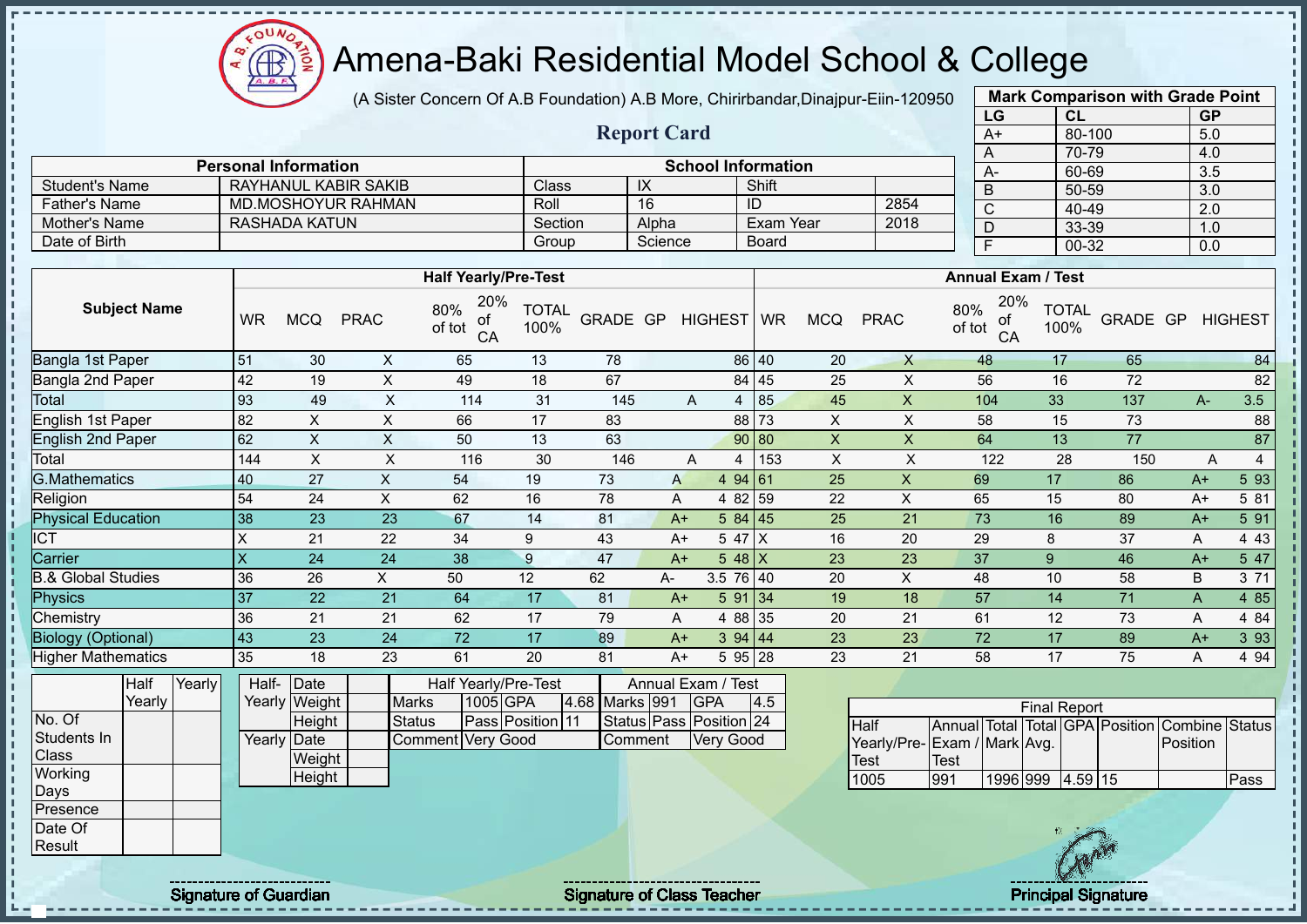$\Omega$ **AB** 

# Amena-Baki Residential Model School & College

(A Sister Concern Of A.B Foundation) A.B More, Chirirbandar,Dinajpur-Eiin-120950

**Report Card**

| <b>Mark Comparison with Grade Point</b> |        |           |  |  |  |  |  |  |  |  |
|-----------------------------------------|--------|-----------|--|--|--|--|--|--|--|--|
| LG                                      | CL     | <b>GP</b> |  |  |  |  |  |  |  |  |
| $\overline{A+}$                         | 80-100 | 5.0       |  |  |  |  |  |  |  |  |
| A                                       | 70-79  | 4.0       |  |  |  |  |  |  |  |  |
| A-                                      | 60-69  | 3.5       |  |  |  |  |  |  |  |  |
| B                                       | 50-59  | 3.0       |  |  |  |  |  |  |  |  |
| $\overline{\text{c}}$                   | 40-49  | 2.0       |  |  |  |  |  |  |  |  |
| D                                       | 33-39  | 1.0       |  |  |  |  |  |  |  |  |
| F                                       | 00-32  | 0.0       |  |  |  |  |  |  |  |  |
|                                         |        |           |  |  |  |  |  |  |  |  |

|                       | <b>Personal Information</b> |         | $A-$    |           |      |  |
|-----------------------|-----------------------------|---------|---------|-----------|------|--|
| <b>Student's Name</b> | S.M.JOHAER TANVIR           | Class   | ᠕       | Shift     |      |  |
| <b>Father's Name</b>  | S.M.OSMAN GONI              | Roll    |         | ID        | 2861 |  |
| Mother's Name         | S.M.JESMIN AKHTAR           | Section | Alpha   | Exam Year | 2018 |  |
| Date of Birth         |                             | Group   | Science | Board     |      |  |

|                               |           |            |             | <b>Half Yearly/Pre-Test</b>      |               |          |     |            |             | <b>Annual Exam / Test</b> |            |             |                                  |                      |          |      |                       |
|-------------------------------|-----------|------------|-------------|----------------------------------|---------------|----------|-----|------------|-------------|---------------------------|------------|-------------|----------------------------------|----------------------|----------|------|-----------------------|
| <b>Subject Name</b>           | <b>WR</b> | <b>MCQ</b> | <b>PRAC</b> | 20%<br>80%<br>οf<br>of tot<br>CA | TOTAL<br>100% | GRADE GP |     | HIGHEST WR |             |                           | <b>MCQ</b> | <b>PRAC</b> | 20%<br>80%<br>οf<br>of tot<br>CA | <b>TOTAL</b><br>100% | GRADE GP |      | <b>HIGHEST</b>        |
| Bangla 1st Paper              | 54        | 30         | X           | 67                               | 18            | 85       |     |            | 86 46       |                           | 22         | X           | 54                               | 15                   | 69       |      | 84                    |
| Bangla 2nd Paper              | 33        | 23         | X           | 45                               | 16            | 61       |     |            | 84 50       |                           | 26         | X           | 61                               | 17                   | 78       |      | 82                    |
| Total                         | 87        | 53         | X           | 112                              | 34            | 146      |     | A          | 4           | 96                        | 48         | X           | 115                              | 32                   | 147      |      | 4<br>A                |
| English 1st Paper             | 83        | $\times$   | X           | 66                               | 18            | 84       |     |            | 88 87       |                           | X          | X           | 70                               | 18                   | 88       |      | 88                    |
| English 2nd Paper             | 68        | X          | X           | 54                               | 12            | 66       |     |            | 90 78       |                           | X          | X           | 62                               | 18                   | 80       |      | 87                    |
| Total                         | 151       | X          | X           | 120                              | 30            | 150      |     | A          | 4           | 165                       | X          | X           | 132                              | 36                   | 168      |      | $5\phantom{.0}$<br>A+ |
| <b>G.Mathematics</b>          | 29        | 29         | X           | 46                               | 18            | 64       | A-. |            | $3.5$ 94 55 |                           | 21         | X           | 61                               | 19                   | 80       | $A+$ | 5 93                  |
| Religion                      | 55        | 25         | X           | 64                               | 16            | 80       |     | $A+$       | 5 82 55     |                           | 24         | X           | 63                               | 16                   | 79       | A    | 4 81                  |
| <b>Physical Education</b>     | 38        | 22         | 23          | 66                               | 14            | 80       |     | $A+$       | 584 45      |                           | 25         | 22          | 74                               | 15                   | 89       | $A+$ | 5 91                  |
| <b>ICT</b>                    | X         | 20         | 22          | 34                               | 9             | 43       |     | $A+$       | 5 47 X      |                           | 18         | 22          | 32                               | 8                    | 40       | $A+$ | 5 43                  |
| Carrier                       | X         | 24         | 24          | 38                               | 9             | 47       |     | $A+$       | $548$ $X$   |                           | 22         | 23          | 36                               | 9                    | 45       | $A+$ | 5 47                  |
| <b>B.&amp; Global Studies</b> | 29        | 29         | X           | 46                               | 9             | 55       |     | B          | 3 76 38     |                           | 22         | X           | 48                               | 10                   | 58       | B    | 3 71                  |
| Physics                       | 31        | 24         | 20          | 60                               | 19            | 79       |     | A          | 4 91 34     |                           | 20         | 20          | 59                               | 20                   | 79       | A    | 4 8 5                 |
| Chemistry                     | 36        | 16         | 21          | 58                               | 17            | 75       |     | A          | 4 88 35     |                           | 19         | 22          | 61                               | 14                   | 75       | Α    | 4 8 4                 |
| <b>Biology (Optional)</b>     | 44        | 23         | 24          | 73                               | 15            | 88       |     | $A+$       | 394   44    |                           | 22         | 23          | 71                               | 16                   | 87       | $A+$ | 3 9 3                 |
| <b>Higher Mathematics</b>     | 33        | 17         | 21          | 57                               | 14            | 71       |     | A          | 4 95 26     |                           | 19         | 21          | 53                               | 19                   | 72       | А    | 4 9 4                 |

|             | Half   | Yearly | Half-       | Date          |                     |     | Half Yearly/Pre-Test |                    | Annual Exam / Test      |      |
|-------------|--------|--------|-------------|---------------|---------------------|-----|----------------------|--------------------|-------------------------|------|
|             | Yearly |        |             | Yearly Weight | <b>Marks</b>        | 978 | <b>IGPA</b>          | 4.5 Marks 1019 GPA |                         | 4.64 |
| No. Of      |        |        |             | Height        | <b>Status</b>       |     | Pass Position 17     |                    | Status Pass Position 14 |      |
| Students In |        |        | Yearly Date |               | Comment   Very Good |     |                      | Comment            | <b>Very Good</b>        |      |
| Class       |        |        |             | Weight        |                     |     |                      |                    |                         |      |
| Working     |        |        |             | Height        |                     |     |                      |                    |                         |      |
| Days        |        |        |             |               |                     |     |                      |                    |                         |      |
| Presence    |        |        |             |               |                     |     |                      |                    |                         |      |
| Date Of     |        |        |             |               |                     |     |                      |                    |                         |      |
| Result      |        |        |             |               |                     |     |                      |                    |                         |      |

|                             |      |          | <b>Final Report</b> |         |                                                |      |
|-----------------------------|------|----------|---------------------|---------|------------------------------------------------|------|
| <b>Half</b>                 |      |          |                     |         | Annual Total Total GPA Position Combine Status |      |
| Yearly/Pre-Exam / Mark Avg. |      |          |                     |         | <b>IPosition</b>                               |      |
| Test                        | Test |          |                     |         |                                                |      |
| 1978                        | 1019 | 1997 999 |                     | 4.57 16 |                                                | Pass |

j. J.  $\mathbf I$  $\mathbf{I}$ j  $\mathbf I$ 

Signature of Guardian Signature of Class Teacher Principal Signature of Class Teacher Principal Signature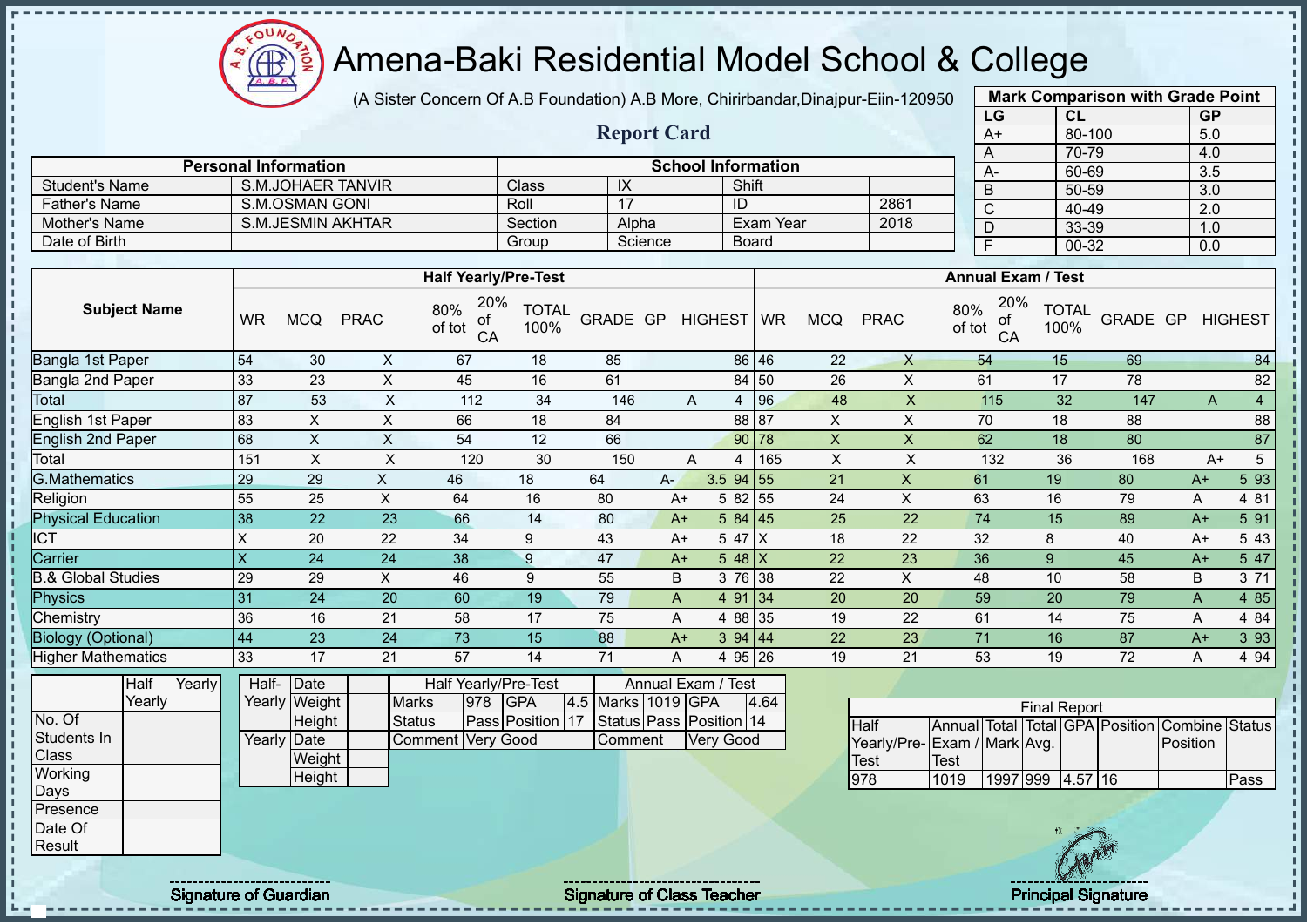(A Sister Concern Of A.B Foundation) A.B More, Chirirbandar,Dinajpur-Eiin-120950

|                                  |                                  |                    |                           |                |               | LG                        | CL                   |          | <b>GP</b> |                |
|----------------------------------|----------------------------------|--------------------|---------------------------|----------------|---------------|---------------------------|----------------------|----------|-----------|----------------|
|                                  |                                  | <b>Report Card</b> |                           |                |               | $A+$                      | 80-100               |          | 5.0       |                |
|                                  |                                  |                    |                           |                |               | A                         | 70-79                |          | 4.0       |                |
|                                  |                                  |                    | <b>School Information</b> |                |               | $A-$                      | 60-69                |          | 3.5       |                |
| <b>JAN</b>                       | Class                            | IX                 | Shift                     |                |               | B                         | 50-59                |          | 3.0       |                |
|                                  | Roll                             | 18                 | ID                        | 2872           |               | C                         | $40 - 49$            |          | 2.0       |                |
|                                  | Section                          | Alpha              | Exam Year                 | 2018           |               | D                         | 33-39                |          | 1.0       |                |
|                                  | Group                            | Science            | <b>Board</b>              |                |               | F                         | 00-32                |          | 0.0       |                |
|                                  |                                  |                    |                           |                |               |                           |                      |          |           |                |
| <b>Half Yearly/Pre-Test</b>      |                                  |                    |                           |                |               | <b>Annual Exam / Test</b> |                      |          |           |                |
| 20%<br>80%<br>of<br>of tot<br>CA | <b>TOTAL</b><br>GRADE GP<br>100% | HIGHEST WR         | <b>MCQ</b>                | <b>PRAC</b>    | 80%<br>of tot | 20%<br>0f<br>CA           | <b>TOTAL</b><br>100% | GRADE GP |           | <b>HIGHEST</b> |
| 66                               | 83<br>17                         | 86                 | 49                        | 23<br>X        |               | 58                        | 18                   | 76       |           | 84             |
| 57                               | 19<br>76                         | 84                 | 54                        | 25<br>X        |               | 63                        | 17                   | 80       |           | 82             |
| 123                              | 36<br>159                        | 4<br>A             | 103                       | $\times$<br>48 |               | 121                       | 35                   | 156      | A         | $\overline{4}$ |
| 69                               | 18<br>87                         | 88                 | 82                        | X<br>X         |               | 66                        | 16                   | 82       |           | 88             |
| 54                               | 14<br>68                         | 90                 | 80                        | $\times$<br>X  |               | 64                        | 18                   | 82       |           | 87             |
| 123                              | 32<br>155                        | 4<br>Α             | 162                       | X<br>X         |               | 130                       | 34                   | 164      | A+        | 5              |
| 16<br>41                         | 57                               | 0.094<br>F.        | 43                        | 21<br>X.       |               | 51                        | 15                   | 66       | $A -$     | 3.5 93         |
| 16<br>66                         | 82                               | 5 82<br>$A+$       | 56                        | 25<br>X        |               | 65                        | 16                   | 81       | $A+$      | 5 81           |
| 66<br>17                         | 83                               | 5 84<br>$A+$       | 45                        | 25<br>22       |               | 74                        | 15                   | 89       | $A+$      | 5 91           |
| 9<br>34                          | 43                               | 5 47<br>$A+$       | ΙX                        | 23<br>18       |               | 33                        | 8                    | 41       | $A+$      | 5 4 3          |
| 38<br>9                          | 47                               | 5 48 X<br>$A+$     |                           | 22<br>23       |               | 36                        | 9                    | 45       | $A+$      | 5 47           |

|                      | <b>Personal Information</b> |         |            | <b>School Information</b> |      | $A-$           |
|----------------------|-----------------------------|---------|------------|---------------------------|------|----------------|
| Student's Name       | MD.SANZID HASSAN PRODHAN    | Class   | $\sqrt{ }$ | Shift                     |      | $\overline{B}$ |
| <b>Father's Name</b> | SAIFUL ISLAM                | Roll    | 18         |                           | 2872 |                |
| Mother's Name        | JAHANARA BEGUM              | Section | Alpha      | Exam Year                 | 2018 |                |
| Date of Birth        |                             | Group   | Science    | Board                     |      |                |

| Subject Name                  |        | <b>WR</b>    | <b>MCQ</b>    | <b>PRAC</b>    | 80%<br>оf<br>of tot<br>CA       | TUTAL<br>100% | GRADE GP            |      | HIGHEST WR             |       | <b>MCQ</b>                | <b>PRAC</b>                 | 80%<br>of tot | оf<br>CA | TUTAL<br>100%       | GRADE GP                                |          | <b>HIGHEST</b>        |
|-------------------------------|--------|--------------|---------------|----------------|---------------------------------|---------------|---------------------|------|------------------------|-------|---------------------------|-----------------------------|---------------|----------|---------------------|-----------------------------------------|----------|-----------------------|
| Bangla 1st Paper              |        | 53           | 29            | X              | 66                              | 17            | 83                  |      |                        | 86 49 | 23                        | X                           |               | 58       | 18                  | 76                                      |          | 84                    |
| Bangla 2nd Paper              |        | 50           | 21            | $\times$       | 57                              | 19            | 76                  |      |                        | 84 54 | 25                        | X                           |               | 63       | 17                  | 80                                      |          | 82                    |
| Total                         |        | 103          | 50            | X              | 123                             | 36            | 159                 |      | A<br>Δ                 | 103   | 48                        | $\mathsf{X}$                |               | 121      | 35                  | 156                                     |          | $\overline{4}$<br>A   |
| English 1st Paper             |        | 86           | Χ             | $\pmb{\times}$ | 69                              | 18            | 87                  |      |                        | 88 82 | X                         | X                           |               | 66       | 16                  | 82                                      |          | 88                    |
| <b>English 2nd Paper</b>      |        | 68           | X.            | $\mathsf X$    | 54                              | 14            | 68                  |      |                        | 90 80 | $\mathsf X$               | $\mathsf{X}$                |               | 64       | 18                  | 82                                      |          | 87                    |
| Total                         |        | 154          | X             | X              | 123                             | 32            | 155                 |      | A<br>4                 | 162   | $\boldsymbol{\mathsf{X}}$ | X                           |               | 130      | 34                  | 164                                     |          | $5\phantom{.0}$<br>A+ |
| <b>G.Mathematics</b>          |        | 24           | 27            | X              | 41                              | 16            | 57                  | F.   | $0.0$ 94 43            |       | 21                        | $\pmb{\times}$              | 51            |          | 15                  | 66                                      | A-       | 3.5 93                |
| Religion                      |        | 55           | 27            | X              | 66                              | 16            | 82                  | $A+$ | 5 82 56                |       | 25                        | X                           | 65            |          | 16                  | 81                                      | $A+$     | 5 81                  |
| <b>Physical Education</b>     |        | 38           | 22            | 23             | 66                              | 17            | 83                  | $A+$ | 584   45               |       | 25                        | 22                          | 74            |          | 15                  | 89                                      | $A+$     | 5 91                  |
| <b>ICT</b>                    |        | X            | 20            | 22             | 34                              | 9             | 43                  | $A+$ | 5 47 X                 |       | 18                        | 23                          | 33            |          | 8                   | 41                                      | $A+$     | 5 4 3                 |
| Carrier                       |        | $\mathsf{X}$ | 24            | 24             | 38                              | 9             | 47                  | $A+$ | $548$ X                |       | 22                        | 23                          | 36            |          | 9                   | 45                                      | $A+$     | 5 47                  |
| <b>B.&amp; Global Studies</b> |        | 43           | 26            | X              | 55                              | 12            | 67                  | А-   | 3.5 76 44              |       | 22                        | X.                          | 53            |          | 8                   | 61                                      | А-       | 3.5 71                |
| <b>Physics</b>                |        | 24           | 21            | 17             | 50                              | 15            | 65                  | А-   | $3.5$ 91 40            |       | 21                        | 19                          | 64            |          | 19                  | 83                                      | $A+$     | 5 85                  |
| Chemistry                     |        | 43           | 17            | 21             | 65                              | 16            | 81                  | $A+$ | 5 88 37                |       | 18                        | 21                          | 61            |          | 16                  | 77                                      | A        | 4 8 4                 |
| <b>Biology (Optional)</b>     |        | 45           | 23            | 24             | 74                              | 15            | 89                  | $A+$ | 394   46               |       | 24                        | 21                          | 73            |          | 18                  | 91                                      | $A+$     | 3 9 3                 |
| <b>Higher Mathematics</b>     |        | 32           | 17            | 20             | 55                              | 18            | 73                  | A    | 4 95 38                |       | 19                        | 23                          | 64            |          | 19                  | 83                                      | $A+$     | 5 94                  |
| Half                          | Yearly | Half-Date    |               |                | Half Yearly/Pre-Test            |               |                     |      | Annual Exam / Test     |       |                           |                             |               |          |                     |                                         |          |                       |
| Yearly                        |        |              | Yearly Weight | <b>Marks</b>   | 1001 GPA                        |               | 0.00 Marks 1037 GPA |      |                        | 4.82  |                           |                             |               |          | <b>Final Report</b> |                                         |          |                       |
| No. Of                        |        |              | Height        | <b>Status</b>  | Fail                            | Position      |                     |      | Status Pass Position 6 |       |                           | <b>Half</b>                 |               |          |                     | Annual Total Total GPA Position Combine |          | <b>Status</b>         |
| Students In                   |        | Yearly Date  |               |                | <b>Comment Not Satisfactory</b> |               | Comment             |      | <b>Very Good</b>       |       |                           | Yearly/Pre-Exam / Mark Avg. |               |          |                     |                                         | Position |                       |
| Class                         |        |              | Weight        |                |                                 |               |                     |      |                        |       |                           | <b>Test</b>                 | <b>Test</b>   |          |                     |                                         |          |                       |
| Working                       |        |              | Height        |                |                                 |               |                     |      |                        |       |                           | 1001                        | 1037          |          | 2038 1020 4.18 32   |                                         |          | Pass                  |
| Days<br>Presence              |        |              |               |                |                                 |               |                     |      |                        |       |                           |                             |               |          |                     |                                         |          |                       |
| Date Of                       |        |              |               |                |                                 |               |                     |      |                        |       |                           |                             |               |          |                     |                                         |          |                       |
| Result                        |        |              |               |                |                                 |               |                     |      |                        |       |                           |                             |               |          |                     |                                         |          |                       |
|                               |        |              |               |                |                                 |               |                     |      |                        |       |                           |                             |               |          |                     |                                         |          |                       |

oυ Æ

**Subject Name**

ł D

 $\mathbf{I}$  $\mathbf{I}$ 

Signature of Guardian Signature of Class Teacher Principal Signature of Guardian Signature of Class Teacher Principal Signature

**Mark Comparison with Grade Point**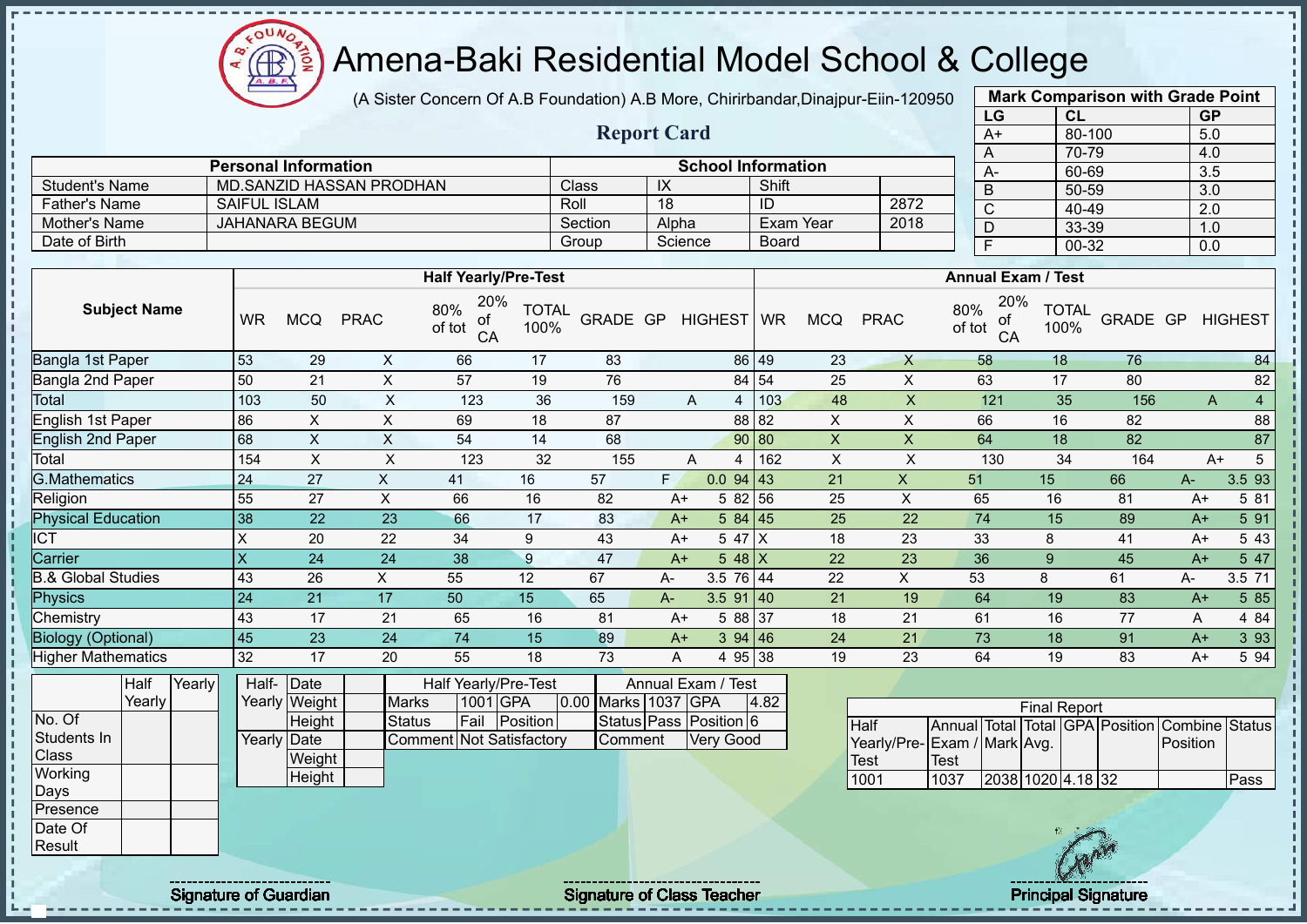(A Sister Concern Of A.B Foundation) A.B More, Chirirbandar,Dinajpur-Eiin-120950

|                                 |                         |                             |                                |                                         |                      |          | <b>Report Card</b> |                           |                  |                           |                             |               | $A+$                             | 80-100                                         |          | 5.0              |                |
|---------------------------------|-------------------------|-----------------------------|--------------------------------|-----------------------------------------|----------------------|----------|--------------------|---------------------------|------------------|---------------------------|-----------------------------|---------------|----------------------------------|------------------------------------------------|----------|------------------|----------------|
|                                 |                         | <b>Personal Information</b> |                                |                                         |                      |          |                    | <b>School Information</b> |                  |                           |                             |               | A                                | 70-79                                          |          | 4.0              |                |
| <b>Student's Name</b>           |                         |                             | <b>MD KARIMUL ISLAM SHEZAN</b> |                                         |                      | Class    | IX                 |                           | Shift            |                           |                             |               | $A -$                            | 60-69                                          |          | 3.5              |                |
| <b>Father's Name</b>            |                         | <b>MD.RAJIB HOSSEN</b>      |                                |                                         | Roll                 |          | 21                 |                           | $\overline{1}$   |                           | 2969                        |               | $\sf B$                          | 50-59                                          |          | 3.0              |                |
| Mother's Name                   |                         | <b>MST.MOSLEMA BEGUM</b>    |                                |                                         |                      | Section  | Alpha              |                           | <b>Exam Year</b> |                           | 2018                        |               | $\overline{\text{c}}$            | $40 - 49$<br>33-39                             |          | $\overline{2.0}$ |                |
| Date of Birth                   |                         |                             |                                |                                         |                      | Group    | Science            |                           | <b>Board</b>     |                           |                             |               | $\overline{D}$<br>$\overline{F}$ |                                                |          | 1.0              |                |
|                                 |                         |                             |                                |                                         |                      |          |                    |                           |                  |                           |                             |               |                                  | $00 - 32$                                      |          | 0.0              |                |
|                                 |                         |                             |                                | <b>Half Yearly/Pre-Test</b>             |                      |          |                    |                           |                  |                           |                             |               |                                  | <b>Annual Exam / Test</b>                      |          |                  |                |
| <b>Subject Name</b>             | <b>WR</b>               | <b>MCQ</b>                  | <b>PRAC</b>                    | 20%<br>80%<br>οf<br>of tot<br>CA        | <b>TOTAL</b><br>100% | GRADE GP |                    | <b>HIGHEST</b>            | <b>WR</b>        | <b>MCQ</b>                | <b>PRAC</b>                 | 80%<br>of tot | 20%<br>of<br>CA                  | <b>TOTAL</b><br>100%                           | GRADE GP |                  | <b>HIGHEST</b> |
| <b>Bangla 1st Paper</b>         | 54                      | 30                          | $\pmb{\times}$                 | 67                                      | 16                   | 83       |                    |                           | 86 45            | 20                        | $\mathsf{X}$                |               | 52                               | 16                                             | 68       |                  | 84             |
| Bangla 2nd Paper                | 36                      | 25                          | $\boldsymbol{\mathsf{X}}$      | 49                                      | 15                   | 64       |                    |                           | 84 48            | 27                        | $\mathsf X$                 |               | 60                               | 14                                             | 74       |                  | 82             |
| Total                           | 90                      | $\overline{55}$             | $\sf X$                        | 116                                     | 31                   | 147      |                    | A<br>4                    | 93               | 47                        | $\mathsf X$                 |               | 112                              | 30                                             | 142      | A                | $\overline{4}$ |
| English 1st Paper               | 85                      | X                           | $\boldsymbol{\mathsf{X}}$      | 68                                      | 16                   | 84       |                    |                           | 88 81            | $\pmb{\times}$            | $\pmb{\times}$              |               | 65                               | 17                                             | 82       |                  | 88             |
| <b>English 2nd Paper</b>        | 72                      | $\mathsf X$                 | $\boldsymbol{\mathsf{X}}$      | 58                                      | 19                   | 77       |                    |                           | 90 80            | $\boldsymbol{\mathsf{X}}$ | $\boldsymbol{\mathsf{X}}$   | 64            |                                  | 15                                             | 79       |                  | 87             |
| Total                           | 157                     | $\mathsf{x}$                | $\sf X$                        | 126                                     | 35                   | 161      |                    | $A+$                      | 5 161            | $\pmb{\mathsf{X}}$        | $\mathsf X$                 |               | 129                              | 32                                             | 161      | $A+$             | 5              |
| <b>G.Mathematics</b>            | 38                      | 29                          | $\pmb{\times}$                 | 54                                      | 18                   | 72       | A                  | 4 94 61                   |                  | 28                        | X                           | 71            |                                  | 18                                             | 89       | $A+$             | 5 93           |
| Religion                        | 53                      | 28                          | $\pmb{\times}$                 | 65                                      | 15                   | 80       | $A+$               | 5 82 52                   |                  | 22                        | $\mathsf X$                 | 59            |                                  | 16                                             | 75       | A                | 4 81           |
| <b>Physical Education</b>       | 39                      | 20                          | 23                             | 66                                      | 14                   | 80       | $A+$               | 5 84 44                   |                  | 25                        | 22                          | 73            |                                  | 15                                             | 88       | $A+$             | 5 91           |
| $\overline{\text{CT}}$          | X                       | 21                          | 22                             | 34                                      | 9                    | 43       | $A+$               | 5 47 X                    |                  | 19                        | 23                          | 34            |                                  | 8                                              | 42       | $A+$             | 5 4 3          |
| Carrier                         | $\overline{\mathsf{X}}$ | 24                          | 23                             | $\overline{38}$                         | $\overline{9}$       | 47       | $A+$               | $548$ X                   |                  | 24                        | 23                          | 38            |                                  | 9                                              | 47       | $A+$             | 5 47           |
| <b>B.&amp; Global Studies</b>   | 35                      | 27                          | X                              | 50                                      | 9                    | 59       | B                  | 3 76 33                   |                  | 25                        | $\pmb{\times}$              | 46            |                                  | 10                                             | 56       | $\sf B$          | 3 7 1          |
| <b>Physics</b>                  | 38                      | 24                          | 20                             | 66                                      | 17                   | 83       | $A+$               | 5 91 38                   |                  | 21                        | 20                          | 63            |                                  | 20                                             | 83       | $A+$             | 5 8 5          |
| Chemistry                       | 38                      | 21                          | 21                             | 64                                      | 18                   | 82       | $A+$               | 58837                     |                  | 19                        | 20                          | 61            |                                  | 13                                             | 74       | A                | 4 84           |
| <b>Biology (Optional)</b>       | 42                      | 25                          | 24                             | 73                                      | 15                   | 88       | $A+$               | 3 94 43                   |                  | 23                        | 21                          | 70            |                                  | 16                                             | 86       | $A+$             | 3 9 3          |
| <b>Higher Mathematics</b>       | 46                      | 22                          | 24                             | 74                                      | 19                   | 93       | $A+$               | 5 95 44                   |                  | 22                        | 24                          | 72            |                                  | 19                                             | 91       | $A+$             | 5 94           |
| <b>Half</b><br>Yearly<br>Yearly | Half-                   | Date<br>Yearly Weight       | <b>Marks</b>                   | <b>Half Yearly/Pre-Test</b><br>1035 GPA |                      | 4.91     | Marks 1034 GPA     | Annual Exam / Test        | 4.82             |                           |                             |               |                                  | <b>Final Report</b>                            |          |                  |                |
| No. Of                          |                         | Height                      | <b>Status</b>                  | Pass Position 7                         |                      |          |                    | Status Pass Position 7    |                  |                           | Half                        |               |                                  | Annual Total Total GPA Position Combine Status |          |                  |                |
| Students In                     |                         | Yearly Date                 |                                | <b>Very Good</b><br>Comment             |                      | Comment  |                    | <b>Very Good</b>          |                  |                           | Yearly/Pre-Exam / Mark Avg. |               |                                  |                                                |          | Position         |                |
| Class                           |                         | Weight                      |                                |                                         |                      |          |                    |                           |                  |                           | <b>Test</b>                 | <b>Test</b>   |                                  |                                                |          |                  |                |
| Working<br>Days                 |                         | Height                      |                                |                                         |                      |          |                    |                           |                  |                           | 1035                        | 1034          |                                  | 2069 1036 4.86 6                               |          |                  | Pass           |
| Presence                        |                         |                             |                                |                                         |                      |          |                    |                           |                  |                           |                             |               |                                  |                                                |          |                  |                |
| Date Of                         |                         |                             |                                |                                         |                      |          |                    |                           |                  |                           |                             |               |                                  |                                                |          |                  |                |
| Result                          |                         |                             |                                |                                         |                      |          |                    |                           |                  |                           |                             |               |                                  | $\sqrt{2}$                                     |          |                  |                |

COUND  $\bigoplus$ 

A. B.

Signature of Guardian Signature of Class Teacher Principal Signature of Class Teacher Principal Signature of Class Teacher Principal Signature of Class Teacher Principal Signature of Class Teacher Principal Signature of Cl

**Mark Comparison with Grade Point**

**LG CL GP**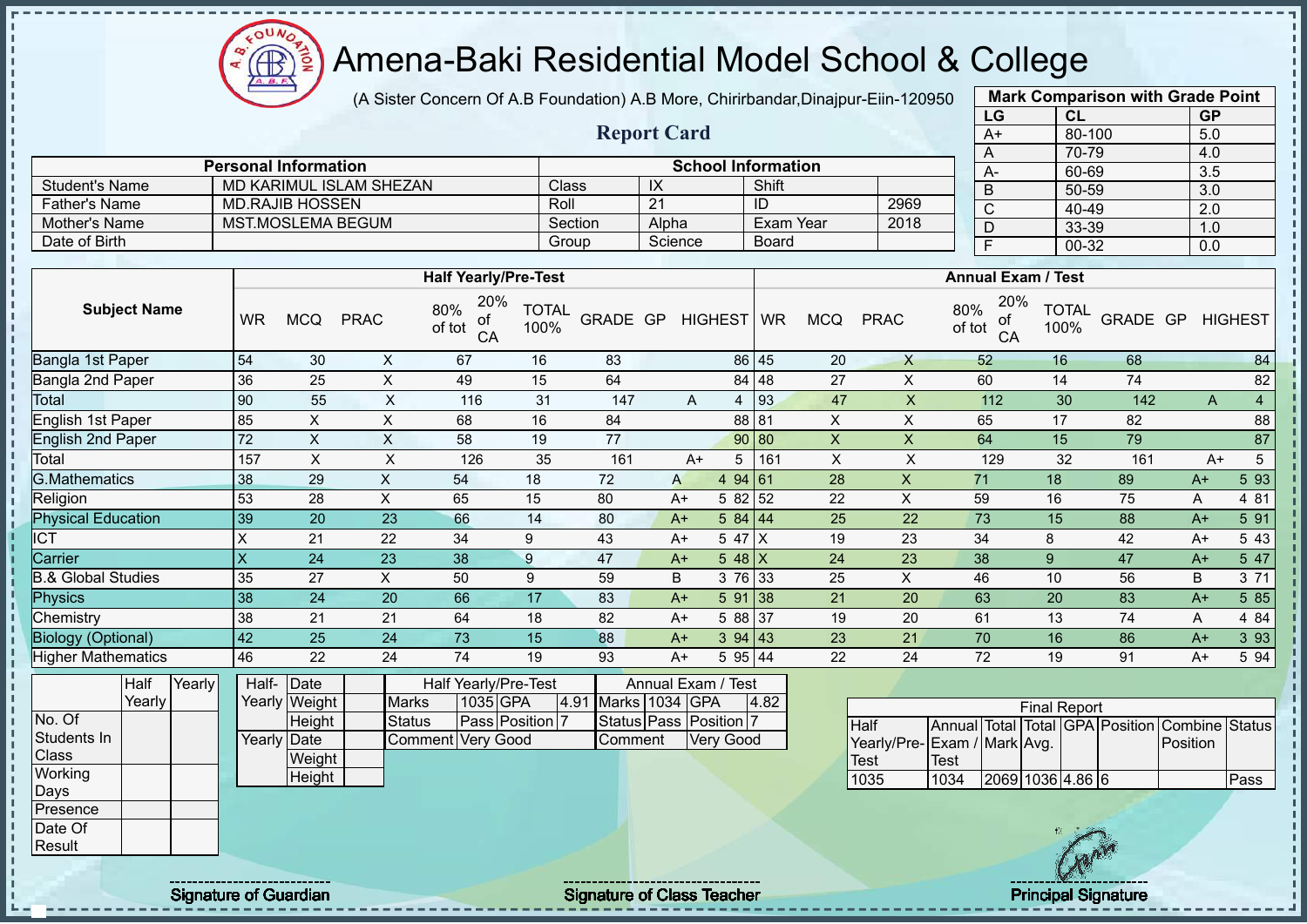(A Sister Concern Of A.B Foundation) A.B More, Chirirbandar,Dinajpur-Eiin-120950 **Mark Comparison with Grade Point**

|                               |                    |                               |              |                                  |                      |                     | <b>Report Card</b> |                           |                  |            |              | LG                               | <b>CL</b><br>80-100 |          | <b>GP</b>  |                |
|-------------------------------|--------------------|-------------------------------|--------------|----------------------------------|----------------------|---------------------|--------------------|---------------------------|------------------|------------|--------------|----------------------------------|---------------------|----------|------------|----------------|
|                               |                    |                               |              |                                  |                      |                     |                    |                           |                  |            |              | $A+$<br>Α                        | 70-79               |          | 5.0<br>4.0 |                |
|                               |                    | <b>Personal Information</b>   |              |                                  |                      |                     |                    | <b>School Information</b> |                  |            |              | A-                               | 60-69               |          | 3.5        |                |
| <b>Student's Name</b>         |                    | <b>HIMEL SARKER RIVU</b>      |              |                                  | Class                |                     | $\overline{X}$     |                           | Shift            |            |              | B                                | 50-59               |          | 3.0        |                |
| <b>Father's Name</b>          |                    | <b>RANOJIT CHANDRA SARKER</b> |              |                                  | Roll                 |                     | $\overline{22}$    |                           | ID               |            | 3205         | $\overline{\text{c}}$            | 40-49               |          | 2.0        |                |
| <b>Mother's Name</b>          | <b>RITA SARKER</b> |                               |              |                                  |                      | Section             | Alpha              |                           | <b>Exam Year</b> |            | 2018         | D                                | 33-39               |          | 1.0        |                |
| Date of Birth                 |                    |                               |              |                                  |                      | Group               | Science            |                           | <b>Board</b>     |            |              | F                                | 00-32               |          | 0.0        |                |
|                               |                    |                               |              |                                  |                      |                     |                    |                           |                  |            |              |                                  |                     |          |            |                |
|                               |                    |                               |              | <b>Half Yearly/Pre-Test</b>      |                      |                     |                    |                           |                  |            |              | <b>Annual Exam / Test</b>        |                     |          |            |                |
| <b>Subject Name</b>           | <b>WR</b>          | <b>MCQ</b>                    | <b>PRAC</b>  | 20%<br>80%<br>of<br>of tot<br>CA | <b>TOTAL</b><br>100% | GRADE GP HIGHEST WR |                    |                           |                  | <b>MCQ</b> | <b>PRAC</b>  | 20%<br>80%<br>οf<br>of tot<br>CA | TOTAL<br>100%       | GRADE GP |            | <b>HIGHEST</b> |
| <b>Bangla 1st Paper</b>       | 58                 | 30                            | X            | 70                               | 16                   | 86                  |                    |                           | 86 55            | 27         | X            | 66                               | 18                  | 84       |            | 84             |
| Bangla 2nd Paper              | 52                 | 25                            | X            | 62                               | 18                   | 80                  |                    | 84                        | 56               | 26         | X            | 66                               | 16                  | 82       |            | 82             |
| Total                         | 110                | 55                            | X            | 132                              | 34                   | 166                 | $A+$               | 5                         | 111              | 53         | $\mathsf X$  | 132                              | 34                  | 166      | $A+$       | 5              |
| English 1st Paper             | 87                 | X                             | X            | 70                               | 18                   | 88                  |                    | 88                        | 84               | X          | X            | 67                               | 18                  | 85       |            | 88             |
| English 2nd Paper             | 81                 | X                             | X            | 65                               | 19                   | 84                  |                    | 90                        | 82               | X          | X            | 66                               | 19                  | 85       |            | 87             |
| Total                         | 168                | $\mathsf X$                   | X            | 135                              | 37                   | 172                 | $A+$               | 5                         | 166              | X          | X            | 133                              | 37                  | 170      | $A+$       | 5              |
| <b>G.Mathematics</b>          | 53                 | 28                            | $\mathsf{X}$ | 65                               | 20                   | 85                  | $A+$               | 594 62                    |                  | 26         | $\mathsf{X}$ | 70                               | 20                  | 90       | $A+$       | 5 93           |
| Religion                      | 56                 | 28                            | X            | 67                               | 15                   | 82                  | $A+$               | 5 82                      | 55               | 24         | $\times$     | 63                               | 16                  | 79       | Α          | 4 81           |
| <b>Physical Education</b>     | 39                 | 20                            | 23           | 66                               | 16                   | 82                  | $A+$               | 584 44                    |                  | 25         | 22           | 73                               | 17                  | 90       | $A+$       | 5 91           |
| ICT                           | X                  | 24                            | 22           | 37                               | 10                   | 47                  | $A+$               | 5 47 X                    |                  | 18         | 22           | 32                               | 8                   | 40       | $A+$       | 5 4 3          |
| Carrier                       | X                  | 24                            | 23           | 38                               | 9                    | 47                  | $A+$               | $548$ X                   |                  | 24         | 22           | 37                               | 9                   | 46       | $A+$       | 5 47           |
| <b>B.&amp; Global Studies</b> | 37                 | 27                            | X.           | 51                               | 14                   | 65                  | А-                 | 3.5 76 44                 |                  | 21         | X.           | 52                               | 14                  | 66       | A-         | 3.5 71         |
| <b>Physics</b>                | 42                 | 25                            | 21           | 70                               | 20                   | 90                  | $A+$               | 591 40                    |                  | 23         | 18           | 65                               | 18                  | 83       | $A+$       | 5 8 5          |
| Chemistry                     | 39                 | 22                            | 21           | 66                               | 17                   | 83                  | $A+$               | 5 88                      | 42               | 18         | 23           | 66                               | 18                  | 84       | $A+$       | 5 84           |
| <b>Biology (Optional)</b>     | 45                 | 25                            | 24           | 75                               | 17                   | 92                  | $A+$               | 394   46                  |                  | 24         | 22           | 74                               | 18                  | 92       | $A+$       | 3 9 3          |

| <b>Higher Mathematics</b> |        |        | 42          | 24            | 24 | 72            | 19                                     | 91 | $A+$               |                  | 595 49 | 23 |               | 24                           | 16                  |     | 93 | $A+$                                           | 5 94 |
|---------------------------|--------|--------|-------------|---------------|----|---------------|----------------------------------------|----|--------------------|------------------|--------|----|---------------|------------------------------|---------------------|-----|----|------------------------------------------------|------|
|                           | Half   | Yearly | Half-       | $\vert$ Date  |    |               | Half Yearly/Pre-Test                   |    | Annual Exam / Test |                  |        |    |               |                              |                     |     |    |                                                |      |
|                           | Yearly |        |             | Yearly Weight |    | Marks         | 1102 GPA                               |    | 5 Marks 1099 GPA   |                  |        |    |               |                              | <b>Final Report</b> |     |    |                                                |      |
| No. Of                    |        |        |             | Height        |    | <b>Status</b> | Pass Position 3 Status Pass Position 1 |    |                    |                  |        |    | <b>I</b> Half |                              |                     |     |    | Annual Total Total GPA Position Combine Status |      |
| Students In               |        |        | Yearly Date |               |    |               | Comment Very Good                      |    | <b>Comment</b>     | <b>Very Good</b> |        |    |               | Yearly/Pre- Exam / Mark Avg. |                     |     |    | Position                                       |      |
| <b>Class</b>              |        |        |             | Weight        |    |               |                                        |    |                    |                  |        |    | <b>Test</b>   | <b>Test</b>                  |                     |     |    |                                                |      |
| Working                   |        |        |             | Height        |    |               |                                        |    |                    |                  |        |    | 1102          | 1099                         | 2201 1101 5         |     |    |                                                | Pass |
| Days                      |        |        |             |               |    |               |                                        |    |                    |                  |        |    |               |                              |                     |     |    |                                                |      |
| Presence                  |        |        |             |               |    |               |                                        |    |                    |                  |        |    |               |                              |                     |     |    |                                                |      |
| Date Of                   |        |        |             |               |    |               |                                        |    |                    |                  |        |    |               |                              |                     |     |    |                                                |      |
| Result                    |        |        |             |               |    |               |                                        |    |                    |                  |        |    |               |                              |                     | CAR |    |                                                |      |

|                              | <b>Final Report</b><br>Annual Total Total GPA Position Combine Status |                      |  |  |  |          |      |  |  |  |  |  |  |  |  |
|------------------------------|-----------------------------------------------------------------------|----------------------|--|--|--|----------|------|--|--|--|--|--|--|--|--|
| Half                         |                                                                       |                      |  |  |  |          |      |  |  |  |  |  |  |  |  |
| Yearly/Pre- Exam / Mark Avg. |                                                                       |                      |  |  |  | Position |      |  |  |  |  |  |  |  |  |
| Test                         | Test                                                                  |                      |  |  |  |          |      |  |  |  |  |  |  |  |  |
| 1102                         | 1099                                                                  | $\sqrt{2201}$ 1101 5 |  |  |  |          | Pass |  |  |  |  |  |  |  |  |

COUND

 $\bigoplus_{\alpha,\beta,\gamma}$ 

 $\mathbf{I}$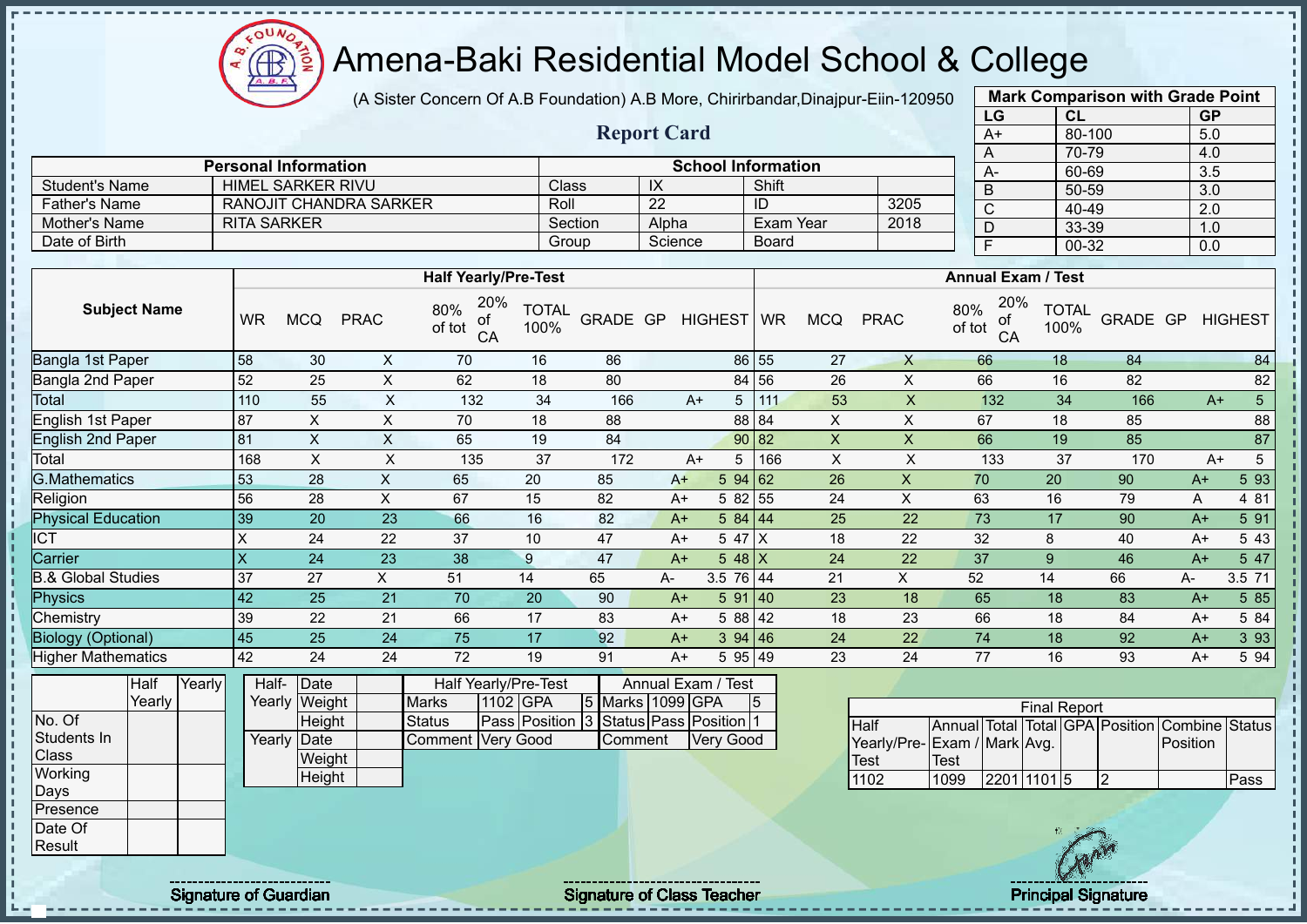$\Omega$ Æ

# Amena-Baki Residential Model School & College

(A Sister Concern Of A.B Foundation) A.B More, Chirirbandar,Dinajpur-Eiin-120950

**Report Card**

|      | <b>Mark Comparison with Grade Point</b> |           |
|------|-----------------------------------------|-----------|
| LG   | CL                                      | <b>GP</b> |
| $A+$ | 80-100                                  | 5.0       |
| A    | 70-79                                   | 4.0       |
| A-   | 60-69                                   | 3.5       |
| B    | 50-59                                   | 3.0       |
| C    | 40-49                                   | 2.0       |
| D    | 33-39                                   | 1.0       |
| F    | 00-32                                   | 0.0       |
|      |                                         |           |

|                      | <b>Personal Information</b> |         |         | <b>School Information</b> |      |  |  |
|----------------------|-----------------------------|---------|---------|---------------------------|------|--|--|
| Student's Name       | S.B MAHAFUJ BONDHON         | Class   | $\sim$  | Shift                     |      |  |  |
| <b>Father's Name</b> | MD.GOLAM MOSTOFA            | Roll    | 24      | ID                        | 3235 |  |  |
| Mother's Name        | MOST. SHAHANAJ PARVIN       | Section | Alpha   | Exam Year                 | 2018 |  |  |
| Date of Birth        |                             | Group   | Science | Board                     |      |  |  |

|                               |                         |            |             | <b>Half Yearly/Pre-Test</b>      |                      |          |    |            |             |     |            |             | <b>Annual Exam / Test</b>        |                      |          |      |                |
|-------------------------------|-------------------------|------------|-------------|----------------------------------|----------------------|----------|----|------------|-------------|-----|------------|-------------|----------------------------------|----------------------|----------|------|----------------|
| <b>Subject Name</b>           | <b>WR</b>               | <b>MCQ</b> | <b>PRAC</b> | 20%<br>80%<br>of<br>of tot<br>CA | <b>TOTAL</b><br>100% | GRADE GP |    | HIGHEST WR |             |     | <b>MCQ</b> | <b>PRAC</b> | 20%<br>80%<br>of<br>of tot<br>CA | <b>TOTAL</b><br>100% | GRADE GP |      | <b>HIGHEST</b> |
| Bangla 1st Paper              | 58                      | 28         | X           | 69                               | 16                   | 85       |    |            | 86 49       |     | 26         | X           | 60                               | 17                   | 77       |      | 84             |
| Bangla 2nd Paper              | 51                      | 25         | X           | 61                               | 18                   | 79       |    |            | 84 56       |     | 23         | X           | 63                               | 16                   | 79       |      | 82             |
| Total                         | 109                     | 53         | X           | 130                              | 34                   | 164      |    | $A+$       | 5           | 105 | 49         | X           | 123                              | 33                   | 156      | A    | 4              |
| English 1st Paper             | 86                      | X.         | X           | 69                               | 18                   | 87       |    |            | 88 83       |     | X          | X           | 66                               | 18                   | 84       |      | 88             |
| <b>English 2nd Paper</b>      | 89                      | X          | X           | 71                               | 19                   | 90       |    |            | 90 82       |     | X          | X           | 66                               | 19                   | 85       |      | 87             |
| Total                         | 175                     | X          | X           | 140                              | 37                   | 177      |    | $A+$       | 5           | 165 | X          | X           | 132                              | 37                   | 169      | A+   | 5              |
| <b>G.Mathematics</b>          | 63                      | 30         | X           | 74                               | 20                   | 94       |    | $A+$       | 594 62      |     | 25         | X           | 70                               | 20                   | 90       | $A+$ | 5 93           |
| Religion                      | 54                      | 26         | X           | 64                               | 16                   | 80       |    | $A+$       | 5 82 56     |     | 23         | X           | 63                               | 16                   | 79       | A    | 4 81           |
| <b>Physical Education</b>     | 40                      | 21         | 22          | 66                               | 16                   | 82       |    | $A+$       | 584 46      |     | 25         | 22          | 74                               | 16                   | 90       | $A+$ | 5 91           |
| ICT                           | X                       | 23         | 24          | 38                               | 9                    | 47       |    | $A+$       | 5 47 X      |     | 21         | 23          | 35                               | 8                    | 43       | $A+$ | 5 43           |
| Carrier                       | $\overline{\mathsf{x}}$ | 24         | 23          | 38                               | 9                    | 47       |    | $A+$       | 5 48 $X$    |     | 24         | 22          | 37                               | 9                    | 46       | $A+$ | 5 47           |
| <b>B.&amp; Global Studies</b> | 41                      | 29         | X.          | 56                               | 13                   | 69       | A- |            | $3.5$ 76 48 |     | 26         | X           | 59                               | 12                   | 71       | Α    | 4 71           |
| <b>Physics</b>                | 35                      | 23         | 21          | 63                               | 19                   | 82       |    | $A+$       | 5 91        | 39  | 21         | 16          | 61                               | 11                   | 72       | A    | 4 8 5          |
| Chemistry                     | 43                      | 19         | 21          | 66                               | 17                   | 83       |    | $A+$       | 5 88 39     |     | 19         | 21          | 63                               | 18                   | 81       | $A+$ | 5 84           |
| <b>Biology (Optional)</b>     | 45                      | 25         | 24          | 75                               | 17                   | 92       |    | $A+$       | 394 44      |     | 22         | 22          | 70                               | 18                   | 88       | $A+$ | 3 9 3          |
| Higher Mathematics            | 43                      | 24         | 21          | 70                               | 18                   | 88       |    | $A+$       | 5 95 49     |     | 21         | 24          | 75                               | 19                   | 94       | $A+$ | 5 94           |

|                  | Half   | Yearly | Half-       | Date          |                    |          | <b>Half Yearly/Pre-Test</b> |                  | Annual Exam / Test       |      |
|------------------|--------|--------|-------------|---------------|--------------------|----------|-----------------------------|------------------|--------------------------|------|
|                  | Yearly |        |             | Yearly Weight | <b>Marks</b>       | 1105 GPA |                             | 5 Marks 1079 GPA |                          | 4.91 |
| No. Of           |        |        |             | Height        | Status             |          | Pass Position               |                  | 2 Status Pass Position 4 |      |
| Students In      |        |        | Yearly Date |               | Comment IVery Good |          |                             | Comment          | <b>Very Good</b>         |      |
| <b>Class</b>     |        |        |             | Weight        |                    |          |                             |                  |                          |      |
| Working          |        |        |             | Height        |                    |          |                             |                  |                          |      |
| Days             |        |        |             |               |                    |          |                             |                  |                          |      |
| <b>IPresence</b> |        |        |             |               |                    |          |                             |                  |                          |      |
| Date Of          |        |        |             |               |                    |          |                             |                  |                          |      |
| <b>IResult</b>   |        |        |             |               |                    |          |                             |                  |                          |      |

| <b>Final Report</b>         |      |  |             |  |    |                                                |      |  |  |  |  |  |  |
|-----------------------------|------|--|-------------|--|----|------------------------------------------------|------|--|--|--|--|--|--|
| <b>Half</b>                 |      |  |             |  |    | Annual Total Total GPA Position Combine Status |      |  |  |  |  |  |  |
| Yearly/Pre-Exam / Mark Avg. |      |  |             |  |    | Position                                       |      |  |  |  |  |  |  |
| <b>Test</b>                 | Test |  |             |  |    |                                                |      |  |  |  |  |  |  |
| 1105                        | 1079 |  | 2184 1093 5 |  | 13 |                                                | Pass |  |  |  |  |  |  |

J.

 $\mathbf{I}$  $\mathbf{I}$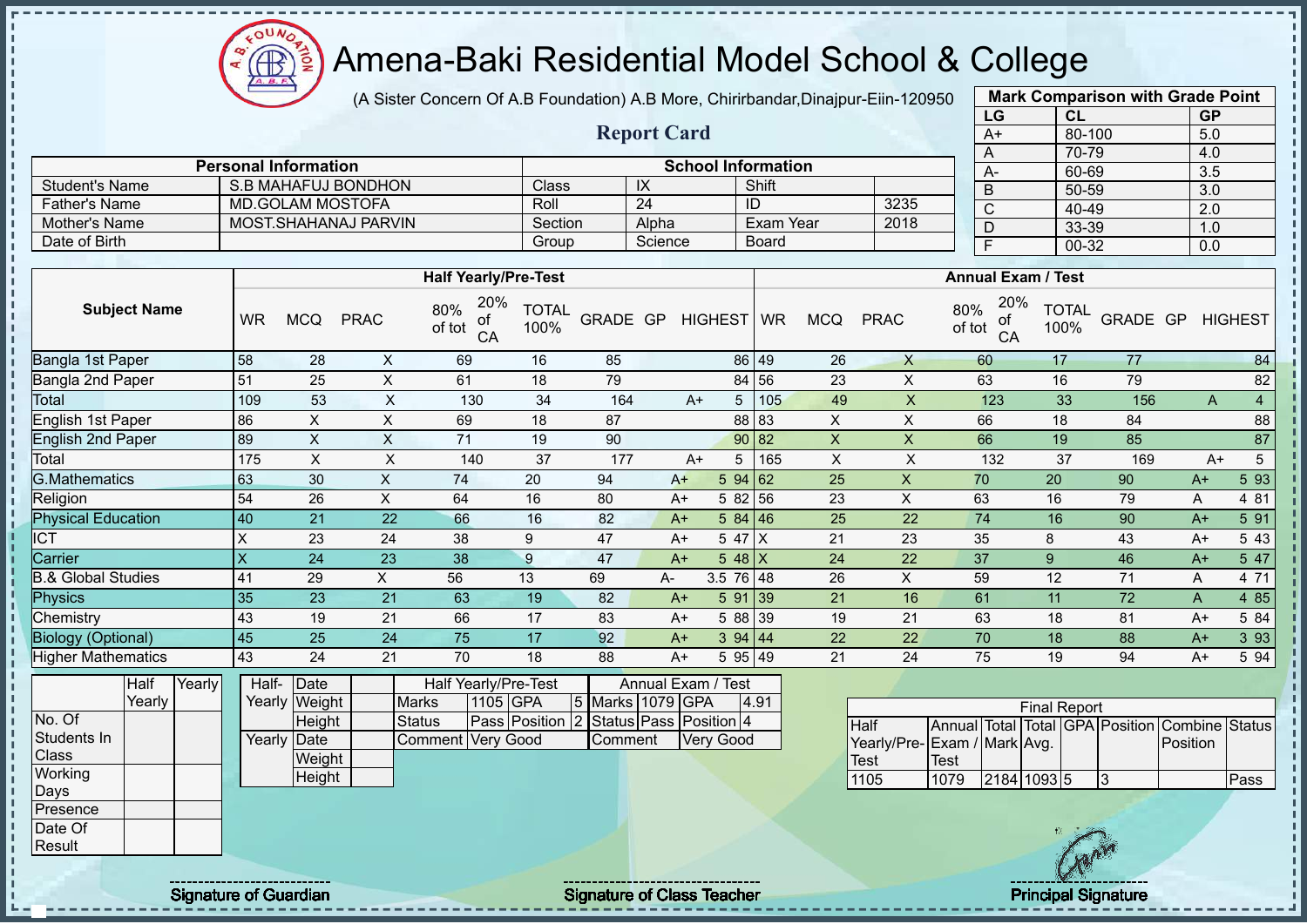$\Omega$ Æ

# Amena-Baki Residential Model School & College

(A Sister Concern Of A.B Foundation) A.B More, Chirirbandar,Dinajpur-Eiin-120950

**Report Card**

| <b>Mark Comparison with Grade Point</b> |        |           |  |  |  |  |  |  |  |  |
|-----------------------------------------|--------|-----------|--|--|--|--|--|--|--|--|
| LG                                      | CL     | <b>GP</b> |  |  |  |  |  |  |  |  |
| $A+$                                    | 80-100 | 5.0       |  |  |  |  |  |  |  |  |
| A                                       | 70-79  | 4.0       |  |  |  |  |  |  |  |  |
| A-                                      | 60-69  | 3.5       |  |  |  |  |  |  |  |  |
| B                                       | 50-59  | 3.0       |  |  |  |  |  |  |  |  |
| C                                       | 40-49  | 2.0       |  |  |  |  |  |  |  |  |
| D                                       | 33-39  | 1.0       |  |  |  |  |  |  |  |  |
| F                                       | 00-32  | 0.0       |  |  |  |  |  |  |  |  |
|                                         |        |           |  |  |  |  |  |  |  |  |

|                      | <b>Personal Information</b> |         |         | <b>School Information</b> |      |  |
|----------------------|-----------------------------|---------|---------|---------------------------|------|--|
| Student's Name       | ARIF ZAWAD ZIHAD            | Class   | IX      | Shift                     |      |  |
| <b>Father's Name</b> | <b>MD.ROSTOM ALI</b>        | Roll    | 25      | ID                        | 3264 |  |
| Mother's Name        | JOYNOB BEGUM                | Section | Alpha   | Exam Year                 | 2018 |  |
| Date of Birth        |                             | Group   | Science | Board                     |      |  |

|                               |           |            |             | <b>Half Yearly/Pre-Test</b>      |                      |          |              |                  |           |            |             | <b>Annual Exam / Test</b>        |                      |          |      |                |
|-------------------------------|-----------|------------|-------------|----------------------------------|----------------------|----------|--------------|------------------|-----------|------------|-------------|----------------------------------|----------------------|----------|------|----------------|
| <b>Subject Name</b>           | <b>WR</b> | <b>MCQ</b> | <b>PRAC</b> | 20%<br>80%<br>οf<br>of tot<br>CA | <b>TOTAL</b><br>100% | GRADE GP |              | HIGHEST WR       |           | <b>MCQ</b> | <b>PRAC</b> | 20%<br>80%<br>οf<br>of tot<br>CA | <b>TOTAL</b><br>100% | GRADE GP |      | <b>HIGHEST</b> |
| Bangla 1st Paper              | 55        | 25         | X           | 64                               | 15                   | 79       |              |                  | 86 45     | 27         | $\times$    | 58                               | 18                   | 76       |      | 84             |
| Bangla 2nd Paper              | 40        | 19         | X           | 47                               | 16                   | 63       |              |                  | 84 52     | 23         | X           | 60                               | 16                   | 76       |      | 82             |
| Total                         | 95        | 44         | Χ           | 111                              | 31                   | 142      |              | A<br>4           | 97        | 50         | X           | 118                              | 34                   | 152      | A    |                |
| English 1st Paper             | 85        | X          | X           | 68                               | 17                   | 85       |              |                  | 88 84     | X          | X           | 67                               | 18                   | 85       |      | 88             |
| <b>English 2nd Paper</b>      | 71        | X          | X           | 57                               | 13                   | 70       |              |                  | 90 80     | X          | X           | 64                               | 16                   | 80       |      | 87             |
| Total                         | 156       | X          | X           | 125                              | 30                   | 155      |              | A<br>4           | 164       | X          | X           | 131                              | 34                   | 165      |      | 5<br>$A+$      |
| <b>G.Mathematics</b>          | 30        | 25         | X.          | 44                               | 17                   | 61       | $A-$         | $3.5$ 94 62      |           | 20         | X           | 66                               | 20                   | 86       | $A+$ | 5 93           |
| Religion                      | 54        | 26         | X           | 64                               | 16                   | 80       |              | 5 82 55<br>A+    |           | 20         | X           | 60                               | 15                   | 75       | A    | 4 81           |
| <b>Physical Education</b>     | 38        | 23         | 23          | 67                               | 14                   | 81       |              | 584<br>$A+$      | <b>45</b> | 25         | 22          | 74                               | 15                   | 89       | $A+$ | 5 91           |
| <b>ICT</b>                    | X         | 22         | 22          | 35                               | 9                    | 44       |              | 5 47<br>$A+$     | ΙX        | 19         | 23          | 34                               | 8                    | 42       | $A+$ | 5 4 3          |
| Carrier                       | $\times$  | 24         | 23          | 38                               | 9                    | 47       |              | $548$ X<br>$A+$  |           | 23         | 22          | 36                               | 9                    | 45       | $A+$ | 5 47           |
| <b>B.&amp; Global Studies</b> | 37        | 26         | X           | 50                               | 12                   | 62       | A-           | $3.5$ 76 40      |           | 18         | X           | 46                               | 13                   | 59       | B    | 3 71           |
| Physics                       | 34        | 22         | 20          | 61                               | 14                   | 75       | $\mathsf{A}$ | 4 91 34          |           | 19         | 18          | 57                               | 18                   | 75       | A    | 4 8 5          |
| Chemistry                     | 36        | 14         | 19          | 55                               | 15                   | 70       | A            | 4 88 33          |           | 15         | 19          | 54                               | 14                   | 68       | А-   | 3.5 84         |
| <b>Biology (Optional)</b>     | 45        | 24         | 24          | 74                               | 16                   | 90       |              | 394   44<br>$A+$ |           | 20         | 23          | 70                               | 17                   | 87       | $A+$ | 3 9 3          |
| <b>Higher Mathematics</b>     | 34        | 18         | 21          | 58                               | 17                   | 75       | A            | 4 95 33          |           | 23         | 22          | 62                               | 19                   | 81       | $A+$ | 5 94           |

|                  | Half   | Yearly | Half-       | Date          |                   |     | Half Yearly/Pre-Test    |                     | Annual Exam / Test      |      |  |                     |           |    |
|------------------|--------|--------|-------------|---------------|-------------------|-----|-------------------------|---------------------|-------------------------|------|--|---------------------|-----------|----|
|                  | Yearly |        |             | Yearly Weight | <b>Marks</b>      | 982 | <b>IGPA</b>             | 4.55 Marks 1024 GPA |                         | 4.68 |  |                     |           |    |
| No. Of           |        |        |             | Height        | <b>Status</b>     |     | <b>Pass Position 16</b> |                     | Status Pass Position 12 |      |  | Half                | Annual To |    |
| Students In      |        |        | Yearly Date |               | Comment Very Good |     |                         | Comment             | <b>Very Good</b>        |      |  | Yearly/Pre-Exam / M |           |    |
| Class            |        |        |             | Weight        |                   |     |                         |                     |                         |      |  | Test                | Test      |    |
| Working          |        |        |             | Height        |                   |     |                         |                     |                         |      |  | 982                 | 1024      | 20 |
| Days             |        |        |             |               |                   |     |                         |                     |                         |      |  |                     |           |    |
| <b>IPresence</b> |        |        |             |               |                   |     |                         |                     |                         |      |  |                     |           |    |
| Date Of          |        |        |             |               |                   |     |                         |                     |                         |      |  |                     |           |    |
| Result           |        |        |             |               |                   |     |                         |                     |                         |      |  |                     |           |    |

|                              | <b>Final Report</b> |                   |  |  |  |                                                |      |  |  |  |  |  |  |  |
|------------------------------|---------------------|-------------------|--|--|--|------------------------------------------------|------|--|--|--|--|--|--|--|
| Half                         |                     |                   |  |  |  | Annual Total Total GPA Position Combine Status |      |  |  |  |  |  |  |  |
| Yearly/Pre- Exam / Mark Avg. |                     |                   |  |  |  | Position                                       |      |  |  |  |  |  |  |  |
| Test                         | Test                |                   |  |  |  |                                                |      |  |  |  |  |  |  |  |
| 982                          | 1024                | 2006 1004 4.61 13 |  |  |  |                                                | Pass |  |  |  |  |  |  |  |

J.  $\mathbf{I}$  $\mathbf{I}$  $\mathbf{I}$  $\mathbf{I}$ 

experiment the contract of Class Teacher and the Class Teacher and the Class Teacher and the Class Teacher Principal Signature of Guardian Signature of Class Teacher and the Class Teacher and the Class Teacher and the Clas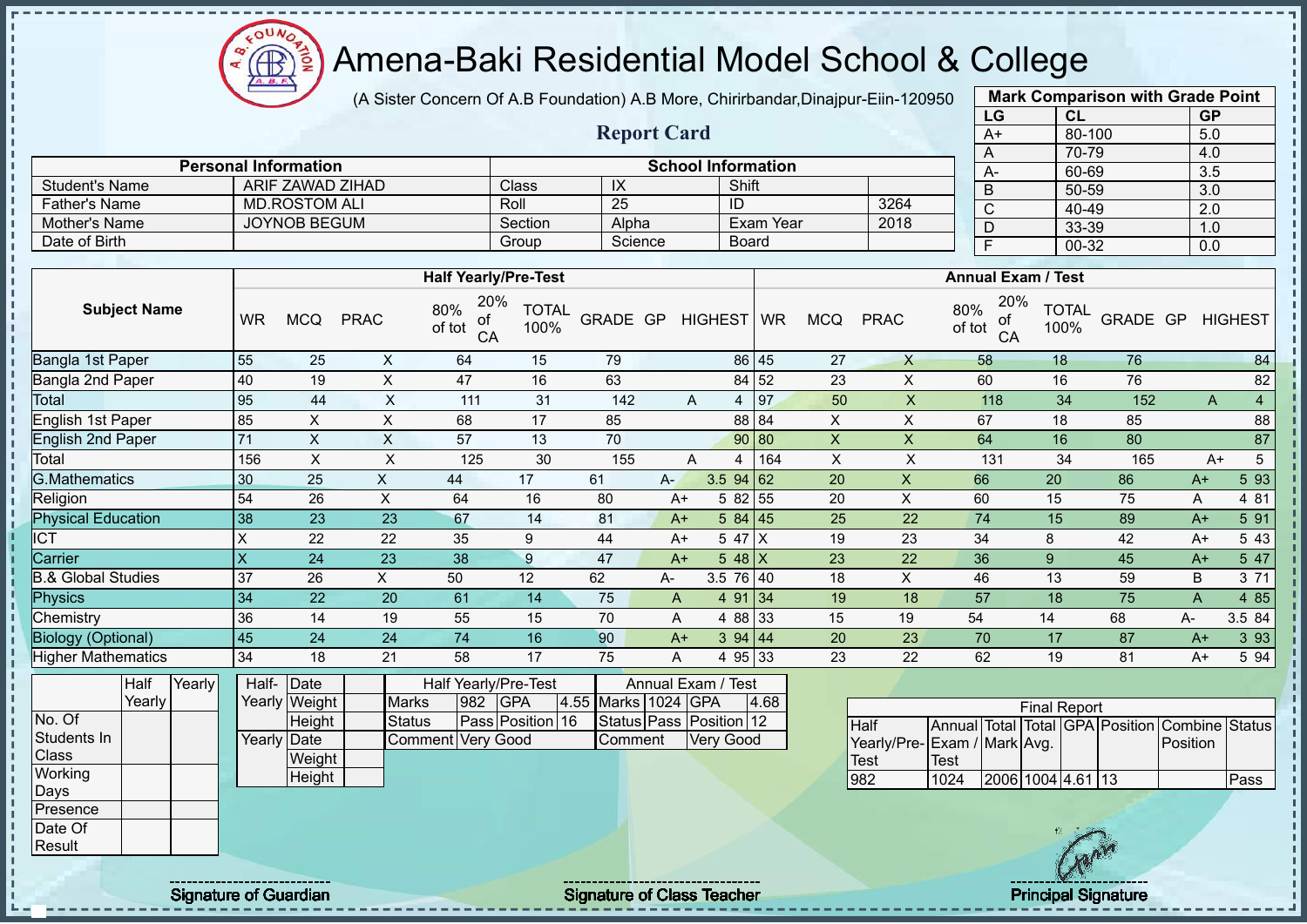$\Omega$ **AR** 

# Amena-Baki Residential Model School & College

(A Sister Concern Of A.B Foundation) A.B More, Chirirbandar,Dinajpur-Eiin-120950

**Report Card**

| <b>Mark Comparison with Grade Point</b> |           |           |  |  |  |  |  |  |  |  |
|-----------------------------------------|-----------|-----------|--|--|--|--|--|--|--|--|
| LG                                      | <b>CL</b> | <b>GP</b> |  |  |  |  |  |  |  |  |
| $A+$                                    | 80-100    | 5.0       |  |  |  |  |  |  |  |  |
| A                                       | 70-79     | 4.0       |  |  |  |  |  |  |  |  |
| А-                                      | 60-69     | 3.5       |  |  |  |  |  |  |  |  |
| B                                       | 50-59     | 3.0       |  |  |  |  |  |  |  |  |
| $\mathsf{C}$                            | 40-49     | 2.0       |  |  |  |  |  |  |  |  |
| D                                       | 33-39     | 1.0       |  |  |  |  |  |  |  |  |
| F                                       | 00-32     | 0.0       |  |  |  |  |  |  |  |  |

|                      | <b>Personal Information</b> |                |         | <b>School Information</b> |      | $A-$ |
|----------------------|-----------------------------|----------------|---------|---------------------------|------|------|
| Student's Name       | <b>SOUMIK RAY</b>           | Class          | ᠕       | Shift                     |      |      |
| <b>Father's Name</b> | RAMA KANTO RAY              | Roll           | 26      | -ID                       | 3266 | ັ    |
| Mother's Name        | <b>KALPONA RANI ROY</b>     | <b>Section</b> | Alpha   | Exam Year                 | 2018 |      |
| Date of Birth        |                             | Group          | Science | <b>Board</b>              |      |      |

|                           |           |            |             | <b>Half Yearly/Pre-Test</b>      |                      |          |    |             |            |            |             | <b>Annual Exam / Test</b>        |                      |          |      |                |
|---------------------------|-----------|------------|-------------|----------------------------------|----------------------|----------|----|-------------|------------|------------|-------------|----------------------------------|----------------------|----------|------|----------------|
| <b>Subject Name</b>       | WR        | <b>MCQ</b> | <b>PRAC</b> | 20%<br>80%<br>οf<br>of tot<br>CA | <b>TOTAL</b><br>100% | GRADE GP |    | HIGHEST WR  |            | <b>MCQ</b> | <b>PRAC</b> | 20%<br>80%<br>οf<br>of tot<br>CA | <b>TOTAL</b><br>100% | GRADE GP |      | <b>HIGHEST</b> |
| Bangla 1st Paper          | 53        | 29         | X           | 66                               | 17                   | 83       |    |             | 86 45      | 22         | X           | 54                               | 17                   | 71       |      | 84             |
| Bangla 2nd Paper          | 28        | 24         | X           | 42                               | 17                   | 59       |    |             | 84 50      | 18         | X.          | 54                               | 17                   | 71       |      | 82             |
| Total                     | 81        | 53         | Χ           | 108                              | 34                   | 142      |    | A<br>4      | 95         | 40         | X           | 108                              | 34                   | 142      | A    |                |
| English 1st Paper         | 85        | X          | X           | 68                               | 16                   | 84       |    |             | 88 83      | X          | X           | 66                               | 17                   | 83       |      | 88             |
| <b>English 2nd Paper</b>  | 65        | X          | X           | 52                               | 16                   | 68       |    |             | 90 77      | X          | X           | 62                               | 15                   | 77       |      | 87             |
| Total                     | 150       | X          | X           | 120                              | 32                   | 152      |    | A<br>4      | 160        | X          | X           | 128                              | 32                   | 160      | $A+$ | 5              |
| <b>G.Mathematics</b>      | 53        | 28         | X           | 65                               | 15                   | 80       |    | $A+$        | 594 59     | 27         | X           | 69                               | 19                   | 88       | $A+$ | 5 93           |
| Religion                  | 48        | 27         | X           | 60                               | 15                   | 75       | A  |             | 4 82 54    | 21         | X           | 60                               | 15                   | 75       | Α    | 4 81           |
| <b>Physical Education</b> | 31        | 18         | 23          | 58                               | 16                   | 74       | A  |             | 4 84 $ 44$ | 25         | 22          | 73                               | 15                   | 88       | $A+$ | 5 91           |
| <b>CT</b>                 | X         | 22         | 22          | 35                               | 10                   | 45       |    | $A+$        | 5 47 X     | 17         | 23          | 32                               | 8                    | 40       | $A+$ | 5 4 3          |
| Carrier                   | ΙX        | 24         | 24          | 38                               | 9                    | 47       |    | $A+$        | $548$ X    | 22         | 22          | 35                               | 9                    | 44       | $A+$ | 5 47           |
| 3.& Global Studies        | 30        | 24         | X           | 43                               | 11                   | 54       | B  |             | 3 76 29    | 19         | X           | 38                               | 10                   | 48       | C    | 2 71           |
| Physics                   | 17        | 17         | 17          | 41                               | 16                   | 57       | F. | $0.0$ 91 31 |            | 20         | 19          | 56                               | 19                   | 75       | A    | 4 8 5          |
| Chemistry                 | 27        | 17         | 20          | 51                               | 15                   | 66       | A- |             | 3.5 88 29  | 14         | 18          | 49                               | 14                   | 63       | A-   | 3.5 84         |
| <b>Biology (Optional)</b> | <b>43</b> | 25         | 24          | 74                               | 14                   | 88       |    | $A+$        | 394 43     | 17         | 21          | 65                               | 17                   | 82       | $A+$ | 3 9 3          |
| <b>Higher Mathematics</b> | 39        | 13         | 24          | 61                               | 16                   | 77       | A  |             | 4 95 25    | 23         | 22          | 56                               | 19                   | 75       | Α    | 4 9 4          |

|                  | Half   | Yearly <b>I</b> | Half- | Date          |                                 | <b>Half Yearly/Pre-Test</b> |                | Annual Exam / Test      |     |
|------------------|--------|-----------------|-------|---------------|---------------------------------|-----------------------------|----------------|-------------------------|-----|
|                  | Yearly |                 |       | Yearly Weight | <b>Marks</b>                    | 957 GPA                     | 0.00 Marks 980 | <b>IGPA</b>             | 4.5 |
| No. Of           |        |                 |       | Height        | <b>Status</b>                   | Fail Position               |                | Status Pass Position 25 |     |
| Students In      |        |                 |       | Yearly Date   | <b>Comment Not Satisfactory</b> |                             | Comment        | <b>Very Good</b>        |     |
| <b>Class</b>     |        |                 |       | Weight        |                                 |                             |                |                         |     |
| Working          |        |                 |       | Height        |                                 |                             |                |                         |     |
| Days             |        |                 |       |               |                                 |                             |                |                         |     |
| <b>IPresence</b> |        |                 |       |               |                                 |                             |                |                         |     |
| Date Of          |        |                 |       |               |                                 |                             |                |                         |     |
| Result           |        |                 |       |               |                                 |                             |                |                         |     |

| <b>Final Report</b>          |      |                  |  |  |  |                                                |      |  |  |  |  |  |
|------------------------------|------|------------------|--|--|--|------------------------------------------------|------|--|--|--|--|--|
| <b>Half</b>                  |      |                  |  |  |  | Annual Total Total GPA Position Combine Status |      |  |  |  |  |  |
| Yearly/Pre- Exam / Mark Avg. |      |                  |  |  |  | Position                                       |      |  |  |  |  |  |
| Test                         | Test |                  |  |  |  |                                                |      |  |  |  |  |  |
| 957                          | 980  | 1937 969 3.91 35 |  |  |  |                                                | Pass |  |  |  |  |  |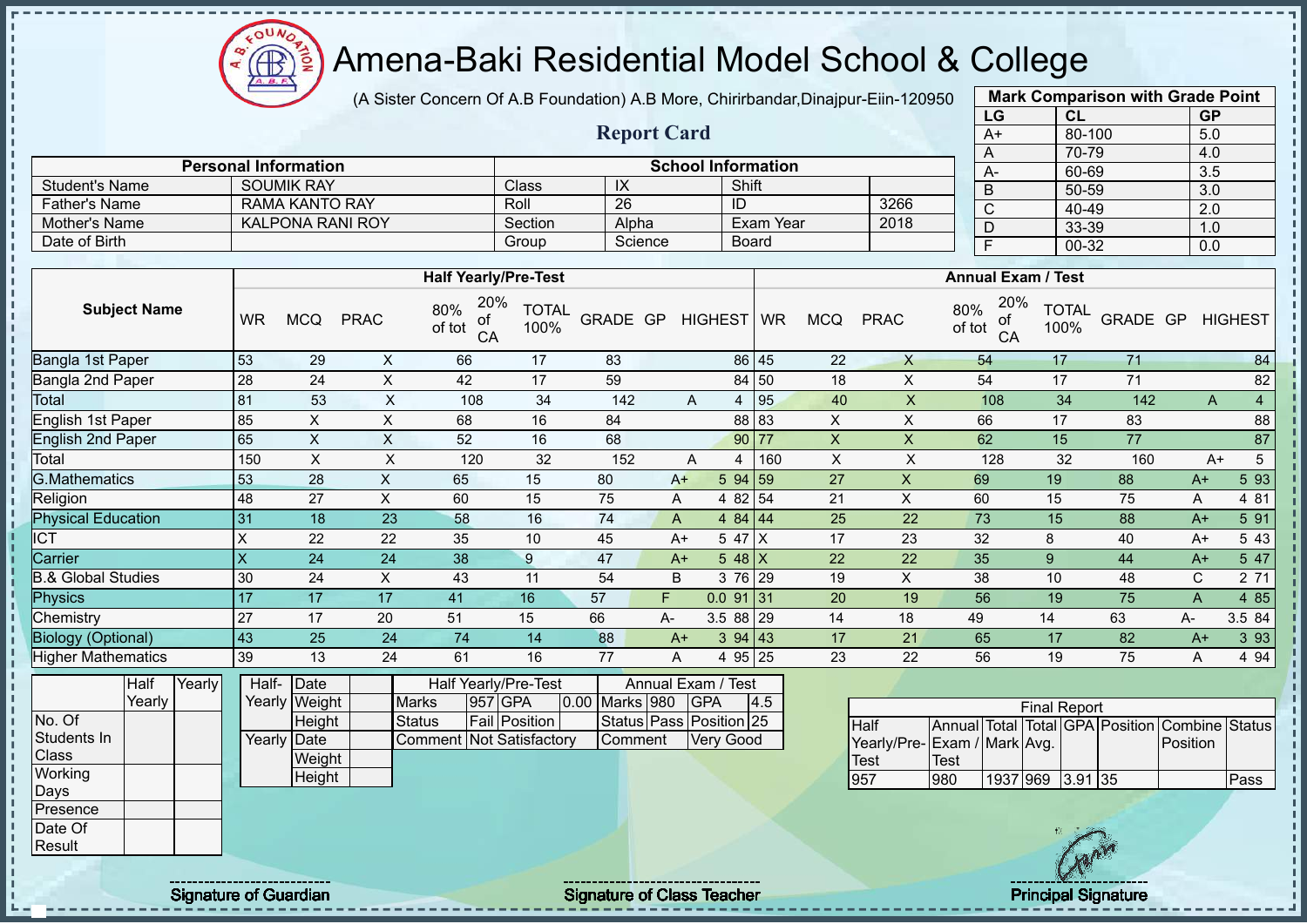COUND Amena-Baki Residential Model School & College  $\bigoplus_{\Delta,\Delta,\sigma}$ ğ

(A Sister Concern Of A.B Foundation) A.B More, Chirirbandar,Dinajpur-Eiin-120950

|                                                                                                             |             |                                                                          |                               |                                                              |                      |                                |                    |                                                                  |                  |                |                                    | LG                                                                                            | <b>CL</b>                            |                   | <b>GP</b>        |                |
|-------------------------------------------------------------------------------------------------------------|-------------|--------------------------------------------------------------------------|-------------------------------|--------------------------------------------------------------|----------------------|--------------------------------|--------------------|------------------------------------------------------------------|------------------|----------------|------------------------------------|-----------------------------------------------------------------------------------------------|--------------------------------------|-------------------|------------------|----------------|
|                                                                                                             |             |                                                                          |                               |                                                              |                      |                                | <b>Report Card</b> |                                                                  |                  |                |                                    | $A+$                                                                                          |                                      | 80-100            | 5.0              |                |
|                                                                                                             |             | <b>Personal Information</b>                                              |                               |                                                              |                      |                                |                    | <b>School Information</b>                                        |                  |                |                                    | A                                                                                             |                                      | 70-79             | 4.0              |                |
| <b>Student's Name</b>                                                                                       |             | <b>MD.JISHAN TAJWAR LABIB</b>                                            |                               |                                                              | Class                |                                | $\overline{1}X$    |                                                                  | Shift            |                |                                    | $A -$                                                                                         |                                      | 60-69             | 3.5              |                |
| <b>Father's Name</b>                                                                                        |             | <b>MD.ATAUR RAHMAN</b>                                                   |                               |                                                              | Roll                 |                                | $\overline{27}$    |                                                                  | ID               |                | 3272                               | $\mathsf B$                                                                                   |                                      | $50 - 59$         | 3.0              |                |
| Mother's Name                                                                                               |             | <b>MUNNI KHATUN</b>                                                      |                               |                                                              | Section              |                                | Alpha              |                                                                  | <b>Exam Year</b> |                | 2018                               | $\overline{C}$                                                                                |                                      | 40-49             | $\overline{2.0}$ |                |
| Date of Birth                                                                                               |             |                                                                          |                               |                                                              | Group                |                                | Science            |                                                                  | <b>Board</b>     |                |                                    | $\overline{D}$                                                                                |                                      | 33-39             | 1.0              |                |
|                                                                                                             |             |                                                                          |                               |                                                              |                      |                                |                    |                                                                  |                  |                |                                    | $\overline{F}$                                                                                |                                      | $00 - 32$         | 0.0              |                |
|                                                                                                             |             |                                                                          |                               | <b>Half Yearly/Pre-Test</b>                                  |                      |                                |                    |                                                                  |                  |                |                                    |                                                                                               | <b>Annual Exam / Test</b>            |                   |                  |                |
| <b>Subject Name</b>                                                                                         | <b>WR</b>   | <b>MCQ</b>                                                               | <b>PRAC</b>                   | 20%<br>80%<br>оf<br>of tot<br>CA                             | <b>TOTAL</b><br>100% | GRADE GP                       |                    | HIGHEST WR                                                       |                  | <b>MCQ</b>     | <b>PRAC</b>                        | 80%<br>of<br>of tot<br>CA                                                                     | 20%<br><b>TOTAL</b><br>100%          | GRADE GP          |                  | <b>HIGHEST</b> |
| <b>Bangla 1st Paper</b>                                                                                     | 54          | 29                                                                       | $\times$                      | 66                                                           | 18                   | 84                             |                    |                                                                  | 86 43            | 20             | $\mathsf{X}$                       | 50                                                                                            | 18                                   | 68                |                  | 84             |
| Bangla 2nd Paper                                                                                            | 36          | 23                                                                       | $\mathsf{X}$                  | 47                                                           | 19                   | 66                             |                    |                                                                  | 84 55            | 17             | $\mathsf{X}$                       | 58                                                                                            | 16                                   | 74                |                  | 82             |
| Total                                                                                                       | 90          | 52                                                                       | X                             | 113                                                          | 37                   | 150                            |                    | A<br>4                                                           | 98               | 37             | $\boldsymbol{\mathsf{X}}$          | 108                                                                                           | 34                                   | 142               | A                | $\overline{4}$ |
| <b>English 1st Paper</b>                                                                                    | 87          | X                                                                        | $\boldsymbol{\mathsf{X}}$     | 70                                                           | 17                   | 87                             |                    |                                                                  | 88 87            | X              | $\pmb{\times}$                     | 70                                                                                            | 18                                   | 88                |                  | 88             |
| <b>English 2nd Paper</b>                                                                                    | 77          | X                                                                        | $\boldsymbol{\mathsf{X}}$     | 62                                                           | 16                   | 78                             |                    |                                                                  | 90 80            | $\mathsf{X}$   | $\boldsymbol{X}$                   | 64                                                                                            | 16                                   | 80                |                  | 87             |
| Total                                                                                                       | 164         | X                                                                        | X                             | 132                                                          | 33                   | 165                            |                    | 5<br>$A+$                                                        | 167              | $\pmb{\times}$ | $\boldsymbol{\mathsf{X}}$          | 134                                                                                           | 34                                   | 168               | $A+$             | 5              |
| <b>G.Mathematics</b>                                                                                        | 52          | 29                                                                       | X                             | 65                                                           | 16                   | 81                             | $A+$               |                                                                  | 594 63           | 29             | X                                  | 74                                                                                            | 16                                   | 90                | $A+$             | 5 93           |
| Religion                                                                                                    | 55          | 26                                                                       | X                             | 65                                                           | 16                   | 81                             | $A+$               | 5 82                                                             | 56               | 20             | $\pmb{\times}$                     | 61                                                                                            | 16                                   | 77                | A                | 4 81           |
| <b>Physical Education</b>                                                                                   | 38          | 21                                                                       | 23                            | 66                                                           | 15                   | 81                             | $A+$               | 584   44                                                         |                  | 25             | 22                                 | 73                                                                                            | 17                                   | 90                | $A+$             | 5 91           |
| <b>ICT</b>                                                                                                  | $\mathsf X$ | 23                                                                       | 22                            | 36                                                           | 10                   | 46                             | $A+$               | 5 47                                                             | $\times$         | 13             | 20                                 | 26                                                                                            | 8                                    | 34                | A-               | 3.5 43         |
| Carrier                                                                                                     | X           | 25                                                                       | 24                            | 39                                                           | 9                    | 48                             | $A+$               | $548$ X                                                          |                  | 25             | 22                                 | 38                                                                                            | 9                                    | 47                | $A+$             | 5 47           |
| <b>B.&amp; Global Studies</b>                                                                               | 43          | 25                                                                       | X                             | 54                                                           | 11                   | 65                             | А-                 | 3.5 76 40                                                        |                  | 26             | $\times$                           | 53                                                                                            | 13                                   | 66                | А-               | 3.5 71         |
| <b>Physics</b>                                                                                              | 30          | 24                                                                       | 18                            | 58                                                           | 17                   | 75                             | $\mathsf{A}$       |                                                                  | 4 91 39          | 19             | 20                                 | 62                                                                                            | 20                                   | 82                | $A+$             | 5 8 5          |
| Chemistry                                                                                                   | 33          | 19                                                                       | 21                            | 58                                                           | 16                   | 74                             | A                  |                                                                  | 4 88 36          | 20             | 22                                 | 62                                                                                            | 12                                   | 74                | A                | 4 8 4          |
| <b>Biology (Optional)</b>                                                                                   | 46          | 25                                                                       | 24                            | 76                                                           | 18                   | 94                             | $A+$               |                                                                  | 3 94 42          | 18             | 23                                 | 66                                                                                            | 18                                   | 84                | $A+$             | 3 9 3          |
| <b>Higher Mathematics</b>                                                                                   | 44          | 18                                                                       | 24                            | 69                                                           | 20                   | 89                             | $A+$               |                                                                  | 5 95 40          | 23             | 24                                 | 70                                                                                            | 16                                   | 86                | $A+$             | 5 94           |
| Yearly<br><b>Half</b><br>Yearly<br>No. Of<br>Students In<br>Class<br>Working<br>Days<br>Presence<br>Date Of |             | Half- Date<br>Yearly Weight<br>Height<br>Yearly Date<br>Weight<br>Height | <b>Marks</b><br><b>Status</b> | Half Yearly/Pre-Test<br>1049 GPA<br><b>Comment Very Good</b> | Pass Position 8      | 4.86 Marks 1040 GPA<br>Comment |                    | Annual Exam / Test<br>Status Pass Position 9<br><b>Very Good</b> | 4.73             |                | <b>Half</b><br><b>Test</b><br>1049 | Annual Total Total GPA Position Combine Status<br>Yearly/Pre-Exam / Mark Avg.<br>Test<br>1040 | <b>Final Report</b><br>2089 1045 4.8 |                   | Position         | Pass           |
| Result                                                                                                      |             |                                                                          |                               |                                                              |                      |                                |                    |                                                                  |                  |                |                                    |                                                                                               |                                      | $\curvearrowleft$ |                  |                |

**Result** 

Signature of Guardian Signature of Class Teacher Principal Signature of Class Teacher Principal Signature

**Mark Comparison with Grade Point**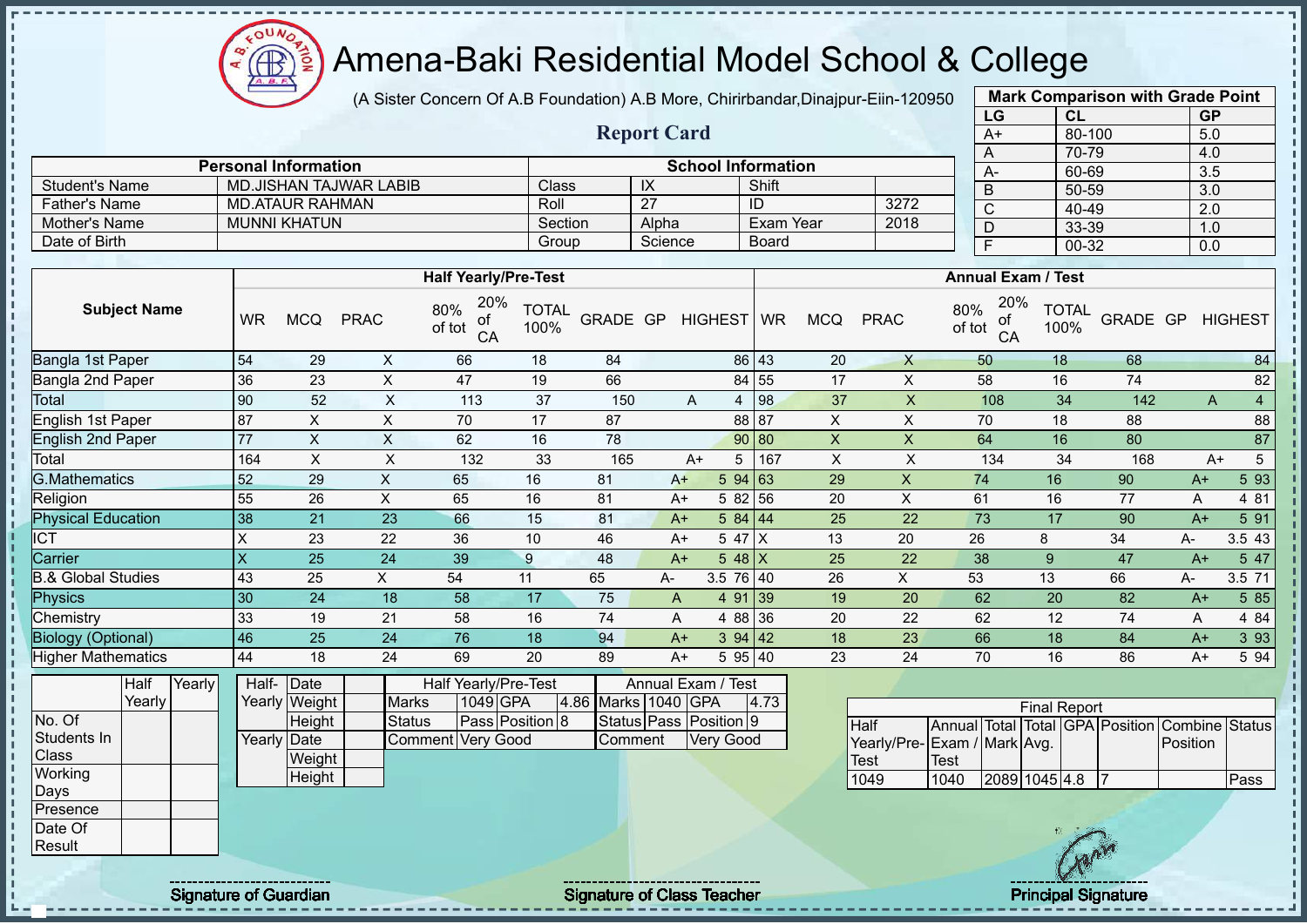(A Sister Concern Of A.B Foundation) A.B More, Chirirbandar,Dinajpur-Eiin-120950

**Report Card**

| <b>Mark Comparison with Grade Point</b> |           |
|-----------------------------------------|-----------|
| <b>CL</b>                               | <b>GP</b> |
| 80-100                                  | 5.0       |
| 70-79                                   | 4.0       |
| 60-69                                   | 3.5       |
| 50-59                                   | 3.0       |
| 40-49                                   | 2.0       |
| 33-39                                   | 1.0       |
| 00-32                                   | 0.0       |
|                                         |           |

|                       | <b>Personal Information</b> |         |            | <b>School Information</b> |      | $A-$ |
|-----------------------|-----------------------------|---------|------------|---------------------------|------|------|
| <b>Student's Name</b> | MD.NAFISH-UL HASAN          | Class⊺  | $\sqrt{ }$ | Shift                     |      |      |
| <b>Father's Name</b>  | MD.IQBAL HOSSAIN            | Roll    | 28         | ID                        | 3277 |      |
| Mother's Name         | MOST.NASIMA BEGUM           | Section | Alpha      | Exam Year                 | 2018 |      |
| Date of Birth         |                             | Group   | Science    | <b>Board</b>              |      |      |

|                               |           |            |             | <b>Half Yearly/Pre-Test</b>      |                      |          |      |            |       |            |             | <b>Annual Exam / Test</b>        |                      |          |      |                     |
|-------------------------------|-----------|------------|-------------|----------------------------------|----------------------|----------|------|------------|-------|------------|-------------|----------------------------------|----------------------|----------|------|---------------------|
| <b>Subject Name</b>           | <b>WR</b> | <b>MCQ</b> | <b>PRAC</b> | 20%<br>80%<br>οf<br>of tot<br>CA | <b>TOTAL</b><br>100% | GRADE GP |      | HIGHEST WR |       | <b>MCQ</b> | <b>PRAC</b> | 20%<br>80%<br>οf<br>of tot<br>CA | <b>TOTAL</b><br>100% | GRADE GP |      | <b>HIGHEST</b>      |
| Bangla 1st Paper              | 55        | 29         | X           | 67                               | 16                   | 83       |      |            | 86 44 | 20         | X           | 51                               | 18                   | 69       |      | 84                  |
| Bangla 2nd Paper              | 56        | 25         | X           | 65                               | 19                   | 84       |      | 84 55      |       | 23         | X           | 62                               | 18                   | 80       |      | 82                  |
| Total                         | 111       | 54         | X           | 132                              | 35                   | 167      | $A+$ | 5          | 99    | 43         | X           | 113                              | 36                   | 149      |      | $\overline{4}$<br>A |
| English 1st Paper             | 87        | X          | X           | 70                               | 18                   | 88       |      | 88 87      |       | X          | X           | 70                               | 18                   | 88       |      | 88                  |
| <b>English 2nd Paper</b>      | 89        | X.         | X           | 71                               | 16                   | 87       |      | 90 85      |       | X          | X           | 68                               | 19                   | 87       |      | 87                  |
| Total                         | 176       | X.         | X           | 141                              | 34                   | 175      | $A+$ | 5          | 172   | X          | X           | 138                              | 37                   | 175      |      | 5<br>$A+$           |
| <b>G.Mathematics</b>          | 49        | 28         | X           | 62                               | 20                   | 82       | $A+$ | 594 63     |       | 28         | X           | 73                               | 20                   | 93       | $A+$ | 5 93                |
| Religion                      | 55        | 26         | X           | 65                               | 16                   | 81       | $A+$ | 5 82 58    |       | 22         | X           | 64                               | 16                   | 80       | A+   | 5 81                |
| <b>Physical Education</b>     | 40        | 22         | 22          | 67                               | 16                   | 83       | $A+$ | 584 46     |       | 25         | 22          | 74                               | 17                   | 91       | $A+$ | 5 91                |
| <b>ICT</b>                    | X         | 24         | 22          | 37                               | 9                    | 46       | $A+$ | 5 47 X     |       | 18         | 23          | 33                               | 8                    | 41       | $A+$ | 5 4 3               |
| Carrier                       | X         | 25         | 24          | 39                               | 9                    | 48       | $A+$ | 5 48 $X$   |       | 25         | 22          | 38                               | 9                    | 47       | $A+$ | 5 47                |
| <b>B.&amp; Global Studies</b> | 49        | 30         | X           | 63                               | 13                   | 76       | A    | 4 76 44    |       | 26         | X           | 56                               | 14                   | 70       | Α    | 4 71                |
| Physics                       | 39        | 24         | 19          | 66                               | 20                   | 86       | $A+$ | 591 35     |       | 18         | 20          | 58                               | 20                   | 78       | A    | 4 8 5               |
| Chemistry                     | 43        | 20         | 21          | 67                               | 16                   | 83       | $A+$ | 5 88 41    |       | 19         | 23          | 66                               | 18                   | 84       | $A+$ | 5 84                |
| <b>Biology (Optional)</b>     | 46        | 25         | 24          | 76                               | 17                   | 93       | $A+$ | 394   46   |       | 20         | 21          | 70                               | 18                   | 88       | $A+$ | 3 9 3               |
| <b>Higher Mathematics</b>     | 49        | 21         | 24          | 75                               | 20                   | 95       | $A+$ | 5 95 46    |       | 19         | 24          | 71                               | 18                   | 89       | $A+$ | 5 94                |

|              | Half   | Yearly | Half-  | Date          |                     |          | Half Yearly/Pre-Test |                  | Annual Exam / Test     |   |
|--------------|--------|--------|--------|---------------|---------------------|----------|----------------------|------------------|------------------------|---|
|              | Yearly |        |        | Yearly Weight | <b>Marks</b>        | 1115 GPA |                      | 5 Marks 1085 GPA |                        | 5 |
| No. Of       |        |        |        | Height        | Status              |          | <b>Pass Position</b> |                  | Status Pass Position 2 |   |
| Students In  |        |        | Yearly | <b>IDate</b>  | Comment   Very Good |          |                      | Comment          | <b>Very Good</b>       |   |
| <b>Class</b> |        |        |        | Weight        |                     |          |                      |                  |                        |   |
| Working      |        |        |        | Height        |                     |          |                      |                  |                        |   |
| Days         |        |        |        |               |                     |          |                      |                  |                        |   |
| Presence     |        |        |        |               |                     |          |                      |                  |                        |   |
| Date Of      |        |        |        |               |                     |          |                      |                  |                        |   |

|                             |      |             | <b>Final Report</b> |  |                                                |      |
|-----------------------------|------|-------------|---------------------|--|------------------------------------------------|------|
| IHalf                       |      |             |                     |  | Annual Total Total GPA Position Combine Status |      |
| Yearly/Pre-Exam / Mark Avg. |      |             |                     |  | Position                                       |      |
| <b>Test</b>                 | Test |             |                     |  |                                                |      |
| 1115                        | 1085 | 2200 1102 5 |                     |  |                                                | Pass |

 $\Omega$ Æ

Result

j. J.  $\mathbf{I}$ 

Signature of Guardian Signature of Class Teacher Principal Signature of Class Teacher Principal Signature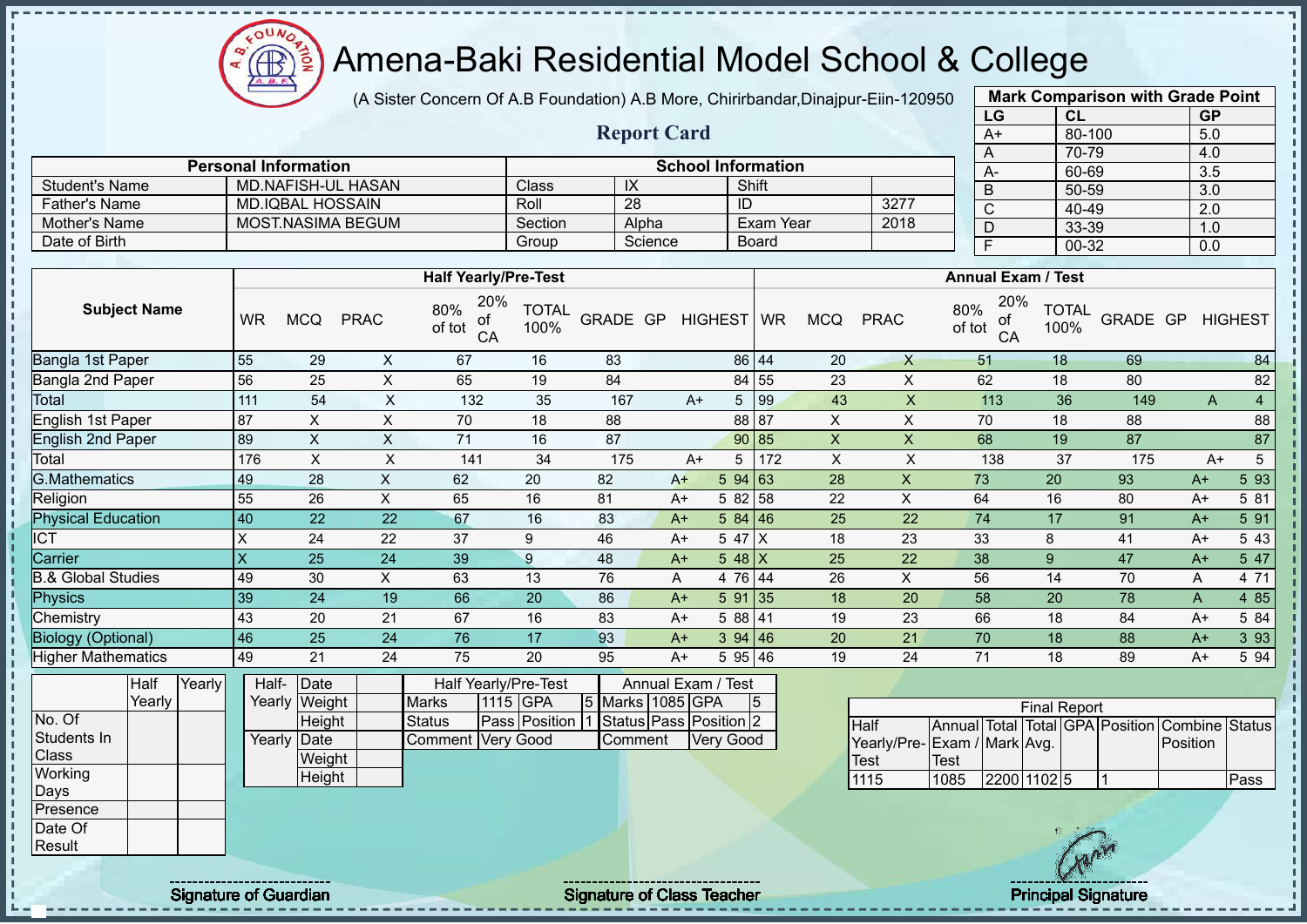(A Sister Concern Of A.B Foundation) A.B More, Chirirbandar,Dinajpur-Eiin-120950

|                               |                         |                               |                           |                                        |                      |                     |                         |                           |                  |                           |                           | LG                          |                                   | <b>CL</b>                                      | <b>GP</b>      |                |
|-------------------------------|-------------------------|-------------------------------|---------------------------|----------------------------------------|----------------------|---------------------|-------------------------|---------------------------|------------------|---------------------------|---------------------------|-----------------------------|-----------------------------------|------------------------------------------------|----------------|----------------|
|                               |                         |                               |                           |                                        |                      |                     | <b>Report Card</b>      |                           |                  |                           |                           | $A+$                        |                                   | 80-100                                         | 5.0            |                |
|                               |                         |                               |                           |                                        |                      |                     |                         |                           |                  |                           |                           | A                           |                                   | $70 - 79$                                      | 4.0            |                |
|                               |                         | <b>Personal Information</b>   |                           |                                        |                      |                     |                         | <b>School Information</b> |                  |                           |                           | $A -$                       |                                   | 60-69                                          | 3.5            |                |
| <b>Student's Name</b>         |                         | <b>SHAKIBUR RAHAMAN RABBY</b> |                           |                                        |                      | Class               | IX                      |                           | Shift            |                           |                           | B                           |                                   | 50-59                                          | 3.0            |                |
| <b>Father's Name</b>          |                         | <b>AZIZAR RAHAMAN</b>         |                           |                                        | Roll                 |                     | 29                      |                           | ID               |                           | 3303                      | $\overline{C}$              |                                   | $40 - 49$                                      | 2.0            |                |
| Mother's Name                 |                         | <b>SHAFALI BEGUM</b>          |                           |                                        |                      | Section             | Alpha                   |                           | <b>Exam Year</b> |                           | 2018                      | D                           |                                   | 33-39                                          | 1.0            |                |
| Date of Birth                 |                         |                               |                           |                                        |                      | Group               | Science                 |                           | <b>Board</b>     |                           |                           | $\overline{F}$              |                                   | $00 - 32$                                      | 0.0            |                |
|                               |                         |                               |                           | <b>Half Yearly/Pre-Test</b>            |                      |                     |                         |                           |                  |                           |                           | <b>Annual Exam / Test</b>   |                                   |                                                |                |                |
| <b>Subject Name</b>           | <b>WR</b>               | <b>MCQ</b>                    | <b>PRAC</b>               | 20%<br>80%<br>of<br>of tot<br>CA       | <b>TOTAL</b><br>100% | GRADE GP            |                         | <b>HIGHEST</b>            | <b>WR</b>        | <b>MCQ</b>                | <b>PRAC</b>               | 80%<br>of<br>of tot         | 20%<br><b>TOTAL</b><br>100%<br>CA | GRADE GP                                       |                | <b>HIGHEST</b> |
| Bangla 1st Paper              | 55                      | 28                            | X                         | 66                                     | 13                   | 79                  |                         |                           | 86 49            | 20                        | $\boldsymbol{X}$          | 55                          | 15                                | 70                                             |                | 84             |
| Bangla 2nd Paper              | 28                      | 24                            | $\pmb{\times}$            | 42                                     | 16                   | 58                  |                         |                           | 84 55            | 25                        | $\mathsf X$               | 64                          | 16                                | 80                                             |                | 82             |
| Total                         | 83                      | 52                            | $\mathsf X$               | 108                                    | 29                   | 137                 | A-                      | 3.5                       | 104              | 45                        | $\mathsf X$               | 119                         | 31                                | 150                                            | A              | $\overline{4}$ |
| <b>English 1st Paper</b>      | 87                      | $\times$                      | $\times$                  | 70                                     | 11                   | 81                  |                         |                           | 88 81            | $\pmb{\times}$            | $\times$                  | 65                          | 12                                | 77                                             |                | 88             |
| <b>English 2nd Paper</b>      | 45                      | $\pmb{\times}$                | $\times$                  | 36                                     | 12                   | 48                  |                         |                           | 90 78            | $\boldsymbol{\mathsf{X}}$ | $\boldsymbol{\mathsf{X}}$ | 62                          | 17                                | 79                                             |                | 87             |
| Total                         | 132                     | $\mathsf X$                   | $\boldsymbol{\mathsf{X}}$ | 106                                    | 23                   | 129                 | A-                      | 3.5                       | 159              | $\boldsymbol{\mathsf{X}}$ | $\boldsymbol{\mathsf{X}}$ | 127                         | 29                                | 156                                            | A              | $\overline{4}$ |
| <b>G.Mathematics</b>          | 24                      | 24                            | $\mathsf{X}$              | 38                                     | 16                   | 54                  | F.                      | $0.0$ 94 51               |                  | 29                        | $\mathsf{X}$              | 64                          | 19                                | 83                                             | $A+$           | 5 9 3          |
| Religion                      | 53                      | 27                            | $\pmb{\times}$            | 64                                     | 16                   | 80                  | $A+$                    | 5 82 59                   |                  | 22                        | $\mathsf X$               | 65                          | 16                                | 81                                             | $A+$           | 5 81           |
| <b>Physical Education</b>     | 38                      | $\overline{22}$               | 23                        | 66                                     | 14                   | 80                  | $A+$                    | 584   44                  |                  | $\overline{25}$           | $\overline{22}$           | 73                          | 17                                | 90                                             | $A+$           | 591            |
| <b>ICT</b>                    | $\sf X$                 | 23                            | 22                        | 36                                     | 9                    | 45                  | $A+$                    | 5 47 X                    |                  | 19                        | 22                        | 33                          | 8                                 | 41                                             | $A+$           | 5 4 3          |
| Carrier                       | $\overline{\mathsf{X}}$ | 24                            | 23                        | 38                                     | 9                    | 47                  | $A+$                    | $548$ X                   |                  | 25                        | 22                        | 38                          | $\overline{9}$                    | 47                                             | $A+$           | 547            |
| <b>B.&amp; Global Studies</b> | 41                      | 26                            | X                         | 54                                     | 12                   | 66                  | А-                      | 3.5 76 40                 |                  | 26                        | X                         | 53                          | 13                                | 66                                             | A-             | 3.5 71         |
| <b>Physics</b>                | 24                      | 25                            | 17                        | 53                                     | 16                   | 69                  | A-                      | $3.5$ 91 34               |                  | 17                        | 18                        | 55                          | 18                                | 73                                             | $\overline{A}$ | 4 8 5          |
| Chemistry                     | 28                      | 10                            | 21                        | 47                                     | 16                   | 63                  | A-                      | 3.5 88 32                 |                  | 16                        | 18                        | 53                          | 15                                | 68                                             | А-             | 3.5 84         |
| <b>Biology (Optional)</b>     | 45                      | 24                            | 24                        | 74                                     | 17                   | 91                  | $A+$                    | 3 94 41                   |                  | 25                        | 22                        | 70                          | 15                                | 85                                             | $A+$           | 3 9 3          |
| <b>Higher Mathematics</b>     | 27                      | 13                            | 24                        | 51                                     | 19                   | 70                  | A                       | 4 95 22                   |                  | 22                        | 20                        | 51                          | 19                                | 70                                             | A              | 4 94           |
| Half<br>Yearly<br>Yearly      | Half-                   | Date<br>Yearly Weight         | <b>Marks</b>              | <b>Half Yearly/Pre-Test</b><br>931 GPA |                      | 0.00 Marks 1010 GPA | Annual Exam / Test      |                           | 4.64             |                           |                           |                             | <b>Final Report</b>               |                                                |                |                |
| No. Of                        |                         | <b>Height</b>                 | <b>Status</b>             |                                        | <b>Fail Position</b> |                     | Status Pass Position 15 |                           |                  | Half                      |                           |                             |                                   | Annual Total Total GPA Position Combine Status |                |                |
| Students In                   |                         | Yearly Date                   |                           | <b>Comment Not Satisfactory</b>        |                      | Comment             |                         | <b>Very Good</b>          |                  |                           |                           | Yearly/Pre-Exam / Mark Avg. |                                   |                                                | Position       |                |
| Class                         |                         | Weight                        |                           |                                        |                      |                     |                         |                           |                  | <b>Test</b>               |                           | <b>Test</b>                 |                                   |                                                |                |                |
| Working                       |                         | <b>Height</b>                 |                           |                                        |                      |                     |                         |                           |                  | 931                       |                           | 1010                        | 1941 972 4.02 34                  |                                                |                | Pass           |
| Days                          |                         |                               |                           |                                        |                      |                     |                         |                           |                  |                           |                           |                             |                                   |                                                |                |                |
| Presence                      |                         |                               |                           |                                        |                      |                     |                         |                           |                  |                           |                           |                             |                                   |                                                |                |                |
| Date Of                       |                         |                               |                           |                                        |                      |                     |                         |                           |                  |                           |                           |                             |                                   | $\sqrt{\ }$                                    |                |                |
| Result                        |                         |                               |                           |                                        |                      |                     |                         |                           |                  |                           |                           |                             |                                   |                                                |                |                |

 $\Omega$ Æ

Signature of Guardian The Signature of Class Teacher Principal Signature Principal Signature

**Mark Comparison with Grade Point**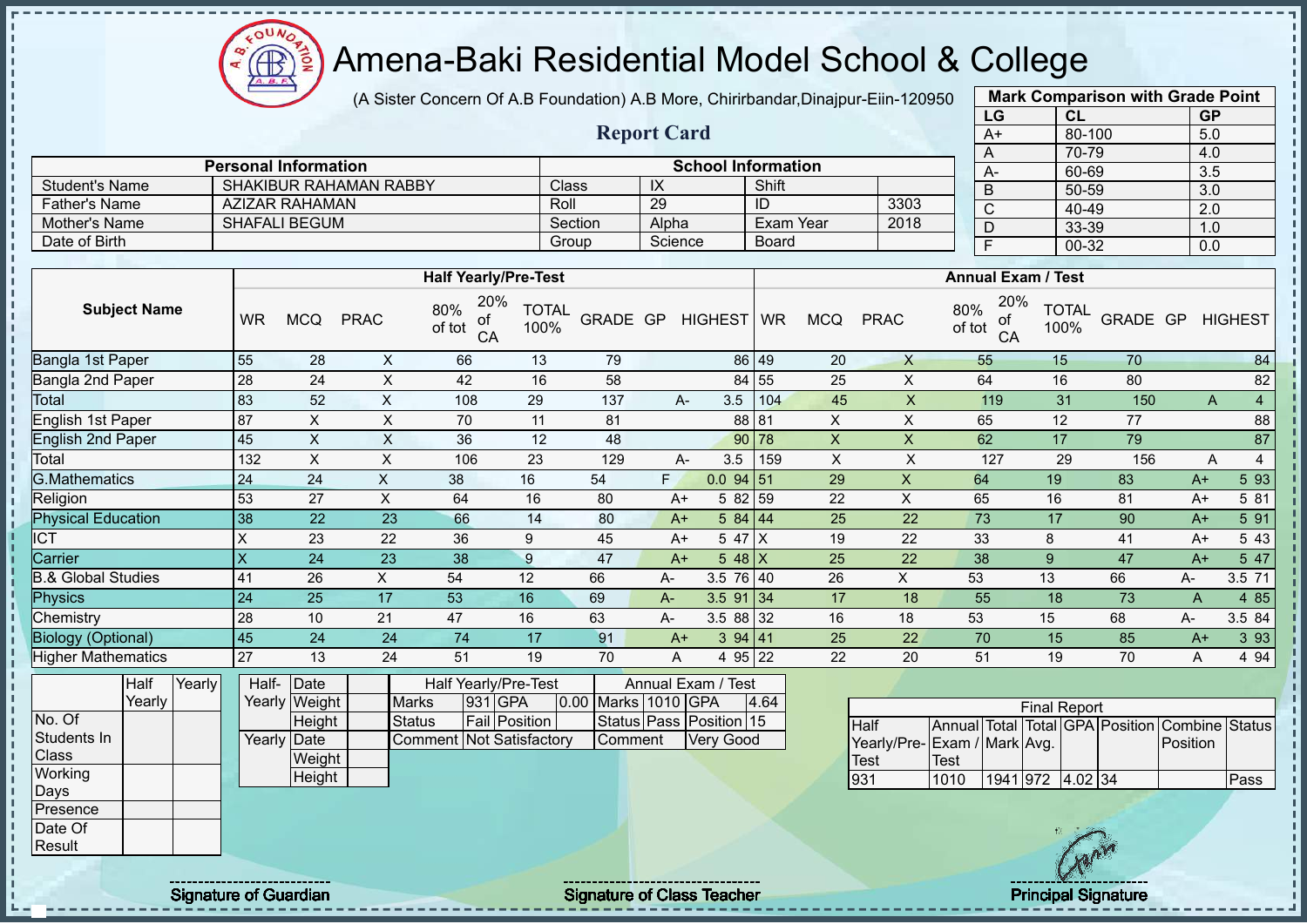$\Omega$ **AB** 

# Amena-Baki Residential Model School & College

(A Sister Concern Of A.B Foundation) A.B More, Chirirbandar,Dinajpur-Eiin-120950

**Report Card**

|      | <b>Mark Comparison with Grade Point</b> |           |
|------|-----------------------------------------|-----------|
| LG   | CL                                      | <b>GP</b> |
| $A+$ | 80-100                                  | 5.0       |
| Α    | 70-79                                   | 4.0       |
| A-   | 60-69                                   | 3.5       |
| B    | 50-59                                   | 3.0       |
| C    | 40-49                                   | 2.0       |
| D    | 33-39                                   | 1.0       |
| F    | 00-32                                   | 0.0       |
|      |                                         |           |

|                      | <b>Personal Information</b> |         |         | <b>School Information</b> |      | $A-$ |
|----------------------|-----------------------------|---------|---------|---------------------------|------|------|
| Student's Name       | AL-MAHMUD RAHAT             | Class   | ₩       | Shift                     |      |      |
| <b>Father's Name</b> | <b>ABDUL HOQUE</b>          | Roll    | 30      | ID                        | 3305 | ╰    |
| Mother's Name        | MAHMUDA BEGUM               | Section | Alpha   | Exam Year                 | 2018 |      |
| Date of Birth        |                             | Group   | Science | Board                     |      |      |

|                           |                           |            |             | <b>Half Yearly/Pre-Test</b>      |                      |                 |      |            |     |              |              | <b>Annual Exam / Test</b>        |                      |          |      |                |
|---------------------------|---------------------------|------------|-------------|----------------------------------|----------------------|-----------------|------|------------|-----|--------------|--------------|----------------------------------|----------------------|----------|------|----------------|
| <b>Subject Name</b>       | WR                        | <b>MCQ</b> | <b>PRAC</b> | 20%<br>80%<br>οf<br>of tot<br>CA | <b>TOTAL</b><br>100% | <b>GRADE GP</b> |      | HIGHEST WR |     | <b>MCQ</b>   | <b>PRAC</b>  | 20%<br>80%<br>οf<br>of tot<br>CA | <b>TOTAL</b><br>100% | GRADE GP |      | <b>HIGHEST</b> |
| Bangla 1st Paper          | 52                        | 27         | X           | 63                               | 15                   | 78              |      | 86 52      |     | 19           | $\mathsf{X}$ | 57                               | 15                   | 72       |      | 84             |
| Bangla 2nd Paper          | 35                        | 21         | Χ           | 45                               | 17                   | 62              |      | 84 53      |     | 23           | X            | 61                               | 17                   | 78       |      | 82             |
| Total                     | 87                        | 48         | X           | 108                              | 32                   | 140             | A    | 4          | 105 | 42           | X            | 118                              | 32                   | 150      | A    | 4              |
| English 1st Paper         | 85                        | X          | X           | 68                               | 15                   | 83              |      | 88 86      |     | X            | X            | 69                               | 12                   | 81       |      | 88             |
| <b>English 2nd Paper</b>  | 79                        | X          | X           | 63                               | 14                   | 77              |      | 90 82      |     | $\mathsf{X}$ | $\times$     | 66                               | 15                   | 81       |      | 87             |
| Total                     | 164                       | X          | X           | 131                              | 29                   | 160             | $A+$ | 5          | 168 | X            | X            | 135                              | 27                   | 162      | $A+$ | 5              |
| <b>G.Mathematics</b>      | 50                        | 30         | X           | 64                               | 20                   | 84              | $A+$ | 594 66     |     | 27           | X            | 74                               | 19                   | 93       | $A+$ | 5 93           |
| Religion                  | 50                        | 27         | X           | 62                               | 16                   | 78              | A    | 4 82 54    |     | 25           | X            | 63                               | 15                   | 78       | A    | 4 81           |
| <b>Physical Education</b> | 39                        | 23         | 23          | 68                               | 15                   | 83              | $A+$ | 584   44   |     | 25           | 22           | 73                               | 15                   | 88       | $A+$ | 5 91           |
| <b>ICT</b>                | Χ                         | 24         | 22          | 37                               | 10                   | 47              | $A+$ | 5 47 X     |     | 19           | 23           | 34                               | 8                    | 42       | $A+$ | 5 4 3          |
| Carrier                   | $\boldsymbol{\mathsf{X}}$ | 24         | 24          | 38                               | 9                    | 47              | $A+$ | $548$ X    |     | 25           | 22           | 38                               | 9                    | 47       | $A+$ | 5 47           |
| & Global Studies          | 29                        | 29         | X           | 46                               | 10                   | 56              | B    | 3 76 34    |     | 23           | X            | 46                               | 10                   | 56       | B    | 3 71           |
| Physics                   | 43                        | 23         | 21          | 70                               | 17                   | 87              | $A+$ | 5 91       | 137 | 19           | 19           | 60                               | 19                   | 79       | A    | 4 8 5          |
| Chemistry                 | 38                        | 22         | 21          | 65                               | 16                   | 81              | $A+$ | 5 88 33    |     | 18           | 19           | 56                               | 12                   | 68       | A-   | 3.5 84         |
| <b>Biology (Optional)</b> | 45                        | 25         | 24          | 75                               | 15                   | 90              | $A+$ | 394   43   |     | 24           | 23           | 72                               | 17                   | 89       | $A+$ | 3 9 3          |
| <b>Higher Mathematics</b> | 50                        | 20         | 21          | 73                               | 20                   | 93              | $A+$ | 5 95 45    |     | 20           | 23           | 70                               | 16                   | 86       | $A+$ | 5 94           |

|              | Half     | Yearly | Half-       | Date          |                   | Half Yearly/Pre-Test |       |                | Annual Exam / Test      |      |  |
|--------------|----------|--------|-------------|---------------|-------------------|----------------------|-------|----------------|-------------------------|------|--|
|              | Yearlv l |        |             | Yearly Weight | <b>Marks</b>      | 1046 GPA             | 14.91 | Marks 1038 GPA |                         | 4.68 |  |
| No. Of       |          |        |             | Height        | <b>Status</b>     | Pass Position 6      |       |                | Status Pass Position 10 |      |  |
| Students In  |          |        | Yearly Date |               | Comment Very Good |                      |       | Comment        | Very Good               |      |  |
| <b>Class</b> |          |        |             | Weight        |                   |                      |       |                |                         |      |  |
| Working      |          |        |             | Height        |                   |                      |       |                |                         |      |  |
| Days         |          |        |             |               |                   |                      |       |                |                         |      |  |
| Presence     |          |        |             |               |                   |                      |       |                |                         |      |  |
| Date Of      |          |        |             |               |                   |                      |       |                |                         |      |  |
| Result       |          |        |             |               |                   |                      |       |                |                         |      |  |

|                             |      |               | <b>Final Report</b> |    |                                                |       |
|-----------------------------|------|---------------|---------------------|----|------------------------------------------------|-------|
| Half                        |      |               |                     |    | Annual Total Total GPA Position Combine Status |       |
| Yearly/Pre-Exam / Mark Avg. |      |               |                     |    | Position                                       |       |
| <b>I</b> Test               | Test |               |                     |    |                                                |       |
| 1046                        | 1038 | 2084 1042 4.8 |                     | 18 |                                                | lPass |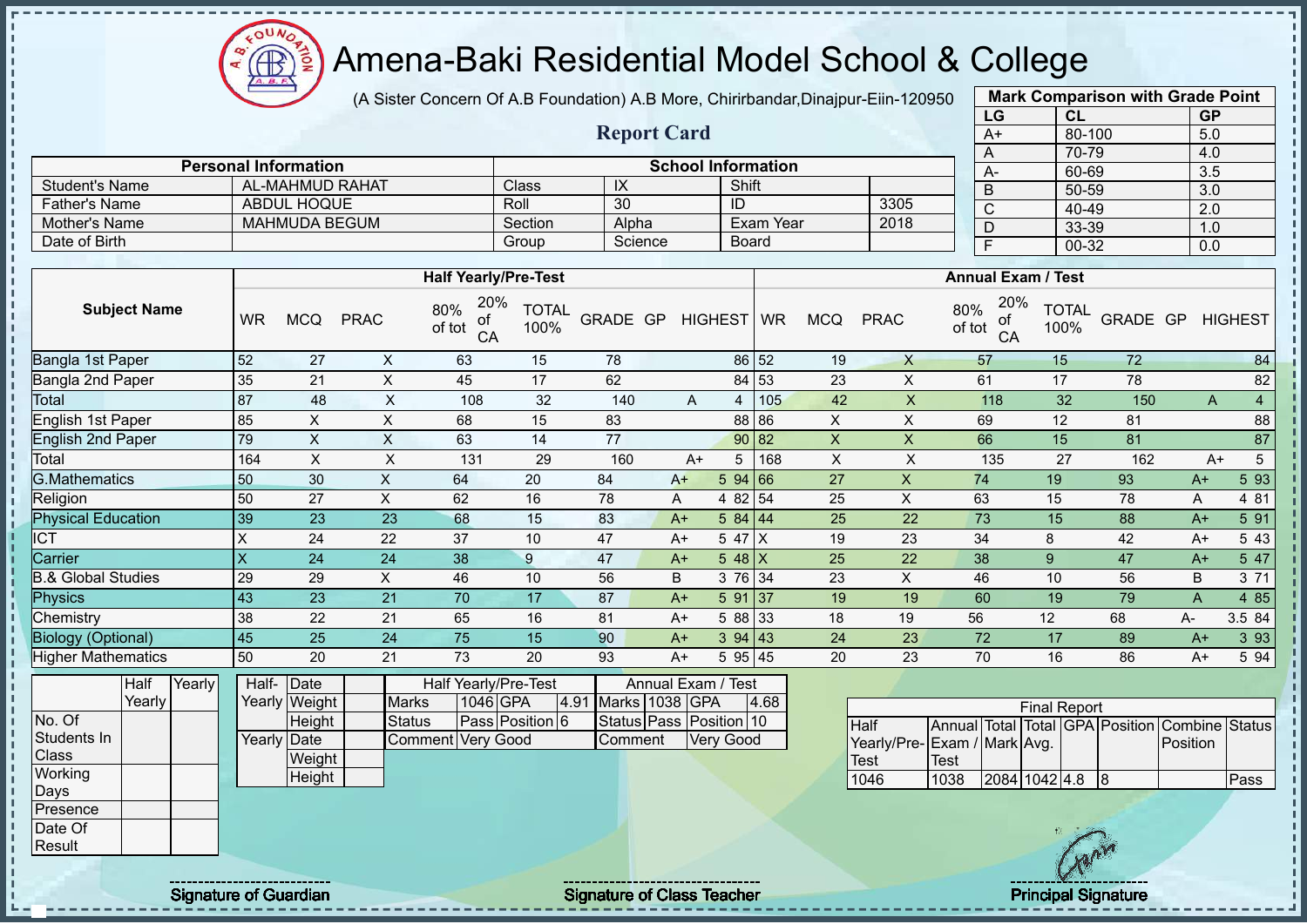**AR** 

# Amena-Baki Residential Model School & College

(A Sister Concern Of A.B Foundation) A.B More, Chirirbandar,Dinajpur-Eiin-120950

**Report Card**

| <b>Mark Comparison with Grade Point</b> |        |                  |  |  |  |  |  |  |  |
|-----------------------------------------|--------|------------------|--|--|--|--|--|--|--|
| LG                                      | CL     | <b>GP</b>        |  |  |  |  |  |  |  |
| $A+$                                    | 80-100 | 5.0              |  |  |  |  |  |  |  |
| A                                       | 70-79  | 4.0              |  |  |  |  |  |  |  |
| А-                                      | 60-69  | $3.\overline{5}$ |  |  |  |  |  |  |  |
| B                                       | 50-59  | 3.0              |  |  |  |  |  |  |  |
| C                                       | 40-49  | 2.0              |  |  |  |  |  |  |  |
| D                                       | 33-39  | 1.0              |  |  |  |  |  |  |  |
| F                                       | 00-32  | 0.0              |  |  |  |  |  |  |  |

|                       | <b>Personal Information</b> |         |         | <b>School Information</b> |      |
|-----------------------|-----------------------------|---------|---------|---------------------------|------|
| <b>Student's Name</b> | MD ABIR HASAN SAIKAT        | Class   | IX      | Shift                     |      |
| <b>Father's Name</b>  | MD.SHERAZUL ISLAM           | Roll    | 31      |                           | 3345 |
| Mother's Name         | MOST. ANOWARA BEGUM         | Section | Alpha   | Exam Year                 | 2018 |
| Date of Birth         |                             | Group   | Science | <b>Board</b>              |      |

|                           |     |            |             | <b>Half Yearly/Pre-Test</b>      |                      |          |    |      |            |     |            |              | <b>Annual Exam / Test</b>        |                      |          |      |                |
|---------------------------|-----|------------|-------------|----------------------------------|----------------------|----------|----|------|------------|-----|------------|--------------|----------------------------------|----------------------|----------|------|----------------|
| <b>Subject Name</b>       | WR  | <b>MCQ</b> | <b>PRAC</b> | 20%<br>80%<br>οf<br>of tot<br>CA | <b>TOTAL</b><br>100% | GRADE GP |    |      | HIGHEST WR |     | <b>MCQ</b> | <b>PRAC</b>  | 20%<br>80%<br>οf<br>of tot<br>CA | <b>TOTAL</b><br>100% | GRADE GP |      | <b>HIGHEST</b> |
| Bangla 1st Paper          | 53  | 27         | X           | 64                               | 18                   | 82       |    |      | 86 43      |     | 26         | $\mathsf{X}$ | 55                               | 15                   | 70       |      | 84             |
| Bangla 2nd Paper          | 28  | 23         | X           | 41                               | 18                   | 59       |    |      | 84 46      |     | 20         | X            | 53                               | 17                   | 70       |      | 82             |
| Total                     | 81  | 50         | X           | 105                              | 36                   | 141      |    | A    | 4          | 89  | 46         | X.           | 108                              | 32                   | 140      | A    | 4              |
| English 1st Paper         | 87  | X          | X           | 70                               | 18                   | 88       |    |      | 88 83      |     | X          | X            | 66                               | 16                   | 82       |      | 88             |
| <b>English 2nd Paper</b>  | 80  | X          | X           | 64                               | 15                   | 79       |    |      | 90 80      |     | X          | X            | 64                               | 17                   | 81       |      | 87             |
| Total                     | 167 | X          | X           | 134                              | 33                   | 167      |    | $A+$ | 5          | 163 | X          | X            | 130                              | 33                   | 163      |      | 5<br>$A+$      |
| <b>G.Mathematics</b>      | 37  | 29         | X           | 53                               | 20                   | 73       |    | A    | 494 64     |     | 29         | X            | 74                               | 19                   | 93       | $A+$ | 5 9 3          |
| Religion                  | 54  | 25         | X           | 63                               | 15                   | 78       |    | A    | 4 82 56    |     | 25         | X            | 65                               | 16                   | 81       | $A+$ | 5 81           |
| <b>Physical Education</b> | 39  | 21         | 23          | 66                               | 15                   | 81       |    | $A+$ | 584 44     |     | 24         | 22           | 72                               | 16                   | 88       | $A+$ | 5 91           |
| <b>ICT</b>                | X   | 22         | 22          | 35                               | 10                   | 45       |    | A+   | 5 47       | ΙX  | 17         | 20           | 30                               | 8                    | 38       | Α    | 4 4 3          |
| Carrier                   | X   | 24         | 24          | 38                               | 9                    | 47       |    | $A+$ | 5 48 $X$   |     | 21         | 22           | 34                               | 9                    | 43       | $A+$ | 5 47           |
| 8.& Global Studies        | 41  | 25         | X           | 53                               | 11                   | 64       | A- |      | 3.5 76 41  |     | 22         | X            | 50                               | 14                   | 64       | A-   | 3.5 71         |
| <b>Physics</b>            | 32  | 22         | 17          | 57                               | 18                   | 75       | A  |      | 4 91 34    |     | 21         | 19           | 59                               | 19                   | 78       | A    | 4 8 5          |
| Chemistry                 | 44  | 16         | 21          | 65                               | 16                   | 81       |    | A+   | 5 88 36    |     | 20         | 20           | 61                               | 11                   | 72       | A    | 4 8 4          |
| <b>Biology (Optional)</b> | 42  | 25         | 24          | 73                               | 16                   | 89       |    | $A+$ | 394   46   |     | 23         | 22           | 73                               | 18                   | 91       | $A+$ | 3 9 3          |
| Higher Mathematics        | 35  | 19         | 24          | 62                               | 18                   | 80       |    | $A+$ | 5 95 34    |     | 22         | 23           | 63                               | 15                   | 78       | A    | 4 9 4          |

|              | Half   | Yearly | Half- Date  |               |                          |          | Half Yearly/Pre-Test |      | Annual Exam / Test |                         |      |  |
|--------------|--------|--------|-------------|---------------|--------------------------|----------|----------------------|------|--------------------|-------------------------|------|--|
|              | Yearlv |        |             | Yearly Weight | <b>Marks</b>             | 1021 GPA |                      | 4.77 | Marks 1029 GPA     |                         | 4.68 |  |
| No. Of       |        |        |             | Height        | Status                   |          | Pass Position 10     |      |                    | Status Pass Position 11 |      |  |
| Students In  |        |        | Yearly Date |               | <b>Comment Very Good</b> |          |                      |      | Comment            | <b>Very Good</b>        |      |  |
| <b>Class</b> |        |        |             | Weight        |                          |          |                      |      |                    |                         |      |  |
| Working      |        |        |             | Height        |                          |          |                      |      |                    |                         |      |  |
| Days         |        |        |             |               |                          |          |                      |      |                    |                         |      |  |
| Presence     |        |        |             |               |                          |          |                      |      |                    |                         |      |  |
| Date Of      |        |        |             |               |                          |          |                      |      |                    |                         |      |  |
| Result       |        |        |             |               |                          |          |                      |      |                    |                         |      |  |

| <b>Final Report</b>          |             |  |                  |  |  |                                                |      |  |  |  |
|------------------------------|-------------|--|------------------|--|--|------------------------------------------------|------|--|--|--|
| <b>Half</b>                  |             |  |                  |  |  | Annual Total Total GPA Position Combine Status |      |  |  |  |
| Yearly/Pre- Exam / Mark Avg. |             |  |                  |  |  | Position                                       |      |  |  |  |
| <b>I</b> Test                | <b>Test</b> |  |                  |  |  |                                                |      |  |  |  |
| 1021                         | 1029        |  | 2050 1027 4.73 9 |  |  |                                                | Pass |  |  |  |

experiment the contract of Class Teacher and the Class Teacher and the Class Teacher Principal Signature of Guardian Signature of Class Teacher and the Principal Signature of Class Teacher and the Class Teacher and the Cla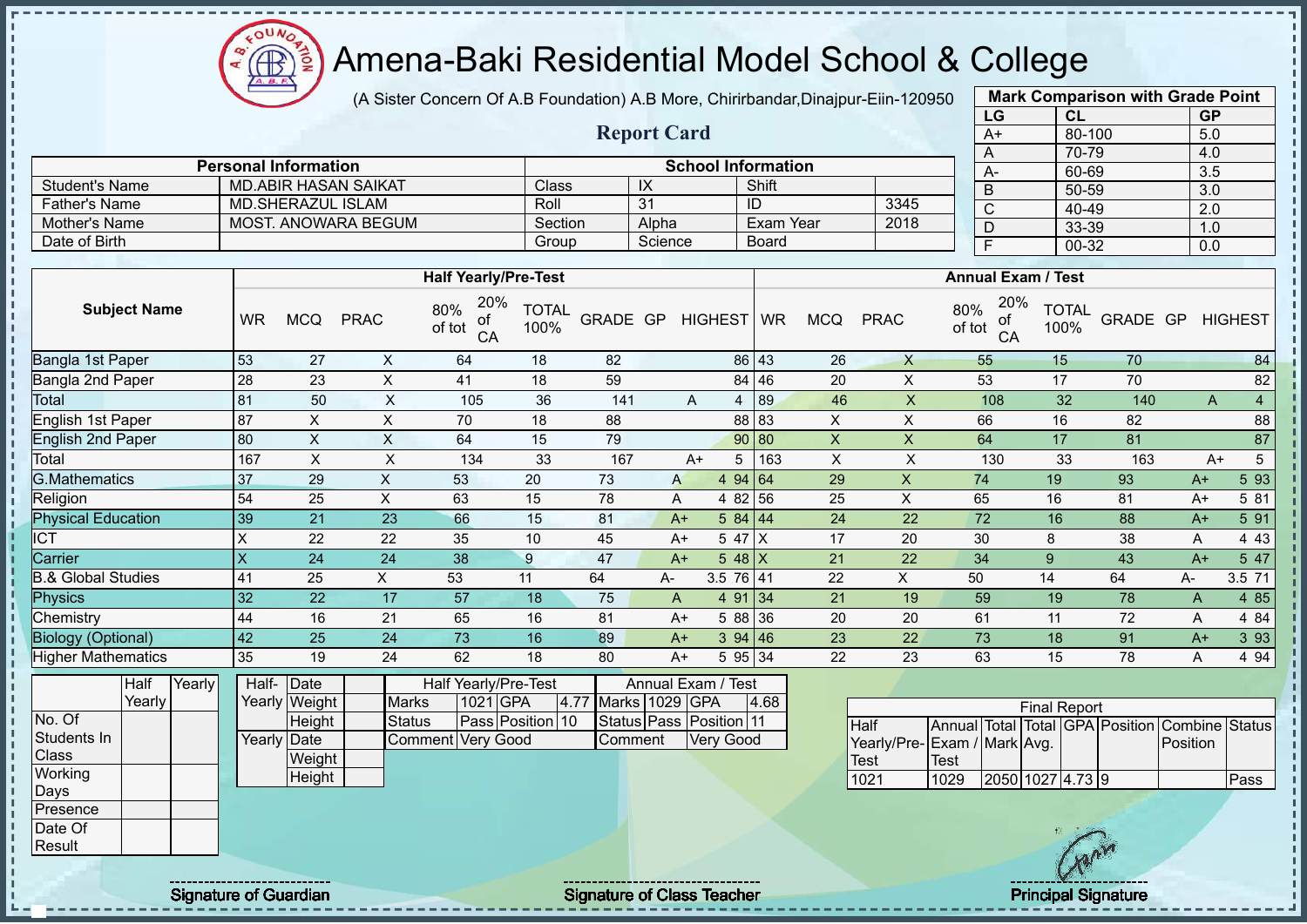(A Sister Concern Of A.B Foundation) A.B More, Chirirbandar,Dinajpur-Eiin-120950

| 0 |      | <b>Mark Comparison with Grade Point</b> |           |
|---|------|-----------------------------------------|-----------|
|   | LG   | <b>CL</b>                               | <b>GP</b> |
|   | $A+$ | 80-100                                  | 5.0       |
|   | A    | 70-79                                   | 4.0       |
|   | A-   | 60-69                                   | 3.5       |
|   | B    | 50-59                                   | 3.0       |
|   | C    | 40-49                                   | 2.0       |
|   | D    | 33-39                                   | 1.0       |
|   | F    | 00-32                                   | 0.0       |
|   |      |                                         |           |

|                      |                             |         | <b>Report Card</b> |                           |      |  |
|----------------------|-----------------------------|---------|--------------------|---------------------------|------|--|
|                      | <b>Personal Information</b> |         |                    | <b>School Information</b> |      |  |
| Student's Name       | MD. ABDULLAH MUID SIAM      | Class   | IX                 | Shift                     |      |  |
| <b>Father's Name</b> | MD. HARUN -AR- RASHID       | Roll    | 32                 | ID                        | 3907 |  |
| Mother's Name        | MOST. SHAHANAJ BEGUM SUMI   | Section | Alpha              | Exam Year                 | 2018 |  |
| Date of Birth        |                             | Group   | Science            | <b>Board</b>              |      |  |

|                               |                         |            |             | <b>Half Yearly/Pre-Test</b>      |                      |          |       |             |       |                |             | <b>Annual Exam / Test</b>        |                      |          |      |                |
|-------------------------------|-------------------------|------------|-------------|----------------------------------|----------------------|----------|-------|-------------|-------|----------------|-------------|----------------------------------|----------------------|----------|------|----------------|
| <b>Subject Name</b>           | <b>WR</b>               | <b>MCQ</b> | <b>PRAC</b> | 20%<br>80%<br>οf<br>of tot<br>CA | <b>TOTAL</b><br>100% | GRADE GP |       | HIGHEST WR  |       | <b>MCQ</b>     | <b>PRAC</b> | 20%<br>80%<br>оf<br>of tot<br>CA | <b>TOTAL</b><br>100% | GRADE GP |      | <b>HIGHEST</b> |
| Bangla 1st Paper              | 53                      | 26         | X           | 63                               | 15                   | 78       |       |             | 86 51 | 23             | X           | 59                               | 18                   | 77       |      | 84             |
| Bangla 2nd Paper              | 42                      | 23         | X           | 52                               | 18                   | 70       |       |             | 84 54 | 20             | X           | 59                               | 17                   | 76       |      | 82             |
| Total                         | 95                      | 49         | X           | 115                              | 33                   | 148      |       | A<br>4      | 105   | 43             | X.          | 118                              | 35                   | 153      | A    | 4              |
| English 1st Paper             | 86                      | X          | Χ           | 69                               | 18                   | 87       |       |             | 88 86 | X              | X           | 69                               | 18                   | 87       |      | 88             |
| <b>English 2nd Paper</b>      | 82                      | X          | X           | 66                               | 13                   | 79       |       |             | 90 73 | $\pmb{\times}$ | X           | 58                               | 15                   | 73       |      | 87             |
| Total                         | 168                     | X          | X           | 135                              | 31                   | 166      |       | A+<br>5     | 159   | X              | X           | 127                              | 33                   | 160      | $A+$ | 5              |
| G.Mathematics                 | 28                      | 30         | X           | 46                               | 16                   | 62       | $A -$ | $3.5$ 94 56 |       | 28             | X           | 67                               | 19                   | 86       | $A+$ | 5 93           |
| Religion                      | 51                      | 24         | X           | 60                               | 15                   | 75       | A     | 4 82 53     |       | 26             | X           | 63                               | 15                   | 78       | Α    | 4 81           |
| <b>Physical Education</b>     | 37                      | 22         | 23          | 66                               | 16                   | 82       | $A+$  | 584   45    |       | 23             | 22          | 72                               | 15                   | 87       | $A+$ | 5 91           |
| ICT                           | X                       | 23         | 22          | 36                               | 9                    | 45       | $A+$  | 5 47 X      |       | 17             | 20          | 30                               | 8                    | 38       | A    | 4 4 3          |
| Carrier                       | $\overline{\mathsf{X}}$ | 24         | 24          | 38                               | 9                    | 47       | $A+$  | 5 48 $X$    |       | 24             | 22          | 37                               | 9                    | 46       | $A+$ | 5 47           |
| <b>B.&amp; Global Studies</b> | 38                      | 24         | X           | 50                               | 11                   | 61       | A-    | 3.5 76 34   |       | 19             | X           | 42                               | 11                   | 53       | B    | 3 71           |
| Physics                       | 26                      | 21         | 17          | 51                               | 18                   | 69       | A-    | $3.5$ 91 33 |       | 20             | 20          | 58                               | 20                   | 78       | A    | 4 8 5          |
| Chemistry                     | 39                      | 20         | 21          | 64                               | 16                   | 80       | $A+$  | 5 88 31     |       | 20             | 18          | 55                               | 12                   | 67       | A-   | 3.5 84         |
| <b>Biology (Optional)</b>     | 44                      | 24         | 24          | 74                               | 14                   | 88       | $A+$  | 394   45    |       | 24             | 21          | 72                               | 18                   | 90       | $A+$ | 3 9 3          |
| <b>Higher Mathematics</b>     | 24                      | 18         | 21          | 50                               | 16                   | 66       | $A -$ | 3.5 95 35   |       | 18             | 23          | 61                               | 16                   | 77       | Α    | 4 9 4          |
|                               |                         |            |             |                                  |                      |          |       |             |       |                |             |                                  |                      |          |      |                |

|                 | Half   | Yearly | Half- Date   |               |                   |      | <b>Half Yearly/Pre-Test</b> |                     | Annual Exam / Test      |     |
|-----------------|--------|--------|--------------|---------------|-------------------|------|-----------------------------|---------------------|-------------------------|-----|
|                 | Yearlv |        |              | Yearly Weight | <b>Marks</b>      | 1989 | <b>IGPA</b>                 | 4.55 Marks 1013 GPA |                         | 4.5 |
| No. Of          |        |        |              | Height        | <b>Status</b>     |      | Pass Position 15            |                     | Status Pass Position 23 |     |
| Students In     |        |        | Yearly  Date |               | Comment Verv Good |      |                             | Comment             | IVerv Good              |     |
| <b>Class</b>    |        |        |              | Weight        |                   |      |                             |                     |                         |     |
| <b>Working</b>  |        |        |              | Height        |                   |      |                             |                     |                         |     |
| <b>IDays</b>    |        |        |              |               |                   |      |                             |                     |                         |     |
| <b>Presence</b> |        |        |              |               |                   |      |                             |                     |                         |     |
| Date Of         |        |        |              |               |                   |      |                             |                     |                         |     |

| <b>Final Report</b>         |       |                   |  |  |  |                                                |      |  |  |  |  |
|-----------------------------|-------|-------------------|--|--|--|------------------------------------------------|------|--|--|--|--|
| <b>Half</b>                 |       |                   |  |  |  | Annual Total Total GPA Position Combine Status |      |  |  |  |  |
| Yearly/Pre-Exam / Mark Avg. |       |                   |  |  |  | <b>Position</b>                                |      |  |  |  |  |
| <b>Test</b>                 | 'Test |                   |  |  |  |                                                |      |  |  |  |  |
| 989                         | 1013  | 2002 1002 4.52 18 |  |  |  |                                                | Pass |  |  |  |  |

Result

Signature of Guardian Signature of Class Teacher Principal Signature of Class Teacher Principal Signature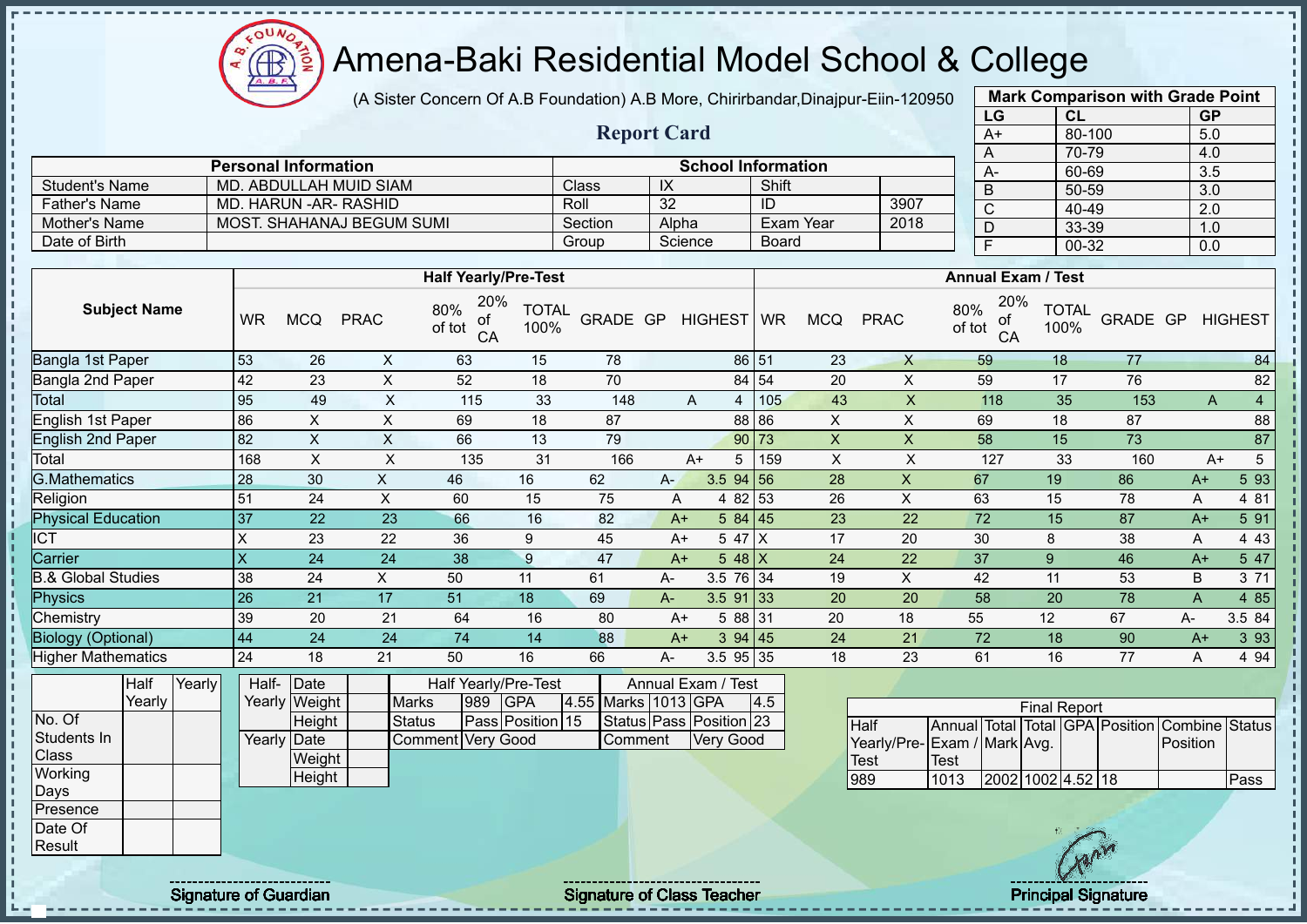$\Omega$ **AR** 

# Amena-Baki Residential Model School & College

(A Sister Concern Of A.B Foundation) A.B More, Chirirbandar,Dinajpur-Eiin-120950

**Report Card**

|      | <b>Mark Comparison with Grade Point</b> |           |
|------|-----------------------------------------|-----------|
| LG   | <b>CL</b>                               | <b>GP</b> |
| $A+$ | 80-100                                  | 5.0       |
| A    | 70-79                                   | 4.0       |
| A-   | 60-69                                   | 3.5       |
| B    | 50-59                                   | 3.0       |
| C    | 40-49                                   | 2.0       |
| D    | 33-39                                   | 1.0       |
| F    | 00-32                                   | 0.0       |
|      |                                         |           |

|                       | <b>Personal Information</b> | <b>School Information</b> |         |           |      |  |  |  |
|-----------------------|-----------------------------|---------------------------|---------|-----------|------|--|--|--|
| <b>Student's Name</b> | MD. ALIMUJJAMAN REDOY       | Class                     | IX      | Shift     |      |  |  |  |
| <b>Father's Name</b>  | MD. JAHANGIR ALAM           | Roll                      | 33      | ID        | 4107 |  |  |  |
| Mother's Name         | MST. ANJUMAN ARA BEGUM      | Section                   | Alpha   | Exam Year | 2018 |  |  |  |
| Date of Birth         |                             | Group                     | Science | Board     |      |  |  |  |

|                           |                           |     |             | <b>Half Yearly/Pre-Test</b>      |                      |          |    |                  |       |            |             | <b>Annual Exam / Test</b>        |                      |          |      |                |
|---------------------------|---------------------------|-----|-------------|----------------------------------|----------------------|----------|----|------------------|-------|------------|-------------|----------------------------------|----------------------|----------|------|----------------|
| <b>Subject Name</b>       | <b>WR</b>                 | MCQ | <b>PRAC</b> | 20%<br>80%<br>οf<br>of tot<br>CA | <b>TOTAL</b><br>100% | GRADE GP |    | HIGHEST WR       |       | <b>MCQ</b> | <b>PRAC</b> | 20%<br>80%<br>οf<br>of tot<br>CA | <b>TOTAL</b><br>100% | GRADE GP |      | <b>HIGHEST</b> |
| Bangla 1st Paper          | 51                        | 25  | X           | 61                               | 15                   | 76       |    |                  | 86 51 | 18         | $\times$    | 55                               | 16                   | 71       |      | 84             |
| Bangla 2nd Paper          | 28                        | 25  | X           | 42                               | 16                   | 58       |    |                  | 84 52 | 19         | X           | 57                               | 17                   | 74       |      | 82             |
| Total                     | 79                        | 50  | X           | 103                              | 31                   | 134      |    | 3.5<br>A-        | 103   | 37         | X           | 112                              | 33                   | 145      |      | A<br>4         |
| English 1st Paper         | 86                        | X   | X           | 69                               | 18                   | 87       |    |                  | 88 83 | X          | X           | 66                               | 17                   | 83       |      | 88             |
| <b>English 2nd Paper</b>  | 78                        | X   | X           | 62                               | 12                   | 74       |    |                  | 90 74 | X          | X           | 59                               | 13                   | 72       |      | 87             |
| Total                     | 164                       | X   | X           | 131                              | 30                   | 161      |    | A+<br>5          | 157   | X          | X           | 125                              | 30                   | 155      |      | Α<br>4         |
| <b>G.Mathematics</b>      | 20                        | 24  | X           | 35                               | 20                   | 55       | F. | $0.0$ 94 44      |       | 27         | X           | 57                               | 19                   | 76       | A    | 4 9 3          |
| Religion                  | 53                        | 26  | X           | 63                               | 16                   | 79       |    | 4 82 49<br>A     |       | 19         | X           | 54                               | 15                   | 69       | A-   | 3.5 81         |
| <b>Physical Education</b> | 37                        | 22  | 23          | 66                               | 15                   | 81       |    | 584   44<br>$A+$ |       | 24         | 22          | 72                               | 15                   | 87       | $A+$ | 5 91           |
| <b>ICT</b>                | X                         | 19  | 22          | 33                               | 9                    | 42       |    | 5 47<br>$A+$     | ΙX    | 17         | 20          | 30                               | 8                    | 38       | Α    | 4 4 3          |
| Carrier                   | $\boldsymbol{\mathsf{X}}$ | 24  | 24          | 38                               | 9                    | 47       |    | 5 48 $X$<br>$A+$ |       | 22         | 22          | 35                               | 9                    | 44       | $A+$ | 5 47           |
| 3.& Global Studies        | 33                        | 21  | $\times$    | 43                               | 10                   | 53       |    | B<br>3 76 28     |       | 23         | X           | 41                               | 11                   | 52       | B    | 3 71           |
| <b>Physics</b>            | 33                        | 20  | 20          | 58                               | 17                   | 75       |    | 4 91 31<br>A     |       | 16         | 19          | 53                               | 19                   | 72       | A    | 4 8 5          |
| Chemistry                 | 34                        | 13  | 19          | 53                               | 15                   | 68       | A- | 3.5 88 27        |       | 14         | 18          | 47                               | 14                   | 61       | A-   | 3.5 84         |
| <b>Biology (Optional)</b> | 43                        | 23  | 24          | 72                               | 15                   | 87       |    | 394 43<br>$A+$   |       | 25         | 22          | 72                               | 18                   | 90       | $A+$ | 3 9 3          |
| <b>Higher Mathematics</b> | 33                        | 15  | 20          | 54                               | 17                   | 71       |    | 4 95 34<br>A     |       | 20         | 23          | 62                               | 16                   | 78       | A    | 4 9 4          |
|                           |                           |     |             |                                  |                      |          |    |                  |       |            |             |                                  |                      |          |      |                |

|              | Half   | Yearly | Half- Date  |               |                                 | Half Yearly/Pre-Test |  | Annual Exam / Test |                         |      |
|--------------|--------|--------|-------------|---------------|---------------------------------|----------------------|--|--------------------|-------------------------|------|
|              | Yearlv |        |             | Yearly Weight | <b>Marks</b>                    | 953 GPA              |  | 0.00 Marks 967     | <b>IGPA</b>             | 4.27 |
| No. Of       |        |        |             | Height        | <b>Status</b>                   | <b>Fail Position</b> |  |                    | Status Pass Position 37 |      |
| Students In  |        |        | Yearly Date |               | <b>Comment Not Satisfactory</b> |                      |  | Comment            | <b>Very Good</b>        |      |
| <b>Class</b> |        |        |             | Weight        |                                 |                      |  |                    |                         |      |
| Working      |        |        |             | Height        |                                 |                      |  |                    |                         |      |
| Days         |        |        |             |               |                                 |                      |  |                    |                         |      |
| Presence     |        |        |             |               |                                 |                      |  |                    |                         |      |
| Date Of      |        |        |             |               |                                 |                      |  |                    |                         |      |
| Result       |        |        |             |               |                                 |                      |  |                    |                         |      |

| <b>Final Report</b>         |      |              |  |  |     |                                                |      |  |  |  |  |  |  |
|-----------------------------|------|--------------|--|--|-----|------------------------------------------------|------|--|--|--|--|--|--|
| <b>Half</b>                 |      |              |  |  |     | Annual Total Total GPA Position Combine Status |      |  |  |  |  |  |  |
| Yearly/Pre-Exam / Mark Avg. |      |              |  |  |     | <b>IPosition</b>                               |      |  |  |  |  |  |  |
| <b>Test</b>                 | Test |              |  |  |     |                                                |      |  |  |  |  |  |  |
| 953                         | 967  | 1920 962 3.8 |  |  | 138 |                                                | Pass |  |  |  |  |  |  |

 $\mathbf{I}$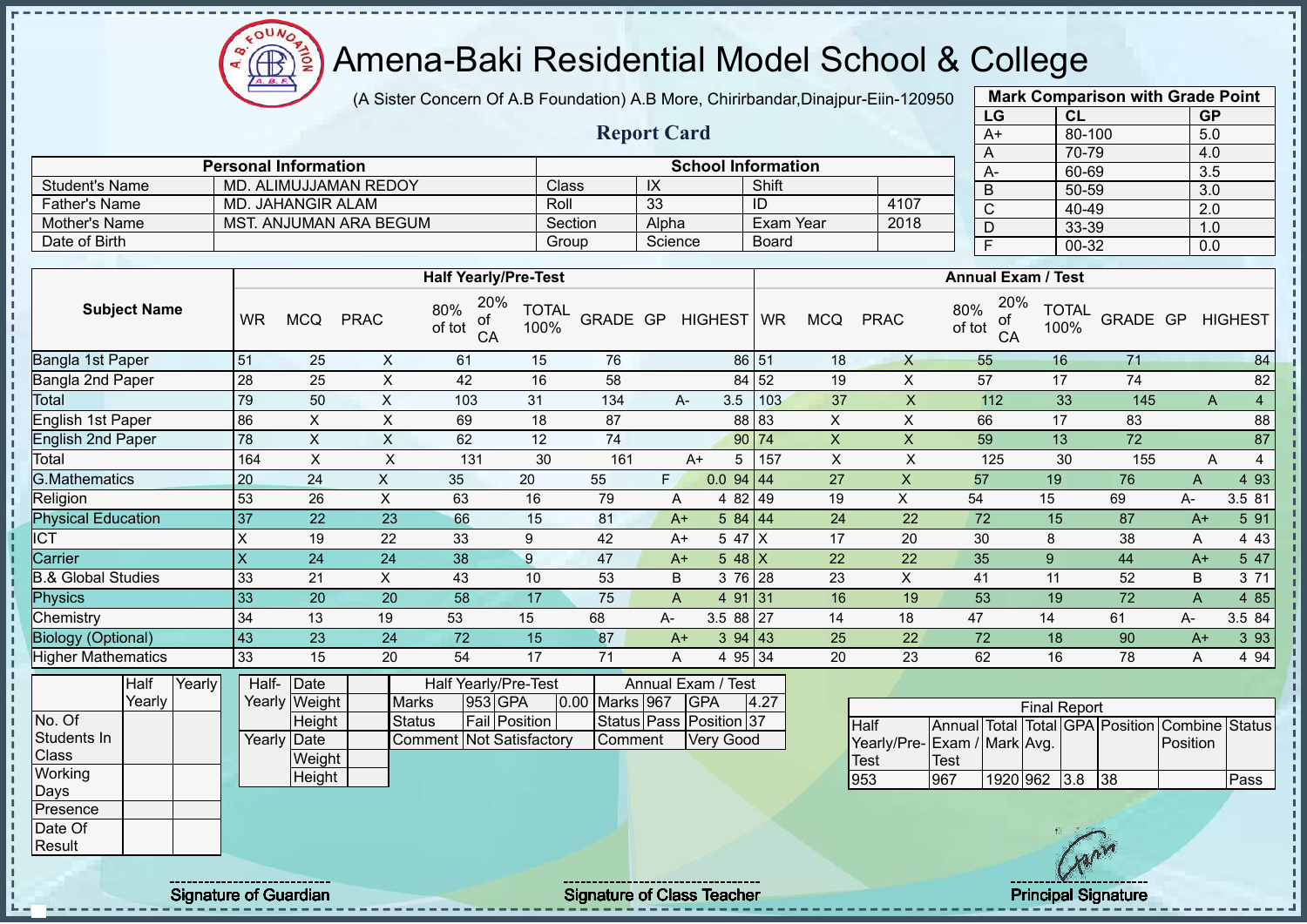$\Omega$ **AR** 

# Amena-Baki Residential Model School & College

(A Sister Concern Of A.B Foundation) A.B More, Chirirbandar,Dinajpur-Eiin-120950

**Report Card**

| <b>Mark Comparison with Grade Point</b> |        |           |  |  |  |  |  |  |  |  |  |  |
|-----------------------------------------|--------|-----------|--|--|--|--|--|--|--|--|--|--|
| LG                                      | CL     | <b>GP</b> |  |  |  |  |  |  |  |  |  |  |
| A+                                      | 80-100 | 5.0       |  |  |  |  |  |  |  |  |  |  |
| A                                       | 70-79  | 4.0       |  |  |  |  |  |  |  |  |  |  |
| А-                                      | 60-69  | 3.5       |  |  |  |  |  |  |  |  |  |  |
| B                                       | 50-59  | 3.0       |  |  |  |  |  |  |  |  |  |  |
| $\mathsf{C}$                            | 40-49  | 2.0       |  |  |  |  |  |  |  |  |  |  |
| D                                       | 33-39  | 1.0       |  |  |  |  |  |  |  |  |  |  |
| E                                       | 00-32  | 0.0       |  |  |  |  |  |  |  |  |  |  |
|                                         |        |           |  |  |  |  |  |  |  |  |  |  |

|                       | <b>Personal Information</b> |         |         | <b>School Information</b> |      | $A-$ |
|-----------------------|-----------------------------|---------|---------|---------------------------|------|------|
| <b>Student's Name</b> | RAISUL ISLAM RAHAT          | Class   | IX      | Shift                     |      |      |
| <b>Father's Name</b>  | MD. ABUL KALAM AZAD         | Roll    |         | ID                        | 2053 |      |
| Mother's Name         | MST. RUNA LAYLA             | Section | Alpha   | Exam Year                 | 2018 |      |
| Date of Birth         |                             | Group   | Science | <b>Board</b>              |      |      |

|                           |           |            |             | <b>Half Yearly/Pre-Test</b>      |                      |          |    |                    |       |            |             | <b>Annual Exam / Test</b>        |                      |          |             |                |
|---------------------------|-----------|------------|-------------|----------------------------------|----------------------|----------|----|--------------------|-------|------------|-------------|----------------------------------|----------------------|----------|-------------|----------------|
| <b>Subject Name</b>       | <b>WR</b> | <b>MCQ</b> | <b>PRAC</b> | 20%<br>80%<br>οf<br>of tot<br>CA | <b>TOTAL</b><br>100% | GRADE GP |    | HIGHEST WR         |       | <b>MCQ</b> | <b>PRAC</b> | 20%<br>80%<br>of<br>of tot<br>CA | <b>TOTAL</b><br>100% | GRADE GP |             | <b>HIGHEST</b> |
| Bangla 1st Paper          | 55        | 25         | X           | 64                               | 15                   | 79       |    |                    | 86 36 | 18         | X           | 43                               | 16                   | 59       |             | 84             |
| Bangla 2nd Paper          | 28        | 17         | X           | 36                               | 16                   | 52       |    |                    | 84 50 | 18         | X           | 54                               | 13                   | 67       |             | 82             |
| Total                     | 83        | 42         | X           | 100                              | 31                   | 131      |    | 3.5<br>A-          | 86    | 36         | X           | 97                               | 29                   | 126      | $A-$        | 3.5            |
| English 1st Paper         | 74        | X.         | X           | 59                               | 18                   | 77       |    |                    | 88 82 | X          | X           | 66                               | 14                   | 80       |             | 88             |
| <b>English 2nd Paper</b>  | 62        | X          | X           | 50                               | 13                   | 63       |    |                    | 90 80 | X          | X           | 64                               | 15                   | 79       |             | 87             |
| Total                     | 136       | X          | X           | 109                              | 31                   | 140      |    | Α<br>4             | 162   | X          | X           | 130                              | 29                   | 159      | Α           | 4              |
| <b>G.Mathematics</b>      | 28        | 27         | X           | 44                               | 15                   | 59       | B  | 394 57             |       | 27         | X           | 67                               | 15                   | 82       | $A+$        | 5 93           |
| Religion                  | 52        | 26         | X           | 62                               | 16                   | 78       |    | 4 82 54<br>A       |       | 22         | X           | 61                               | 16                   | 77       | A           | 4 81           |
| <b>Physical Education</b> | 36        | 22         | 23          | 65                               | 15                   | 80       |    | 584 45<br>$A+$     |       | 24         | 23          | 74                               | 14                   | 88       | $A+$        | 5 91           |
| ICT                       | X         | 21         | 22          | 34                               | 10                   | 44       |    | 5 47 $ X $<br>$A+$ |       | 20         | 23          | 34                               | 8                    | 42       | $A+$        | 5 4 3          |
| Carrier                   | X         | 24         | 24          | 38                               | 9                    | 47       |    | 5 48 $X$<br>$A+$   |       | 22         | 22          | 35                               | 9                    | 44       | $A+$        | 5 47           |
| 3.& Global Studies        | 33        | 26         | X.          | 47                               | 14                   | 61       | A- | 3.5 76 29          |       | 21         | X           | 40                               | 9                    | 49       | $\mathbf C$ | 2 71           |
| Physics                   | 20        | 22         | 17          | 47                               | 11                   | 58       | B  | 3 91               | 29    | 20         | 19          | 54                               | 19                   | 73       | A           | 4 8 5          |
| Chemistry                 | 26        | 16         | 19          | 49                               | 13                   | 62       | А- | $3.588$   29       |       | 18         | 18          | 52                               | 14                   | 66       | А-          | 3.5 84         |
| <b>Biology (Optional)</b> | 40        | 24         | 24          | 70                               | 14                   | 84       |    | 394   44<br>$A+$   |       | 23         | 21          | 70                               | 17                   | 87       | $A+$        | 3 9 3          |
| <b>Higher Mathematics</b> | 22        | 14         | 21          | 46                               | 15                   | 61       | А- | $3.5$ 95 23        |       | 21         | 22          | 53                               | 8                    | 61       | А-          | 3.5 94         |
|                           |           |            |             |                                  |                      |          |    |                    |       |            |             |                                  |                      |          |             |                |

|              | Half   | Yearly | Half- Date  |               | Half Yearly/Pre-Test<br>Annual Exam / Test |     |                  |  |                |  |                         |      |  |
|--------------|--------|--------|-------------|---------------|--------------------------------------------|-----|------------------|--|----------------|--|-------------------------|------|--|
|              | Yearly |        |             | Yearly Weight | <b>Marks</b>                               | 905 | <b>IGPA</b>      |  | 4.18 Marks 954 |  | <b>GPA</b>              | 4.32 |  |
| No. Of       |        |        |             | Height        | <b>Status</b>                              |     | Pass Position 27 |  |                |  | Status Pass Position 36 |      |  |
| Students In  |        |        | Yearly Date |               | Comment Good                               |     |                  |  | Comment        |  | <b>Very Good</b>        |      |  |
| <b>Class</b> |        |        |             | Weight        |                                            |     |                  |  |                |  |                         |      |  |
| Working      |        |        |             | Height        |                                            |     |                  |  |                |  |                         |      |  |
| <b>IDays</b> |        |        |             |               |                                            |     |                  |  |                |  |                         |      |  |
| Presence     |        |        |             |               |                                            |     |                  |  |                |  |                         |      |  |
| Date Of      |        |        |             |               |                                            |     |                  |  |                |  |                         |      |  |
| Result       |        |        |             |               |                                            |     |                  |  |                |  |                         |      |  |

| <b>Final Report</b>          |      |                  |  |  |  |                                                |      |  |  |  |  |  |  |
|------------------------------|------|------------------|--|--|--|------------------------------------------------|------|--|--|--|--|--|--|
| <b>Half</b>                  |      |                  |  |  |  | Annual Total Total GPA Position Combine Status |      |  |  |  |  |  |  |
| Yearly/Pre- Exam / Mark Avg. |      |                  |  |  |  | Position                                       |      |  |  |  |  |  |  |
| <b>I</b> Test                | Test |                  |  |  |  |                                                |      |  |  |  |  |  |  |
| 1905                         | 954  | 1859 931 4.25 29 |  |  |  |                                                | Pass |  |  |  |  |  |  |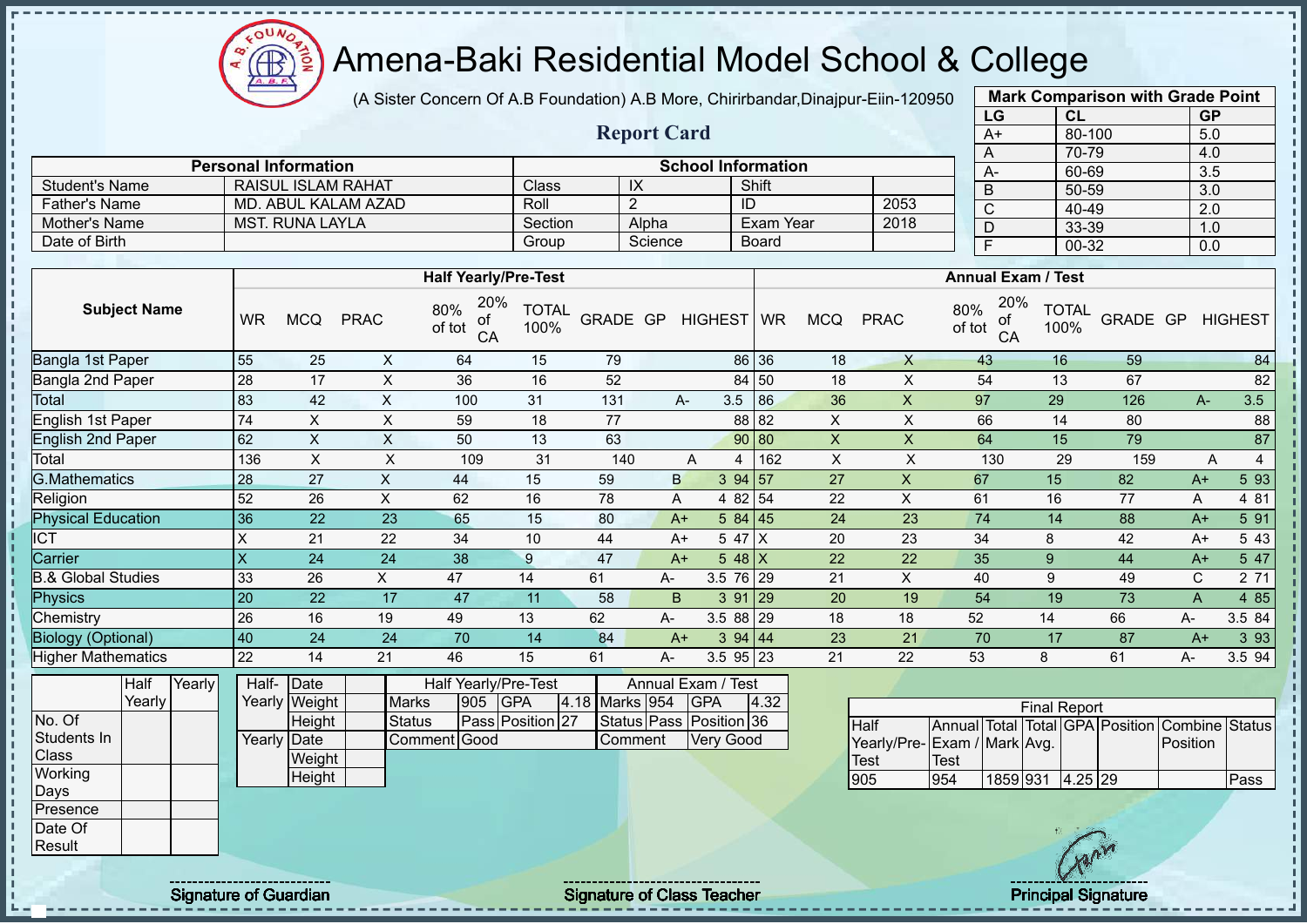(A Sister Concern Of A.B Foundation) A.B More, Chirirbandar,Dinajpur-Eiin-120950

**Report Card**

| <b>Mark Comparison with Grade Point</b> |           |           |  |  |  |  |  |  |  |  |  |  |
|-----------------------------------------|-----------|-----------|--|--|--|--|--|--|--|--|--|--|
| LG                                      | <b>CL</b> | <b>GP</b> |  |  |  |  |  |  |  |  |  |  |
| $A+$                                    | 80-100    | 5.0       |  |  |  |  |  |  |  |  |  |  |
| A                                       | 70-79     | 4.0       |  |  |  |  |  |  |  |  |  |  |
| А-                                      | 60-69     | 3.5       |  |  |  |  |  |  |  |  |  |  |
| B                                       | 50-59     | 3.0       |  |  |  |  |  |  |  |  |  |  |
| C                                       | 40-49     | 2.0       |  |  |  |  |  |  |  |  |  |  |
| D                                       | 33-39     | 1.0       |  |  |  |  |  |  |  |  |  |  |
| E                                       | $00 - 32$ | 0.0       |  |  |  |  |  |  |  |  |  |  |
|                                         |           |           |  |  |  |  |  |  |  |  |  |  |

|                | <b>Personal Information</b>     |              |         | <b>School Information</b> |      | $A -$    |
|----------------|---------------------------------|--------------|---------|---------------------------|------|----------|
| Student's Name | <b>TASHDID SHAHARIYA PRANTO</b> | <b>Class</b> | IX      | Shift                     |      | <b>B</b> |
| ⊺Father's Name | <b>MD.DOBIRUL ISLAM</b>         | Roll         | -34     |                           | 4316 | $\sim$   |
| Mother's Name  | TAHAMINA KHATUN                 | Section      | Alpha   | Exam Year                 | 2018 |          |
| Date of Birth  |                                 | Group        | Science | <b>Board</b>              |      |          |

|                           |           |            |             | <b>Half Yearly/Pre-Test</b>      |                      |          |    |                 |               |            |              | <b>Annual Exam / Test</b>        |                      |          |              |                |
|---------------------------|-----------|------------|-------------|----------------------------------|----------------------|----------|----|-----------------|---------------|------------|--------------|----------------------------------|----------------------|----------|--------------|----------------|
| <b>Subject Name</b>       | <b>WR</b> | <b>MCQ</b> | <b>PRAC</b> | 20%<br>80%<br>of<br>of tot<br>CA | <b>TOTAL</b><br>100% | GRADE GP |    | HIGHEST WR      |               | <b>MCQ</b> | <b>PRAC</b>  | 20%<br>80%<br>οf<br>of tot<br>CA | <b>TOTAL</b><br>100% | GRADE GP |              | <b>HIGHEST</b> |
| Bangla 1st Paper          | 53        | 25         | X           | 62                               | 15                   | 77       |    |                 | 86 44         | 16         | $\mathsf{X}$ | 48                               | 15                   | 63       |              | 84             |
| Bangla 2nd Paper          | 30        | 21         | X           | 41                               | 16                   | 57       |    |                 | 84 50         | 15         | X            | 52                               | 16                   | 68       |              | 82             |
| Total                     | 83        | 46         | X           | 103                              | 31                   | 134      |    | 3.5<br>A-       | 94            | 31         | X            | 100                              | 31                   | 131      | $A-$         | 3.5            |
| English 1st Paper         | 80        | X          | X           | 64                               | 16                   | 80       |    |                 | 88 82         | X          | X            | 66                               | 16                   | 82       |              | 88             |
| <b>English 2nd Paper</b>  | 55        | X          | X           | 44                               | 11                   | 55       |    |                 | 90 83         | X          | X            | 66                               | 16                   | 82       |              | 87             |
| Total                     | 135       | X          | X           | 108                              | 27                   | 135      |    | 3.5<br>A-       | 165           | X          | X            | 132                              | 32                   | 164      | $A+$         | 5              |
| <b>G.Mathematics</b>      | 28        | 24         | X           | 42                               | 14                   | 56       |    | $\mathsf{B}$    | $3 \t94 \t53$ | 27         | X            | 64                               | 19                   | 83       | $A+$         | 5 9 3          |
| Religion                  | 46        | 26         | X           | 58                               | 15                   | 73       |    | A               | 4 82 49       | 24         | X            | 58                               | 15                   | 73       | Α            | 4 81           |
| <b>Physical Education</b> | 37        | 21         | 23          | 65                               | 14                   | 79       |    | A               | $484$   45    | 25         | 22           | 74                               | 14                   | 88       | $A+$         | 5 91           |
| $\overline{CT}$           | X         | 19         | 22          | 33                               | 9                    | 42       |    | 5 47 X<br>$A+$  |               | 15         | 20           | 28                               | 8                    | 36       | A            | 4 4 3          |
| Carrier                   | ΙX        | 24         | 24          | 38                               | 9                    | 47       |    | $548$ X<br>$A+$ |               | 23         | 23           | 37                               | 9                    | 46       | $A+$         | 5 47           |
| 3.& Global Studies        | 32        | 18         | X           | 40                               | 9                    | 49       |    | $\mathbf{C}$    | 2 76 34       | 23         | X            | 46                               | 9                    | 55       | B            | 3 71           |
| Physics                   | 29        | 23         | 20          | 58                               | 12                   | 70       |    | 4 91 31<br>A    |               | 21         | 19           | 57                               | 19                   | 76       | $\mathsf{A}$ | 4 8 5          |
| Chemistry                 | 32        | 19         | 21          | 58                               | 15                   | 73       |    | A               | 4 88 30       | 17         | 19           | 53                               | 14                   | 67       | A-           | 3.5 84         |
| <b>Biology (Optional)</b> | 43        | 24         | 24          | 73                               | 14                   | 87       |    | 394 44<br>$A+$  |               | 22         | 22           | 70                               | 18                   | 88       | $A+$         | 3 9 3          |
| <b>Higher Mathematics</b> | 28        | 16         | 21          | 52                               | 15                   | 67       | А- | 3.5 95 27       |               | 20         | 23           | 56                               | 16                   | 72       | A            | 4 9 4          |
|                           |           |            |             |                                  |                      |          |    |                 |               |            |              |                                  |                      |          |              |                |

|              | Half     | Yearly | Half-       | $\vert$ Date  |               |     | Half Yearly/Pre-Test |                | Annual Exam / Test      |      |             |
|--------------|----------|--------|-------------|---------------|---------------|-----|----------------------|----------------|-------------------------|------|-------------|
|              | Yearly l |        |             | Yearly Weight | <b>Marks</b>  | 912 | <b>IGPA</b>          | 4.05 Marks 979 | <b>GPA</b>              | 4.45 |             |
| No. Of       |          |        |             | Height        | <b>Status</b> |     | Pass Position 31     |                | Status Pass Position 29 |      | Half        |
| Students In  |          |        | Yearly Date |               | Comment Good  |     |                      | <b>Comment</b> | Very Good               |      | Yearly/Pre- |
| <b>Class</b> |          |        |             | Weight        |               |     |                      |                |                         |      | <b>Test</b> |
| Working      |          |        |             | Height        |               |     |                      |                |                         |      | 912         |
| Days         |          |        |             |               |               |     |                      |                |                         |      |             |
| Presence     |          |        |             |               |               |     |                      |                |                         |      |             |
| Date Of      |          |        |             |               |               |     |                      |                |                         |      |             |
| Result       |          |        |             |               |               |     |                      |                |                         |      |             |

| <b>Final Report</b>         |      |                  |  |  |  |                                                |      |  |  |  |  |  |  |  |
|-----------------------------|------|------------------|--|--|--|------------------------------------------------|------|--|--|--|--|--|--|--|
| Half                        |      |                  |  |  |  | Annual Total Total GPA Position Combine Status |      |  |  |  |  |  |  |  |
| Yearly/Pre-Exam / Mark Avg. |      |                  |  |  |  | Position                                       |      |  |  |  |  |  |  |  |
| <b>I</b> Test               | Test |                  |  |  |  |                                                |      |  |  |  |  |  |  |  |
| 1912                        | 979  | 1891 947 4.25 28 |  |  |  |                                                | Pass |  |  |  |  |  |  |  |

**AR** 

Signature of Guardian Teacher Signature of Class Teacher Principal Signature of Guardian Signature of Class Teacher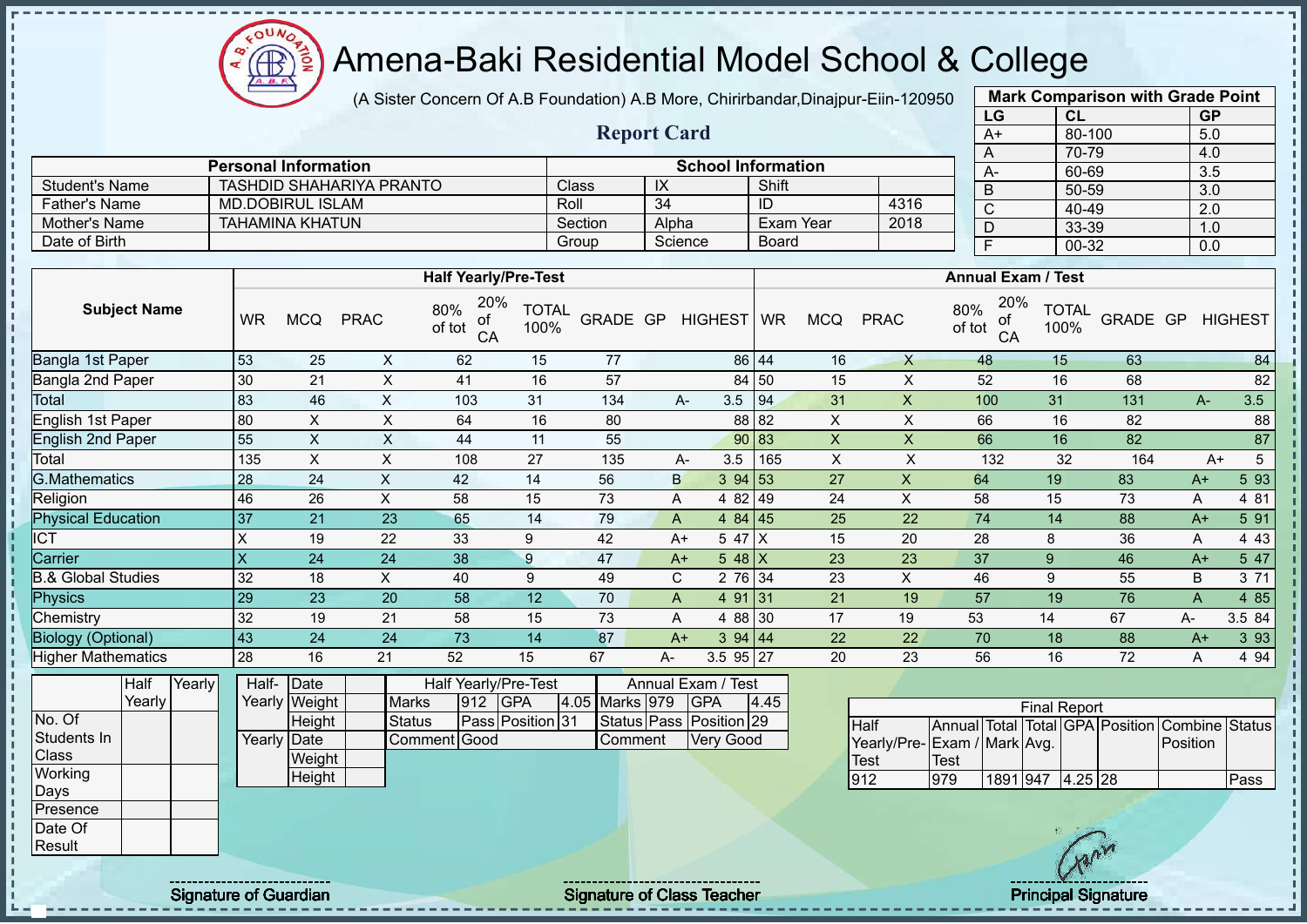(A Sister Concern Of A.B Foundation) A.B More, Chirirbandar,Dinajpur-Eiin-120950

|                               |                |           |                             |                |                                |              |                             |               |                     |                         |         |                           |              |                  |                             |                           | LG                       |              | CL                  |                | <b>GP</b>                                      |                |
|-------------------------------|----------------|-----------|-----------------------------|----------------|--------------------------------|--------------|-----------------------------|---------------|---------------------|-------------------------|---------|---------------------------|--------------|------------------|-----------------------------|---------------------------|--------------------------|--------------|---------------------|----------------|------------------------------------------------|----------------|
|                               |                |           |                             |                |                                |              |                             |               |                     |                         |         | <b>Report Card</b>        |              |                  |                             |                           | $A+$                     |              | 80-100              |                | 5.0                                            |                |
|                               |                |           |                             |                |                                |              |                             |               |                     |                         |         |                           |              |                  |                             |                           | A                        |              | 70-79               |                | 4.0                                            |                |
|                               |                |           | <b>Personal Information</b> |                |                                |              |                             |               |                     |                         |         | <b>School Information</b> |              |                  |                             |                           | $A-$                     |              | 60-69               |                | 3.5                                            |                |
| <b>Student's Name</b>         |                |           |                             |                | <b>SOYEB HOSSAIN JISAN</b>     |              |                             | Class         |                     | $\overline{\mathsf{X}}$ |         |                           | Shift        |                  |                             |                           | B                        |              | 50-59               |                | 3.0                                            |                |
| <b>Father's Name</b>          |                |           |                             |                |                                |              |                             | Roll          |                     | $\overline{35}$         |         |                           | ID           |                  | 4347                        |                           | $\overline{C}$           |              | 40-49               |                | $\overline{2.0}$                               |                |
| Mother's Name                 |                |           |                             |                |                                |              |                             |               | Section             |                         | Alpha   |                           |              | <b>Exam Year</b> | 2018                        |                           | $\overline{D}$           |              | 33-39               |                | 1.0                                            |                |
| Date of Birth                 |                |           |                             |                |                                |              |                             | Group         |                     |                         | Science |                           | <b>Board</b> |                  |                             |                           | $\overline{\mathsf{F}}$  |              | $00 - 32$           |                | 0.0                                            |                |
|                               |                |           |                             |                |                                |              |                             |               |                     |                         |         |                           |              |                  |                             |                           |                          |              |                     |                |                                                |                |
|                               |                |           |                             |                |                                |              | <b>Half Yearly/Pre-Test</b> |               |                     |                         |         |                           |              |                  |                             | <b>Annual Exam / Test</b> |                          |              |                     |                |                                                |                |
| <b>Subject Name</b>           |                | <b>WR</b> | <b>MCQ</b>                  | <b>PRAC</b>    | 80%                            | of tot       | 20%<br>of CA                | TOTAL<br>100% | GRADE GP            |                         |         | <b>HIGHEST</b>            | <b>WR</b>    | <b>MCQ</b>       | <b>PRAC</b>                 | 80%                       | 20%<br>of tot of CA 100% |              | <b>TOTAL</b>        | GRADE GP       |                                                | <b>HIGHEST</b> |
| Bangla 1st Paper              | $\mathbf{0}$   |           | $\mathbf 0$                 |                | X                              | $\Omega$     |                             | $\mathbf{0}$  | $\mathbf 0$         |                         |         | 86 0                      |              | $\mathbf 0$      | X                           | $\mathbf{0}$              |                          | $\Omega$     |                     | $\Omega$       |                                                | 84             |
| Bangla 2nd Paper              | $\overline{0}$ |           | $\mathbf 0$                 |                | $\mathsf{x}$                   | $\mathbf{0}$ |                             | $\mathbf 0$   | $\Omega$            |                         |         | 84 0                      |              | $\mathbf{0}$     | $\mathsf{X}$                | $\mathbf{0}$              |                          | $\Omega$     |                     | $\Omega$       |                                                | 82             |
| Total                         |                |           |                             |                |                                |              |                             |               |                     |                         |         |                           |              |                  |                             |                           |                          |              |                     |                |                                                |                |
| English 1st Paper             | $\mathbf 0$    |           | $\pmb{\times}$              |                | X                              | $\mathbf 0$  |                             | $\mathbf 0$   | 0                   |                         |         | 88 0                      |              | $\pmb{\times}$   | $\pmb{\times}$              | $\mathbf 0$               |                          | $\mathbf 0$  |                     | 0              |                                                | 88             |
| <b>English 2nd Paper</b>      | $\mathbf 0$    |           | $\boldsymbol{\mathsf{X}}$   |                | $\mathsf X$                    | $\mathbf 0$  |                             | $\mathbf 0$   | $\mathbf 0$         |                         |         | 90 0                      |              | $\mathsf{X}$     | $\mathsf{X}$                | $\mathbf{0}$              |                          | $\mathbf 0$  |                     | $\mathbf{0}$   |                                                | 87             |
| Total                         |                |           |                             |                |                                |              |                             |               |                     |                         |         |                           |              |                  |                             |                           |                          |              |                     |                |                                                |                |
| <b>G.Mathematics</b>          | 0              |           | $\mathbf 0$                 | $\pmb{\times}$ |                                | $\mathbf{0}$ | $\mathbf 0$                 |               | $\pmb{0}$           | F                       |         | 0.0940                    |              | $\overline{0}$   | $\boldsymbol{\mathsf{X}}$   | $\pmb{0}$                 |                          | $\mathbf{0}$ |                     | $\overline{0}$ | F                                              | 0.093          |
| Religion                      | $\Omega$       |           | $\pmb{0}$                   | $\pmb{\times}$ | $\mathbf 0$                    |              | $\mathbf 0$                 |               | $\pmb{0}$           | $\mathsf F$             |         | 0.0820                    |              | 0                | $\mathsf X$                 | 0                         |                          | $\pmb{0}$    |                     | $\mathbf 0$    | F                                              | 0.081          |
| <b>Physical Education</b>     | $\overline{0}$ |           | $\mathbf{0}$                |                | $\overline{0}$<br>$\mathbf{0}$ |              | $\mathbf 0$                 |               | $\pmb{0}$           | F                       |         | $0.084$ 0                 |              | $\overline{0}$   | $\mathbf{0}$                | $\pmb{0}$                 |                          | $\pmb{0}$    |                     | $\overline{0}$ | F                                              | 0.091          |
| $\overline{ICT}$              | X              |           | $\mathbf 0$                 | $\Omega$       | $\mathbf 0$                    |              | $\Omega$                    |               | $\pmb{0}$           | F                       |         | $0.047$ X                 |              | $\Omega$         | 0                           | 0                         |                          | $\pmb{0}$    |                     | $\Omega$       | F                                              | 0.043          |
| Carrier                       | X              |           | $\mathbf{0}$                |                | $\overline{0}$<br>$\Omega$     |              | $\overline{0}$              |               | $\pmb{0}$           | F                       |         | $0.048$ X                 |              | $\overline{0}$   | $\overline{0}$              | $\mathbf 0$               |                          | $\mathbf 0$  |                     | $\Omega$       | F                                              | 0.047          |
| <b>B.&amp; Global Studies</b> | $\Omega$       |           | $\pmb{0}$                   | X              | $\mathbf 0$                    |              | $\mathbf 0$                 |               | $\pmb{0}$           | F                       |         | $0.076$ <sub>0</sub>      |              | $\Omega$         | $\pmb{\mathsf{X}}$          | 0                         |                          | $\pmb{0}$    |                     | $\mathbf 0$    | F                                              | 0.071          |
| <b>Physics</b>                | $\Omega$       |           | $\mathbf{0}$                |                | $\overline{0}$<br>$\Omega$     |              | $\Omega$                    |               | $\pmb{0}$           | F                       |         | $0.091$ 0                 |              | $\Omega$         | $\mathbf{0}$                | $\mathbf 0$               |                          | $\mathbf 0$  |                     | $\Omega$       | F                                              | 0.085          |
| Chemistry                     | 0              |           | $\mathbf 0$                 | $\Omega$       | $\mathbf 0$                    |              | $\Omega$                    |               | $\pmb{0}$           | F                       |         | 0.0880                    |              | $\Omega$         | 0                           | $\mathbf 0$               |                          | $\pmb{0}$    |                     | $\Omega$       | E                                              | 0.084          |
| <b>Biology (Optional)</b>     | $\overline{0}$ |           | $\pmb{0}$                   |                | $\overline{0}$<br>$\Omega$     |              | $\mathbf{0}$                |               | $\pmb{0}$           | F                       |         | $0.094$ 0                 |              | $\mathbf 0$      | $\mathbf 0$                 | $\overline{0}$            |                          | $\pmb{0}$    |                     | $\Omega$       |                                                | 0.0 93         |
| <b>Higher Mathematics</b>     | $\mathbf 0$    |           | $\mathbf 0$                 |                | $\mathbf{0}$<br>$\Omega$       |              | $\Omega$                    |               | $\mathsf{O}\xspace$ | F                       |         | 0.0950                    |              | $\mathbf 0$      | $\Omega$                    | $\Omega$                  |                          | $\mathbf 0$  |                     | $\Omega$       | E                                              | 0.094          |
|                               | <b>Half</b>    | Yearly    |                             | Half-          | Date                           |              |                             |               |                     |                         |         |                           |              |                  |                             |                           |                          |              |                     |                |                                                |                |
|                               | Yearly         |           |                             | Yearly         | Weight                         |              |                             |               |                     |                         |         |                           |              |                  |                             |                           |                          |              | <b>Final Report</b> |                |                                                |                |
| No. Of Students               |                |           |                             |                | Height                         |              |                             |               |                     |                         |         |                           |              |                  | Half                        |                           |                          |              |                     |                | Annual Total Total GPA Position Combine Status |                |
| In Class                      |                |           |                             | Yearly         | Date                           |              |                             |               |                     |                         |         |                           |              |                  | Yearly/Pre-Exam / Mark Avg. |                           |                          |              |                     |                | Position                                       |                |
| <b>Working Days</b>           |                |           |                             |                | Weight                         |              |                             |               |                     |                         |         |                           |              |                  | <b>Test</b>                 | <b>Test</b>               |                          |              |                     |                |                                                |                |
| Presence                      |                |           |                             |                | Height                         |              |                             |               |                     |                         |         |                           |              |                  | 912                         | 979                       |                          |              | 1891 947 4.25       |                |                                                | Fail           |

**Mark Comparison with Grade Point**

Signature of Guardian Signature of Class Teacher Principal Signature Principal Signature

 $\Omega$ Æ

Date Of Result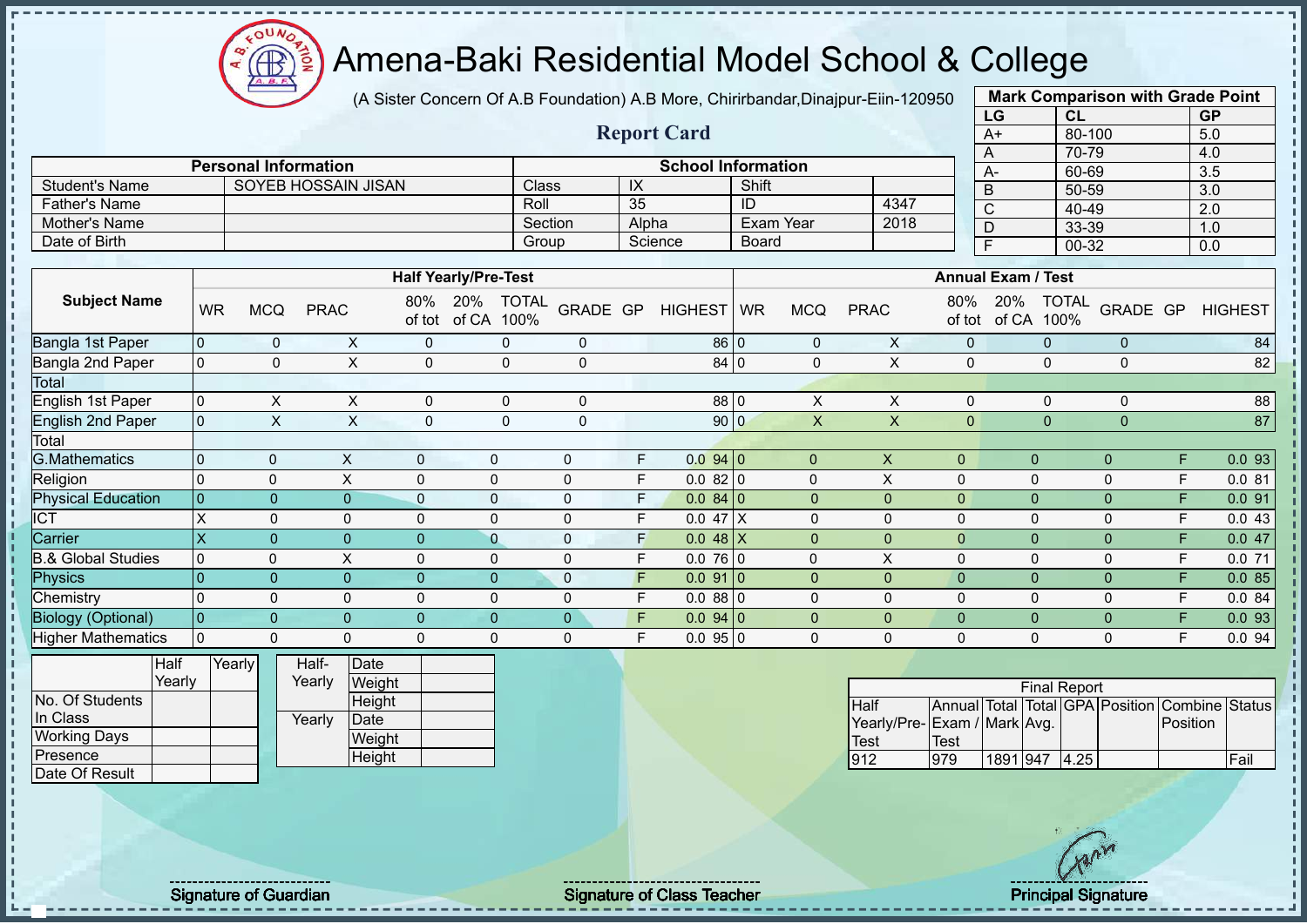$\Omega$ **AB** 

# Amena-Baki Residential Model School & College

(A Sister Concern Of A.B Foundation) A.B More, Chirirbandar,Dinajpur-Eiin-120950

**Report Card**

| <b>Mark Comparison with Grade Point</b> |        |           |  |  |  |  |  |  |  |  |  |
|-----------------------------------------|--------|-----------|--|--|--|--|--|--|--|--|--|
| LG                                      | CL     | <b>GP</b> |  |  |  |  |  |  |  |  |  |
| $A+$                                    | 80-100 | 5.0       |  |  |  |  |  |  |  |  |  |
| A                                       | 70-79  | 4.0       |  |  |  |  |  |  |  |  |  |
| A-                                      | 60-69  | 3.5       |  |  |  |  |  |  |  |  |  |
| B                                       | 50-59  | 3.0       |  |  |  |  |  |  |  |  |  |
| C                                       | 40-49  | 2.0       |  |  |  |  |  |  |  |  |  |
| D                                       | 33-39  | 1.0       |  |  |  |  |  |  |  |  |  |
| F                                       | 00-32  | 0.0       |  |  |  |  |  |  |  |  |  |
|                                         |        |           |  |  |  |  |  |  |  |  |  |

| <b>Student's Name</b>         |           | SOLOYMAN HAQUE       |                |                                  | Class                | IX              |         |              | Shift       |            |              | $\Gamma$<br>B                    | vv-vv<br>50-59       |          | ◡.◡<br>3.0 |                |
|-------------------------------|-----------|----------------------|----------------|----------------------------------|----------------------|-----------------|---------|--------------|-------------|------------|--------------|----------------------------------|----------------------|----------|------------|----------------|
| <b>Father's Name</b>          |           | <b>NAZRUL ISLAM</b>  |                |                                  | Roll                 | $\overline{36}$ |         |              | ID          |            | 4354         | C                                | 40-49                |          | 2.0        |                |
| Mother's Name                 |           | <b>SHEFALI BEGUM</b> |                |                                  | Section              | Alpha           |         |              | Exam Year   |            | 2018         | D                                | 33-39                |          | 1.0        |                |
| Date of Birth                 |           |                      |                |                                  | Group                |                 | Science |              | Board       |            |              | F                                | 00-32                |          | 0.0        |                |
|                               |           |                      |                |                                  |                      |                 |         |              |             |            |              |                                  |                      |          |            |                |
|                               |           |                      |                | <b>Half Yearly/Pre-Test</b>      |                      |                 |         |              |             |            |              | <b>Annual Exam / Test</b>        |                      |          |            |                |
| <b>Subject Name</b>           | <b>WR</b> | <b>MCQ</b>           | <b>PRAC</b>    | 20%<br>80%<br>оf<br>of tot<br>CA | <b>TOTAL</b><br>100% | GRADE GP        |         | HIGHEST   WR |             | <b>MCQ</b> | <b>PRAC</b>  | 20%<br>80%<br>of<br>of tot<br>CA | <b>TOTAL</b><br>100% | GRADE GP |            | <b>HIGHEST</b> |
| Bangla 1st Paper              | 55        | 25                   | X              | 64                               | 15                   | 79              |         |              | 86 46       | 20         | $\mathsf{X}$ | 53                               | 16                   | 69       |            | 84             |
| Bangla 2nd Paper              | 47        | 23                   | $\pmb{\times}$ | 56                               | 18                   | 74              |         |              | 84 50       | 18         | X            | 54                               | 18                   | 72       |            | 82             |
| Total                         | 102       | 48                   | X              | 120                              | 33                   | 153             |         | A            | 96<br>4     | 38         | X            | 107                              | 34                   | 141      | A          | $\overline{4}$ |
| English 1st Paper             | 82        | X.                   | X              | 66                               | 17                   | 83              |         |              | 88 82       | X          | X            | 66                               | 18                   | 84       |            | 88             |
| <b>English 2nd Paper</b>      | 71        | X                    | X              | 57                               | 13                   | 70              |         |              | 90 74       | X          | X            | 59                               | 16                   | 75       |            | 87             |
| Total                         | 153       | X                    | X              | 123                              | 30                   | 153             |         | A            | 156<br>4    | X          | X            | 125                              | 34                   | 159      | A          | 4              |
| <b>G.Mathematics</b>          | 30        | 28                   | X              | 46                               | 11                   | 57              | B       |              | 52<br>394   | 27         | X            | 63                               | 15                   | 78       | A          | 4 9 3          |
| Religion                      | 52        | 26                   | X              | 62                               | 14                   | 76              | A       |              | 53<br>4 8 2 | 25         | X            | 62                               | 15                   | 77       | A          | 4 81           |
| <b>Physical Education</b>     | 40        | 22                   | 22             | 67                               | 14                   | 81              | $A+$    |              | 584 45      | 25         | 22           | 74                               | 16                   | 90       | $A+$       | 5 91           |
| <b>ICT</b>                    | X         | 19                   | 22             | 33                               | 9                    | 42              | $A+$    |              | 5 47 X      | 17         | 20           | 30                               | 8                    | 38       | Α          | 4 4 3          |
| Carrier                       | X         | 24                   | 24             | 38                               | 9                    | 47              | $A+$    |              | 5 48 $X$    | 22         | 22           | 35                               | 9                    | 44       | $A+$       | 5 47           |
| <b>B.&amp; Global Studies</b> | 32        | 24                   | X              | 45                               | 10                   | 55              | B       |              | 3 76 34     | 22         | X            | 45                               | 13                   | 58       | B          | 3 7 1          |
| <b>Physics</b>                | 29        | 22                   | 17             | 54                               | 12 <sup>°</sup>      | 66              | A-      |              | $3.5$ 91 40 | 21         | 20           | 65                               | 20                   | 85       | $A+$       | 5 8 5          |
| Chemistry                     | 31        | 19                   | 21             | 57                               | 16                   | 73              | A       |              | 4 88 35     | 17         | 20           | 58                               | 14                   | 72       | A          | 4 84           |
| <b>Biology (Optional)</b>     | 45        | 24                   | 24             | 74                               | 15                   | 89              | $A+$    |              | 394   45    | 22         | 21           | 70                               | 15                   | 85       | $A+$       | 3 9 3          |
| Higher Mathematics            | 26        | 19                   | 24             | 55                               | 16                   | 71              | A       |              | 4 95 27     | 20         | 23           | 56                               | 19                   | 75       | Α          | 4 9 4          |
|                               |           |                      |                |                                  |                      |                 |         |              |             |            |              |                                  |                      |          |            |                |

|              | Half   | Yearly | Half- Date  |               | Annual Exam / Test<br><b>Half Yearly/Pre-Test</b> |     |                  |  |                     |  |                         |      |  |
|--------------|--------|--------|-------------|---------------|---------------------------------------------------|-----|------------------|--|---------------------|--|-------------------------|------|--|
|              | Yearly |        |             | Yearly Weight | <b>Marks</b>                                      | 963 | <b>IGPA</b>      |  | 4.32 Marks 1002 GPA |  |                         | 4.45 |  |
| No. Of       |        |        |             | Height        | Status                                            |     | Pass Position 24 |  |                     |  | Status Pass Position 27 |      |  |
| Students In  |        |        | Yearly Date |               | Comment Good                                      |     |                  |  | lComment            |  | Verv Good               |      |  |
| <b>Class</b> |        |        |             | Weight        |                                                   |     |                  |  |                     |  |                         |      |  |
| Working      |        |        |             | Height        |                                                   |     |                  |  |                     |  |                         |      |  |
| Days         |        |        |             |               |                                                   |     |                  |  |                     |  |                         |      |  |
| Presence     |        |        |             |               |                                                   |     |                  |  |                     |  |                         |      |  |
| Date Of      |        |        |             |               |                                                   |     |                  |  |                     |  |                         |      |  |
| Result       |        |        |             |               |                                                   |     |                  |  |                     |  |                         |      |  |

**Personal Information**<br> **School Information**<br> **School Information**<br> **School Information** 

|                             | <b>Final Report</b> |                  |  |  |  |                                                |      |  |  |  |  |  |  |  |  |
|-----------------------------|---------------------|------------------|--|--|--|------------------------------------------------|------|--|--|--|--|--|--|--|--|
| <b>Half</b>                 |                     |                  |  |  |  | Annual Total Total GPA Position Combine Status |      |  |  |  |  |  |  |  |  |
| Yearly/Pre-Exam / Mark Avg. |                     |                  |  |  |  | <b>Position</b>                                |      |  |  |  |  |  |  |  |  |
| Test                        | Test                |                  |  |  |  |                                                |      |  |  |  |  |  |  |  |  |
| 963                         | 1002                | 1965 985 4.39 23 |  |  |  |                                                | Pass |  |  |  |  |  |  |  |  |

Signature of Guardian Signature of Class Teacher Principal Signature of Guardian Signature of Class Teacher Principal Signature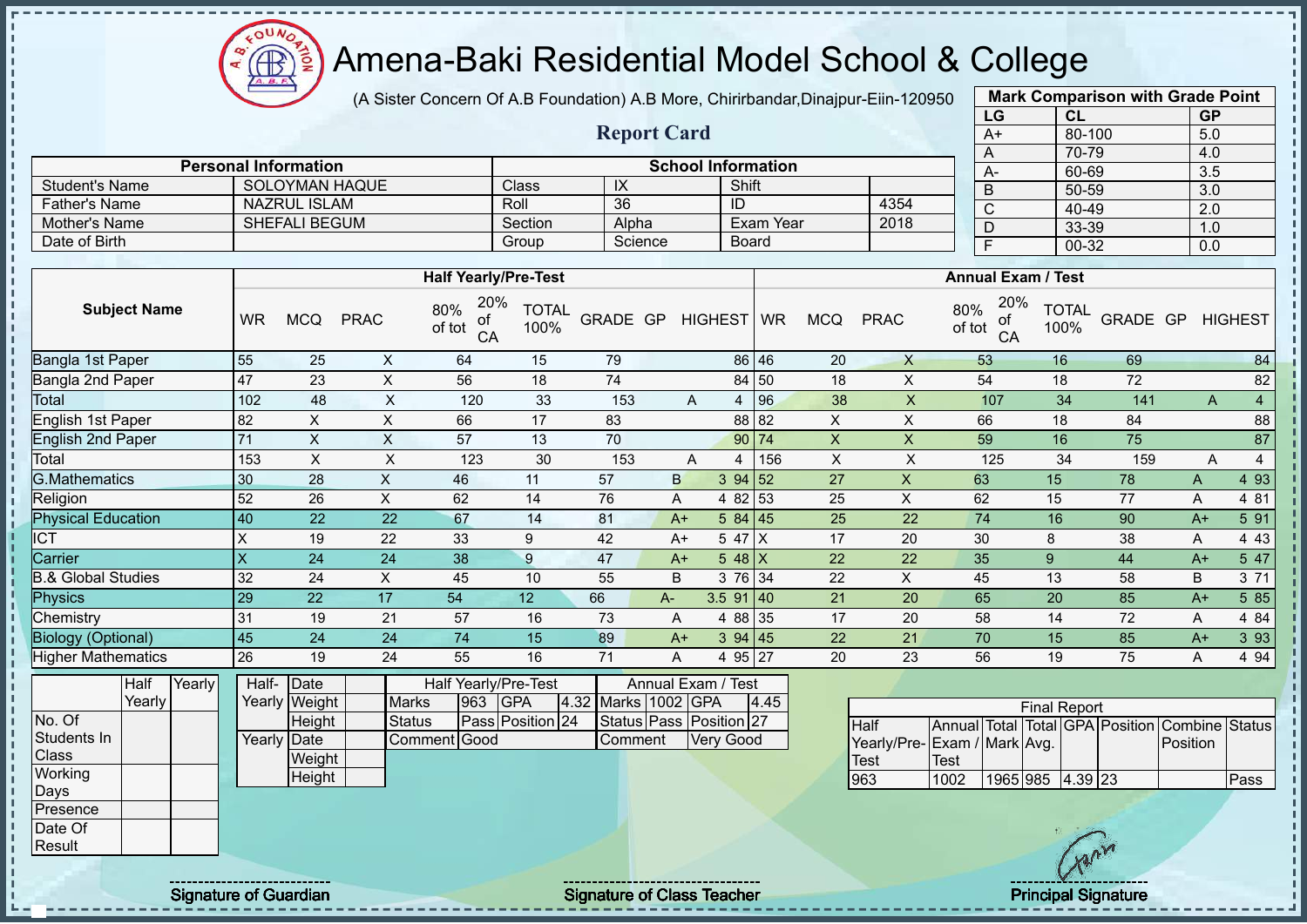OUN Æ

# Amena-Baki Residential Model School & College

(A Sister Concern Of A.B Foundation) A.B More, Chirirbandar,Dinajpur-Eiin-120950

**Report Card**

**Personal Information School Information** 

Father's Name MD.SHAHJAHAN ALI Roll 37 ID 4408<br>Mother's Name ISMAT ARA BEGUM Section Alpha Exam Year 2018

Student's Name ESTIAK AHMED<br>
Father's Name MD.SHAHJAHAN ALI Roll 37 ID

Date of Birth Board Group Science Board

Mother's Name **ISMAT ARA BEGUM** Section Alpha

| <b>Mark Comparison with Grade Point</b> |        |           |  |  |  |  |  |  |  |  |  |
|-----------------------------------------|--------|-----------|--|--|--|--|--|--|--|--|--|
| LG                                      | CL     | <b>GP</b> |  |  |  |  |  |  |  |  |  |
| $A+$                                    | 80-100 | 5.0       |  |  |  |  |  |  |  |  |  |
| A                                       | 70-79  | 4.0       |  |  |  |  |  |  |  |  |  |
| A-                                      | 60-69  | 3.5       |  |  |  |  |  |  |  |  |  |
| B                                       | 50-59  | 3.0       |  |  |  |  |  |  |  |  |  |
| C                                       | 40-49  | 2.0       |  |  |  |  |  |  |  |  |  |
| D                                       | 33-39  | 1.0       |  |  |  |  |  |  |  |  |  |
| F                                       | 00-32  | 0.0       |  |  |  |  |  |  |  |  |  |
|                                         |        |           |  |  |  |  |  |  |  |  |  |

|                               |                         |                |              | <b>Half Yearly/Pre-Test</b>      |               |                |       |                                  |             |            |              | <b>Annual Exam / Test</b>        |                      |          |      |                |
|-------------------------------|-------------------------|----------------|--------------|----------------------------------|---------------|----------------|-------|----------------------------------|-------------|------------|--------------|----------------------------------|----------------------|----------|------|----------------|
| <b>Subject Name</b>           | <b>WR</b>               | <b>MCQ</b>     | <b>PRAC</b>  | 20%<br>80%<br>of<br>of tot<br>CA | TOTAL<br>100% | GRADE GP       |       | HIGHEST WR                       |             | <b>MCQ</b> | <b>PRAC</b>  | 20%<br>80%<br>οf<br>of tot<br>CA | <b>TOTAL</b><br>100% | GRADE GP |      | <b>HIGHEST</b> |
| Bangla 1st Paper              | 50                      | 27             | X            | 62                               | 13            | 75             |       |                                  | 86 38       | 18         | $\mathsf{X}$ | 45                               | 15                   | 60       |      | 84             |
| Bangla 2nd Paper              | 42                      | 24             | X            | 53                               | 16            | 69             |       |                                  | 84 50       | 19         | X            | 55                               | 18                   | 73       |      | 82             |
| Total                         | 92                      | 51             | X            | 115                              | 29            | 144            |       | A                                | 88<br>4     | 37         | X            | 100                              | 33                   | 133      | A-   | 3.5            |
| English 1st Paper             | 87                      | X              | X            | 70                               | 18            | 88             |       |                                  | 88 86       | X          | X            | 69                               | 18                   | 87       |      | 88             |
| <b>English 2nd Paper</b>      | 85                      | X              | X            | 68                               | 14            | 82             |       |                                  | 90 76       | X          | X.           | 61                               | 15                   | 76       |      | 87             |
| Total                         | 172                     | Χ              | X            | 138                              | 32            | 170            |       | $A+$                             | 162<br>5    | X          | X            | 130                              | 33                   | 163      |      | 5<br>$A+$      |
| <b>G.Mathematics</b>          | 30                      | 28             | X            | 46                               | 16            | 62             | $A -$ |                                  | $3.5$ 94 65 | 25         | X            | 72                               | 16                   | 88       | $A+$ | 5 93           |
| Religion                      | 49                      | 25             | X            | 59                               | 16            | 75             |       | A                                | 4 82 47     | 20         | X            | 54                               | 14                   | 68       | A-   | 3.5 81         |
| <b>Physical Education</b>     | 40                      | 22             | 22           | 67                               | 15            | 82             |       | $A+$                             | 584 45      | 24         | 22           | 73                               | 15                   | 88       | $A+$ | 5 91           |
| <b>ICT</b>                    | X                       | 21             | 22           | 34                               | 9             | 43             |       | A+                               | 5 47 X      | 15         | 20           | 28                               | 8                    | 36       | A    | 4 4 3          |
| Carrier                       | $\overline{\mathsf{x}}$ | 24             | 24           | 38                               | 9             | 47             |       | $A+$                             | $548$ X     | 20         | 22           | 34                               | 9                    | 43       | $A+$ | 5 47           |
| <b>B.&amp; Global Studies</b> | 31                      | 26             | X            | 46                               | 10            | 56             |       | B                                | 3 76 36     | 20         | X            | 45                               | 10                   | 55       | B    | 3 71           |
| Physics                       | 23                      | 22             | 18           | 50                               | 14            | 64             | $A -$ |                                  | $3.5$ 91 33 | 21         | 20           | 59                               | 19                   | 78       | A    | 4 8 5          |
| Chemistry                     | 32                      | 18             | 21           | 57                               | 14            | 71             |       | A                                | 4 88 25     | 16         | 18           | 47                               | 14                   | 61       | A-   | 3.5 84         |
| <b>Biology (Optional)</b>     | 45                      | 25             | 24           | 75                               | 13            | 88             |       | $A+$                             | 394 43      | 22         | 22           | 70                               | 17                   | 87       | $A+$ | 3 9 3          |
| <b>Higher Mathematics</b>     | 34                      | 16             | 21           | 57                               | 13            | 70             |       | A                                | 4 95 24     | 20         | 21           | 52                               | 15                   | 67       | А-   | 3.5 94         |
| Half<br>Yearly<br>Yearly      | Half-<br>Yearly         | Date<br>Weight | <b>Marks</b> | Half Yearly/Pre-Test<br>972      | <b>GPA</b>    | 4.45 Marks 967 |       | Annual Exam / Test<br><b>GPA</b> | 4.36        |            |              |                                  | <b>Final Report</b>  |          |      |                |

|                 | ттан   | TCAIIV | ⊓all−               | i valt        | <b>NAIL IGAILV/LIG-IGSL</b> |               | Alliludi Exdili / Test |  |                |                         |      |                              |             |          |                     |         |                            |                                               |      |
|-----------------|--------|--------|---------------------|---------------|-----------------------------|---------------|------------------------|--|----------------|-------------------------|------|------------------------------|-------------|----------|---------------------|---------|----------------------------|-----------------------------------------------|------|
|                 | Yearly |        |                     | Yearly Weight | <b>Marks</b>                | $ 972\rangle$ | <b>IGPA</b>            |  | 4.45 Marks 967 | <b>IGPA</b>             | 4.36 |                              |             |          | <b>Final Report</b> |         |                            |                                               |      |
| No. Of          |        |        |                     | Height        | Status                      |               | Pass Position 19       |  |                | Status Pass Position 32 |      | <b>Half</b>                  |             |          |                     |         |                            | Annual Total Total GPA Position Combine Statu |      |
| Students In     |        |        | Yearly <b>IDate</b> |               | Comment Good                |               |                        |  | Comment        | Very Good               |      | Yearly/Pre- Exam / Mark Avg. |             |          |                     |         |                            | Position                                      |      |
| <b>Class</b>    |        |        |                     | Weight        |                             |               |                        |  |                |                         |      | Test                         | <b>Test</b> |          |                     |         |                            |                                               |      |
| Working<br>Days |        |        |                     | Height        |                             |               |                        |  |                |                         |      | 972                          | 967         | 1939 971 |                     | 4.41 22 |                            |                                               | Pass |
| Presence        |        |        |                     |               |                             |               |                        |  |                |                         |      |                              |             |          |                     |         |                            |                                               |      |
| Date Of         |        |        |                     |               |                             |               |                        |  |                |                         |      |                              |             |          |                     |         |                            |                                               |      |
| Result          |        |        |                     |               |                             |               |                        |  |                |                         |      |                              |             |          |                     |         | $\mathbb{C}^{\mathcal{N}}$ |                                               |      |

T

Signature of Guardian Signature of Class Teacher Principal Signature Principal Signature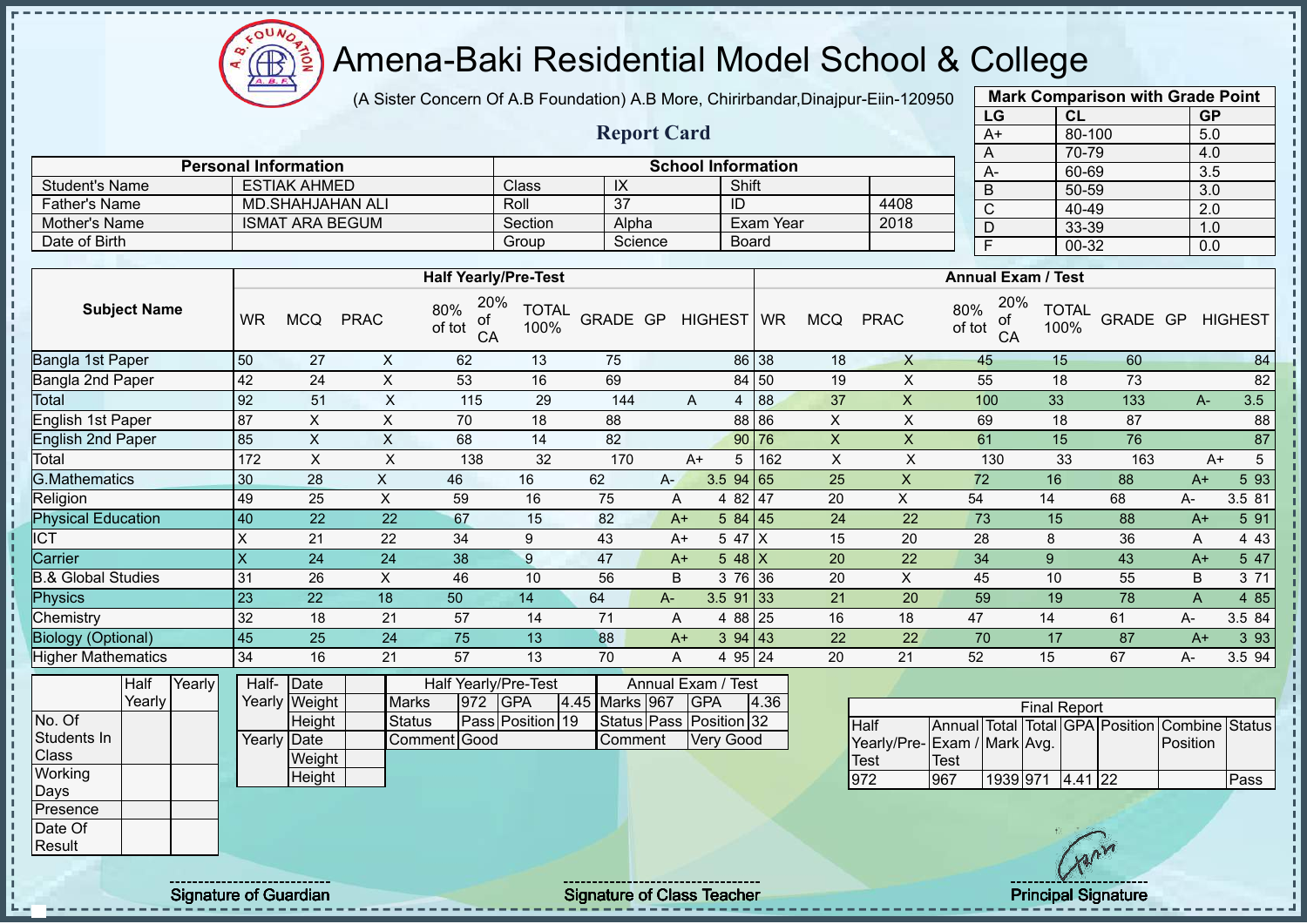(A Sister Concern Of A.B Foundation) A.B More, Chirirbandar,Dinajpur-Eiin-120950

**Report Card**

| <b>Mark Comparison with Grade Point</b><br>LG |           |  |  |  |  |  |  |  |  |  |  |
|-----------------------------------------------|-----------|--|--|--|--|--|--|--|--|--|--|
| CL                                            | <b>GP</b> |  |  |  |  |  |  |  |  |  |  |
| 80-100                                        | 5.0       |  |  |  |  |  |  |  |  |  |  |
| 70-79                                         | 4.0       |  |  |  |  |  |  |  |  |  |  |
| 60-69                                         | 3.5       |  |  |  |  |  |  |  |  |  |  |
| 50-59                                         | 3.0       |  |  |  |  |  |  |  |  |  |  |
| 40-49                                         | 2.0       |  |  |  |  |  |  |  |  |  |  |
| 33-39                                         | 1.0       |  |  |  |  |  |  |  |  |  |  |
| 00-32                                         | 0.0       |  |  |  |  |  |  |  |  |  |  |
|                                               |           |  |  |  |  |  |  |  |  |  |  |

|                      | <b>Personal Information</b> |         |         | <b>School Information</b> |      |
|----------------------|-----------------------------|---------|---------|---------------------------|------|
| Student's Name       | MD ISTEAK AHAMED IMON       | Class   | ᠕       | Shift                     |      |
| <b>Father's Name</b> | MD HARUNUR RASHID           | Roll    | 38      | ID                        | 4417 |
| Mother's Name        | <b>YEASMIN ARA</b>          | Section | Alpha   | Exam Year                 | 2018 |
| Date of Birth        |                             | Group   | Science | Board                     |      |

|                               |           |            |             | <b>Half Yearly/Pre-Test</b>      |                      |          |    |      |            |     |            |             | <b>Annual Exam / Test</b>        |                      |          |      |                |
|-------------------------------|-----------|------------|-------------|----------------------------------|----------------------|----------|----|------|------------|-----|------------|-------------|----------------------------------|----------------------|----------|------|----------------|
| <b>Subject Name</b>           | <b>WR</b> | <b>MCQ</b> | <b>PRAC</b> | 20%<br>80%<br>οf<br>of tot<br>CA | <b>TOTAL</b><br>100% | GRADE GP |    |      | HIGHEST WR |     | <b>MCQ</b> | <b>PRAC</b> | 20%<br>80%<br>of<br>of tot<br>CA | <b>TOTAL</b><br>100% | GRADE GP |      | <b>HIGHEST</b> |
| Bangla 1st Paper              | 52        | 29         | X           | 65                               | 16                   | 81       |    |      | 86 46      |     | 20         | $\times$    | 53                               | 15                   | 68       |      | 84             |
| Bangla 2nd Paper              | 51        | 24         | X           | 60                               | 17                   | 77       |    |      | 84 50      |     | 19         | X           | 55                               | 15                   | 70       |      | 82             |
| Total                         | 103       | 53         | X           | 125                              | 33                   | 158      |    | A    | 4          | 96  | 39         | X           | 108                              | 30                   | 138      |      | 3.5<br>$A -$   |
| English 1st Paper             | 85        | X          | X           | 68                               | 18                   | 86       |    |      | 88 86      |     | X          | X           | 69                               | 18                   | 87       |      | 88             |
| English 2nd Paper             | 81        | X          | X           | 65                               | 15                   | 80       |    |      | 90 80      |     | X          | X           | 64                               | 16                   | 80       |      | 87             |
| Total                         | 166       | X          | X           | 133                              | 33                   | 166      |    | $A+$ | 5          | 166 | X          | X           | 133                              | 34                   | 167      |      | 5<br>A+        |
| <b>G.Mathematics</b>          | 54        | 30         | X           | 67                               | 19                   | 86       |    | $A+$ | 594 62     |     | 29         | X           | 73                               | 19                   | 92       | $A+$ | 5 93           |
| Religion                      | 53        | 25         | X           | 62                               | 16                   | 78       |    | A    | 4 82 55    |     | 23         | X           | 62                               | 16                   | 78       | A    | 4 81           |
| <b>Physical Education</b>     | 36        | 22         | 23          | 65                               | 15                   | 80       |    | $A+$ | 584   46   |     | 25         | 22          | 74                               | 16                   | 90       | $A+$ | 5 91           |
| <b>ICT</b>                    | X         | 21         | 22          | 34                               | 9                    | 43       |    | $A+$ | 5 47 X     |     | 20         | 22          | 34                               | 8                    | 42       | $A+$ | 5 4 3          |
| Carrier                       | X         | 24         | 23          | 38                               | 9                    | 47       |    | $A+$ | 5 48 $X$   |     | 23         | 22          | 36                               | 9                    | 45       | $A+$ | 5 47           |
| <b>B.&amp; Global Studies</b> | 33        | 28         | X.          | 49                               | 12                   | 61       | A- |      | 3.5 76 39  |     | 22         | X           | 49                               | 12                   | 61       | A-   | 3.5 71         |
| Physics                       | 37        | 25         | 20          | 66                               | 18                   | 84       |    | $A+$ | 591 38     |     | 22         | 19          | 63                               | 19                   | 82       | $A+$ | 5 85           |
| Chemistry                     | 38        | 21         | 21          | 64                               | 17                   | 81       |    | $A+$ | 5 88 34    |     | 18         | 20          | 58                               | 14                   | 72       | A    | 4 8 4          |
| <b>Biology (Optional)</b>     | 44        | 24         | 24          | 74                               | 15                   | 89       |    | $A+$ | 394   44   |     | 22         | 23          | 71                               | 18                   | 89       | $A+$ | 3 9 3          |
| <b>Higher Mathematics</b>     | 46        | 19         | 24          | 71                               | 19                   | 90       |    | $A+$ | 5 95 37    |     | 22         | 24          | 66                               | 19                   | 85       | $A+$ | 5 94           |

|                 | Half     | Yearly | Half- Date  |               |                   |          | Half Yearly/Pre-Test |                     | Annual Exam / Test     |      |  |
|-----------------|----------|--------|-------------|---------------|-------------------|----------|----------------------|---------------------|------------------------|------|--|
|                 | Yearlv l |        |             | Yearly Weight | <b>Marks</b>      | 1063 GPA |                      | 4.95 Marks 1041 GPA |                        | 4.82 |  |
| No. Of          |          |        |             | Height        | <b>Status</b>     |          | Pass Position 5      |                     | Status Pass Position 5 |      |  |
| Students In     |          |        | Yearly Date |               | Comment Very Good |          |                      | Comment             | <b>Verv Good</b>       |      |  |
| <b>Class</b>    |          |        |             | Weight        |                   |          |                      |                     |                        |      |  |
| Working         |          |        |             | Height        |                   |          |                      |                     |                        |      |  |
| Days            |          |        |             |               |                   |          |                      |                     |                        |      |  |
| Presence        |          |        |             |               |                   |          |                      |                     |                        |      |  |
| <b>IDate Of</b> |          |        |             |               |                   |          |                      |                     |                        |      |  |
| Result          |          |        |             |               |                   |          |                      |                     |                        |      |  |

| <b>Final Report</b>          |      |                  |  |  |  |                                                |      |  |  |  |  |  |  |  |
|------------------------------|------|------------------|--|--|--|------------------------------------------------|------|--|--|--|--|--|--|--|
| <b>Half</b>                  |      |                  |  |  |  | Annual Total Total GPA Position Combine Status |      |  |  |  |  |  |  |  |
| Yearly/Pre- Exam / Mark Avg. |      |                  |  |  |  | Position                                       |      |  |  |  |  |  |  |  |
| <b>Test</b>                  | Test |                  |  |  |  |                                                |      |  |  |  |  |  |  |  |
| 1063                         | 1041 | 2104 1053 4.89 5 |  |  |  |                                                | Pass |  |  |  |  |  |  |  |

Signature of Guardian Signature of Class Teacher Principal Signature of Class Teacher Principal Signature of Class Teacher Principal Signature of Class Teacher Principal Signature of Class Teacher Principal Signature of Cl

ΩU **AR**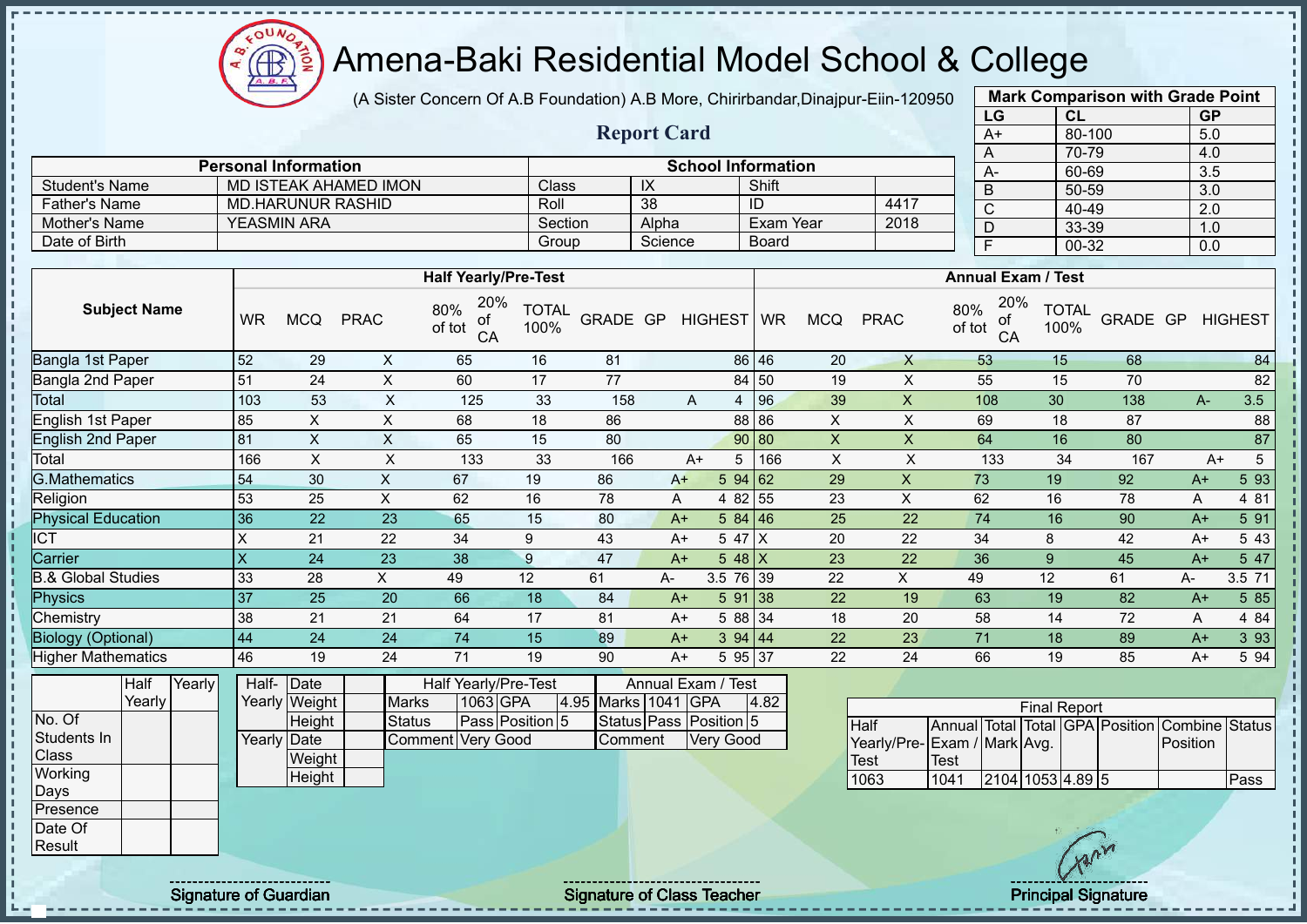COUNC  $\bigoplus$ 

 $\mathbf{I}$ 

# Amena-Baki Residential Model School & College

|                               |           |                             |                           | (A Sister Concern Of A.B Foundation) A.B More, Chirirbandar, Dinajpur-Eiin-120950 |               |          |                    | <b>Mark Comparison with Grade Point</b> |              |                |                           |                                  |                      |          |           |                |
|-------------------------------|-----------|-----------------------------|---------------------------|-----------------------------------------------------------------------------------|---------------|----------|--------------------|-----------------------------------------|--------------|----------------|---------------------------|----------------------------------|----------------------|----------|-----------|----------------|
|                               |           |                             |                           |                                                                                   |               |          |                    |                                         |              |                |                           | LG                               | CL                   |          | <b>GP</b> |                |
|                               |           |                             |                           |                                                                                   |               |          | <b>Report Card</b> |                                         |              |                |                           | $A+$                             | 80-100               |          | 5.0       |                |
|                               |           |                             |                           |                                                                                   |               |          |                    |                                         |              |                |                           | A                                | 70-79                |          | 4.0       |                |
|                               |           | <b>Personal Information</b> |                           |                                                                                   |               |          |                    | <b>School Information</b>               |              |                |                           | $A-$                             | 60-69                |          | 3.5       |                |
| <b>Student's Name</b>         |           |                             | AHSANUL HAQUE MAHIM       |                                                                                   | Class         |          | IX                 |                                         | Shift        |                |                           | $\overline{B}$                   | 50-59                |          | 3.0       |                |
| <b>Father's Name</b>          |           | <b>MD.EKRAMUL HAQUE</b>     |                           |                                                                                   | Roll          |          | 39                 |                                         | ID           |                | 4458                      | $\overline{C}$                   | 40-49                |          | 2.0       |                |
| Mother's Name                 |           | <b>MST.NIGER SULTANA</b>    |                           |                                                                                   | Section       |          | Alpha              |                                         | Exam Year    |                | 2018                      | D                                | 33-39                |          | 1.0       |                |
| Date of Birth                 |           |                             |                           |                                                                                   | Group         |          | Science            |                                         | <b>Board</b> |                |                           | $\overline{F}$                   | 00-32                |          | 0.0       |                |
|                               |           |                             |                           |                                                                                   |               |          |                    |                                         |              |                |                           |                                  |                      |          |           |                |
|                               |           |                             |                           | <b>Half Yearly/Pre-Test</b>                                                       |               |          |                    |                                         |              |                |                           | <b>Annual Exam / Test</b>        |                      |          |           |                |
| <b>Subject Name</b>           | <b>WR</b> | <b>MCQ</b>                  | <b>PRAC</b>               | 20%<br>80%<br>of<br>of tot<br>CA                                                  | TOTAL<br>100% | GRADE GP |                    | HIGHEST WR                              |              | <b>MCQ</b>     | <b>PRAC</b>               | 20%<br>80%<br>οf<br>of tot<br>CA | <b>TOTAL</b><br>100% | GRADE GP |           | <b>HIGHEST</b> |
| Bangla 1st Paper              | 55        | 29                          | X                         | 67                                                                                | 16            | 83       |                    |                                         | 86 50        | 18             | $\mathsf{X}$              | 54                               | 17                   | 71       |           | 84             |
| Bangla 2nd Paper              | 36        | 24                          | Χ                         | 48                                                                                | 18            | 66       |                    |                                         | 84 50        | 20             | X                         | 56                               | 15                   | 71       |           | 82             |
| Total                         | 91        | 53                          | $\times$                  | 115                                                                               | 34            | 149      |                    | $\overline{A}$                          | 100          | 38             | $\mathsf{X}$              | 110                              | 32                   | 142      | A         | 4              |
| English 1st Paper             | 86        | Χ                           | X                         | 69                                                                                | 15            | 84       |                    |                                         | 88 80        | X              | $\mathsf X$               | 64                               | 12                   | 76       |           | 88             |
| <b>English 2nd Paper</b>      | 82        | $\times$                    | $\boldsymbol{\mathsf{X}}$ | 66                                                                                | 14            | 80       |                    |                                         | 90 80        | $\times$       | X                         | 64                               | 16                   | 80       |           | 87             |
| Total                         | 168       | $\boldsymbol{\mathsf{X}}$   | $\boldsymbol{\mathsf{X}}$ | 135                                                                               | 29            | 164      |                    | $A+$<br>5                               | 160          | $\pmb{\times}$ | $\pmb{\mathsf{X}}$        | 128                              | 28                   | 156      | Α         | 4              |
| <b>G.Mathematics</b>          | 23        | 27                          | $\mathsf{X}$              | 40                                                                                | 16            | 56       | F.                 | $0.0$ 94 32                             |              | 28             | $\boldsymbol{\mathsf{X}}$ | 48                               | 13                   | 61       | A-        | 3.5 93         |
| Religion                      | 55        | 23                          | X                         | 62                                                                                | 14            | 76       | A                  | 4 8 2                                   | 56           | 23             | X                         | 63                               | 15                   | 78       | Α         | 4 81           |
| <b>Physical Education</b>     | 38        | 19                          | 23                        | 64                                                                                | 14            | 78       | A                  | 4 84 45                                 |              | 25             | 22                        | 74                               | 15                   | 89       | $A+$      | 5 91           |
| <b>ICT</b>                    | X         | 23                          | 22                        | 36                                                                                | 9             | 45       | $A+$               | 5 47 X                                  |              | 14             | 20                        | 27                               | 8                    | 35       | A         | 4 4 3          |
| Carrier                       | X         | 24                          | 23                        | 38                                                                                | 9             | 47       | $A+$               | $548$ X                                 |              | 22             | 22                        | 35                               | 9                    | 44       | $A+$      | 5 47           |
| <b>B.&amp; Global Studies</b> | 43        | 20                          | X                         | 50                                                                                | 10            | 60       | A-                 | 3.5 76 37                               |              | 19             | X                         | 45                               | 9                    | 54       | B         | 3 71           |
| <b>Physics</b>                | 22        | 24                          | 17                        | 50                                                                                | 17            | 67       | A-                 | $3.5$ 91 33                             |              | 21             | 16                        | 56                               | 15                   | 71       | A         | 4 8 5          |
| Chemistry                     | 36        | 17                          | 20                        | 58                                                                                | 17            | 75       | A                  | 4 88 30                                 |              | 18             | 20                        | 54                               | 16                   | 70       | A         | 4 8 4          |
|                               |           |                             |                           |                                                                                   |               |          |                    |                                         |              |                |                           |                                  |                      |          |           |                |

|                      | <b>Personal Information</b> |         |         | <b>School Information</b> |      |
|----------------------|-----------------------------|---------|---------|---------------------------|------|
| Student's Name       | AHSANUL HAQUE MAHIM         | Class   | IX      | Shift                     |      |
| <b>Father's Name</b> | MD.EKRAMUL HAQUE            | Roll    | 39      | ID                        | 4458 |
| Mother's Name        | MST.NIGER SULTANA           | Section | Alpha   | Exam Year                 | 2018 |
| Date of Birth        |                             | Group   | Science | <b>Board</b>              |      |

| טטווט איש וואט אי         |        |        | ᠇◡          | ∠∪            | $\lambda$ | ັບບ                             |    | <b>U</b>             | vv. | $\Gamma$                |            | <b>U.U</b> I U I U |      | ιv |             | $\lambda$ | ᠇◡                          | ັ                   | ◡┭                | ້                                              |       |
|---------------------------|--------|--------|-------------|---------------|-----------|---------------------------------|----|----------------------|-----|-------------------------|------------|--------------------|------|----|-------------|-----------|-----------------------------|---------------------|-------------------|------------------------------------------------|-------|
| Physics                   |        |        | 22          | 24            | 17        | 50                              |    | 17                   | 67  | A-                      |            | $3.5$ 91 33        |      | 21 |             | 16        | 56                          | 15 <sub>1</sub>     | 71                | A                                              | 4 8 5 |
| Chemistry                 |        |        | 36          | 17            | 20        |                                 | 58 | 17                   | 75  | A                       |            | 4 88 30            |      | 18 |             | 20        | 54                          | 16                  | 70                | A                                              | 4 8 4 |
| <b>Biology (Optional)</b> |        |        | 46          | 25            | 24        |                                 | 76 | 14                   | 90  | $A+$                    |            | 394 43             |      | 24 |             | 22        | 71                          | 17                  | 88                | $A+$                                           | 3 9 3 |
| <b>Higher Mathematics</b> |        |        | 30          | 17            | 24        |                                 | 57 | 15                   | 72  | A                       |            | 4 95 26            |      | 23 |             | 22        | 57                          | 15                  | 72                | A                                              | 4 9 4 |
|                           | Half   | Yearly | Half-       | $\vert$ Date  |           |                                 |    | Half Yearly/Pre-Test |     | Annual Exam / Test      |            |                    |      |    |             |           |                             |                     |                   |                                                |       |
|                           | Yearly |        |             | Yearly Weight |           | <b>Marks</b>                    |    | 979 GPA              |     | 0.00 Marks 960          | <b>GPA</b> |                    | 4.32 |    |             |           |                             | <b>Final Report</b> |                   |                                                |       |
| No. Of                    |        |        |             | Height        |           | Status                          |    | <b>Fail Position</b> |     | Status Pass Position 35 |            |                    |      |    | <b>Half</b> |           |                             |                     |                   | Annual Total Total GPA Position Combine Status |       |
| Students In               |        |        | Yearly Date |               |           | <b>Comment Not Satisfactory</b> |    |                      |     | Comment                 | Very Good  |                    |      |    |             |           | Yearly/Pre-Exam / Mark Avg. |                     |                   | Position                                       |       |
| Class                     |        |        |             | Weight        |           |                                 |    |                      |     |                         |            |                    |      |    | <b>Test</b> |           | Test                        |                     |                   |                                                |       |
| Working                   |        |        |             | Height        |           |                                 |    |                      |     |                         |            |                    |      |    | 979         |           | 960                         | 1939 970 3.8 37     |                   |                                                | Pass  |
| Days                      |        |        |             |               |           |                                 |    |                      |     |                         |            |                    |      |    |             |           |                             |                     |                   |                                                |       |
| Presence                  |        |        |             |               |           |                                 |    |                      |     |                         |            |                    |      |    |             |           |                             |                     |                   |                                                |       |
| Date Of                   |        |        |             |               |           |                                 |    |                      |     |                         |            |                    |      |    |             |           |                             |                     |                   |                                                |       |
| Result                    |        |        |             |               |           |                                 |    |                      |     |                         |            |                    |      |    |             |           |                             |                     | $\sim$ $\sqrt{ }$ |                                                |       |

| <b>Final Report</b>         |       |              |  |  |     |                                                |      |  |  |  |  |  |  |  |
|-----------------------------|-------|--------------|--|--|-----|------------------------------------------------|------|--|--|--|--|--|--|--|
| <b>Half</b>                 |       |              |  |  |     | Annual Total Total GPA Position Combine Status |      |  |  |  |  |  |  |  |
| Yearly/Pre-Exam / Mark Avg. |       |              |  |  |     | Position                                       |      |  |  |  |  |  |  |  |
| Test                        | 'Test |              |  |  |     |                                                |      |  |  |  |  |  |  |  |
| 979                         | 960   | 1939 970 3.8 |  |  | 137 |                                                | Pass |  |  |  |  |  |  |  |

Signature of Guardian Signature of Class Teacher Principal Signature of Guardian Signature of Class Teacher Principal Signature Principal Signature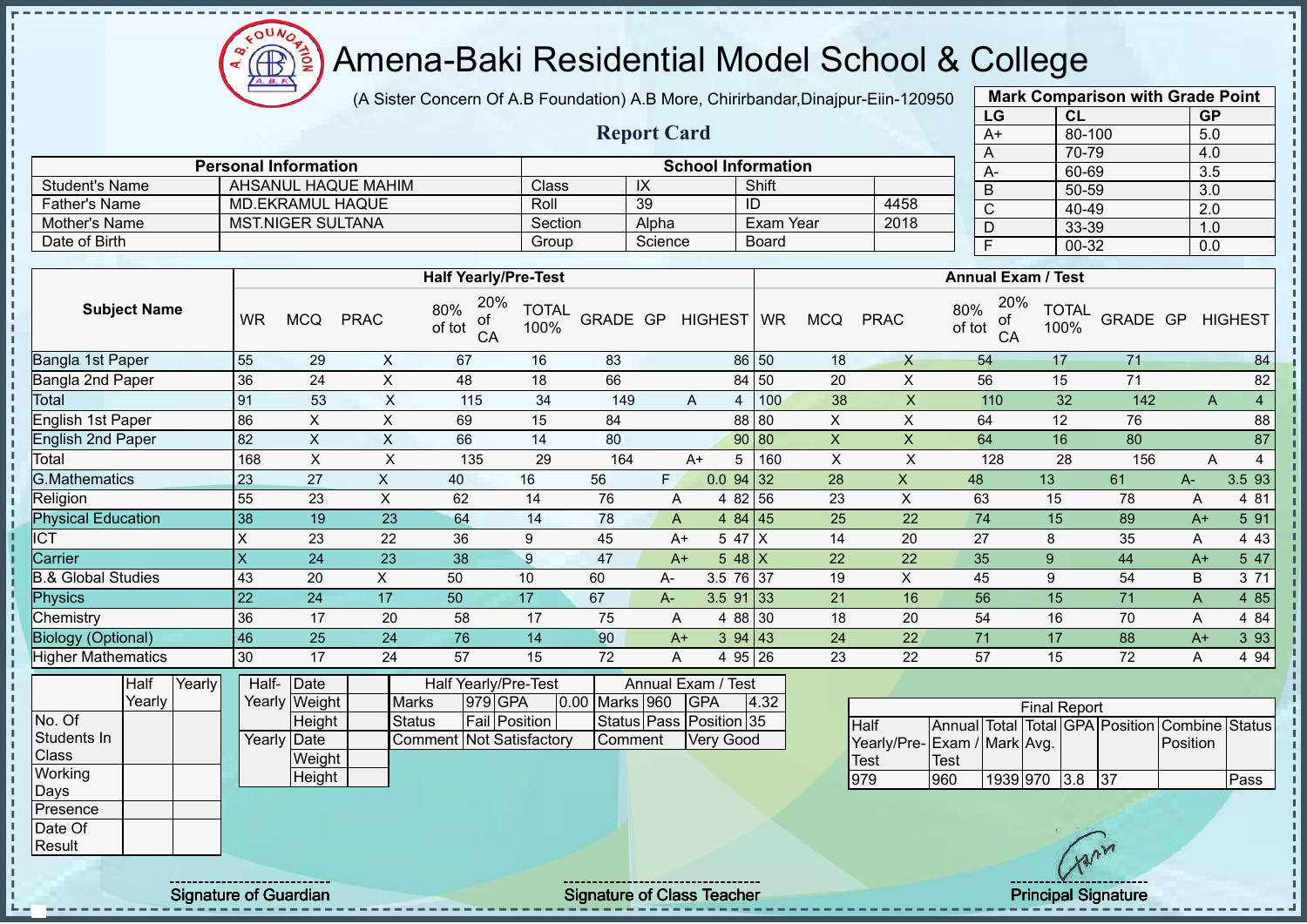$\Omega$ **AR** 

# Amena-Baki Residential Model School & College

(A Sister Concern Of A.B Foundation) A.B More, Chirirbandar,Dinajpur-Eiin-120950

**Report Card**

|    | <b>Mark Comparison with Grade Point</b> |           |
|----|-----------------------------------------|-----------|
| LG | <b>CL</b>                               | <b>GP</b> |
| A+ | 80-100                                  | 5.0       |
| A  | 70-79                                   | 4.0       |
| A- | 60-69                                   | 3.5       |
| B  | 50-59                                   | 3.0       |
| C  | 40-49                                   | 2.0       |
| D  | 33-39                                   | 1.0       |
|    | 00-32                                   | 0.0       |
|    |                                         |           |

|                       | <b>Personal Information</b> |         |         | <b>School Information</b> |      | $\cdots$                  | .     |
|-----------------------|-----------------------------|---------|---------|---------------------------|------|---------------------------|-------|
|                       |                             |         |         |                           |      | $A-$                      | 60    |
| <b>Student's Name</b> | IHASAN IFTEKHAR LABIB       | Class   | IX      | Shift                     |      | В                         | $50-$ |
| <b>Father's Name</b>  | MD.TAJUL ISLAM              | Roll    | 40      | ID                        | 4469 | ◡                         | -40   |
| Mother's Name         | MOST.LOVELY BEGUM           | Section | Alpha   | Exam Year                 | 2018 | D                         | $33-$ |
| Date of Birth         |                             | Group   | Science | <b>Board</b>              |      |                           | 00    |
|                       |                             |         |         |                           |      |                           |       |
|                       | <b>Half Yearly/Pre-Test</b> |         |         |                           |      | <b>Annual Exam / Test</b> |       |
|                       |                             |         |         |                           |      |                           |       |

|                               |           |            |             | TIAII TUAITY/ITU - IUSL          |                      |          | AIIIIUAI LAAIII / IGJL |              |          |            |             |                                  |                      |          |      |       |                |
|-------------------------------|-----------|------------|-------------|----------------------------------|----------------------|----------|------------------------|--------------|----------|------------|-------------|----------------------------------|----------------------|----------|------|-------|----------------|
| <b>Subject Name</b>           | <b>WR</b> | <b>MCQ</b> | <b>PRAC</b> | 20%<br>80%<br>οf<br>of tot<br>CA | <b>TOTAL</b><br>100% | GRADE GP |                        | HIGHEST WR   |          | <b>MCQ</b> | <b>PRAC</b> | 20%<br>80%<br>оf<br>of tot<br>CA | <b>TOTAL</b><br>100% | GRADE GP |      |       | <b>HIGHEST</b> |
| Bangla 1st Paper              | 55        | 28         | X           | 66                               | 15                   | 81       |                        |              | 86 46    | 15         | X           | 49                               | 16                   | 65       |      |       | 84             |
| Bangla 2nd Paper              | 32        | 22         | X           | 43                               | 14                   | 57       |                        |              | 84 48    | 18         | X           | 53                               | 15                   | 68       |      |       | 82             |
| Total                         | 87        | 50         | X           | 109                              | 29                   | 138      |                        | 3.5<br>A-    | 94       | 33         | X           | 102                              | 31                   | 133      |      | $A -$ | 3.5            |
| English 1st Paper             | 80        | X.         | X           | 64                               | 16                   | 80       |                        |              | 88 83    | X          | X           | 66                               | 17                   | 83       |      |       | 88             |
| <b>English 2nd Paper</b>      | 76        | X          | X           | 61                               | 10                   | 71       |                        |              | 90 75    | X          | X           | 60                               | 14                   | 74       |      |       | 87             |
| Total                         | 156       | X          | X           | 125                              | 26                   | 151      |                        | A<br>4       | 158      | X          | X           | 126                              | 31                   | 157      |      | A     | 4              |
| <b>G.Mathematics</b>          | 30        | 29         | X           | 47                               | 19                   | 66       | $A-$                   | $3.5$ 94 60  |          | 29         | $\sf X$     | 71                               | 19                   | 90       | $A+$ |       | 5 93           |
| Religion                      | 54        | 24         | X           | 62                               | 15                   | 77       | A                      |              | 4 82 52  | 19         | X           | 57                               | 15                   | 72       | A    |       | 4 81           |
| <b>Physical Education</b>     | 37        | 20         | 23          | 64                               | 15                   | 79       | A                      |              | 484   44 | 22         | 22          | 70                               | 15                   | 85       | $A+$ |       | 5 91           |
| <b>ICT</b>                    | Χ         | 23         | 22          | 36                               | 10                   | 46       |                        | $A+$         | 5 47 X   | 20         | 22          | 34                               | 8                    | 42       | $A+$ |       | 5 4 3          |
| Carrier                       | X         | 24         | 23          | 38                               | 9                    | 47       |                        | $A+$         | 5 48 $X$ | 23         | 22          | 36                               | 9                    | 45       | $A+$ |       | 5 47           |
| <b>B.&amp; Global Studies</b> | 29        | 23         | X.          | 42                               | 10                   | 52       | B                      |              | 3 76 31  | 22         | X           | 42                               | 8                    | 50       | B    |       | 3 71           |
| <b>Physics</b>                | 45        | 22         | 21          | 70                               | 18                   | 88       |                        | 5 91<br>$A+$ | 35       | 21         | 20          | 61                               | 20                   | 81       | $A+$ |       | 5 8 5          |
| Chemistry                     | 30        | 21         | 21          | 58                               | 17                   | 75       | A                      |              | 4 88 34  | 17         | 21          | 58                               | 14                   | 72       | A    |       | 4 8 4          |
| <b>Biology (Optional)</b>     | 43        | 21         | 24          | 70                               | 15                   | 85       |                        | $A+$         | 394   42 | 18         | 21          | 65                               | 17                   | 82       | $A+$ |       | 3 9 3          |
| <b>Higher Mathematics</b>     | 39        | 17         | 22          | 62                               | 16                   | 78       | A                      |              | 4 95 28  | 22         | 20          | 56                               | 14                   | 70       | A    |       | 4 9 4          |

|              | Half   | Yearly | Half-       | Date          |              |     | Half Yearly/Pre-Test |                | Annual Exam / Test      |      |
|--------------|--------|--------|-------------|---------------|--------------|-----|----------------------|----------------|-------------------------|------|
|              | Yearly |        |             | Yearly Weight | <b>Marks</b> | 982 | <b>IGPA</b>          | 4.36 Marks 979 | <b>IGPA</b>             | 4.59 |
| No. Of       |        |        |             | Height        | Status       |     | Pass Position 20     |                | Status Pass Position 19 |      |
| Students In  |        |        | Yearly Date |               | Comment Good |     |                      | lComment       | <b>Very Good</b>        |      |
| <b>Class</b> |        |        |             | Weight        |              |     |                      |                |                         |      |
| Working      |        |        |             | Height        |              |     |                      |                |                         |      |
| Days         |        |        |             |               |              |     |                      |                |                         |      |
| Presence     |        |        |             |               |              |     |                      |                |                         |      |
| Date Of      |        |        |             |               |              |     |                      |                |                         |      |
| Result       |        |        |             |               |              |     |                      |                |                         |      |

| <b>Final Report</b>         |      |                  |  |  |  |                                                |      |  |  |  |  |  |  |  |
|-----------------------------|------|------------------|--|--|--|------------------------------------------------|------|--|--|--|--|--|--|--|
| <b>I</b> Half               |      |                  |  |  |  | Annual Total Total GPA Position Combine Status |      |  |  |  |  |  |  |  |
| Yearly/Pre-Exam / Mark Avg. |      |                  |  |  |  | <b>IPosition</b>                               |      |  |  |  |  |  |  |  |
| Test                        | Test |                  |  |  |  |                                                |      |  |  |  |  |  |  |  |
| 982                         | 979  | 1961 982 4.48 19 |  |  |  |                                                | Pass |  |  |  |  |  |  |  |

Signature of Guardian Signature of Class Teacher Number of Class Teacher Principal Signature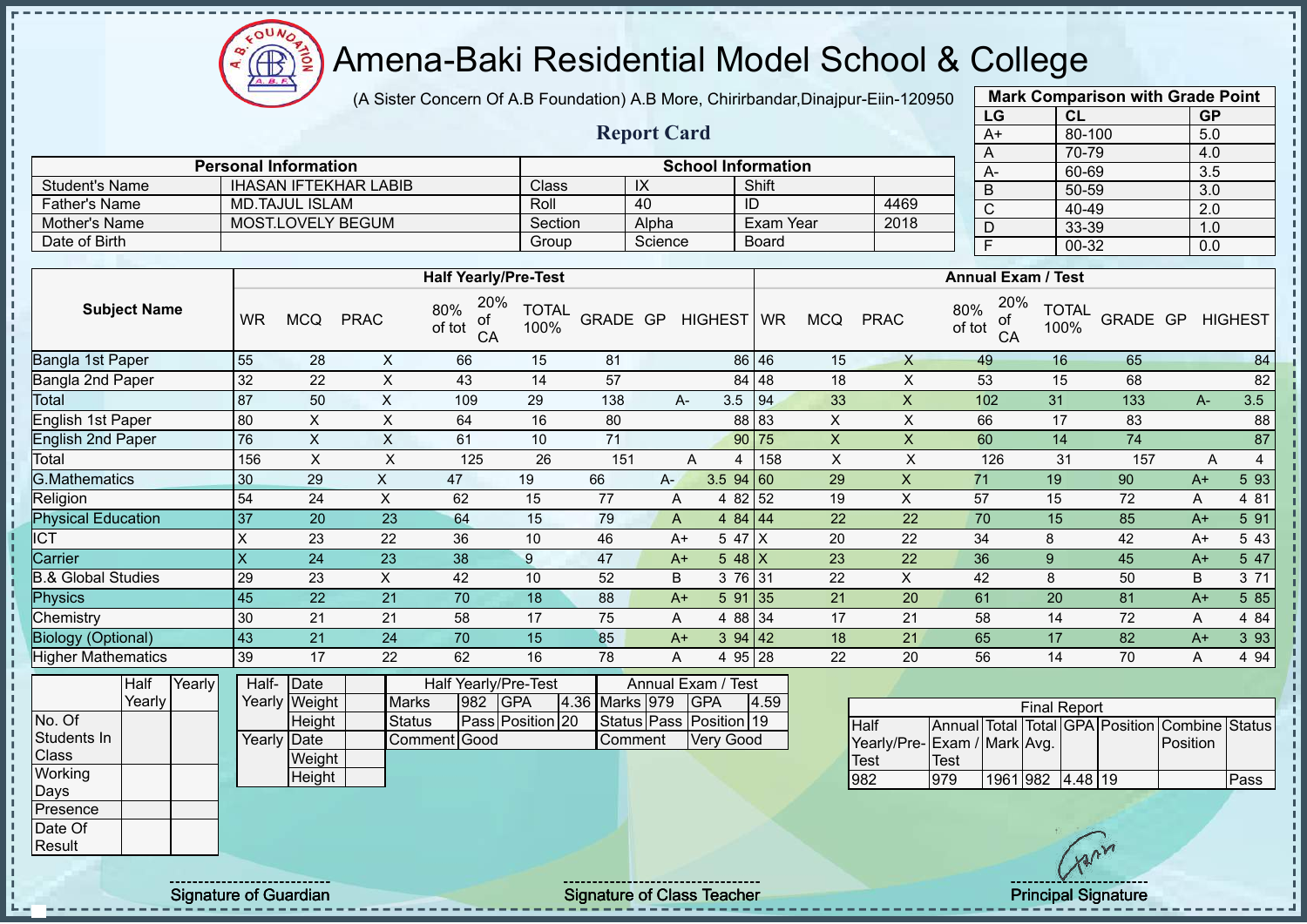COUND Amena-Baki Residential Model School & College  $\bigoplus$ ğ

(A Sister Concern Of A.B Foundation) A.B More, Chirirbandar,Dinajpur-Eiin-120950

|                                    |                         |                                 |                           |                                           |                      |          | <b>Report Card</b> |                                             |                  |                           |                                                    |               | $A+$                    | 80-100                                         |                 | 5.0                       |                 |
|------------------------------------|-------------------------|---------------------------------|---------------------------|-------------------------------------------|----------------------|----------|--------------------|---------------------------------------------|------------------|---------------------------|----------------------------------------------------|---------------|-------------------------|------------------------------------------------|-----------------|---------------------------|-----------------|
|                                    |                         | <b>Personal Information</b>     |                           |                                           |                      |          |                    | <b>School Information</b>                   |                  |                           |                                                    |               | $\overline{A}$<br>$A-$  | 70-79<br>60-69                                 |                 | 4.0<br>3.5                |                 |
| <b>Student's Name</b>              |                         | <b>TORNET CHANDRO ROY</b>       |                           |                                           | Class                |          | $\overline{X}$     |                                             | Shift            |                           |                                                    |               | $\overline{B}$          | $50 - 59$                                      |                 | $\overline{3.0}$          |                 |
| <b>Father's Name</b>               |                         | <b>NIROD CHANDRA ROY</b>        |                           |                                           | Roll                 |          | $\overline{41}$    |                                             | ID               |                           | 4567                                               |               | $\overline{C}$          | $40 - 49$                                      |                 | $\overline{2.0}$          |                 |
| Mother's Name                      |                         | <b>KUNTI RANI ROY</b>           |                           |                                           | Section              |          | Alpha              |                                             | Exam Year        |                           | 2018                                               |               | D                       | 33-39                                          |                 | 1.0                       |                 |
| Date of Birth                      |                         |                                 |                           |                                           | Group                |          | Science            |                                             | <b>Board</b>     |                           |                                                    |               | $\overline{\mathsf{F}}$ | $00 - 32$                                      |                 | 0.0                       |                 |
|                                    |                         |                                 |                           |                                           |                      |          |                    |                                             |                  |                           |                                                    |               |                         |                                                |                 |                           |                 |
|                                    |                         |                                 |                           | <b>Half Yearly/Pre-Test</b>               |                      |          |                    |                                             |                  |                           |                                                    |               |                         | <b>Annual Exam / Test</b>                      |                 |                           |                 |
| <b>Subject Name</b>                | <b>WR</b>               | <b>MCQ</b>                      | <b>PRAC</b>               | 20%<br>80%<br>of<br>of tot<br>CA          | <b>TOTAL</b><br>100% | GRADE GP |                    | HIGHEST   WR                                |                  | <b>MCQ</b>                | <b>PRAC</b>                                        | 80%<br>of tot | 20%<br>οf<br>CA         | <b>TOTAL</b><br>100%                           | GRADE GP        |                           | <b>HIGHEST</b>  |
| <b>Bangla 1st Paper</b>            | 56                      | 26                              | X                         | 66                                        | 15                   | 81       |                    |                                             | 86 49            | 21                        | $\mathsf{X}$                                       |               | 56                      | 17                                             | 73              |                           | 84              |
| Bangla 2nd Paper                   | 38                      | 24                              | $\boldsymbol{\mathsf{X}}$ | 50                                        | 17                   | 67       |                    |                                             | 84 46            | 21                        | X                                                  |               | 54                      | 17                                             | 71              |                           | 82              |
| Total                              | 94                      | 50                              | $\sf X$                   | 116                                       | 32                   | 148      |                    | A                                           | $\sqrt{95}$<br>4 | 42                        | $\mathsf X$                                        |               | 110                     | 34                                             | 144             | A                         | $\overline{4}$  |
| <b>English 1st Paper</b>           | 84                      | $\times$                        | $\mathsf X$               | 67                                        | 16                   | 83       |                    |                                             | 88 84            | $\pmb{\times}$            | $\pmb{\times}$                                     |               | 67                      | 15                                             | 82              |                           | 88              |
| <b>English 2nd Paper</b>           | $\overline{71}$         | $\overline{X}$                  | $\overline{\mathsf{x}}$   | 57                                        | 12                   | 69       |                    |                                             | $90$ 78          | $\boldsymbol{\mathsf{X}}$ | $\overline{X}$                                     |               | 62                      | 15                                             | $\overline{77}$ |                           | $\overline{87}$ |
| Total                              | 155                     | $\times$                        | $\mathsf X$               | 124                                       | 28                   | 152      |                    | A                                           | 162<br>4         | $\pmb{\times}$            | $\boldsymbol{\mathsf{X}}$                          |               | 129                     | 30                                             | 159             | A                         | $\overline{4}$  |
| G.Mathematics                      | 28                      | 25                              | $\overline{X}$            | 42                                        | 16                   | 58       | $\mathsf{B}$       |                                             | 394 58           | $\overline{28}$           | $\mathsf{X}$                                       | 69            |                         | 14                                             | 83              | $A+$                      | 593             |
| Religion                           | 55                      | 25                              | X                         | 64                                        | 15                   | 79       | A                  | 4 8 2                                       | 52               | 23                        | $\pmb{\times}$                                     | 60            |                         | 14                                             | 74              | Α                         | 4 81            |
| <b>Physical Education</b>          | 37                      | 19                              | 23                        | 63                                        | 15                   | 78       | $\mathsf{A}$       |                                             | 4 84 43          | 25                        | 22                                                 | 72            |                         | 16                                             | 88              | $A+$                      | 591             |
| <b>ICT</b>                         | X                       | 18                              | 22                        | 32                                        | 9                    | 41       |                    | $A+$                                        | 5 47 X           | 15                        | 20                                                 | 28            |                         | 8                                              | 36              | $\boldsymbol{\mathsf{A}}$ | 4 4 3           |
| Carrier                            | $\overline{\mathsf{X}}$ | 23                              | $\overline{23}$           | $\overline{37}$                           | 9                    | 46       | $A+$               |                                             | $548$ X          | 23                        | 22                                                 | 36            |                         | 9                                              | 45              | $A+$                      | 5 47            |
| <b>B.&amp; Global Studies</b>      | 36                      | 26                              | X                         | 50                                        | 11                   | 61       | А-                 |                                             | 3.5 76 37        | 20                        | $\pmb{\times}$                                     | 46            |                         | 12                                             | 58              | $\sf B$                   | 3 71            |
| <b>Physics</b>                     | 30                      | 21                              | 18                        | 55                                        | 15                   | 70       | $\mathsf{A}$       |                                             | 4 91 38          | 19                        | 17                                                 | 59            |                         | 17                                             | 76              | $\boldsymbol{\mathsf{A}}$ | 4 8 5           |
| Chemistry                          | 34                      | 18                              | 21                        | 58                                        | 17                   | 75       | A                  |                                             | 4 88 38          | 18                        | 22                                                 | 62            |                         | 14                                             | 76              | A                         | 4 84            |
| <b>Biology (Optional)</b>          | 40                      | 24                              | 24                        | 70                                        | 15                   | 85       |                    | $A+$                                        | 394 43           | 19                        | 22                                                 | 67            |                         | 16                                             | 83              | $A+$                      | 3 9 3           |
| <b>Higher Mathematics</b>          | 26                      | 17                              | 21                        | 51                                        | 15                   | 66       | А-                 |                                             | $3.5$ 95 36      | 21                        | 23                                                 | 64            |                         | 14                                             | 78              | A                         | 4 9 4           |
| Half<br>Yearly<br>Yearly<br>No. Of | Half-                   | Date<br>Yearly Weight           | <b>Marks</b>              | Half Yearly/Pre-Test<br><b>GPA</b><br>959 |                      | 4.27     | Marks 1000 GPA     | Annual Exam / Test                          | 4.45             |                           |                                                    |               |                         | <b>Final Report</b>                            |                 |                           |                 |
| Students In<br>Class               |                         | Height<br>Yearly Date<br>Weight | <b>Status</b>             | Pass Position 26<br>Comment Good          |                      |          | Comment            | Status Pass Position 28<br><b>Very Good</b> |                  |                           | Half<br>Yearly/Pre-Exam / Mark Avg.<br><b>Test</b> | <b>Test</b>   |                         | Annual Total Total GPA Position Combine Status |                 | Position                  |                 |
| Working<br>Days<br>Presence        |                         | Height                          |                           |                                           |                      |          |                    |                                             |                  |                           | 959                                                | 1000          |                         | 1959 980 4.36 24                               |                 |                           | Pass            |

**Mark Comparison with Grade Point LG CL GP**

Signature of Guardian Signature of Class Teacher Principal Signature of Class Teacher Principal Signature

No. Of Students In Class **Working** Days Presence Date Of **Result**